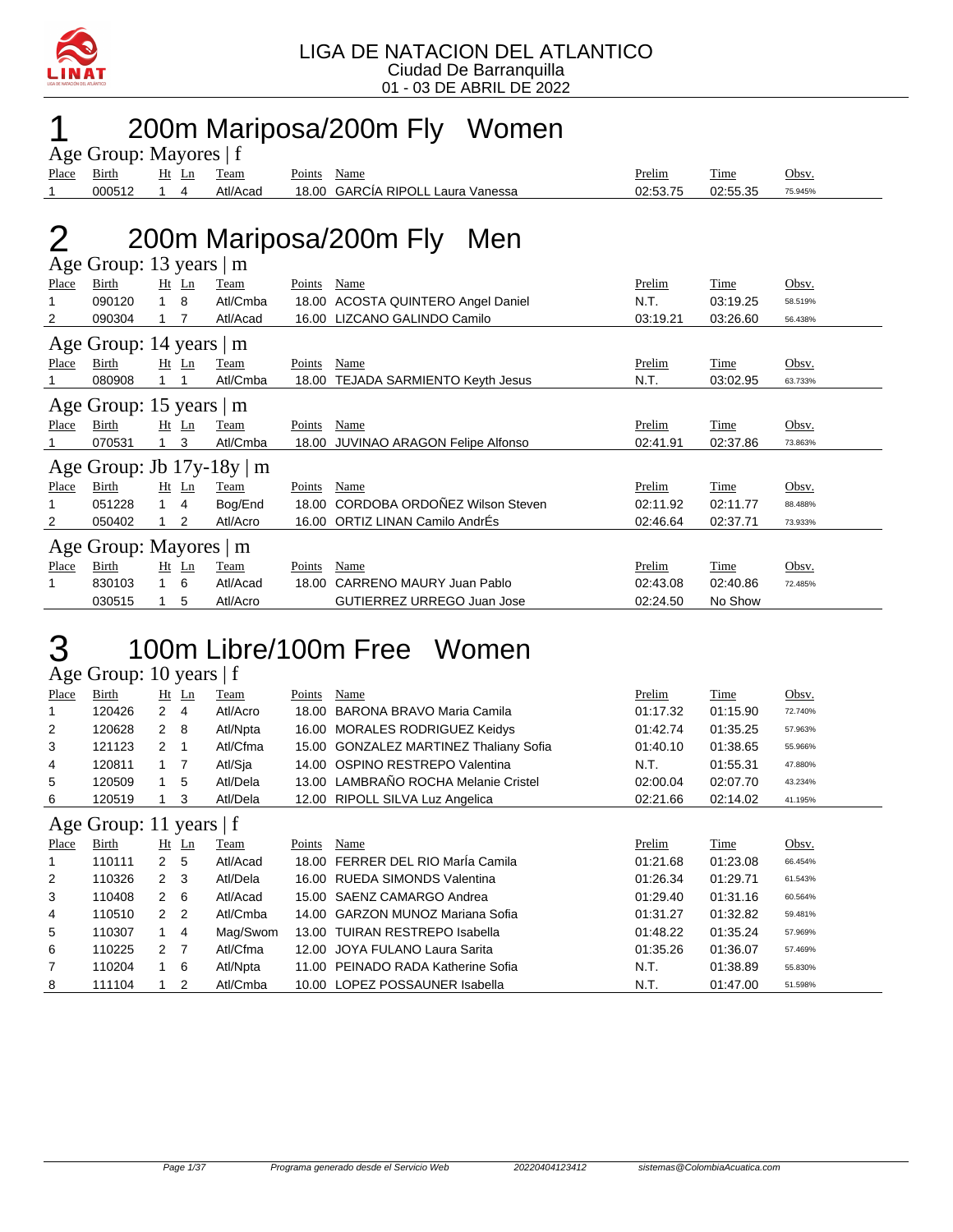

#### 100m Libre/100m Free Men ars  $41$  years  $11$

|                | Age Group. 11 years   III     |                      |                |          |        |                                       |          |          |         |
|----------------|-------------------------------|----------------------|----------------|----------|--------|---------------------------------------|----------|----------|---------|
| Place          | Birth                         |                      | $Ht$ Ln        | Team     | Points | Name                                  | Prelim   | Time     | Obsv.   |
| 0              | 110312                        | 0                    | 0              | Atl/Cfma |        | ALVAREZ FONTALVO Andres David         | 02:05.09 | 01:36.74 | 51.954% |
| 1              | 110707                        |                      | 5              | Mag/Posd | 18.00  | POSADA MEJÍA Tomas                    | N.T.     | 01:15.20 | 66.835% |
| $\overline{2}$ | 110211                        | 3                    | 6              | Atl/Npta |        | 16.00 SANTOS SASTOQUE Sergio Andres   | 01:19.66 | 01:17.74 | 64.651% |
| 3              | 110102                        | $\overline{2}$       | 8              | Mag/Sham |        | 15.00 FUENTES DE LA HOZ Diego Andres  | N.T.     | 01:25.72 | 58.633% |
| 4              | 110123                        |                      | 4              | Mag/Posd | 14.00  | BARRAGAN GUISADO Juan Esteban         | N.T.     | 01:27.17 | 57.657% |
|                | 111111                        | 2                    | 3              | Atl/Dela |        | ECHEVERRIA MESA Julian David          | 01:52.20 | No Show  |         |
|                | 110624                        | 3                    | $\mathbf 1$    | Atl/Acad |        | PANTOJA OCHOA Oscar Alberto           | 01:31.80 | No Show  |         |
|                | 110911                        | 1                    | 3              | Atl/Acad |        | <b>SALCEDO CASTRO Andres Felipe</b>   | N.T.     | No Show  |         |
|                | 111210                        | $\mathbf{2}^{\circ}$ | 6              | Atl/Dela |        | VARGAS AVENDAÑO Sebastian             | 02:01.46 | No Show  |         |
|                | Age Group: 12 years $\vert$ m |                      |                |          |        |                                       |          |          |         |
| Place          | Birth                         |                      | $Ht$ Ln        | Team     | Points | Name                                  | Prelim   | Time     | Obsv.   |
| 1              | 100222                        | 3                    | $\overline{4}$ | Atl/Dela | 18.00  | <b>CANTILLO CABARCAS Julian Samir</b> | 01:11.90 | 01:11.19 | 70.600% |
| 2              | 100115                        | 3                    | 5              | Atl/Cmba | 16.00  | <b>GUERRA BALDOVINO Emiliano Jose</b> | 01:14.24 | 01:14.03 | 67.891% |
| 3              | 101222                        | 3                    | 3              | Atl/Acad | 15.00  | LOPEZ VILLERO Jonas Daniel            | 01:18.26 | 01:18.05 | 64.395% |
| 4              | 100101                        | 2                    | 7              | Atl/Npta | 14.00  | <b>CABRERA ESCOBAR Arath Oliverio</b> | N.T.     | 01:19.91 | 62.896% |
| 5              | 100217                        | 3                    | $\overline{2}$ | Atl/Cmba | 13.00  | <b>COLLANTE MENDOZA Juan Pablo</b>    | 01:24.10 | 01:23.56 | 60.148% |
| 6              | 100701                        | 3                    | -7             | Atl/Acad | 12.00  | ARGUELLO TORRES Kevin                 | 01:25.75 | 01:28.40 | 56.855% |
| 7              | 100422                        | 3                    | 8              | Atl/Acad | 11.00  | <b>BARRIOS BAÑOS Elias Felipe</b>     | 01:32.41 | 01:30.92 | 55.279% |
| 8              | 100804                        | 2                    | $\overline{4}$ | Atl/Npta | 10.00  | <b>GALVIS RUIDIAZ Eider Josue</b>     | 01:34.27 | 01:31.38 | 55.001% |
| 9              | 100828                        | 2                    | $\mathbf 1$    | Atl/Cmg  | 8.00   | <b>TAPIAS ALVAREZ Camilo Andres</b>   | N.T.     | 01:38.09 | 51.239% |
| 10             | 100106                        | 2                    | 5              | Atl/Npta | 7.00   | CAMARGO CASTELLAR Jhan Carlo          | 01:40.07 | 01:38.59 | 50.979% |

### 100m Libre/100m Free Women

#### Age Group: 12 years | f

| <b>Place</b> | <b>Birth</b>            |                  | $Ht$ Ln        | <b>Team</b> | <b>Points</b> | Name                                 | Prelim   | <b>Time</b> | Obsv.   |
|--------------|-------------------------|------------------|----------------|-------------|---------------|--------------------------------------|----------|-------------|---------|
| 1            | 100506                  | 3                | 2              | Atl/Acad    | 18.00         | JARAMILLO TRUJILLO Sara              | 01:14.91 | 01:12.33    | 76.331% |
| 2            | 100502                  | $\overline{2}$   | 2              | Atl/Acad    |               | 16.00 LOPEZ ACUNA Sofia Isabella     | 01:36.35 | 01:38.42    | 56.096% |
|              | Age Group: 13 years   f |                  |                |             |               |                                      |          |             |         |
| Place        | Birth                   |                  | $Ht$ Ln        | Team        | Points        | Name                                 | Prelim   | Time        | Obsv.   |
| 1            | 090424                  | $1 \quad 7$      |                | Atl/Acro    | 18.00         | PAZ MELO Daniela Patricia            | N.T.     | 01:26.72    | 63.665% |
| 2            | 090129                  | $\mathbf{1}$     | 2              | Atl/Acro    | 16.00         | <b>GOMEZ PEREZ Rashel Carolina</b>   | N.T.     | 01:30.70    | 60.871% |
| 3            | 090615                  | $\overline{2}$   | 8              | Mag/Swom    | 15.00         | <b>HERRAN CALDERON Maria Jose</b>    | 01:45.87 | 01:33.35    | 59.143% |
| 4            | 091113                  |                  |                | Atl/Npta    | 14.00         | PEINADO RADA Elizabeth Patricia      | N.T.     | 01:43.26    | 53.467% |
|              | Age Group: 14 years   f |                  |                |             |               |                                      |          |             |         |
| Place        | Birth                   |                  | $Ht$ Ln        | Team        | Points        | Name                                 | Prelim   | Time        | Obsv.   |
|              | 080609                  | $4\quad 2$       |                | Atl/Cmba    | 18.00         | <b>BRITO RODRIGUEZ MarÍa Jose</b>    | 01:09.52 | 01:10.85    | 77.925% |
| 2            | 080327                  | 4                | 8              | Atl/Acro    |               | 16.00 ARIAS PELAEZ Jelena Sofia      | 01:11.98 | 01:11.89    | 76.798% |
| 3            | 080129                  | 3 <sub>7</sub>   |                | Atl/Acro    |               | 15.00 LOCARNO MUTIS Nyx Akemi        | 01:15.86 | 01:14.94    | 73.672% |
| 4            | 080428                  | 2                | -4             | Atl/Acad    |               | 14.00 VIDES OJEDA Maria Jose         | 01:20.67 | 01:19.20    | 69.710% |
| 5            | 080708                  | 3                | -8             | Atl/Cfma    |               | 13.00 SALAZAR GALLARDO Juliana       | 01:18.70 | 01:22.43    | 66.978% |
| 6            | 081129                  | 2                | $\overline{1}$ | Atl/Acad    | 12.00         | <b>PICHON HERRERA Salome</b>         | 01:39.73 | 01:31.21    | 60.531% |
| 7            | 080811                  | $2 \overline{7}$ |                | Atl/Acad    | 11.00         | GARCÍA GONZÁLEZ Sofia Isabella       | 01:38.35 | 01:32.34    | 59.790% |
|              | 081118                  |                  | 8              | Mag/Posd    |               | <b>VIVAS GUTIERREZ Sara Cristina</b> | N.T.     | No Show     |         |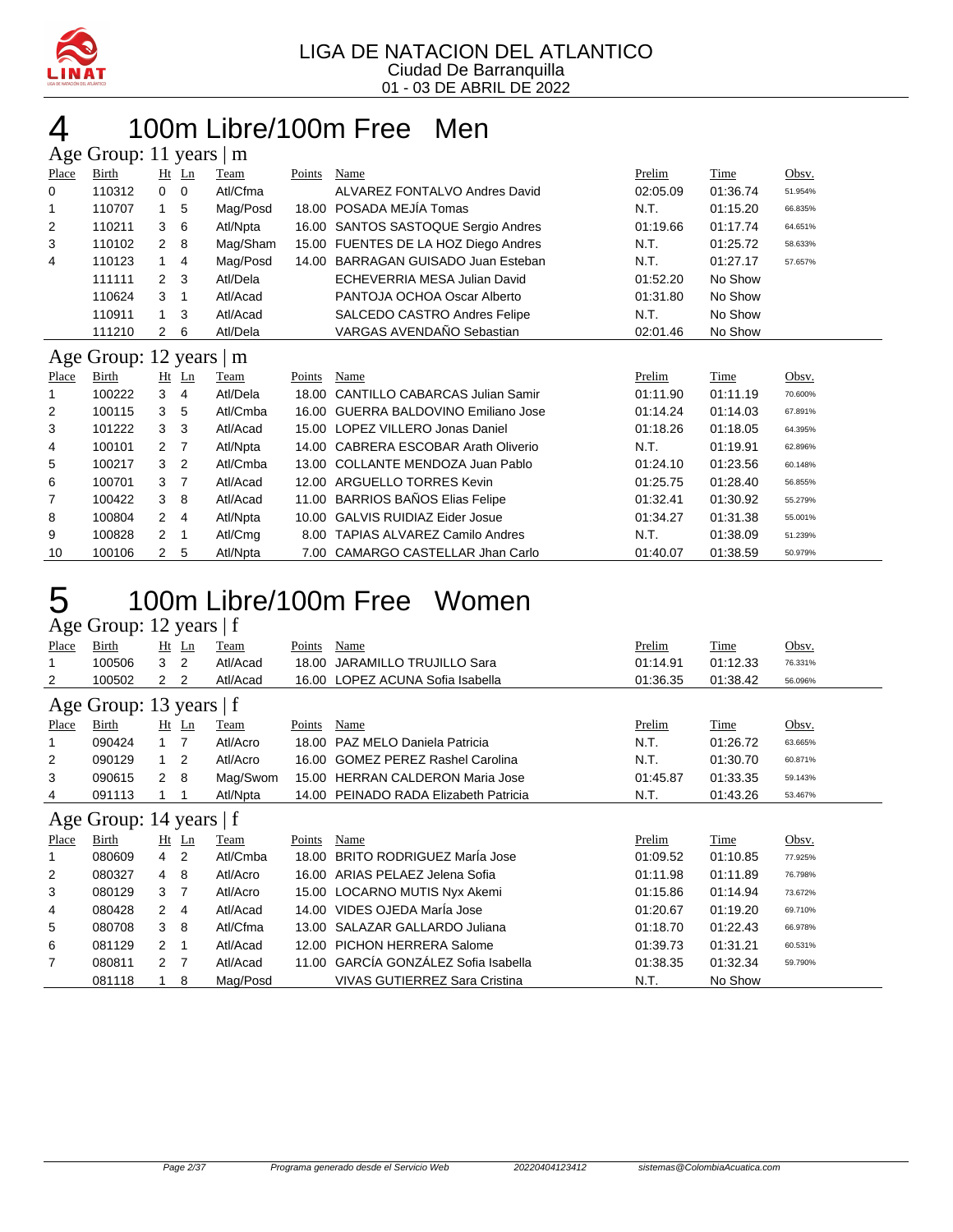

### 100m Libre/100m Free Women

|       | Age Group: 15 years   f        |                |         |          |        |                                        |          |          |         |  |  |
|-------|--------------------------------|----------------|---------|----------|--------|----------------------------------------|----------|----------|---------|--|--|
| Place | Birth                          |                | $Ht$ Ln | Team     | Points | Name                                   | Prelim   | Time     | Obsv.   |  |  |
|       | 070103                         | 3              | 4       | Atl/Acro | 18.00  | <b>HERRERA CHUNG Mey Lin</b>           | 01:12.81 | 01:11.34 | 77.390% |  |  |
| 2     | 071214                         | 3              | 1       | Atl/Dela | 16.00  | <b>CORREDOR SABOYA Isabella</b>        | 01:16.15 | 01:14.80 | 73.810% |  |  |
| 3     | 071125                         | 3              | 6       | Atl/Dela | 15.00  | RAMIREZ CASTILLA Sofia                 | 01:14.90 | 01:15.49 | 73.136% |  |  |
| 4     | 070802                         | 3              | 5       | Atl/Cmba | 14.00  | PELAYO BARBOSA Daniela Marla           | 01:13.72 | 01:16.88 | 71.813% |  |  |
| 5     | 070112                         | 2              | 5       | Mag/Swom | 13.00  | <b>ESTOR SOTO Jesica Alejandra</b>     | 01:21.08 | 01:23.73 | 65.938% |  |  |
| 6     | 070801                         | $\overline{2}$ | 3       | Atl/Dela | 12.00  | RODRIGUEZ HOYOS Keily Sharlot          | 01:27.93 | 01:26.22 | 64.034% |  |  |
| 7     | 070612                         | 1              | 6       | Atl/Cmba | 11.00  | ALDANA BERRIO Sayoba Julianee          | N.T.     | 01:28.99 | 62.041% |  |  |
| 8     | 070803                         | 2              | 6       | Atl/Cfma |        | 10.00 ALFARO RENDON Laura Valentina    | 01:34.00 | 01:33.73 | 58.903% |  |  |
|       | Age Group: Jb $16y-17y \mid f$ |                |         |          |        |                                        |          |          |         |  |  |
| Place | Birth                          |                | Ht Ln   | Team     | Points | Name                                   | Prelim   | Time     | Obsv.   |  |  |
|       | 050907                         | 4              | 6       | Atl/Acro | 18.00  | DIAZ CERVANTES Valeria                 | 01:08.14 | 01:08.20 | 80.953% |  |  |
| 2     | 051229                         | 4              | 5       | Atl/Npta | 16.00  | <b>BENAVIDES GRANADOS Karol Andrea</b> | 01:07.24 | 01:08.22 | 80.929% |  |  |
| 3     | 051109                         | 4              | 7       | Atl/Dela |        | 15.00 ORTIZ PEÑA Catalina              | 01:10.43 | 01:12.04 | 76.638% |  |  |
| 4     | 061220                         | $\mathbf{1}$   | 3       | Atl/Dela |        | 14.00 ALVEAR MARTÍNEZ Dafne Alessandra | N.T.     | 01:26.69 | 63.687% |  |  |
| 5     | 061203                         | 0              | 0       | Atl/Dela |        | 13.00 SOLANO AMAYA Mar•a Paula         | 01:31.96 | 01:40.80 | 54.772% |  |  |
|       | 051217                         | 1              | 5       | Mag/Posd |        | LARA PARDO Laura Milena                | N.T.     | No Show  |         |  |  |
|       | 050624                         | 4              |         | Atl/Acro |        | MARQUEZ FORERO Camila Andrea           | 01:11.52 | No Show  |         |  |  |
|       | Age Group: Mayores   f         |                |         |          |        |                                        |          |          |         |  |  |
| Place | Birth                          |                | $Ht$ Ln | Team     | Points | Name                                   | Prelim   | Time     | Obsv.   |  |  |
|       | 041015                         | 4              | 4       | Bog/End  | 18.00  | GOMEZ GARCÍA Angie Lorena              | 01:03.48 | 01:03.96 | 86.320% |  |  |
| 2     | 030612                         | 4              | 3       | Atl/Dela | 16.00  | SISO SURMAY Gabriela Nazareth          | 01:08.04 | 01:08.79 | 80.259% |  |  |
| 3     | 021221                         | 1              | 4       | Bov/Uctg | 15.00  | MEDINA PUERTO Diana Angelica           | N.T.     | 01:11.57 | 77.141% |  |  |

### 100m Libre/100m Free Men

Age Group: 13 years | m

| Place | Birth  |                | $Ht$ Ln        | Team     | Points | Name                                   | Prelim   | Time     | Obsv.   |
|-------|--------|----------------|----------------|----------|--------|----------------------------------------|----------|----------|---------|
|       | 090206 | $\overline{7}$ | $\overline{4}$ | Atl/Acro | 18.00  | CRUECHE TRESPALACIOS Omar Enrique Mao  | 01:06.92 | 01:05.51 | 76.721% |
| 2     | 090302 | 6              | 6              | Atl/Acro |        | 16.00 LEWINNEK BARCASNEGRAS Michael    | 01:12.13 | 01:10.17 | 71.626% |
| 3     | 090623 | 1              | 6              | Atl/Acro |        | 15.00 ESTUPIÑAN BOHORQUEZ Miquel Angel | N.T.     | 01:11.84 | 69.961% |
| 4     | 090304 | 6              | $\mathbf 1$    | Atl/Acad |        | 14.00 LIZCANO GALINDO Camilo           | 01:14.22 | 01:13.53 | 68.353% |
| 5     | 090909 | 4              | $\overline{4}$ | Atl/Acad |        | 13.00 DE LA PAVA ALVAREZ Simon         | 01:18.47 | 01:14.33 | 67.617% |
| 6     | 090901 | 5              | -7             | Atl/Cfma |        | 12.00 ZAMORA DE LUIS Manuel Salvador   | 01:16.44 | 01:14.35 | 67.599% |
| 7     | 091216 | 5              | 6              | Mag/Posd |        | 11.00 SABINO BARROS Luis Angel         | 01:15.48 | 01:14.69 | 67.291% |
| 8     | 090922 | 4              | 6              | Atl/Acro |        | 10.00 VIASUS CUELLAR Juan Diego        | 01:21.20 | 01:17.00 | 65.273% |
| 9     | 090403 | $1 \quad$      | 3              | Mag/Agum | 8.00   | DOMINGUEZ FERREIRA Samuel Antonio      | N.T.     | 01:18.00 | 64.436% |
| 10    | 090715 | 4              | 5              | Atl/Acro |        | 7.00 GARCIA JAIME Santiago             | 01:18.55 | 01:18.71 | 63.855% |
| 11    | 090910 | 4              | -7             | Mag/Sham |        | 6.00 TOTENA PRECIADO Santiago          | 01:22.03 | 01:22.67 | 60.796% |
| 12    | 090120 | 3              | 3              | Atl/Cmba |        | 5.00 ACOSTA QUINTERO Angel Daniel      | 01:27.00 | 01:23.21 | 60.401% |
| 13    | 090103 | $\Omega$       | 0              | Atl/Dela |        | 4.00 SOLANO AMAYA Samuel Jose          | 01:24.45 | 01:24.45 | 59.515% |
| 14    | 090514 | 3              | $\overline{2}$ | Atl/Sja  |        | 3.00 ALZATE POSADA Francisco Javier    | 01:32.18 | 01:25.85 | 58.544% |
| 15    | 091023 | $1\quad 2$     |                | Atl/Acad | 2.00   | <b>GONZALES HENRIQUEZ Alejandro</b>    | N.T.     | 01:32.01 | 54.624% |
| 15    | 091208 | 1              | $\mathbf 1$    | Atl/Acro | 2.00   | JIMENEZ GOMEZ Sebastian Jose           | N.T.     | 01:32.01 | 54.624% |
|       | 091121 | $1 \quad 7$    |                | Atl/Sja  |        | ARDILA GARCÍA Tito Elias               | N.T.     | No Show  |         |
|       | 090302 |                | 5              | Atl/Sia  |        | <b>TATYS CASTRILLOM Isaac David</b>    | N.T.     | No Show  |         |

030803 3 3 Atl/Acad 14.00 MORENO BABILONIA Juliana Andrea 01:14.88 01:14.14 74.467%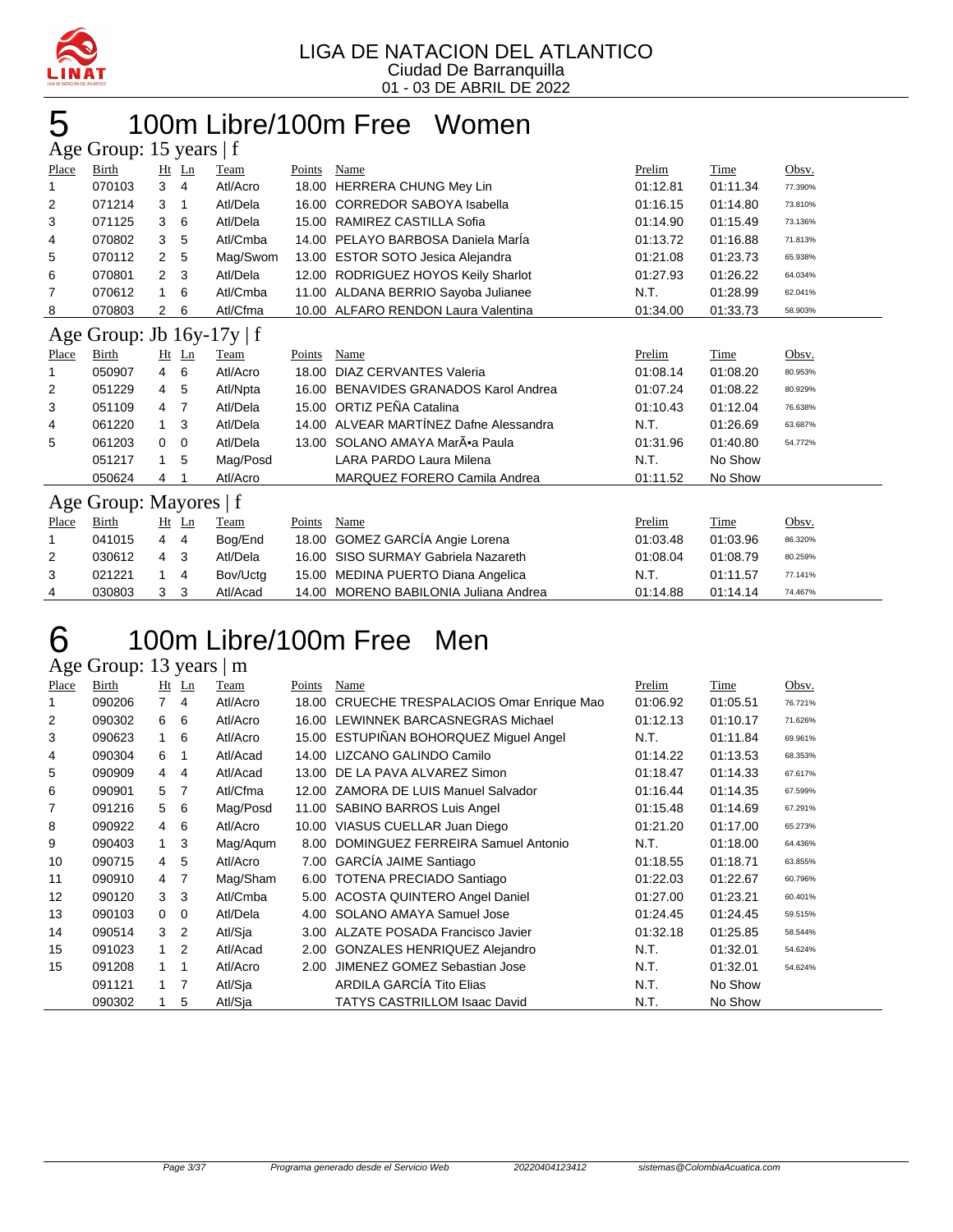

### 100m Libre/100m Free Men Age Group: 14 years | m

| - 20  | $\sim$ $\sim$ $\sim$ $\sim$ $\sim$ $\sim$ |                 | $, \, \ldots$ |          |        |                                         |          |          |         |
|-------|-------------------------------------------|-----------------|---------------|----------|--------|-----------------------------------------|----------|----------|---------|
| Place | Birth                                     |                 | $Ht$ Ln       | Team     | Points | Name                                    | Prelim   | Time     | Obsv.   |
| 1     | 080122                                    | 104             |               | Atl/Acro | 18.00  | ALSINA YEPES Thomas Santiago            | 00:58.87 | 00:58.40 | 86.062% |
| 2     | 080417                                    | 9               | 2             | Atl/Npta |        | 16.00 BENAVIDES GRANADOS Jhese David    | 01:03.27 | 01:03.89 | 78.666% |
| 3     | 080518                                    | 8               | 2             | Atl/Sja  |        | 15.00 PARRA ROA Juan Jose               | 01:06.27 | 01:03.95 | 78.593% |
| 4     | 080430                                    | 8               | 8             | Atl/Acro |        | 14.00 ESPINOSA ROMERO Alan Smith        | 01:06.83 | 01:04.26 | 78.214% |
| 5     | 080722                                    | 7               | 2             | Atl/Acad | 13.00  | PINTO SIADO David Alejandro             | 01:09.66 | 01:08.28 | 73.609% |
| 6     | 080604                                    | 6               | 2             | Atl/Cmba |        | 12.00 CARRILLO MARTÍNEZ Santiago        | 01:12.35 | 01:09.91 | 71.892% |
| 7     | 081109                                    | 7               | 8             | Atl/Sja  | 11.00  | <b>GOMEZ MORELO Daniel Eduardo</b>      | 01:10.60 | 01:10.64 | 71.149% |
| 8     | 080712                                    | 5               | -1            | Atl/Sja  |        | 10.00 BARROS BOVEA Santiago AndrÉs      | 01:16.71 | 01:12.72 | 69.114% |
| 9     | 080208                                    | 3               | 5             | Atl/Sja  |        | 8.00 ORTIZ NADER Samuel                 | 01:24.28 | 01:17.16 | 65.137% |
| 10    | 080430                                    | 2               | 7             | Atl/Cmg  | 7.00   | ORTIZ DE LA HOZ Aaron David             | N.T.     | 01:17.84 | 64.568% |
| 11    | 080905                                    | 4               | 3             | Atl/Cfma | 6.00   | HERNANDEZ SANDOVAL Sandro Jesus         | 01:19.44 | 01:19.04 | 63.588% |
| 12    | 080830                                    | $\overline{2}$  | 1             | Atl/Cmg  | 5.00   | <b>GARCIA GONZALEZ Rafael De Jesus</b>  | N.T.     | 01:21.26 | 61.851% |
| 13    | 080728                                    | 3               | 4             | Atl/Dela | 4.00   | LAMBRAÑO ROCHA Donovan Steven           | 01:23.79 | 01:21.30 | 61.820% |
| 14    | 081108                                    | 1               | 4             | Atl/Cmba | 3.00   | <b>CANO GARCIA Sebastian</b>            | N.T.     | 01:28.22 | 56.971% |
| 15    | 081107                                    | 3               | 7             | Atl/Sja  | 2.00   | ROJANO RETAMOZO Diego Andres            | 01:39.55 | 01:32.59 | 54.282% |
| 16    | 081023                                    | 2               | 8             | Atl/Cmg  | 1.00   | SAMPAYO NUÑES Walter Alberto            | N.T.     | 01:36.57 | 52.045% |
| 17    | 080404                                    | $\overline{2}$  | 2             | Atl/Sja  |        | PEREZ MENCO Carlos Daniel               | N.T.     | 01:50.42 | 45.517% |
|       | 080923                                    | 3               | 6             | Atl/Acad |        | DIAZ MURILLO Juan Jose                  | 01:29.89 | No Show  |         |
|       | 080826                                    | 5               | 5             | Atl/Acad |        | GONZÁLEZ BENITEZ Samuel Enrique         | 01:15.28 | No Show  |         |
|       | Age Group: 15 years   m                   |                 |               |          |        |                                         |          |          |         |
| Place | Birth                                     |                 | $Ht$ Ln       | Team     | Points | Name                                    | Prelim   | Time     | Obsv.   |
|       | 070822                                    | 10 <sup>1</sup> | -7            | Atl/Acro | 18.00  | DIAZ CERVANTES Daniel Alexander Anselmo | 00:59.64 | 00:57.72 | 87.076% |

| 1              | 070822 | 10 <sub>7</sub> |                | Atl/Acro | 18.00 | DIAZ CERVANTES Daniel Alexander Anselmo | 00:59.64 | 00:57.72            | 87.076% |
|----------------|--------|-----------------|----------------|----------|-------|-----------------------------------------|----------|---------------------|---------|
| 2              | 071018 | 8               | $\overline{4}$ | Atl/Acad | 16.00 | DUARTE TRIVINO Juan Pablo               | 01:04.75 | 01:03.56            | 79.075% |
| 3              | 070405 | 8               | -3             | Atl/Cfma |       | 15.00 YONOFF MOLINA Diego Jose          | 01:05.29 | 01:05.04            | 77.276% |
| 4              | 070707 | 6               | -3             | Mag/Posd |       | 14.00 SALAH OROZCO Ricardo Elias        | 01:11.84 | 01:05.06            | 77.252% |
| 5              | 070806 | 77              |                | Atl/Cmba |       | 13.00 GARZÓN MUÑOZ Sebastian AndrÉs     | 01:09.86 | 01:07.15            | 74.847% |
| 6              | 070903 | 6               | -5             | Atl/Acro | 12.00 | <b>PACHECO CARRILLO Gabriel Maria</b>   | 01:10.89 | 01:07.76            | 74.174% |
| $\overline{7}$ | 071106 | $\overline{7}$  | -5             | Atl/Sia  | 11.00 | <b>HOYOS ESCOBAR Simon</b>              | 01:07.49 | 01:08.26            | 73.630% |
| 8              | 070424 | 7 <sub>1</sub>  |                | Atl/Npta |       | 10.00 MORENO POLO Daniel Jose           | 01:10.55 | 01:10.85            | 70.939% |
| 9              | 070930 | 5               | $\overline{2}$ | Atl/Acad |       | 8.00 JIMENEZ PAYARES Aldo Enrique       | 01:16.34 | 01:12.72            | 69.114% |
| 10             | 070818 | 2 6             |                | Mag/Posd |       | 7.00 TINOCO PEREZ Adrian Dalid          | N.T.     | 01:16.42            | 65.768% |
| 11             | 070111 | 2 <sub>3</sub>  |                | Mag/Agum | 6.00  | DUARTE BARRIOS Diego                    | N.T.     | 01:18.29            | 64.197% |
| 12             | 070922 | 5               | - 8            | Atl/Dela |       | 5.00 BOVEA GARZÓN Daniel Alejandro      | 01:18.03 | 01:18.65            | 63.903% |
| 13             | 070907 | $\overline{4}$  | -1             | Atl/Acad |       | 4.00 ALTAHONA FONSECA Victor Julio      | 01:22.58 | 01:18.76            | 63.814% |
| 14             | 070302 | 4 8             |                | Atl/Acro | 3.00  | <b>GOMEZ PEREZ Yohan David</b>          | 01:23.47 | 01:19.68            | 63.077% |
|                | 071002 | 5               | $\overline{4}$ | Atl/Cfma |       | <b>CABAS RUEDA Hansel David</b>         | 01:15.24 | <b>Disqualified</b> |         |
|                | 070803 | 8               | 6              | Atl/Cfma |       | ROMULO MOLINA Sergio David              | 01:05.83 | Disqualified        |         |
|                | 070111 |                 | -6             | Atl/Dela |       | <b>VELEZ CONSUEGRA Carlos Andres</b>    | 01:08.71 | Disqualified        | 71.882% |

### Age Group: 16 years | m

| Place          | Birth  | $Ht$ Ln         |                | <b>Team</b> | Points | Name                                   | Prelim   | Time     | Obsv.   |
|----------------|--------|-----------------|----------------|-------------|--------|----------------------------------------|----------|----------|---------|
| 1              | 061010 | 118             |                | Atl/Npta    |        | 18.00 JAIMES MOLANO Samuel Augusto     | 00:58.42 | 00:58.49 | 85.929% |
| $\overline{2}$ | 060913 | 10 <sub>6</sub> |                | Atl/Acro    |        | 16.00 LEWINNEK BARCASNEGRAS Karl Peter | 00:59.29 | 00:59.64 | 84.272% |
| 3              | 060415 | 9               | -3             | Atl/Acad    |        | 15.00 LIZCANO GALINDO Cristian         | 01:02.26 | 01:01.83 | 81.287% |
| 4              | 060310 | 9               | $\overline{4}$ | Mag/Sham    |        | 14.00 NOGUERA SANTIAGO AndrÉs Joel     | 01:01.51 | 01:01.84 | 81.274% |
| 5              | 060916 | 10 <sub>1</sub> |                | Atl/Cmba    |        | 13.00 GALAN BALCAZAR Juan David        | 00:59.83 | 01:01.95 | 81.130% |
| 6              | 061118 | 9               | - 6            | Atl/Cfma    |        | 12.00 FONTALVO OCHOA Juan David        | 01:03.26 | 01:03.87 | 78.691% |
| $\overline{7}$ | 061011 | 8               | -5             | Atl/Cfma    |        | 11.00 CARDENAS RODRIGUEZ Angel David   | 01:04.76 | 01:04.84 | 77.514% |
| 8              | 061005 | 8               | -1             | Atl/Acro    |        | 10.00 MATUTE ARMENTA Alejandro AndrÉs  | 01:06.38 | 01:05.04 | 77.276% |
| 9              | 061120 | 6               | 4              | Atl/Cfma    |        | 8.00 ALVAREZ ESPANA Frank Anthony      | 01:10.85 | 01:08.87 | 72.978% |
| 10             | 060110 | $\mathcal{P}$   | -5             | Mag/Posd    |        | 7.00 FERREIRA HERNANDEZ Derwin David   | N.T.     | 01:21.09 | 61.981% |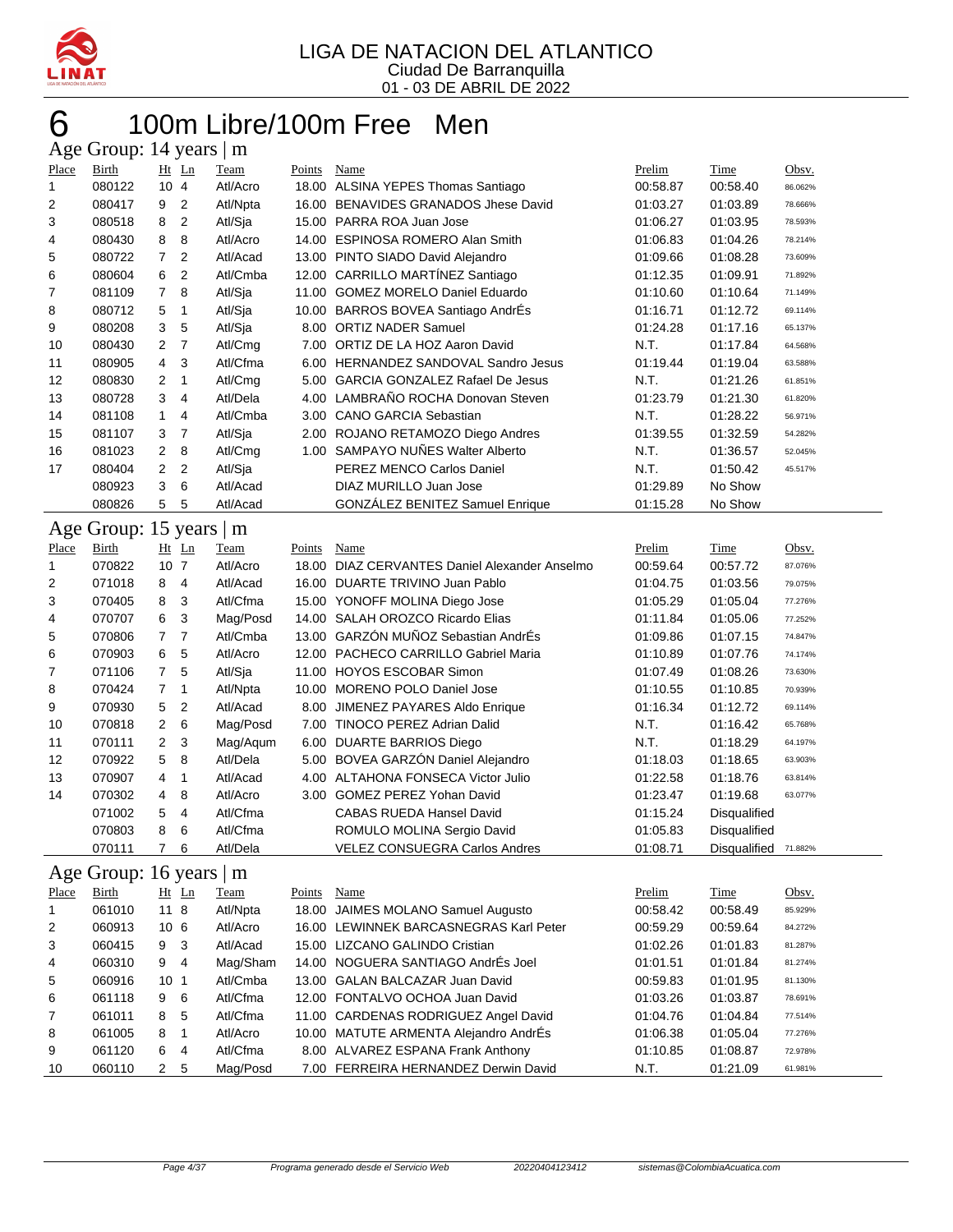

# 6 100m Libre/100m Free Men

|       | Age Group: Jb $17y-18y \mid m$ |                     |          |        |                                        |          |              |         |  |  |  |
|-------|--------------------------------|---------------------|----------|--------|----------------------------------------|----------|--------------|---------|--|--|--|
| Place | Birth                          | Ht Ln               | Team     | Points | Name                                   | Prelim   | Time         | Obsv.   |  |  |  |
| 1     | 041207                         | 116                 | Atl/Acad | 18.00  | MENDEZ RODRIGUEZ AndrÉs Esteban        | 00:56.53 | 00:57.58     | 87.287% |  |  |  |
| 2     | 050625                         | 10 <sub>5</sub>     | Atl/Acro | 16.00  | HERAZO ZAMBRANO Julian David           | 00:58.91 | 00:58.18     | 86.387% |  |  |  |
| 3     | 050926                         | 1111                | Atl/Acro |        | 15.00 HURTADO JIMENEZ Santiago         | 00:57.67 | 00:58.34     | 86.150% |  |  |  |
| 4     | 040611                         | 10 <sub>3</sub>     | Atl/Acad | 14.00  | <b>MADRIGAL RODRIGUEZ Luis Daniel</b>  | 00:59.13 | 00:58.65     | 85.695% |  |  |  |
| 5     | 041125                         | 10 <sub>2</sub>     | Atl/Cfma | 13.00  | <b>MORRON MOLINA Matthew Said</b>      | 00:59.48 | 00:59.55     | 84.400% |  |  |  |
| 6     | 041020                         | 5<br>9              | Atl/Dela | 12.00  | <b>OBREGON OLMOS Daniel Jose</b>       | 01:01.62 | 01:00.46     | 83.129% |  |  |  |
| 7     | 041227                         | 9<br>8              | Atl/Acro | 11.00  | <b>TRILLOS HOYOS Harry Jesus</b>       | 01:03.98 | 01:01.05     | 82.326% |  |  |  |
| 8     | 051016                         | 9<br>1              | Mag/Posd | 10.00  | <b>GOMEZ QUINTANA Kadir Dariel</b>     | 01:03.69 | 01:03.54     | 79.100% |  |  |  |
| 9     | 051201                         | 8<br>7              | Atl/Sja  | 8.00   | MOLINARES GUEVARA Gabriel Alejandro    | 01:06.37 | 01:05.64     | 76.569% |  |  |  |
| 10    | 051202                         | 4<br>2              | Atl/Dela | 7.00   | <b>FLORIAN ONORO Luis Angel</b>        | 01:22.02 | 01:21.96     | 61.323% |  |  |  |
| 11    | 051229                         | 6<br>8              | Atl/Acro |        | 6.00 GARAVITO TANO Julio Cesar         | 01:14.47 | 01:22.95     | 60.591% |  |  |  |
|       | 051224                         | 10 <sub>8</sub>     | Atl/Acro |        | OTERO ESTRADA Santiago Elias           | 01:01.45 | Disqualified |         |  |  |  |
|       |                                |                     |          |        |                                        |          |              |         |  |  |  |
|       | Age Group: Mayores             |                     | m        |        |                                        |          |              |         |  |  |  |
| Place | Birth                          | $Ht$ Ln             | Team     | Points | Name                                   | Prelim   | Time         | Obsv.   |  |  |  |
| 1     | 950821                         | 114                 | Atl/Bdva |        | 18.00 FERNANDEZ URUETA Cardenio AndrÉs | 00:51.23 | 00:53.19     | 94.491% |  |  |  |
| 2     | 860305                         | $11 \t7$            | Atl/Dela |        | 16.00 GOMEZ DEL VALLE Rafael Enrique   | 00:57.04 | 00:57.15     | 87.944% |  |  |  |
| 3     | 030303                         | 11 <sub>3</sub>     | Atl/Acro |        | 15.00 VELEZ MOLINA Bryant Jose         | 00:56.14 | 00:57.16     | 87.929% |  |  |  |
| 4     | 030427                         | 11 <sub>2</sub>     | Atl/Acad | 14.00  | <b>REDONDO FERRER Jose Manuel</b>      | 00:56.99 | 00:58.75     | 85.549% |  |  |  |
| 5     | 000408                         | 3<br>1              | Atl/Acad |        | 13.00 HERRERA VERGARA Esteban David    | N.T.     | 00:59.85     | 83.977% |  |  |  |
| 6     | 020204                         | 9<br>$\overline{7}$ | Atl/Dela |        | 12.00 MARTÍNEZ MEJÍA Jesus David       | 01:03.33 | 01:04.73     | 77.646% |  |  |  |
| 7     | 030702                         | $\overline{7}$<br>3 | Atl/Acad | 11.00  | ROPAIN PEDRAZA Juan Manuel             | 01:07.81 | 01:06.31     | 75.796% |  |  |  |
| 8     | 010828                         | 3<br>8              | Mag/Swom | 10.00  | JIMENEZ BOLIVAR Rafael Eduardo         | N.T.     | 01:06.47     | 75.613% |  |  |  |
| 9     | 030725                         | 2<br>4              | Bov/Uctg |        | 8.00 AGUILAR TORRES Gabriel Felipe     | N.T.     | 01:07.90     | 74.021% |  |  |  |
| 10    | 030114                         | 6<br>7              | Mag/Posd | 7.00   | <b>FUENTES GUERRA Nicolas</b>          | 01:12.47 | 01:10.78     | 71.009% |  |  |  |
| 11    | 991227                         | 5<br>3              | Atl/Cfma | 6.00   | DE LA HOZ GUERRERO Javier Jose         | 01:15.31 | 01:17.80     | 64.602% |  |  |  |

### 50m Pecho/50m Breast Women

Age Group: 10 years | f

| Place | Birth                     |                      | $Ht$ Ln | <b>Team</b> | Points | Name                                   | Prelim   | Time     | Obsv.   |
|-------|---------------------------|----------------------|---------|-------------|--------|----------------------------------------|----------|----------|---------|
|       | 120628                    | $\mathbf{2}^{\circ}$ | - 3     | Atl/Npta    |        | 18.00 MORALES RODRIGUEZ Keidys         | 01:00.36 | 00:56.34 | 57.135% |
| 2     | 121108                    | 2                    |         | Atl/Npta    |        | 16.00 MEDINA ESCORCIA Camila Sofia     | 01:09.35 | 01:00.59 | 53.128% |
| 3     | 121123                    | 2                    | -6      | Atl/Cfma    |        | 15.00 GONZALEZ MARTINEZ Thaliany Sofia | 01:01.35 | 01:02.61 | 51.414% |
| 4     | 120509                    |                      | 4       | Atl/Dela    |        | 14.00 LAMBRAÑO ROCHA Melanie Cristel   | 01:21.33 | 01:24.27 | 38.199% |
| 5     | 120519                    |                      | 5       | Atl/Dela    |        | 13.00 RIPOLL SILVA Luz Angelica        | 01:28.63 | 01:27.18 | 36.924% |
|       | Age Group: 11 years $ f $ |                      |         |             |        |                                        |          |          |         |
| Place | Birth                     | Ht                   | Ln      | Team        | Points | Name                                   | Prelim   | Time     | Obsv.   |
|       | 110118                    | 2                    | 4       | Mag/Posd    |        | 18.00 RIZO LOPEZ Gabriela              | 00:44.43 | 00:44.88 | 71.725% |
| 2     | 110326                    | $\mathcal{P}$        | -5      | Atl/Dela    |        | 16.00 RUEDA SIMONDS Valentina          | 00:57.25 | 00:54.69 | 58.859% |

#### 50m Pecho/50m Breast Men Age Group: 11 years | m

|       | $1.48$ $0.004$ $0.11$ $0.001$ $0.01$ |     |       |             |        |                                               |          |             |         |
|-------|--------------------------------------|-----|-------|-------------|--------|-----------------------------------------------|----------|-------------|---------|
| Place | <b>Birth</b>                         |     | Ht Ln | <b>Team</b> | Points | Name                                          | Prelim   | <b>Time</b> | Obsv.   |
|       | 110312                               | 0 O |       | Atl/Cfma    |        | ALVAREZ FONTALVO Andres David                 | 01:17.04 | 01:11.66    | 38.124% |
|       | 110601 2 3                           |     |       | Atl/Nota    |        | 18.00 HERNANDEZ AGUIRRE Juan David            | 00:50.09 | 00:45.58    | 59.939% |
| 2     | 110102                               | 2 6 |       |             |        | Mag/Sham 16.00 FUENTES DE LA HOZ Diego Andres | 01:03.05 | 00:56.19    | 48.621% |

 110225 2 2 Atl/Cfma 15.00 JOYA FULANO Laura Sarita 01:02.12 01:05.81 48.914% 111104 1 3 Atl/Cmba 14.00 LOPEZ POSSAUNER Isabella N.T. 01:09.63 46.230%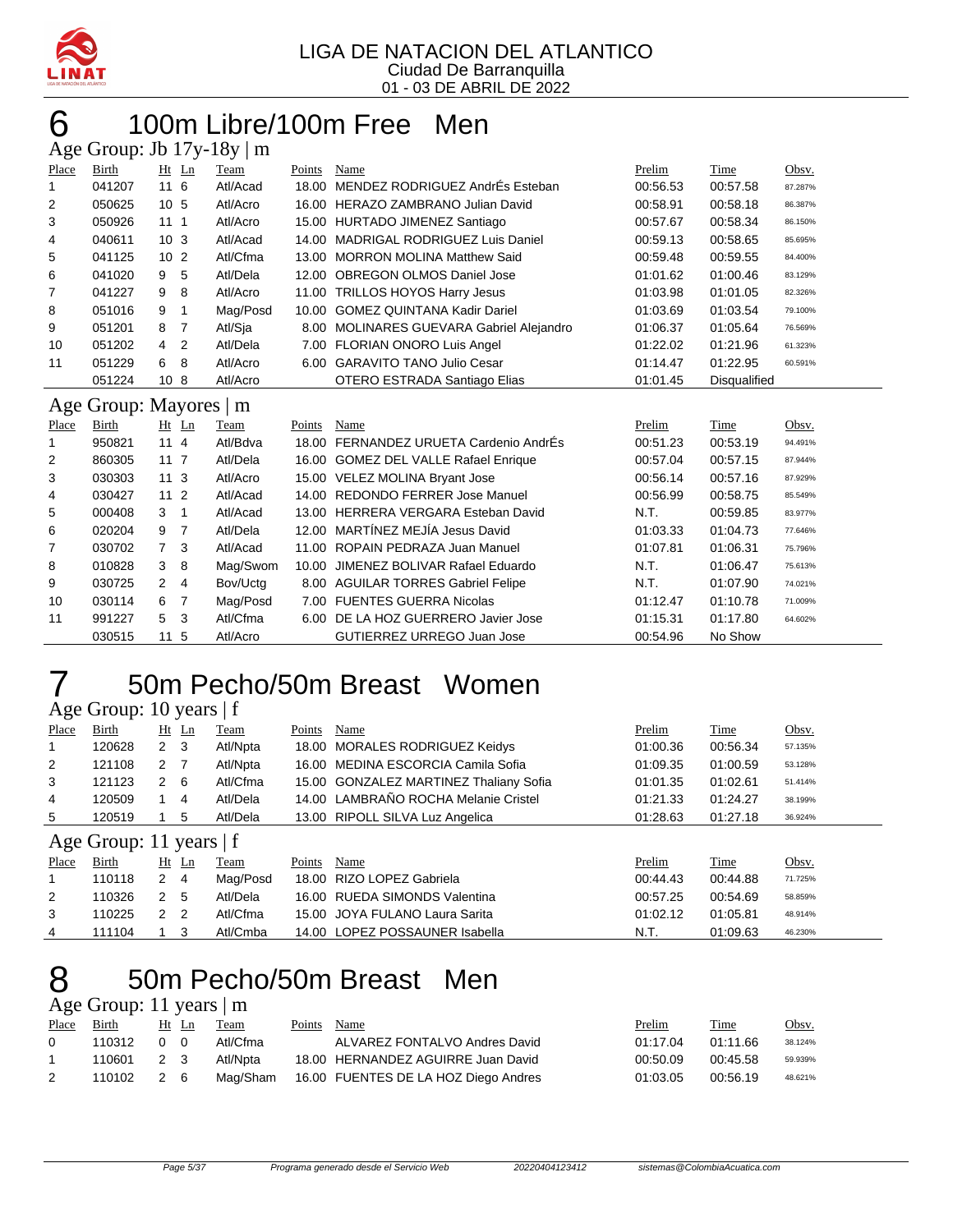

|       |                               |                  |             | Continuing Event: 8 50m Pecho/50m Breast Age Group: 11 YEARS   M |        |                                        |          |             |         |
|-------|-------------------------------|------------------|-------------|------------------------------------------------------------------|--------|----------------------------------------|----------|-------------|---------|
| 3     | 111220                        |                  | 3           | Mag/Posd                                                         |        | 15.00 VERGARA VELASQUEZ Mateo De Jesus | N.T.     | 00:58.59    | 46.629% |
| 4     | 110908                        |                  | -6          | Mag/Posd                                                         |        | 14.00 PUERTA GOMEZ Jacob               | N.T.     | 01:03.49    | 43.030% |
|       | 111111                        |                  | 4           | Atl/Dela                                                         |        | ECHEVERRIA MESA Julian David           | N.T.     | No Show     |         |
|       | 110911                        |                  | 2 8         | Atl/Acad                                                         |        | SALCEDO CASTRO Andres Felipe           | N.T.     | No Show     |         |
|       | 111210                        |                  | 5           | Atl/Dela                                                         |        | VARGAS AVENDAÑO Sebastian              | N.T.     | No Show     |         |
|       | Age Group: 12 years $\vert$ m |                  |             |                                                                  |        |                                        |          |             |         |
| Place | Birth                         |                  | $Ht$ Ln     | Team                                                             | Points | Name                                   | Prelim   | <b>Time</b> | Obsv.   |
|       | 100222                        |                  | $2 \quad 4$ | Atl/Dela                                                         |        | 18.00 CANTILLO CABARCAS Julian Samir   | 00:44.63 | 00:43.45    | 62.877% |
| 2     | 100627                        |                  | 2 5         | Mag/Posd                                                         |        | 16.00 DELGADO CANTILLO AndrÉs Felipe   | 00:45.10 | 00:43.77    | 62.417% |
| 3     | 100208                        | $2 \overline{7}$ |             | Mag/Posd                                                         |        | 15.00 PINEDO ABELLO Alejandro David    | N.T.     | 00:49.02    | 55.732% |
| 4     | 100828                        | $2 \quad 1$      |             | Atl/Cmg                                                          |        | 14.00 TAPIAS ALVAREZ Camilo Andres     | N.T.     | 00:52.27    | 52.267% |

### 50m Pecho/50m Breast Women

|       | Age Group: 13 years   f        |                |                |          |        |                                        |          |          |         |
|-------|--------------------------------|----------------|----------------|----------|--------|----------------------------------------|----------|----------|---------|
| Place | Birth                          |                | Ht Ln          | Team     | Points | Name                                   | Prelim   | Time     | Obsv.   |
| 1     | 090129                         | 1              | $\overline{4}$ | Atl/Acro | 18.00  | <b>GOMEZ PEREZ Rashel Carolina</b>     | N.T.     | 00:54.77 | 58.773% |
| 2     | 091113                         | 1              | 3              | Atl/Npta | 16.00  | PEINADO RADA Elizabeth Patricia        | N.T.     | 00:57.61 | 55.876% |
| 3     | 090424                         | 1              | 5              | Atl/Acro |        | 15.00 PAZ MELO Daniela Patricia        | N.T.     | 01:00.54 | 53.171% |
|       | Age Group: 14 years $ f $      |                |                |          |        |                                        |          |          |         |
| Place | Birth                          |                | Ht Ln          | Team     | Points | Name                                   | Prelim   | Time     | Obsv.   |
| 1     | 080129                         | 3              | $\overline{7}$ | Atl/Acro | 18.00  | <b>LOCARNO MUTIS Nyx Akemi</b>         | 00:44.12 | 00:42.73 | 75.333% |
| 2     | 080609                         | 3              | 2              | Atl/Cmba | 16.00  | BRITO RODRIGUEZ MarÍa Jose             | 00:43.82 | 00:43.53 | 73.949% |
| 3     | 080814                         | 3              | $\mathbf 1$    | Atl/Npta | 15.00  | MEDINA ESCORCIA Valeria Ester          | 00:46.05 | 00:47.59 | 67.640% |
| 4     | 080428                         | $\overline{2}$ | $\overline{4}$ | Atl/Acad |        | 14.00 VIDES OJEDA MarÍa Jose           | 00:48.54 | 00:47.76 | 67.399% |
| 5     | 080708                         | $\overline{2}$ | $\overline{7}$ | Atl/Cfma | 13.00  | SALAZAR GALLARDO Juliana               | N.T.     | 00:53.58 | 60.078% |
| 6     | 081118                         | 1              | 6              | Mag/Posd | 12.00  | <b>VIVAS GUTIERREZ Sara Cristina</b>   | N.T.     | 00:54.01 | 59.600% |
| 7     | 081129                         | 2              |                | Atl/Acad |        | 11.00 PICHON HERRERA Salome            | N.T.     | 00:56.19 | 57.288% |
|       | Age Group: 15 years   f        |                |                |          |        |                                        |          |          |         |
| Place | Birth                          | Ht             | Ln             | Team     | Points | Name                                   | Prelim   | Time     | Obsv.   |
| 1     | 070103                         | 3              | 6              | Atl/Acro |        | 18.00 HERRERA CHUNG Mey Lin            | 00:42.11 | 00:40.82 | 78.858% |
| 2     | 070228                         | 3              | 5              | Atl/Cmba | 16.00  | <b>DONADO GORUT Valamy</b>             | 00:40.94 | 00:41.72 | 77.157% |
| 3     | 071214                         | 3              | 8              | Atl/Dela | 15.00  | <b>CORREDOR SABOYA Isabella</b>        | 00:48.06 | 00:47.66 | 67.541% |
| 4     | 070612                         | 2              | 6              | Atl/Cmba |        | 14.00 ALDANA BERRIO Sayoba Julianee    | N.T.     | 00:53.56 | 60.101% |
| 5     | 070801                         | 2              | 5              | Atl/Dela |        | 13.00 RODRIGUEZ HOYOS Keily Sharlot    | 00:53.83 | 00:56.00 | 57.482% |
| 6     | 070803                         | $\overline{2}$ | $\overline{2}$ | Atl/Cfma |        | 12.00 ALFARO RENDON Laura Valentina    | N.T.     | 00:59.66 | 53.956% |
|       | Age Group: Jb $16y-17y \mid f$ |                |                |          |        |                                        |          |          |         |
| Place | Birth                          | Ht             | Ln             | Team     | Points | Name                                   | Prelim   | Time     | Obsv.   |
| 1     | 050907                         | 3              | 3              | Atl/Acro | 18.00  | <b>DIAZ CERVANTES Valeria</b>          | 00:41.02 | 00:41.04 | 78.436% |
| 2     | 061220                         | $\overline{2}$ | 3              | Atl/Dela |        | 16.00 ALVEAR MARTÍNEZ Dafne Alessandra | N.T.     | 00:54.78 | 58.762% |
|       | Age Group: Mayores   f         |                |                |          |        |                                        |          |          |         |
| Place | Birth                          | Ht             | Ln             | Team     | Points | Name                                   | Prelim   | Time     | Obsv.   |
| 1     | 040623                         | 3              | $\overline{4}$ | Atl/Acro | 18.00  | SANDOVAL BONILLA Fabiana               | 00:39.48 | 00:39.98 | 80.515% |

### 50m Pecho/50m Breast Men 10 50m Pech<br>Age Group: 13 years | m

| Place | Birth  | Ht Ln |          | Team     | Points | Name                                    | Prelim   | Time     | <u>Obsv.</u> |
|-------|--------|-------|----------|----------|--------|-----------------------------------------|----------|----------|--------------|
|       | 090623 |       |          | Atl/Acro |        | 18.00 ESTUPIÑAN BOHORQUEZ Miguel Angel  | N.T.     | 00:41.68 | 65.547%      |
|       | 090403 |       | 4        | Mag/Agum |        | 16.00 DOMINGUEZ FERREIRA Samuel Antonio | N.T.     | 00:44.53 | 61.352%      |
|       | 090922 | 5 8   |          | Atl/Acro |        | 15.00 VIASUS CUELLAR Juan Diego         | 00:47.44 | 00:44.61 | 61.242%      |
| 4     | 090901 |       | <b>6</b> | Atl/Cfma |        | 14.00 ZAMORA DE LUIS Manuel Salvador    | N.T.     | 00:45.52 | 60.018%      |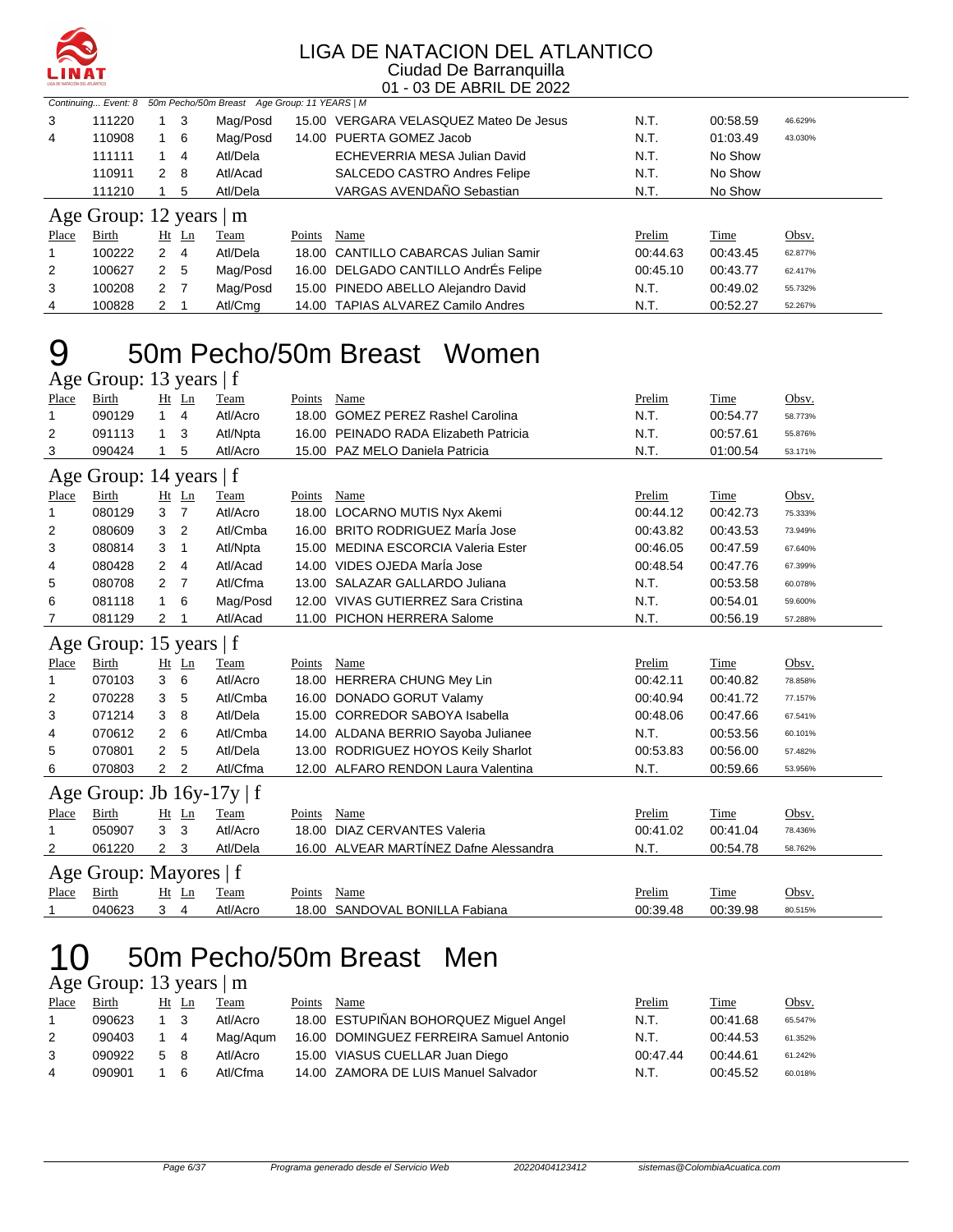

| 091208<br>2<br>JIMENEZ GOMEZ Sebastian Jose<br>N.T.<br>1<br>Atl/Acro<br>Disqualified<br>5<br>N.T.<br>No Show<br>090514<br>$\mathbf{1}$<br>Atl/Sja<br>ALZATE POSADA Francisco Javier<br>090910<br>Mag/Sham<br><b>TOTENA PRECIADO Santiago</b><br>00:51.71<br>No Show<br>4<br>6<br>Age Group: 14 years   m<br>Time<br>Place<br><b>Birth</b><br>Ht Ln<br><b>Team</b><br><b>Points</b><br><b>Name</b><br>Prelim<br>Obsv.<br>5<br>081109<br>$\overline{7}$<br>Atl/Sja<br>18.00 GOMEZ MORELO Daniel Eduardo<br>00:44.90<br>00:41.71<br>65.500%<br>1<br>5<br>080722<br>6<br>Atl/Acad<br>16.00 PINTO SIADO David Alejandro<br>00:44.12<br>2<br>00:42.70<br>63.981%<br>2<br>6<br>N.T.<br>3<br>080830<br>Atl/Cmg<br>15.00 GARCIA GONZALEZ Rafael De Jesus<br>00:43.58<br>62.689%<br>5<br>080905<br>4<br>Atl/Cfma<br>14.00 HERNANDEZ SANDOVAL Sandro Jesus<br>00:48.12<br>4<br>00:44.54<br>61.338%<br>13.00 SAMPAYO NUÑES Walter Alberto<br>$\overline{7}$<br>081023<br>2<br>Atl/Cmg<br>N.T.<br>5<br>00:45.15<br>60.509%<br>080712<br>4<br>3<br>Atl/Sja<br>12.00 BARROS BOVEA Santiago AndrÉs<br>00:48.23<br>00:45.71<br>6<br>59.768%<br>081228<br>8<br>11.00 ACEVEDO VARGAS Nicolas<br>7<br>$\overline{2}$<br>Mag/Swom<br>00:50.56<br>00:50.56<br>54.035%<br>4<br>Atl/Cmba<br>10.00 CARRILLO MARTÍNEZ Santiago<br>8<br>080604<br>$\overline{2}$<br>00:54.91<br>00:55.04<br>49.637%<br>081108<br>2<br>$\overline{1}$<br>Atl/Cmba<br><b>CANO GARCIA Sebastian</b><br>N.T.<br>No Show<br>$\overline{2}$<br>$\overline{2}$<br>N.T.<br>No Show<br>080923<br>Atl/Acad<br>DIAZ MURILLO Juan Jose<br>080728<br>$\overline{2}$<br>3<br>LAMBRAÑO ROCHA Donovan Steven<br>N.T.<br>Atl/Dela<br>No Show<br>Age Group: 15 years   m<br><b>Birth</b><br>Ht Ln<br>Team<br>Name<br>Prelim<br>Time<br><b>Place</b><br><b>Points</b><br>Obsv.<br>070822<br>$7^{\circ}$<br>3<br>18.00 DIAZ CERVANTES Daniel Alexander Anselmo<br>Atl/Acro<br>00:33.65<br>00:34.12<br>$\mathbf{1}$<br>80.070%<br>070713<br>2<br>7<br>2<br>Atl/Cmba<br>16.00 DE LA HOZ RODRIGUEZ Samuel David<br>00:34.16<br>00:35.21<br>77.592%<br>6<br>5<br>3<br>071106<br>Atl/Sja<br>15.00 HOYOS ESCOBAR Simon<br>00:37.28<br>00:37.20<br>73.441%<br>$\overline{7}$<br>070405<br>3<br>Atl/Cfma<br>14.00 YONOFF MOLINA Diego Jose<br>N.T.<br>00:38.83<br>4<br>70.358%<br>13.00 MORENO POLO Daniel Jose<br>070424<br>3<br>1<br>N.T.<br>5<br>Atl/Npta<br>00:40.43<br>67.574%<br>12.00 GARZÓN MUÑOZ Sebastian AndrÉs<br>070806<br>5<br>4<br>6<br>Atl/Cmba<br>00:41.71<br>00:41.03<br>66.585%<br>5<br>7<br>070111<br>$\overline{1}$<br>Atl/Dela<br>11.00 VELEZ CONSUEGRA Carlos Andres<br>00:47.44<br>00:43.02<br>63.505%<br>8<br>070302<br>4<br>4<br>Atl/Acro<br>10.00 GOMEZ PEREZ Yohan David<br>00:47.50<br>00:43.78<br>62.403%<br>$\overline{2}$<br>8.00 BOVEA GARZÓN Daniel Alejandro<br>9<br>070922<br>5<br>Atl/Dela<br>00:44.76<br>00:44.01<br>62.077%<br>2<br>5<br>Atl/Cfma<br>7.00 CABAS RUEDA Hansel David<br>071002<br>N.T.<br>10<br>00:47.64<br>57.347%<br>11<br>070907<br>3<br>8<br>Atl/Acad<br>6.00 ALTAHONA FONSECA Victor Julio<br>N.T.<br>00:48.41<br>56.435%<br>2<br>12<br>070930<br>$\overline{4}$<br>Atl/Acad<br>5.00 JIMENEZ PAYARES Aldo Enrique<br>N.T.<br>00:50.90<br>53.674%<br>13<br>070818<br>4<br>7<br>Mag/Posd<br>4.00 TINOCO PEREZ Adrian Dalid<br>00:55.09<br>00:51.60<br>52.946%<br>070615<br>4<br>Atl/Bdva<br>14<br>1<br>3.00 XIQUES JIMENEZ Matias Alejandro<br>01:02.72<br>00:51.85<br>52.690%<br>Age Group: 16 years   m<br>Ht Ln<br>Prelim<br>Place<br>Birth<br><b>Team</b><br>Points<br>Name<br><b>Time</b><br>Obsv.<br>18.00 GALVIS GONZÁLEZ Carlos Ernesto<br>6<br>060207<br>$7^{\circ}$<br>Mag/Swom<br>00:33.69<br>1<br>00:33.52<br>81.504%<br>16.00 LIZCANO GALINDO Cristian<br>$\overline{7}$<br>8<br>Atl/Acad<br>2<br>060415<br>00:36.99<br>00:33.73<br>80.996%<br>15.00 NOGUERA SANTIAGO AndrÉs Joel<br>3<br>060310<br>$\overline{4}$<br>Mag/Sham<br>00:32.89<br>$7^{\circ}$<br>00:34.71<br>78.709%<br>061011<br>14.00 CARDENAS RODRIGUEZ Angel David<br>00:37.02<br>00:37.18<br>4<br>6<br>4<br>Atl/Cfma<br>73.480%<br>061118<br>6<br>6<br>Atl/Cfma<br>13.00 FONTALVO OCHOA Juan David<br>00:38.82<br>5<br>00:38.19<br>71.537%<br>061120<br>Atl/Cfma<br>12.00 ALVAREZ ESPANA Frank Anthony<br>6<br>6<br>$\mathbf{1}$<br>00:40.96<br>00:41.90<br>65.203%<br>060330<br>3<br>2<br>Mag/Sham<br>11.00 CHAPARRO MORALES Juan Sebastian<br>N.T.<br>00:55.23<br>7<br>49.466%<br>Age Group: Jb $17y-18y \mid m$<br>Ht Ln<br>Name<br>Prelim<br>Place<br><b>Birth</b><br><b>Team</b><br><b>Points</b><br><b>Time</b><br>Obsv.<br>$\overline{7}$<br>5<br>040206<br>Bov/Titb<br>18.00 CORTINA BELENO Naffer Santiago<br>$\mathbf{1}$<br>00:33.55<br>00:34.30<br>79.650%<br>2<br>050926<br>7<br>$\overline{7}$<br>Atl/Acro<br>16.00 HURTADO JIMENEZ Santiago<br>00:34.80<br>00:34.41<br>79.396%<br>041215<br>3<br>Atl/Acro<br>15.00 DIAZ MENDOZA Jose Daniel<br>3<br>3<br>N.T.<br>00:35.11<br>77.813%<br>5<br>041125<br>Atl/Cfma<br>14.00 MORRON MOLINA Matthew Said<br>N.T.<br>3<br>00:37.88<br>4<br>72.122%<br>051201<br>3<br>Atl/Sja<br>5<br>6<br>13.00 MOLINARES GUEVARA Gabriel Alejandro<br>00:38.37<br>00:38.99<br>70.069%<br>051229<br>3<br>6<br>Atl/Acro<br>12.00 GARAVITO TANO Julio Cesar<br>N.T.<br>00:39.71<br>6<br>68.799%<br>041227<br>Atl/Acro<br>TRILLOS HOYOS Harry Jesus<br>00:36.33<br>7<br>$\overline{1}$<br>Disqualified<br>73.224% | Continuing Event: 10 |  | 50m Pecho/50m Breast Age Group: 13 YEARS   M |  |  |  |
|------------------------------------------------------------------------------------------------------------------------------------------------------------------------------------------------------------------------------------------------------------------------------------------------------------------------------------------------------------------------------------------------------------------------------------------------------------------------------------------------------------------------------------------------------------------------------------------------------------------------------------------------------------------------------------------------------------------------------------------------------------------------------------------------------------------------------------------------------------------------------------------------------------------------------------------------------------------------------------------------------------------------------------------------------------------------------------------------------------------------------------------------------------------------------------------------------------------------------------------------------------------------------------------------------------------------------------------------------------------------------------------------------------------------------------------------------------------------------------------------------------------------------------------------------------------------------------------------------------------------------------------------------------------------------------------------------------------------------------------------------------------------------------------------------------------------------------------------------------------------------------------------------------------------------------------------------------------------------------------------------------------------------------------------------------------------------------------------------------------------------------------------------------------------------------------------------------------------------------------------------------------------------------------------------------------------------------------------------------------------------------------------------------------------------------------------------------------------------------------------------------------------------------------------------------------------------------------------------------------------------------------------------------------------------------------------------------------------------------------------------------------------------------------------------------------------------------------------------------------------------------------------------------------------------------------------------------------------------------------------------------------------------------------------------------------------------------------------------------------------------------------------------------------------------------------------------------------------------------------------------------------------------------------------------------------------------------------------------------------------------------------------------------------------------------------------------------------------------------------------------------------------------------------------------------------------------------------------------------------------------------------------------------------------------------------------------------------------------------------------------------------------------------------------------------------------------------------------------------------------------------------------------------------------------------------------------------------------------------------------------------------------------------------------------------------------------------------------------------------------------------------------------------------------------------------------------------------------------------------------------------------------------------------------------------------------------------------------------------------------------------------------------------------------------------------------------------------------------------------------------------------------------------------------------------------------------------------------------------------------------------------------------------------------------------------------------------------------------------------------------------------------------------------------------------------------------------------------------------------------------------------------------------------------------------------------------------------------------------------------------------------------------------------------------------------------------------------------------------------------------------------------------------------------------------------------------------------------------------------------------------------------------------------------------------------------------------------------------------------------------------------------------------------------|----------------------|--|----------------------------------------------|--|--|--|
|                                                                                                                                                                                                                                                                                                                                                                                                                                                                                                                                                                                                                                                                                                                                                                                                                                                                                                                                                                                                                                                                                                                                                                                                                                                                                                                                                                                                                                                                                                                                                                                                                                                                                                                                                                                                                                                                                                                                                                                                                                                                                                                                                                                                                                                                                                                                                                                                                                                                                                                                                                                                                                                                                                                                                                                                                                                                                                                                                                                                                                                                                                                                                                                                                                                                                                                                                                                                                                                                                                                                                                                                                                                                                                                                                                                                                                                                                                                                                                                                                                                                                                                                                                                                                                                                                                                                                                                                                                                                                                                                                                                                                                                                                                                                                                                                                                                                                                                                                                                                                                                                                                                                                                                                                                                                                                                                                                                                                        |                      |  |                                              |  |  |  |
|                                                                                                                                                                                                                                                                                                                                                                                                                                                                                                                                                                                                                                                                                                                                                                                                                                                                                                                                                                                                                                                                                                                                                                                                                                                                                                                                                                                                                                                                                                                                                                                                                                                                                                                                                                                                                                                                                                                                                                                                                                                                                                                                                                                                                                                                                                                                                                                                                                                                                                                                                                                                                                                                                                                                                                                                                                                                                                                                                                                                                                                                                                                                                                                                                                                                                                                                                                                                                                                                                                                                                                                                                                                                                                                                                                                                                                                                                                                                                                                                                                                                                                                                                                                                                                                                                                                                                                                                                                                                                                                                                                                                                                                                                                                                                                                                                                                                                                                                                                                                                                                                                                                                                                                                                                                                                                                                                                                                                        |                      |  |                                              |  |  |  |
|                                                                                                                                                                                                                                                                                                                                                                                                                                                                                                                                                                                                                                                                                                                                                                                                                                                                                                                                                                                                                                                                                                                                                                                                                                                                                                                                                                                                                                                                                                                                                                                                                                                                                                                                                                                                                                                                                                                                                                                                                                                                                                                                                                                                                                                                                                                                                                                                                                                                                                                                                                                                                                                                                                                                                                                                                                                                                                                                                                                                                                                                                                                                                                                                                                                                                                                                                                                                                                                                                                                                                                                                                                                                                                                                                                                                                                                                                                                                                                                                                                                                                                                                                                                                                                                                                                                                                                                                                                                                                                                                                                                                                                                                                                                                                                                                                                                                                                                                                                                                                                                                                                                                                                                                                                                                                                                                                                                                                        |                      |  |                                              |  |  |  |
|                                                                                                                                                                                                                                                                                                                                                                                                                                                                                                                                                                                                                                                                                                                                                                                                                                                                                                                                                                                                                                                                                                                                                                                                                                                                                                                                                                                                                                                                                                                                                                                                                                                                                                                                                                                                                                                                                                                                                                                                                                                                                                                                                                                                                                                                                                                                                                                                                                                                                                                                                                                                                                                                                                                                                                                                                                                                                                                                                                                                                                                                                                                                                                                                                                                                                                                                                                                                                                                                                                                                                                                                                                                                                                                                                                                                                                                                                                                                                                                                                                                                                                                                                                                                                                                                                                                                                                                                                                                                                                                                                                                                                                                                                                                                                                                                                                                                                                                                                                                                                                                                                                                                                                                                                                                                                                                                                                                                                        |                      |  |                                              |  |  |  |
|                                                                                                                                                                                                                                                                                                                                                                                                                                                                                                                                                                                                                                                                                                                                                                                                                                                                                                                                                                                                                                                                                                                                                                                                                                                                                                                                                                                                                                                                                                                                                                                                                                                                                                                                                                                                                                                                                                                                                                                                                                                                                                                                                                                                                                                                                                                                                                                                                                                                                                                                                                                                                                                                                                                                                                                                                                                                                                                                                                                                                                                                                                                                                                                                                                                                                                                                                                                                                                                                                                                                                                                                                                                                                                                                                                                                                                                                                                                                                                                                                                                                                                                                                                                                                                                                                                                                                                                                                                                                                                                                                                                                                                                                                                                                                                                                                                                                                                                                                                                                                                                                                                                                                                                                                                                                                                                                                                                                                        |                      |  |                                              |  |  |  |
|                                                                                                                                                                                                                                                                                                                                                                                                                                                                                                                                                                                                                                                                                                                                                                                                                                                                                                                                                                                                                                                                                                                                                                                                                                                                                                                                                                                                                                                                                                                                                                                                                                                                                                                                                                                                                                                                                                                                                                                                                                                                                                                                                                                                                                                                                                                                                                                                                                                                                                                                                                                                                                                                                                                                                                                                                                                                                                                                                                                                                                                                                                                                                                                                                                                                                                                                                                                                                                                                                                                                                                                                                                                                                                                                                                                                                                                                                                                                                                                                                                                                                                                                                                                                                                                                                                                                                                                                                                                                                                                                                                                                                                                                                                                                                                                                                                                                                                                                                                                                                                                                                                                                                                                                                                                                                                                                                                                                                        |                      |  |                                              |  |  |  |
|                                                                                                                                                                                                                                                                                                                                                                                                                                                                                                                                                                                                                                                                                                                                                                                                                                                                                                                                                                                                                                                                                                                                                                                                                                                                                                                                                                                                                                                                                                                                                                                                                                                                                                                                                                                                                                                                                                                                                                                                                                                                                                                                                                                                                                                                                                                                                                                                                                                                                                                                                                                                                                                                                                                                                                                                                                                                                                                                                                                                                                                                                                                                                                                                                                                                                                                                                                                                                                                                                                                                                                                                                                                                                                                                                                                                                                                                                                                                                                                                                                                                                                                                                                                                                                                                                                                                                                                                                                                                                                                                                                                                                                                                                                                                                                                                                                                                                                                                                                                                                                                                                                                                                                                                                                                                                                                                                                                                                        |                      |  |                                              |  |  |  |
|                                                                                                                                                                                                                                                                                                                                                                                                                                                                                                                                                                                                                                                                                                                                                                                                                                                                                                                                                                                                                                                                                                                                                                                                                                                                                                                                                                                                                                                                                                                                                                                                                                                                                                                                                                                                                                                                                                                                                                                                                                                                                                                                                                                                                                                                                                                                                                                                                                                                                                                                                                                                                                                                                                                                                                                                                                                                                                                                                                                                                                                                                                                                                                                                                                                                                                                                                                                                                                                                                                                                                                                                                                                                                                                                                                                                                                                                                                                                                                                                                                                                                                                                                                                                                                                                                                                                                                                                                                                                                                                                                                                                                                                                                                                                                                                                                                                                                                                                                                                                                                                                                                                                                                                                                                                                                                                                                                                                                        |                      |  |                                              |  |  |  |
|                                                                                                                                                                                                                                                                                                                                                                                                                                                                                                                                                                                                                                                                                                                                                                                                                                                                                                                                                                                                                                                                                                                                                                                                                                                                                                                                                                                                                                                                                                                                                                                                                                                                                                                                                                                                                                                                                                                                                                                                                                                                                                                                                                                                                                                                                                                                                                                                                                                                                                                                                                                                                                                                                                                                                                                                                                                                                                                                                                                                                                                                                                                                                                                                                                                                                                                                                                                                                                                                                                                                                                                                                                                                                                                                                                                                                                                                                                                                                                                                                                                                                                                                                                                                                                                                                                                                                                                                                                                                                                                                                                                                                                                                                                                                                                                                                                                                                                                                                                                                                                                                                                                                                                                                                                                                                                                                                                                                                        |                      |  |                                              |  |  |  |
|                                                                                                                                                                                                                                                                                                                                                                                                                                                                                                                                                                                                                                                                                                                                                                                                                                                                                                                                                                                                                                                                                                                                                                                                                                                                                                                                                                                                                                                                                                                                                                                                                                                                                                                                                                                                                                                                                                                                                                                                                                                                                                                                                                                                                                                                                                                                                                                                                                                                                                                                                                                                                                                                                                                                                                                                                                                                                                                                                                                                                                                                                                                                                                                                                                                                                                                                                                                                                                                                                                                                                                                                                                                                                                                                                                                                                                                                                                                                                                                                                                                                                                                                                                                                                                                                                                                                                                                                                                                                                                                                                                                                                                                                                                                                                                                                                                                                                                                                                                                                                                                                                                                                                                                                                                                                                                                                                                                                                        |                      |  |                                              |  |  |  |
|                                                                                                                                                                                                                                                                                                                                                                                                                                                                                                                                                                                                                                                                                                                                                                                                                                                                                                                                                                                                                                                                                                                                                                                                                                                                                                                                                                                                                                                                                                                                                                                                                                                                                                                                                                                                                                                                                                                                                                                                                                                                                                                                                                                                                                                                                                                                                                                                                                                                                                                                                                                                                                                                                                                                                                                                                                                                                                                                                                                                                                                                                                                                                                                                                                                                                                                                                                                                                                                                                                                                                                                                                                                                                                                                                                                                                                                                                                                                                                                                                                                                                                                                                                                                                                                                                                                                                                                                                                                                                                                                                                                                                                                                                                                                                                                                                                                                                                                                                                                                                                                                                                                                                                                                                                                                                                                                                                                                                        |                      |  |                                              |  |  |  |
|                                                                                                                                                                                                                                                                                                                                                                                                                                                                                                                                                                                                                                                                                                                                                                                                                                                                                                                                                                                                                                                                                                                                                                                                                                                                                                                                                                                                                                                                                                                                                                                                                                                                                                                                                                                                                                                                                                                                                                                                                                                                                                                                                                                                                                                                                                                                                                                                                                                                                                                                                                                                                                                                                                                                                                                                                                                                                                                                                                                                                                                                                                                                                                                                                                                                                                                                                                                                                                                                                                                                                                                                                                                                                                                                                                                                                                                                                                                                                                                                                                                                                                                                                                                                                                                                                                                                                                                                                                                                                                                                                                                                                                                                                                                                                                                                                                                                                                                                                                                                                                                                                                                                                                                                                                                                                                                                                                                                                        |                      |  |                                              |  |  |  |
|                                                                                                                                                                                                                                                                                                                                                                                                                                                                                                                                                                                                                                                                                                                                                                                                                                                                                                                                                                                                                                                                                                                                                                                                                                                                                                                                                                                                                                                                                                                                                                                                                                                                                                                                                                                                                                                                                                                                                                                                                                                                                                                                                                                                                                                                                                                                                                                                                                                                                                                                                                                                                                                                                                                                                                                                                                                                                                                                                                                                                                                                                                                                                                                                                                                                                                                                                                                                                                                                                                                                                                                                                                                                                                                                                                                                                                                                                                                                                                                                                                                                                                                                                                                                                                                                                                                                                                                                                                                                                                                                                                                                                                                                                                                                                                                                                                                                                                                                                                                                                                                                                                                                                                                                                                                                                                                                                                                                                        |                      |  |                                              |  |  |  |
|                                                                                                                                                                                                                                                                                                                                                                                                                                                                                                                                                                                                                                                                                                                                                                                                                                                                                                                                                                                                                                                                                                                                                                                                                                                                                                                                                                                                                                                                                                                                                                                                                                                                                                                                                                                                                                                                                                                                                                                                                                                                                                                                                                                                                                                                                                                                                                                                                                                                                                                                                                                                                                                                                                                                                                                                                                                                                                                                                                                                                                                                                                                                                                                                                                                                                                                                                                                                                                                                                                                                                                                                                                                                                                                                                                                                                                                                                                                                                                                                                                                                                                                                                                                                                                                                                                                                                                                                                                                                                                                                                                                                                                                                                                                                                                                                                                                                                                                                                                                                                                                                                                                                                                                                                                                                                                                                                                                                                        |                      |  |                                              |  |  |  |
|                                                                                                                                                                                                                                                                                                                                                                                                                                                                                                                                                                                                                                                                                                                                                                                                                                                                                                                                                                                                                                                                                                                                                                                                                                                                                                                                                                                                                                                                                                                                                                                                                                                                                                                                                                                                                                                                                                                                                                                                                                                                                                                                                                                                                                                                                                                                                                                                                                                                                                                                                                                                                                                                                                                                                                                                                                                                                                                                                                                                                                                                                                                                                                                                                                                                                                                                                                                                                                                                                                                                                                                                                                                                                                                                                                                                                                                                                                                                                                                                                                                                                                                                                                                                                                                                                                                                                                                                                                                                                                                                                                                                                                                                                                                                                                                                                                                                                                                                                                                                                                                                                                                                                                                                                                                                                                                                                                                                                        |                      |  |                                              |  |  |  |
|                                                                                                                                                                                                                                                                                                                                                                                                                                                                                                                                                                                                                                                                                                                                                                                                                                                                                                                                                                                                                                                                                                                                                                                                                                                                                                                                                                                                                                                                                                                                                                                                                                                                                                                                                                                                                                                                                                                                                                                                                                                                                                                                                                                                                                                                                                                                                                                                                                                                                                                                                                                                                                                                                                                                                                                                                                                                                                                                                                                                                                                                                                                                                                                                                                                                                                                                                                                                                                                                                                                                                                                                                                                                                                                                                                                                                                                                                                                                                                                                                                                                                                                                                                                                                                                                                                                                                                                                                                                                                                                                                                                                                                                                                                                                                                                                                                                                                                                                                                                                                                                                                                                                                                                                                                                                                                                                                                                                                        |                      |  |                                              |  |  |  |
|                                                                                                                                                                                                                                                                                                                                                                                                                                                                                                                                                                                                                                                                                                                                                                                                                                                                                                                                                                                                                                                                                                                                                                                                                                                                                                                                                                                                                                                                                                                                                                                                                                                                                                                                                                                                                                                                                                                                                                                                                                                                                                                                                                                                                                                                                                                                                                                                                                                                                                                                                                                                                                                                                                                                                                                                                                                                                                                                                                                                                                                                                                                                                                                                                                                                                                                                                                                                                                                                                                                                                                                                                                                                                                                                                                                                                                                                                                                                                                                                                                                                                                                                                                                                                                                                                                                                                                                                                                                                                                                                                                                                                                                                                                                                                                                                                                                                                                                                                                                                                                                                                                                                                                                                                                                                                                                                                                                                                        |                      |  |                                              |  |  |  |
|                                                                                                                                                                                                                                                                                                                                                                                                                                                                                                                                                                                                                                                                                                                                                                                                                                                                                                                                                                                                                                                                                                                                                                                                                                                                                                                                                                                                                                                                                                                                                                                                                                                                                                                                                                                                                                                                                                                                                                                                                                                                                                                                                                                                                                                                                                                                                                                                                                                                                                                                                                                                                                                                                                                                                                                                                                                                                                                                                                                                                                                                                                                                                                                                                                                                                                                                                                                                                                                                                                                                                                                                                                                                                                                                                                                                                                                                                                                                                                                                                                                                                                                                                                                                                                                                                                                                                                                                                                                                                                                                                                                                                                                                                                                                                                                                                                                                                                                                                                                                                                                                                                                                                                                                                                                                                                                                                                                                                        |                      |  |                                              |  |  |  |
|                                                                                                                                                                                                                                                                                                                                                                                                                                                                                                                                                                                                                                                                                                                                                                                                                                                                                                                                                                                                                                                                                                                                                                                                                                                                                                                                                                                                                                                                                                                                                                                                                                                                                                                                                                                                                                                                                                                                                                                                                                                                                                                                                                                                                                                                                                                                                                                                                                                                                                                                                                                                                                                                                                                                                                                                                                                                                                                                                                                                                                                                                                                                                                                                                                                                                                                                                                                                                                                                                                                                                                                                                                                                                                                                                                                                                                                                                                                                                                                                                                                                                                                                                                                                                                                                                                                                                                                                                                                                                                                                                                                                                                                                                                                                                                                                                                                                                                                                                                                                                                                                                                                                                                                                                                                                                                                                                                                                                        |                      |  |                                              |  |  |  |
|                                                                                                                                                                                                                                                                                                                                                                                                                                                                                                                                                                                                                                                                                                                                                                                                                                                                                                                                                                                                                                                                                                                                                                                                                                                                                                                                                                                                                                                                                                                                                                                                                                                                                                                                                                                                                                                                                                                                                                                                                                                                                                                                                                                                                                                                                                                                                                                                                                                                                                                                                                                                                                                                                                                                                                                                                                                                                                                                                                                                                                                                                                                                                                                                                                                                                                                                                                                                                                                                                                                                                                                                                                                                                                                                                                                                                                                                                                                                                                                                                                                                                                                                                                                                                                                                                                                                                                                                                                                                                                                                                                                                                                                                                                                                                                                                                                                                                                                                                                                                                                                                                                                                                                                                                                                                                                                                                                                                                        |                      |  |                                              |  |  |  |
|                                                                                                                                                                                                                                                                                                                                                                                                                                                                                                                                                                                                                                                                                                                                                                                                                                                                                                                                                                                                                                                                                                                                                                                                                                                                                                                                                                                                                                                                                                                                                                                                                                                                                                                                                                                                                                                                                                                                                                                                                                                                                                                                                                                                                                                                                                                                                                                                                                                                                                                                                                                                                                                                                                                                                                                                                                                                                                                                                                                                                                                                                                                                                                                                                                                                                                                                                                                                                                                                                                                                                                                                                                                                                                                                                                                                                                                                                                                                                                                                                                                                                                                                                                                                                                                                                                                                                                                                                                                                                                                                                                                                                                                                                                                                                                                                                                                                                                                                                                                                                                                                                                                                                                                                                                                                                                                                                                                                                        |                      |  |                                              |  |  |  |
|                                                                                                                                                                                                                                                                                                                                                                                                                                                                                                                                                                                                                                                                                                                                                                                                                                                                                                                                                                                                                                                                                                                                                                                                                                                                                                                                                                                                                                                                                                                                                                                                                                                                                                                                                                                                                                                                                                                                                                                                                                                                                                                                                                                                                                                                                                                                                                                                                                                                                                                                                                                                                                                                                                                                                                                                                                                                                                                                                                                                                                                                                                                                                                                                                                                                                                                                                                                                                                                                                                                                                                                                                                                                                                                                                                                                                                                                                                                                                                                                                                                                                                                                                                                                                                                                                                                                                                                                                                                                                                                                                                                                                                                                                                                                                                                                                                                                                                                                                                                                                                                                                                                                                                                                                                                                                                                                                                                                                        |                      |  |                                              |  |  |  |
|                                                                                                                                                                                                                                                                                                                                                                                                                                                                                                                                                                                                                                                                                                                                                                                                                                                                                                                                                                                                                                                                                                                                                                                                                                                                                                                                                                                                                                                                                                                                                                                                                                                                                                                                                                                                                                                                                                                                                                                                                                                                                                                                                                                                                                                                                                                                                                                                                                                                                                                                                                                                                                                                                                                                                                                                                                                                                                                                                                                                                                                                                                                                                                                                                                                                                                                                                                                                                                                                                                                                                                                                                                                                                                                                                                                                                                                                                                                                                                                                                                                                                                                                                                                                                                                                                                                                                                                                                                                                                                                                                                                                                                                                                                                                                                                                                                                                                                                                                                                                                                                                                                                                                                                                                                                                                                                                                                                                                        |                      |  |                                              |  |  |  |
|                                                                                                                                                                                                                                                                                                                                                                                                                                                                                                                                                                                                                                                                                                                                                                                                                                                                                                                                                                                                                                                                                                                                                                                                                                                                                                                                                                                                                                                                                                                                                                                                                                                                                                                                                                                                                                                                                                                                                                                                                                                                                                                                                                                                                                                                                                                                                                                                                                                                                                                                                                                                                                                                                                                                                                                                                                                                                                                                                                                                                                                                                                                                                                                                                                                                                                                                                                                                                                                                                                                                                                                                                                                                                                                                                                                                                                                                                                                                                                                                                                                                                                                                                                                                                                                                                                                                                                                                                                                                                                                                                                                                                                                                                                                                                                                                                                                                                                                                                                                                                                                                                                                                                                                                                                                                                                                                                                                                                        |                      |  |                                              |  |  |  |
|                                                                                                                                                                                                                                                                                                                                                                                                                                                                                                                                                                                                                                                                                                                                                                                                                                                                                                                                                                                                                                                                                                                                                                                                                                                                                                                                                                                                                                                                                                                                                                                                                                                                                                                                                                                                                                                                                                                                                                                                                                                                                                                                                                                                                                                                                                                                                                                                                                                                                                                                                                                                                                                                                                                                                                                                                                                                                                                                                                                                                                                                                                                                                                                                                                                                                                                                                                                                                                                                                                                                                                                                                                                                                                                                                                                                                                                                                                                                                                                                                                                                                                                                                                                                                                                                                                                                                                                                                                                                                                                                                                                                                                                                                                                                                                                                                                                                                                                                                                                                                                                                                                                                                                                                                                                                                                                                                                                                                        |                      |  |                                              |  |  |  |
|                                                                                                                                                                                                                                                                                                                                                                                                                                                                                                                                                                                                                                                                                                                                                                                                                                                                                                                                                                                                                                                                                                                                                                                                                                                                                                                                                                                                                                                                                                                                                                                                                                                                                                                                                                                                                                                                                                                                                                                                                                                                                                                                                                                                                                                                                                                                                                                                                                                                                                                                                                                                                                                                                                                                                                                                                                                                                                                                                                                                                                                                                                                                                                                                                                                                                                                                                                                                                                                                                                                                                                                                                                                                                                                                                                                                                                                                                                                                                                                                                                                                                                                                                                                                                                                                                                                                                                                                                                                                                                                                                                                                                                                                                                                                                                                                                                                                                                                                                                                                                                                                                                                                                                                                                                                                                                                                                                                                                        |                      |  |                                              |  |  |  |
|                                                                                                                                                                                                                                                                                                                                                                                                                                                                                                                                                                                                                                                                                                                                                                                                                                                                                                                                                                                                                                                                                                                                                                                                                                                                                                                                                                                                                                                                                                                                                                                                                                                                                                                                                                                                                                                                                                                                                                                                                                                                                                                                                                                                                                                                                                                                                                                                                                                                                                                                                                                                                                                                                                                                                                                                                                                                                                                                                                                                                                                                                                                                                                                                                                                                                                                                                                                                                                                                                                                                                                                                                                                                                                                                                                                                                                                                                                                                                                                                                                                                                                                                                                                                                                                                                                                                                                                                                                                                                                                                                                                                                                                                                                                                                                                                                                                                                                                                                                                                                                                                                                                                                                                                                                                                                                                                                                                                                        |                      |  |                                              |  |  |  |
|                                                                                                                                                                                                                                                                                                                                                                                                                                                                                                                                                                                                                                                                                                                                                                                                                                                                                                                                                                                                                                                                                                                                                                                                                                                                                                                                                                                                                                                                                                                                                                                                                                                                                                                                                                                                                                                                                                                                                                                                                                                                                                                                                                                                                                                                                                                                                                                                                                                                                                                                                                                                                                                                                                                                                                                                                                                                                                                                                                                                                                                                                                                                                                                                                                                                                                                                                                                                                                                                                                                                                                                                                                                                                                                                                                                                                                                                                                                                                                                                                                                                                                                                                                                                                                                                                                                                                                                                                                                                                                                                                                                                                                                                                                                                                                                                                                                                                                                                                                                                                                                                                                                                                                                                                                                                                                                                                                                                                        |                      |  |                                              |  |  |  |
|                                                                                                                                                                                                                                                                                                                                                                                                                                                                                                                                                                                                                                                                                                                                                                                                                                                                                                                                                                                                                                                                                                                                                                                                                                                                                                                                                                                                                                                                                                                                                                                                                                                                                                                                                                                                                                                                                                                                                                                                                                                                                                                                                                                                                                                                                                                                                                                                                                                                                                                                                                                                                                                                                                                                                                                                                                                                                                                                                                                                                                                                                                                                                                                                                                                                                                                                                                                                                                                                                                                                                                                                                                                                                                                                                                                                                                                                                                                                                                                                                                                                                                                                                                                                                                                                                                                                                                                                                                                                                                                                                                                                                                                                                                                                                                                                                                                                                                                                                                                                                                                                                                                                                                                                                                                                                                                                                                                                                        |                      |  |                                              |  |  |  |
|                                                                                                                                                                                                                                                                                                                                                                                                                                                                                                                                                                                                                                                                                                                                                                                                                                                                                                                                                                                                                                                                                                                                                                                                                                                                                                                                                                                                                                                                                                                                                                                                                                                                                                                                                                                                                                                                                                                                                                                                                                                                                                                                                                                                                                                                                                                                                                                                                                                                                                                                                                                                                                                                                                                                                                                                                                                                                                                                                                                                                                                                                                                                                                                                                                                                                                                                                                                                                                                                                                                                                                                                                                                                                                                                                                                                                                                                                                                                                                                                                                                                                                                                                                                                                                                                                                                                                                                                                                                                                                                                                                                                                                                                                                                                                                                                                                                                                                                                                                                                                                                                                                                                                                                                                                                                                                                                                                                                                        |                      |  |                                              |  |  |  |
|                                                                                                                                                                                                                                                                                                                                                                                                                                                                                                                                                                                                                                                                                                                                                                                                                                                                                                                                                                                                                                                                                                                                                                                                                                                                                                                                                                                                                                                                                                                                                                                                                                                                                                                                                                                                                                                                                                                                                                                                                                                                                                                                                                                                                                                                                                                                                                                                                                                                                                                                                                                                                                                                                                                                                                                                                                                                                                                                                                                                                                                                                                                                                                                                                                                                                                                                                                                                                                                                                                                                                                                                                                                                                                                                                                                                                                                                                                                                                                                                                                                                                                                                                                                                                                                                                                                                                                                                                                                                                                                                                                                                                                                                                                                                                                                                                                                                                                                                                                                                                                                                                                                                                                                                                                                                                                                                                                                                                        |                      |  |                                              |  |  |  |
|                                                                                                                                                                                                                                                                                                                                                                                                                                                                                                                                                                                                                                                                                                                                                                                                                                                                                                                                                                                                                                                                                                                                                                                                                                                                                                                                                                                                                                                                                                                                                                                                                                                                                                                                                                                                                                                                                                                                                                                                                                                                                                                                                                                                                                                                                                                                                                                                                                                                                                                                                                                                                                                                                                                                                                                                                                                                                                                                                                                                                                                                                                                                                                                                                                                                                                                                                                                                                                                                                                                                                                                                                                                                                                                                                                                                                                                                                                                                                                                                                                                                                                                                                                                                                                                                                                                                                                                                                                                                                                                                                                                                                                                                                                                                                                                                                                                                                                                                                                                                                                                                                                                                                                                                                                                                                                                                                                                                                        |                      |  |                                              |  |  |  |
|                                                                                                                                                                                                                                                                                                                                                                                                                                                                                                                                                                                                                                                                                                                                                                                                                                                                                                                                                                                                                                                                                                                                                                                                                                                                                                                                                                                                                                                                                                                                                                                                                                                                                                                                                                                                                                                                                                                                                                                                                                                                                                                                                                                                                                                                                                                                                                                                                                                                                                                                                                                                                                                                                                                                                                                                                                                                                                                                                                                                                                                                                                                                                                                                                                                                                                                                                                                                                                                                                                                                                                                                                                                                                                                                                                                                                                                                                                                                                                                                                                                                                                                                                                                                                                                                                                                                                                                                                                                                                                                                                                                                                                                                                                                                                                                                                                                                                                                                                                                                                                                                                                                                                                                                                                                                                                                                                                                                                        |                      |  |                                              |  |  |  |
|                                                                                                                                                                                                                                                                                                                                                                                                                                                                                                                                                                                                                                                                                                                                                                                                                                                                                                                                                                                                                                                                                                                                                                                                                                                                                                                                                                                                                                                                                                                                                                                                                                                                                                                                                                                                                                                                                                                                                                                                                                                                                                                                                                                                                                                                                                                                                                                                                                                                                                                                                                                                                                                                                                                                                                                                                                                                                                                                                                                                                                                                                                                                                                                                                                                                                                                                                                                                                                                                                                                                                                                                                                                                                                                                                                                                                                                                                                                                                                                                                                                                                                                                                                                                                                                                                                                                                                                                                                                                                                                                                                                                                                                                                                                                                                                                                                                                                                                                                                                                                                                                                                                                                                                                                                                                                                                                                                                                                        |                      |  |                                              |  |  |  |
|                                                                                                                                                                                                                                                                                                                                                                                                                                                                                                                                                                                                                                                                                                                                                                                                                                                                                                                                                                                                                                                                                                                                                                                                                                                                                                                                                                                                                                                                                                                                                                                                                                                                                                                                                                                                                                                                                                                                                                                                                                                                                                                                                                                                                                                                                                                                                                                                                                                                                                                                                                                                                                                                                                                                                                                                                                                                                                                                                                                                                                                                                                                                                                                                                                                                                                                                                                                                                                                                                                                                                                                                                                                                                                                                                                                                                                                                                                                                                                                                                                                                                                                                                                                                                                                                                                                                                                                                                                                                                                                                                                                                                                                                                                                                                                                                                                                                                                                                                                                                                                                                                                                                                                                                                                                                                                                                                                                                                        |                      |  |                                              |  |  |  |
|                                                                                                                                                                                                                                                                                                                                                                                                                                                                                                                                                                                                                                                                                                                                                                                                                                                                                                                                                                                                                                                                                                                                                                                                                                                                                                                                                                                                                                                                                                                                                                                                                                                                                                                                                                                                                                                                                                                                                                                                                                                                                                                                                                                                                                                                                                                                                                                                                                                                                                                                                                                                                                                                                                                                                                                                                                                                                                                                                                                                                                                                                                                                                                                                                                                                                                                                                                                                                                                                                                                                                                                                                                                                                                                                                                                                                                                                                                                                                                                                                                                                                                                                                                                                                                                                                                                                                                                                                                                                                                                                                                                                                                                                                                                                                                                                                                                                                                                                                                                                                                                                                                                                                                                                                                                                                                                                                                                                                        |                      |  |                                              |  |  |  |
|                                                                                                                                                                                                                                                                                                                                                                                                                                                                                                                                                                                                                                                                                                                                                                                                                                                                                                                                                                                                                                                                                                                                                                                                                                                                                                                                                                                                                                                                                                                                                                                                                                                                                                                                                                                                                                                                                                                                                                                                                                                                                                                                                                                                                                                                                                                                                                                                                                                                                                                                                                                                                                                                                                                                                                                                                                                                                                                                                                                                                                                                                                                                                                                                                                                                                                                                                                                                                                                                                                                                                                                                                                                                                                                                                                                                                                                                                                                                                                                                                                                                                                                                                                                                                                                                                                                                                                                                                                                                                                                                                                                                                                                                                                                                                                                                                                                                                                                                                                                                                                                                                                                                                                                                                                                                                                                                                                                                                        |                      |  |                                              |  |  |  |
|                                                                                                                                                                                                                                                                                                                                                                                                                                                                                                                                                                                                                                                                                                                                                                                                                                                                                                                                                                                                                                                                                                                                                                                                                                                                                                                                                                                                                                                                                                                                                                                                                                                                                                                                                                                                                                                                                                                                                                                                                                                                                                                                                                                                                                                                                                                                                                                                                                                                                                                                                                                                                                                                                                                                                                                                                                                                                                                                                                                                                                                                                                                                                                                                                                                                                                                                                                                                                                                                                                                                                                                                                                                                                                                                                                                                                                                                                                                                                                                                                                                                                                                                                                                                                                                                                                                                                                                                                                                                                                                                                                                                                                                                                                                                                                                                                                                                                                                                                                                                                                                                                                                                                                                                                                                                                                                                                                                                                        |                      |  |                                              |  |  |  |
|                                                                                                                                                                                                                                                                                                                                                                                                                                                                                                                                                                                                                                                                                                                                                                                                                                                                                                                                                                                                                                                                                                                                                                                                                                                                                                                                                                                                                                                                                                                                                                                                                                                                                                                                                                                                                                                                                                                                                                                                                                                                                                                                                                                                                                                                                                                                                                                                                                                                                                                                                                                                                                                                                                                                                                                                                                                                                                                                                                                                                                                                                                                                                                                                                                                                                                                                                                                                                                                                                                                                                                                                                                                                                                                                                                                                                                                                                                                                                                                                                                                                                                                                                                                                                                                                                                                                                                                                                                                                                                                                                                                                                                                                                                                                                                                                                                                                                                                                                                                                                                                                                                                                                                                                                                                                                                                                                                                                                        |                      |  |                                              |  |  |  |
|                                                                                                                                                                                                                                                                                                                                                                                                                                                                                                                                                                                                                                                                                                                                                                                                                                                                                                                                                                                                                                                                                                                                                                                                                                                                                                                                                                                                                                                                                                                                                                                                                                                                                                                                                                                                                                                                                                                                                                                                                                                                                                                                                                                                                                                                                                                                                                                                                                                                                                                                                                                                                                                                                                                                                                                                                                                                                                                                                                                                                                                                                                                                                                                                                                                                                                                                                                                                                                                                                                                                                                                                                                                                                                                                                                                                                                                                                                                                                                                                                                                                                                                                                                                                                                                                                                                                                                                                                                                                                                                                                                                                                                                                                                                                                                                                                                                                                                                                                                                                                                                                                                                                                                                                                                                                                                                                                                                                                        |                      |  |                                              |  |  |  |
|                                                                                                                                                                                                                                                                                                                                                                                                                                                                                                                                                                                                                                                                                                                                                                                                                                                                                                                                                                                                                                                                                                                                                                                                                                                                                                                                                                                                                                                                                                                                                                                                                                                                                                                                                                                                                                                                                                                                                                                                                                                                                                                                                                                                                                                                                                                                                                                                                                                                                                                                                                                                                                                                                                                                                                                                                                                                                                                                                                                                                                                                                                                                                                                                                                                                                                                                                                                                                                                                                                                                                                                                                                                                                                                                                                                                                                                                                                                                                                                                                                                                                                                                                                                                                                                                                                                                                                                                                                                                                                                                                                                                                                                                                                                                                                                                                                                                                                                                                                                                                                                                                                                                                                                                                                                                                                                                                                                                                        |                      |  |                                              |  |  |  |
|                                                                                                                                                                                                                                                                                                                                                                                                                                                                                                                                                                                                                                                                                                                                                                                                                                                                                                                                                                                                                                                                                                                                                                                                                                                                                                                                                                                                                                                                                                                                                                                                                                                                                                                                                                                                                                                                                                                                                                                                                                                                                                                                                                                                                                                                                                                                                                                                                                                                                                                                                                                                                                                                                                                                                                                                                                                                                                                                                                                                                                                                                                                                                                                                                                                                                                                                                                                                                                                                                                                                                                                                                                                                                                                                                                                                                                                                                                                                                                                                                                                                                                                                                                                                                                                                                                                                                                                                                                                                                                                                                                                                                                                                                                                                                                                                                                                                                                                                                                                                                                                                                                                                                                                                                                                                                                                                                                                                                        |                      |  |                                              |  |  |  |
|                                                                                                                                                                                                                                                                                                                                                                                                                                                                                                                                                                                                                                                                                                                                                                                                                                                                                                                                                                                                                                                                                                                                                                                                                                                                                                                                                                                                                                                                                                                                                                                                                                                                                                                                                                                                                                                                                                                                                                                                                                                                                                                                                                                                                                                                                                                                                                                                                                                                                                                                                                                                                                                                                                                                                                                                                                                                                                                                                                                                                                                                                                                                                                                                                                                                                                                                                                                                                                                                                                                                                                                                                                                                                                                                                                                                                                                                                                                                                                                                                                                                                                                                                                                                                                                                                                                                                                                                                                                                                                                                                                                                                                                                                                                                                                                                                                                                                                                                                                                                                                                                                                                                                                                                                                                                                                                                                                                                                        |                      |  |                                              |  |  |  |
|                                                                                                                                                                                                                                                                                                                                                                                                                                                                                                                                                                                                                                                                                                                                                                                                                                                                                                                                                                                                                                                                                                                                                                                                                                                                                                                                                                                                                                                                                                                                                                                                                                                                                                                                                                                                                                                                                                                                                                                                                                                                                                                                                                                                                                                                                                                                                                                                                                                                                                                                                                                                                                                                                                                                                                                                                                                                                                                                                                                                                                                                                                                                                                                                                                                                                                                                                                                                                                                                                                                                                                                                                                                                                                                                                                                                                                                                                                                                                                                                                                                                                                                                                                                                                                                                                                                                                                                                                                                                                                                                                                                                                                                                                                                                                                                                                                                                                                                                                                                                                                                                                                                                                                                                                                                                                                                                                                                                                        |                      |  |                                              |  |  |  |
|                                                                                                                                                                                                                                                                                                                                                                                                                                                                                                                                                                                                                                                                                                                                                                                                                                                                                                                                                                                                                                                                                                                                                                                                                                                                                                                                                                                                                                                                                                                                                                                                                                                                                                                                                                                                                                                                                                                                                                                                                                                                                                                                                                                                                                                                                                                                                                                                                                                                                                                                                                                                                                                                                                                                                                                                                                                                                                                                                                                                                                                                                                                                                                                                                                                                                                                                                                                                                                                                                                                                                                                                                                                                                                                                                                                                                                                                                                                                                                                                                                                                                                                                                                                                                                                                                                                                                                                                                                                                                                                                                                                                                                                                                                                                                                                                                                                                                                                                                                                                                                                                                                                                                                                                                                                                                                                                                                                                                        |                      |  |                                              |  |  |  |
|                                                                                                                                                                                                                                                                                                                                                                                                                                                                                                                                                                                                                                                                                                                                                                                                                                                                                                                                                                                                                                                                                                                                                                                                                                                                                                                                                                                                                                                                                                                                                                                                                                                                                                                                                                                                                                                                                                                                                                                                                                                                                                                                                                                                                                                                                                                                                                                                                                                                                                                                                                                                                                                                                                                                                                                                                                                                                                                                                                                                                                                                                                                                                                                                                                                                                                                                                                                                                                                                                                                                                                                                                                                                                                                                                                                                                                                                                                                                                                                                                                                                                                                                                                                                                                                                                                                                                                                                                                                                                                                                                                                                                                                                                                                                                                                                                                                                                                                                                                                                                                                                                                                                                                                                                                                                                                                                                                                                                        |                      |  |                                              |  |  |  |
|                                                                                                                                                                                                                                                                                                                                                                                                                                                                                                                                                                                                                                                                                                                                                                                                                                                                                                                                                                                                                                                                                                                                                                                                                                                                                                                                                                                                                                                                                                                                                                                                                                                                                                                                                                                                                                                                                                                                                                                                                                                                                                                                                                                                                                                                                                                                                                                                                                                                                                                                                                                                                                                                                                                                                                                                                                                                                                                                                                                                                                                                                                                                                                                                                                                                                                                                                                                                                                                                                                                                                                                                                                                                                                                                                                                                                                                                                                                                                                                                                                                                                                                                                                                                                                                                                                                                                                                                                                                                                                                                                                                                                                                                                                                                                                                                                                                                                                                                                                                                                                                                                                                                                                                                                                                                                                                                                                                                                        |                      |  |                                              |  |  |  |
|                                                                                                                                                                                                                                                                                                                                                                                                                                                                                                                                                                                                                                                                                                                                                                                                                                                                                                                                                                                                                                                                                                                                                                                                                                                                                                                                                                                                                                                                                                                                                                                                                                                                                                                                                                                                                                                                                                                                                                                                                                                                                                                                                                                                                                                                                                                                                                                                                                                                                                                                                                                                                                                                                                                                                                                                                                                                                                                                                                                                                                                                                                                                                                                                                                                                                                                                                                                                                                                                                                                                                                                                                                                                                                                                                                                                                                                                                                                                                                                                                                                                                                                                                                                                                                                                                                                                                                                                                                                                                                                                                                                                                                                                                                                                                                                                                                                                                                                                                                                                                                                                                                                                                                                                                                                                                                                                                                                                                        |                      |  |                                              |  |  |  |
|                                                                                                                                                                                                                                                                                                                                                                                                                                                                                                                                                                                                                                                                                                                                                                                                                                                                                                                                                                                                                                                                                                                                                                                                                                                                                                                                                                                                                                                                                                                                                                                                                                                                                                                                                                                                                                                                                                                                                                                                                                                                                                                                                                                                                                                                                                                                                                                                                                                                                                                                                                                                                                                                                                                                                                                                                                                                                                                                                                                                                                                                                                                                                                                                                                                                                                                                                                                                                                                                                                                                                                                                                                                                                                                                                                                                                                                                                                                                                                                                                                                                                                                                                                                                                                                                                                                                                                                                                                                                                                                                                                                                                                                                                                                                                                                                                                                                                                                                                                                                                                                                                                                                                                                                                                                                                                                                                                                                                        |                      |  |                                              |  |  |  |
|                                                                                                                                                                                                                                                                                                                                                                                                                                                                                                                                                                                                                                                                                                                                                                                                                                                                                                                                                                                                                                                                                                                                                                                                                                                                                                                                                                                                                                                                                                                                                                                                                                                                                                                                                                                                                                                                                                                                                                                                                                                                                                                                                                                                                                                                                                                                                                                                                                                                                                                                                                                                                                                                                                                                                                                                                                                                                                                                                                                                                                                                                                                                                                                                                                                                                                                                                                                                                                                                                                                                                                                                                                                                                                                                                                                                                                                                                                                                                                                                                                                                                                                                                                                                                                                                                                                                                                                                                                                                                                                                                                                                                                                                                                                                                                                                                                                                                                                                                                                                                                                                                                                                                                                                                                                                                                                                                                                                                        |                      |  |                                              |  |  |  |
|                                                                                                                                                                                                                                                                                                                                                                                                                                                                                                                                                                                                                                                                                                                                                                                                                                                                                                                                                                                                                                                                                                                                                                                                                                                                                                                                                                                                                                                                                                                                                                                                                                                                                                                                                                                                                                                                                                                                                                                                                                                                                                                                                                                                                                                                                                                                                                                                                                                                                                                                                                                                                                                                                                                                                                                                                                                                                                                                                                                                                                                                                                                                                                                                                                                                                                                                                                                                                                                                                                                                                                                                                                                                                                                                                                                                                                                                                                                                                                                                                                                                                                                                                                                                                                                                                                                                                                                                                                                                                                                                                                                                                                                                                                                                                                                                                                                                                                                                                                                                                                                                                                                                                                                                                                                                                                                                                                                                                        |                      |  |                                              |  |  |  |
|                                                                                                                                                                                                                                                                                                                                                                                                                                                                                                                                                                                                                                                                                                                                                                                                                                                                                                                                                                                                                                                                                                                                                                                                                                                                                                                                                                                                                                                                                                                                                                                                                                                                                                                                                                                                                                                                                                                                                                                                                                                                                                                                                                                                                                                                                                                                                                                                                                                                                                                                                                                                                                                                                                                                                                                                                                                                                                                                                                                                                                                                                                                                                                                                                                                                                                                                                                                                                                                                                                                                                                                                                                                                                                                                                                                                                                                                                                                                                                                                                                                                                                                                                                                                                                                                                                                                                                                                                                                                                                                                                                                                                                                                                                                                                                                                                                                                                                                                                                                                                                                                                                                                                                                                                                                                                                                                                                                                                        |                      |  |                                              |  |  |  |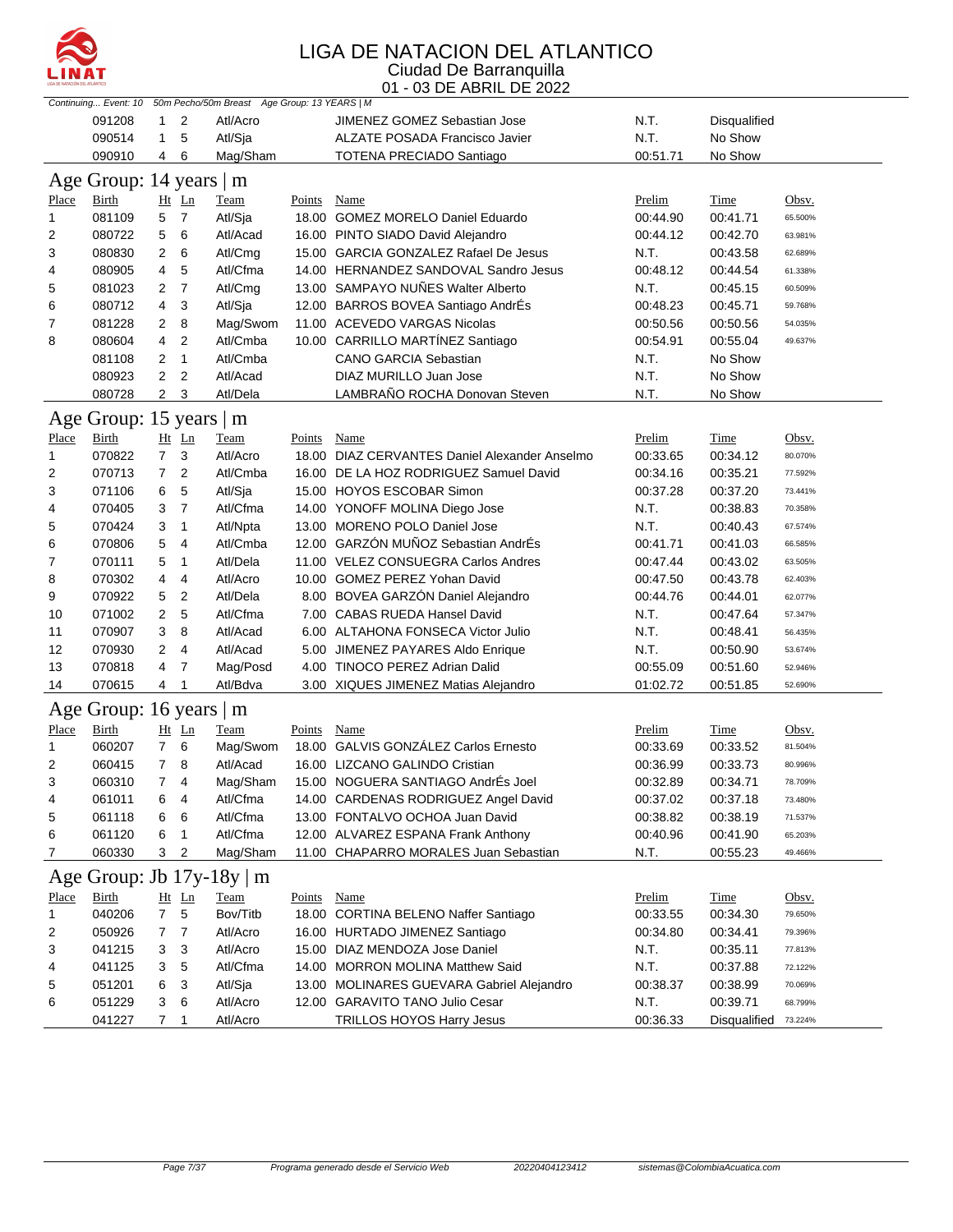

#### 10 50m Pecho/50m Breast Men  $M_{\alpha}$

|              | $\Delta \gtrsim$ Oroup. Mayores $\Box$ III |         |     |          |        |                                      |          |          |         |
|--------------|--------------------------------------------|---------|-----|----------|--------|--------------------------------------|----------|----------|---------|
| Place        | Birth                                      | $Ht$ Ln |     | Team     | Points | Name                                 | Prelim   | Time     | Obsv.   |
| $\mathbf{1}$ | 000408                                     | 4       | -8  | Atl/Acad |        | 18.00 HERRERA VERGARA Esteban David  | N.T.     | 00:33.48 | 81.601% |
| 2            | 030725                                     | 6       | - 8 | Bov/Uctg |        | 16.00 AGUILAR TORRES Gabriel Felipe  | 00:41.06 | 00:39.18 | 69.729% |
| 3            | 030114                                     | 6       | 7   | Mag/Posd |        | 15.00 FUENTES GUERRA Nicolas         | 00:40.83 | 00:41.29 | 66.166% |
| 4            | 030702                                     | 6       | -2  | Atl/Acad |        | 14.00 ROPAIN PEDRAZA Juan Manuel     | 00:40.41 | 00:41.57 | 65.720% |
| 5            | 991227                                     | 5       | - 5 | Atl/Cfma |        | 13.00 DE LA HOZ GUERRERO Javier Jose | 00:42.89 | 00:41.77 | 65.406% |
| 6            | 010828                                     | 3       | 4   | Mag/Swom |        | 12.00 JIMENEZ BOLIVAR Rafael Eduardo | N.T.     | 00:45.24 | 60.389% |
|              | 020204                                     | 5       | 3   | Atl/Dela |        | MARTÍNEZ MEJÍA Jesus David           | 00:43.16 | No Show  |         |

#### 19 1500m Libre/1500m Free Women  $\Delta$ ge Group: 12 years | f

|              | $\Delta \ge 0$ Oroup. 12 years   1 |             |    |             |        |                                |          |             |         |
|--------------|------------------------------------|-------------|----|-------------|--------|--------------------------------|----------|-------------|---------|
| Place        | <b>Birth</b>                       | Ht          | Ln | <b>Team</b> | Points | Name                           | Prelim   | <u>Time</u> | Obsv.   |
|              | 100408                             | $1 \quad 3$ |    | Mag/Swom    |        | 18.00 PEREZ RESTREPO Valentina | N.T.     | 26:11.78    | 64.092% |
|              | Age Group: 15 years $ f $          |             |    |             |        |                                |          |             |         |
| <b>Place</b> | Birth                              | Ht          | Ln | Team        | Points | Name                           | Prelim   | Time        | Obsv.   |
|              | 070912                             | -5          |    | Mag/Swom    |        | 18.00 FERREIRA VARGAS Isabela  | N.T.     | 25:04.97    | 66.937% |
|              | Age Group: Jb $16y-17y \mid f$     |             |    |             |        |                                |          |             |         |
| Place        | Birth                              | Ht Ln       |    | Team        | Points | Name                           | Prelim   | Time        | Obsv.   |
|              | 050919                             |             | 4  | Bog/Gurb    |        | 18.00 BOTERO OSPINA Valentina  | 20:33.65 | 19:26.50    | 86.359% |

### 20 1500m Libre/1500m Free Men

|       | Age Group: 13 years            |              |                | m            |        |                                       |          |          |         |
|-------|--------------------------------|--------------|----------------|--------------|--------|---------------------------------------|----------|----------|---------|
| Place | Birth                          |              | Ht Ln          | Team         | Points | Name                                  | Prelim   | Time     | Obsv.   |
|       | 090206                         |              | 5              | Atl/Acro     | 18.00  | CRUECHE TRESPALACIOS Omar Enrique Mao | N.T.     | 20:36.38 | 74.756% |
| 2     | 090302                         |              | 3              | Atl/Acro     | 16.00  | LEWINNEK BARCASNEGRAS Michael         | N.T.     | 21:25.25 | 71.914% |
|       | Age Group: 14 years            |              |                | m            |        |                                       |          |          |         |
| Place | Birth                          | Ht           | Ln             | Team         | Points | Name                                  | Prelim   | Time     | Obsv.   |
|       | 080518                         | 2            | 7              | Atl/Sja      | 18.00  | PARRA ROA Juan Jose                   | 21:32.09 | 20:39.06 | 74.594% |
| 2     | 080717                         |              | 4              | Mag/Swom     | 16.00  | <b>ROJAS BARRETO Samuel Alexander</b> | N.T.     | 22:03.39 | 69.841% |
|       | Age Group: 15 years   m        |              |                |              |        |                                       |          |          |         |
| Place | Birth                          |              | Ht Ln          | Team         | Points | Name                                  | Prelim   | Time     | Obsv.   |
|       | 070110                         | 2 8          |                | Atl/Acro     | 18.00  | ACOSTA BERDUGO Jesus Eduardo Antonio  | N.T.     | 20:29.31 | 75.186% |
|       | Age Group: 16 years            |              |                | $\mathbf{m}$ |        |                                       |          |          |         |
| Place | Birth                          |              | $Ht$ Ln        | Team         | Points | Name                                  | Prelim   | Time     | Obsv.   |
|       | 060331                         | 2            |                | Bog/Nrvb     | 18.00  | MEJÍA TARQUINO NicolAs                | N.T.     | 17:20.44 | 88.835% |
| 2     | 060330                         | $\mathbf{2}$ | 5              | Boy/Nptb     | 16.00  | MARTÍNEZ BARRAGAN Jeronimo            | 17:24.99 | 17:28.56 | 88.147% |
|       | Age Group: Jb $17y-18y \mid m$ |              |                |              |        |                                       |          |          |         |
| Place | Birth                          | Ht           | $\mathbf{L}$ n | Team         | Points | Name                                  | Prelim   | Time     | Obsv.   |
|       | 040626                         | 2            | 4              | Bog/End      | 18.00  | OROZCO DIAZ AndrÉs Felipe             | 17:00.50 | 17:14.53 | 89.342% |
| 2     | 050625                         | $\mathbf{2}$ | 6              | Atl/Acro     | 16.00  | <b>HERAZO ZAMBRANO Julian David</b>   | 18:23.94 | 18:30.55 | 83.226% |
| 3     | 040528                         | 2            | $\overline{2}$ | Mag/Swom     | 15.00  | PARDO MONTERO Guillermo Alexander     | 20:56.71 | 20:36.87 | 74.727% |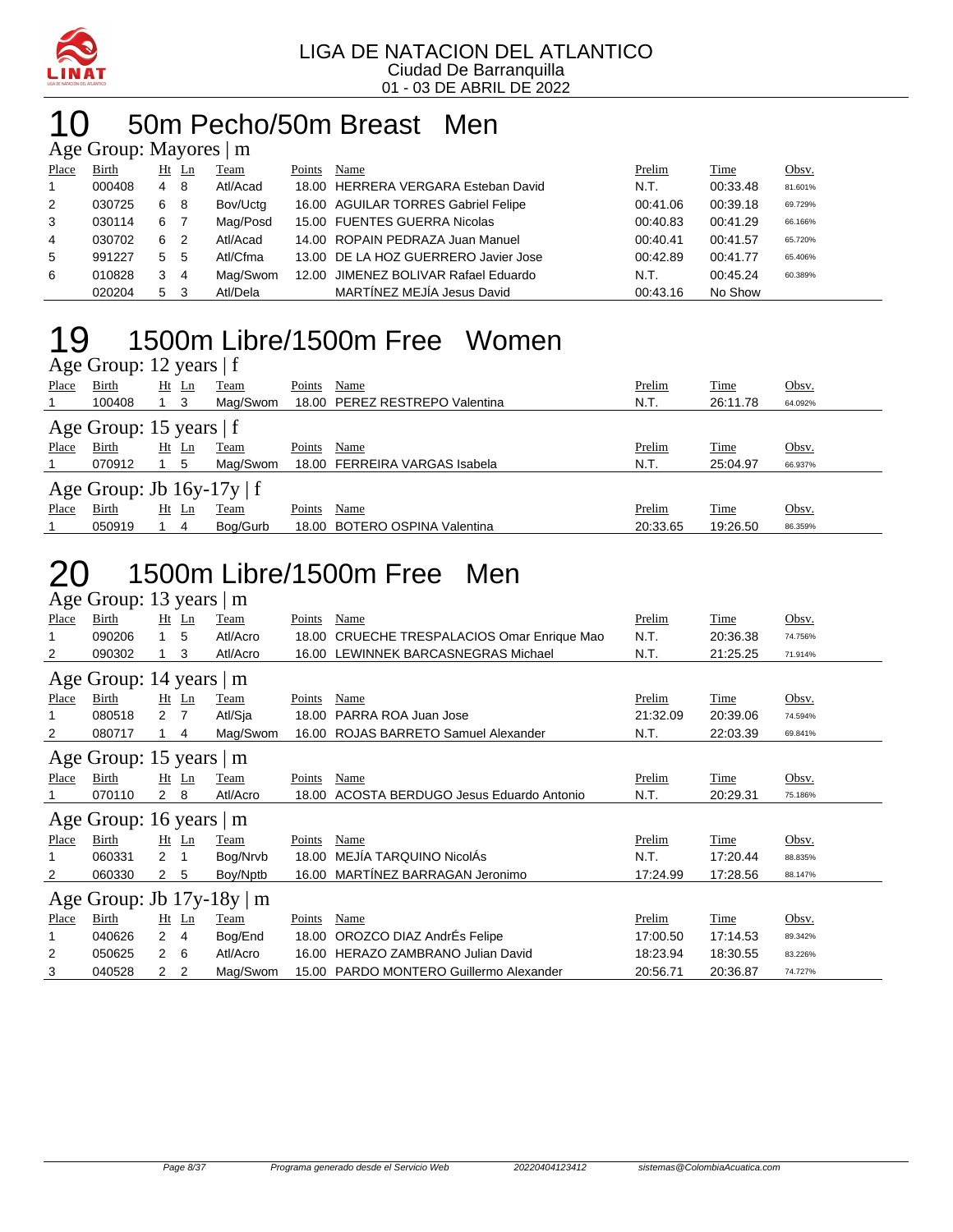

# 1500m Libre/1500m Free Men

|             | Age Group: Mayores   m |     |                   |             |                                  |          |             |         |
|-------------|------------------------|-----|-------------------|-------------|----------------------------------|----------|-------------|---------|
| Place Birth |                        |     | <u>Ht Ln Team</u> | Points Name |                                  | Prelim   | <b>Time</b> | Obsv.   |
|             | 910729                 | 2 3 | Atl/Acad          |             | 18.00 ORTEGA PEREZ Daniel AndrÉs | 17:41.09 | 17:27.46    | 88.239% |

#### 400m Libre/400m Free Women  $\overline{\mathsf{A}}$ ge Group: 10 years | f

|       | $T_{\rm K}$ Oroup. To years $T_{\rm L}$ |            |       |          |        |                                    |          |          |         |
|-------|-----------------------------------------|------------|-------|----------|--------|------------------------------------|----------|----------|---------|
| Place | Birth                                   |            | Ht Ln | Team     | Points | Name                               | Prelim   | Time     | Obsv.   |
|       | 120426                                  |            |       | Atl/Acro |        | 18.00 BARONA BRAVO Maria Camila    | N.T.     | 05:45.29 | 73.735% |
| 2     | 120628                                  |            |       | Atl/Npta |        | 16.00 MORALES RODRIGUEZ Keidys     | N.T.     | 07:22.31 | 57.561% |
| 3     | 121108                                  |            | 8     | Atl/Npta |        | 15.00 MEDINA ESCORCIA Camila Sofia | N.T.     | 08:33.88 | 49.545% |
|       | Age Group: 11 years $ f $               |            |       |          |        |                                    |          |          |         |
| Place | Birth                                   | Ht         | Ln    | Team     | Points | Name                               | Prelim   | Time     | Obsv.   |
|       | 110118                                  |            | 4     | Mag/Posd |        | 18.00 RIZO LOPEZ Gabriela          | 06:24.53 | 06:15.53 | 67.798% |
| 2     | 110111                                  |            | 5     | Atl/Acad |        | 16.00 FERRER DEL RIO María Camila  | 06:49.32 | 06:25.45 | 66.053% |
| 3     | 110307                                  | $1\quad 6$ |       | Mag/Swom |        | 15.00 TUIRAN RESTREPO Isabella     | N.T.     | 07:07.37 | 59.574% |
|       |                                         |            |       |          |        |                                    |          |          |         |
| 4     | 110510                                  | $1\quad 2$ |       | Atl/Cmba |        | 14.00 GARZON MUNOZ Mariana Sofia   | N.T.     | 07:14.67 | 58.573% |

### 400m Libre/400m Free Men Age Group: 11 years | m

| Place | <b>Birth</b> | Ht          | $\mathbf{L}$ n | <u>Team</u> | Points | Name                                   | Prelim   | <b>Time</b> | Obsv.   |
|-------|--------------|-------------|----------------|-------------|--------|----------------------------------------|----------|-------------|---------|
|       | 110707       |             | -5             | Mag/Posd    |        | 18.00 POSADA MEJÍA Tomas               | N.T.     | 05:39.37    | 68.179% |
| 2     | 110601       | 2           | -8             | Atl/Npta    |        | 16.00 HERNANDEZ AGUIRRE Juan David     | N.T.     | 06:00.43    | 64.196% |
| 3     | 110211       | 2           | -1             | Atl/Npta    |        | 15.00 SANTOS SASTOQUE Sergio Andres    | N.T.     | 06:18.56    | 61.121% |
| 4     | 110123       | 2           |                | Mag/Posd    |        | 14.00 BARRAGAN GUISADO Juan Esteban    | N.T.     | 07:00.16    | 55.069% |
| 5     | 111220       |             | -6             | Mag/Posd    |        | 13.00 VERGARA VELASQUEZ Mateo De Jesus | N.T.     | 07:03.95    | 54.577% |
| 6     | 110401       | 2           | 4              | Atl/Sja     |        | 12.00 TORRES ARZUZA Daniel Elias       | 07:09.07 | 07:06.79    | 54.214% |
|       | 110908       | $1 \quad 3$ |                | Mag/Posd    |        | 11.00 PUERTA GOMEZ Jacob               | N.T.     | 08:02.98    | 47.907% |
|       | 110624       |             | 4              | Atl/Acad    |        | PANTOJA OCHOA Oscar Alberto            | N.T.     | No Show     |         |

#### Age Group: 12 years | m

| Place | Birth  |                | $Ht$ Ln        | Team     | Points | Name                                 | Prelim   | Time     | Obsv.   |
|-------|--------|----------------|----------------|----------|--------|--------------------------------------|----------|----------|---------|
|       | 100222 | 3              | -3             | Atl/Dela |        | 18.00 CANTILLO CABARCAS Julian Samir | 05:59.58 | 05:30.53 | 70.003% |
| 2     | 100922 | 3              | $\overline{2}$ | Atl/Npta |        | 16.00 LECHUGA ORTIZ David Alfonso    | 06:30.30 | 05:33.51 | 69.377% |
| 3     | 100627 | 3              | 4              | Mag/Posd |        | 15.00 DELGADO CANTILLO AndrÉs Felipe | 05:52.19 | 05:45.72 | 66.927% |
| 4     | 100604 | 3              | 6              | Atl/Acro |        | 14.00 PEDROZA BLANCO Carlos Daniel   | 06:02.35 | 05:51.18 | 65.886% |
| 5     | 101222 | 3              | 5              | Atl/Acad |        | 13.00 LOPEZ VILLERO Jonas Daniel     | 05:56.90 | 05:54.90 | 65.196% |
| 6     | 100101 | $2\quad 6$     |                | Atl/Npta |        | 12.00 CABRERA ESCOBAR Arath Oliverio | N.T.     | 06:03.95 | 63.575% |
| 7     | 100310 | 3              |                | Atl/Npta |        | 11.00 ROPERO SUAREZ Samuel Eduardo   | 06:43.11 | 06:30.17 | 59.302% |
| 8     | 100701 | 3              | -8             | Atl/Acad |        | 10.00 ARGUELLO TORRES Kevin          | 07:04.33 | 06:38.61 | 58.047% |
| 9     | 100804 | 2 <sub>5</sub> |                | Atl/Npta |        | 8.00 GALVIS RUIDIAZ Eider Josue      | 07:44.45 | 07:08.02 | 54.058% |
| 10    | 100422 | 3              | 7              | Atl/Acad |        | 7.00 BARRIOS BAÑOS Elias Felipe      | 06:37.70 | 07:16.84 | 52.967% |
| 11    | 100208 | 2              | $\overline{2}$ | Mag/Posd |        | 6.00 PINEDO ABELLO Alejandro David   | N.T.     | 07:17.53 | 52.883% |
| 12    | 100106 | $2 \quad 3$    |                | Atl/Npta |        | 5.00 CAMARGO CASTELLAR Jhan Carlo    | 08:13.54 | 07:17.66 | 52.868% |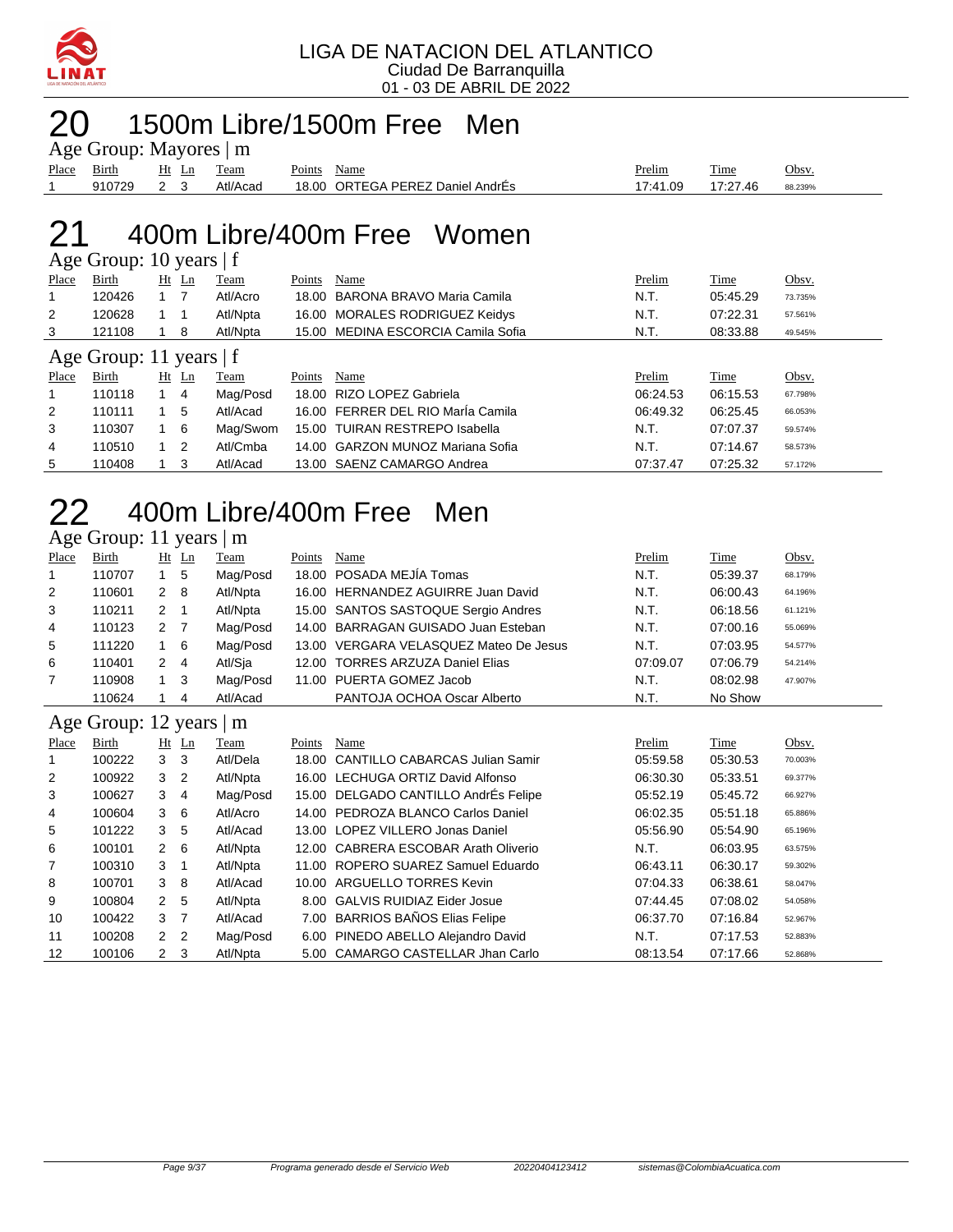

#### 23 400m Libre/400m Free Women Froup:  $12$  years | f

|       | $\Delta$ gu Oroup. 12 yuars   1 |                |                |             |        |                                       |               |             |         |
|-------|---------------------------------|----------------|----------------|-------------|--------|---------------------------------------|---------------|-------------|---------|
| Place | <b>Birth</b>                    |                | $Ht$ Ln        | Team        | Points | Name                                  | Prelim        | Time        | Obsv.   |
|       | 100506                          | 2              |                | Atl/Acad    | 18.00  | <b>JARAMILLO TRUJILLO Sara</b>        | 06:13.52      | 05:50.18    | 72.705% |
|       | Age Group: 13 years   f         |                |                |             |        |                                       |               |             |         |
| Place | Birth                           | $Ht$ Ln        |                | Team        | Points | <b>Name</b>                           | <b>Prelim</b> | <u>Time</u> | Obsv.   |
|       | 090615                          | 1              | 3              | Mag/Swom    | 18.00  | <b>HERRAN CALDERON Maria Jose</b>     | N.T.          | 07:20.08    | 57.853% |
|       | Age Group: 14 years   f         |                |                |             |        |                                       |               |             |         |
| Place | Birth                           |                | $Ht$ Ln        | Team        | Points | Name                                  | Prelim        | <b>Time</b> | Obsv.   |
| 1     | 080327                          | $\overline{2}$ | $\overline{7}$ | Atl/Acro    | 18.00  | ARIAS PELAEZ Jelena Sofia             | 05:22.16      | 05:27.63    | 77.710% |
| 2     | 081118                          | 1              | 5              | Mag/Posd    | 16.00  | VIVAS GUTIERREZ Sara Cristina         | N.T.          | 07:03.34    | 60.141% |
|       | 080811                          |                | 4              | Atl/Acad    |        | GARCÍA GONZÁLEZ Sofia Isabella        | N.T.          | No Show     |         |
|       |                                 |                |                |             |        |                                       |               |             |         |
|       | Age Group: 15 years   f         |                |                |             |        |                                       |               |             |         |
| Place | Birth                           |                | Ht Ln          | Team        | Points | Name                                  | Prelim        | Time        | Obsv.   |
|       | 070912                          | $2 \quad 8$    |                | Mag/Swom    |        | 18.00 FERREIRA VARGAS Isabela         | N.T.          | 06:12.33    | 68.380% |
|       | Age Group: Jb $16y-17y \mid f$  |                |                |             |        |                                       |               |             |         |
| Place | Birth                           |                | $Ht$ Ln        | <b>Team</b> | Points | Name                                  | Prelim        | <b>Time</b> | Obsv.   |
| 1     | 050919                          | $\overline{2}$ | 5              | Bog/Gurb    | 18.00  | <b>BOTERO OSPINA Valentina</b>        | 05:07.70      | 04:58.80    | 85.207% |
| 2     | 050907                          | $\overline{2}$ | $\overline{2}$ | Atl/Acro    | 16.00  | DIAZ CERVANTES Valeria                | 05:15.52      | 05:17.93    | 80.081% |
| 3     | 051229                          | 2              | 3              | Atl/Npta    |        | 15.00 BENAVIDES GRANADOS Karol Andrea | 05:08.80      | 05:24.40    | 78.483% |
|       | Age Group: Mayores   f          |                |                |             |        |                                       |               |             |         |
| Place | <b>Birth</b>                    |                | $Ht$ Ln        | Team        | Points | Name                                  | Prelim        | Time        | Obsv.   |
| 1     | 041015                          | $\overline{2}$ | 4              | Bog/End     |        | 18.00 GOMEZ GARCÍA Angie Lorena       | 04:35.43      | 04:38.14    | 91.537% |

### 24 400m Libre/400m Free Men

Age Group: 13 years | m

| Place | Birth  | $Ht$ Ln    |    | Team     | Points | Name                                        | Prelim   | Time     | Obsv.   |
|-------|--------|------------|----|----------|--------|---------------------------------------------|----------|----------|---------|
|       | 090206 | $4\quad 6$ |    | Atl/Acro |        | 18.00 CRUECHE TRESPALACIOS Omar Enrique Mao | 05:13.57 | 05:07.48 | 75.250% |
| 2     | 090302 | 3          | 4  | Atl/Acro |        | 16.00 LEWINNEK BARCASNEGRAS Michael         | 05:42.77 | 05:20.96 | 72.090% |
| 3     | 091216 | 3          | -5 | Mag/Posd |        | 15.00 SABINO BARROS Luis Angel              | 05:43.58 | 05:43.79 | 67.303% |
| 4     | 090909 |            | 3  | Atl/Acad |        | 14.00 DE LA PAVA ALVAREZ Simon              | N.T.     | 06:13.98 | 61.870% |
| 5     | 090514 |            | 5  | Atl/Sja  |        | 13.00 ALZATE POSADA Francisco Javier        | N.T.     | 07:21.66 | 52.389% |
|       | 090715 | 3          | 6  | Atl/Acro |        | <b>GARCÍA JAIME Santiago</b>                | 06:04.74 | No Show  |         |
|       |        |            |    |          |        |                                             |          |          |         |

#### Age Group: 14 years | m

|                | $1.45$ $0.04$ $0.1$ $1.7$ $0.04$ $0.01$ |             |         |             |        |                                        |          |          |         |  |  |  |
|----------------|-----------------------------------------|-------------|---------|-------------|--------|----------------------------------------|----------|----------|---------|--|--|--|
| Place          | <b>Birth</b>                            |             | $Ht$ Ln | <b>Team</b> | Points | Name                                   | Prelim   | Time     | Obsv.   |  |  |  |
|                | 080122                                  | 5           |         | Atl/Acro    |        | 18.00 ALSINA YEPES Thomas Santiago     | 04:39.25 | 04:31.29 | 85.289% |  |  |  |
| 2              | 080430                                  | 4           | -7      | Atl/Acro    |        | 16.00 ESPINOSA ROMERO Alan Smith       | 05:17.37 | 05:17.07 | 72.974% |  |  |  |
| 3              | 080417                                  | 4 3         |         | Atl/Npta    |        | 15.00 BENAVIDES GRANADOS Jhese David   | 05:12.85 | 05:18.91 | 72.553% |  |  |  |
| 4              | 080717                                  | $2 \quad 1$ |         | Mag/Swom    |        | 14.00 ROJAS BARRETO Samuel Alexander   | N.T.     | 05:20.20 | 72.261% |  |  |  |
| 5              | 080722                                  | 3           | -3      | Atl/Acad    |        | 13.00 PINTO SIADO David Alejandro      | 05:47.27 | 05:31.53 | 69.792% |  |  |  |
| 6              | 080208                                  | 2 7         |         | Atl/Sja     |        | 12.00 ORTIZ NADER Samuel               | N.T.     | 06:50.65 | 56.345% |  |  |  |
| $\overline{7}$ | 081228                                  |             | -4      | Mag/Swom    |        | 11.00 ACEVEDO VARGAS Nicolas           | 07:02.33 | 07:02.33 | 54.787% |  |  |  |
| 8              | 081107                                  | 3           |         | Atl/Sja     |        | 10.00 ROJANO RETAMOZO Diego Andres     | 08:56.20 | 07:13.91 | 53.324% |  |  |  |
|                | 080923                                  | 2 8         |         | Atl/Acad    |        | DIAZ MURILLO Juan Jose                 | N.T.     | No Show  |         |  |  |  |
|                | 080826                                  | 3           |         | Atl/Acad    |        | <b>GONZÁLEZ BENITEZ Samuel Enrique</b> | 06:26.32 | No Show  |         |  |  |  |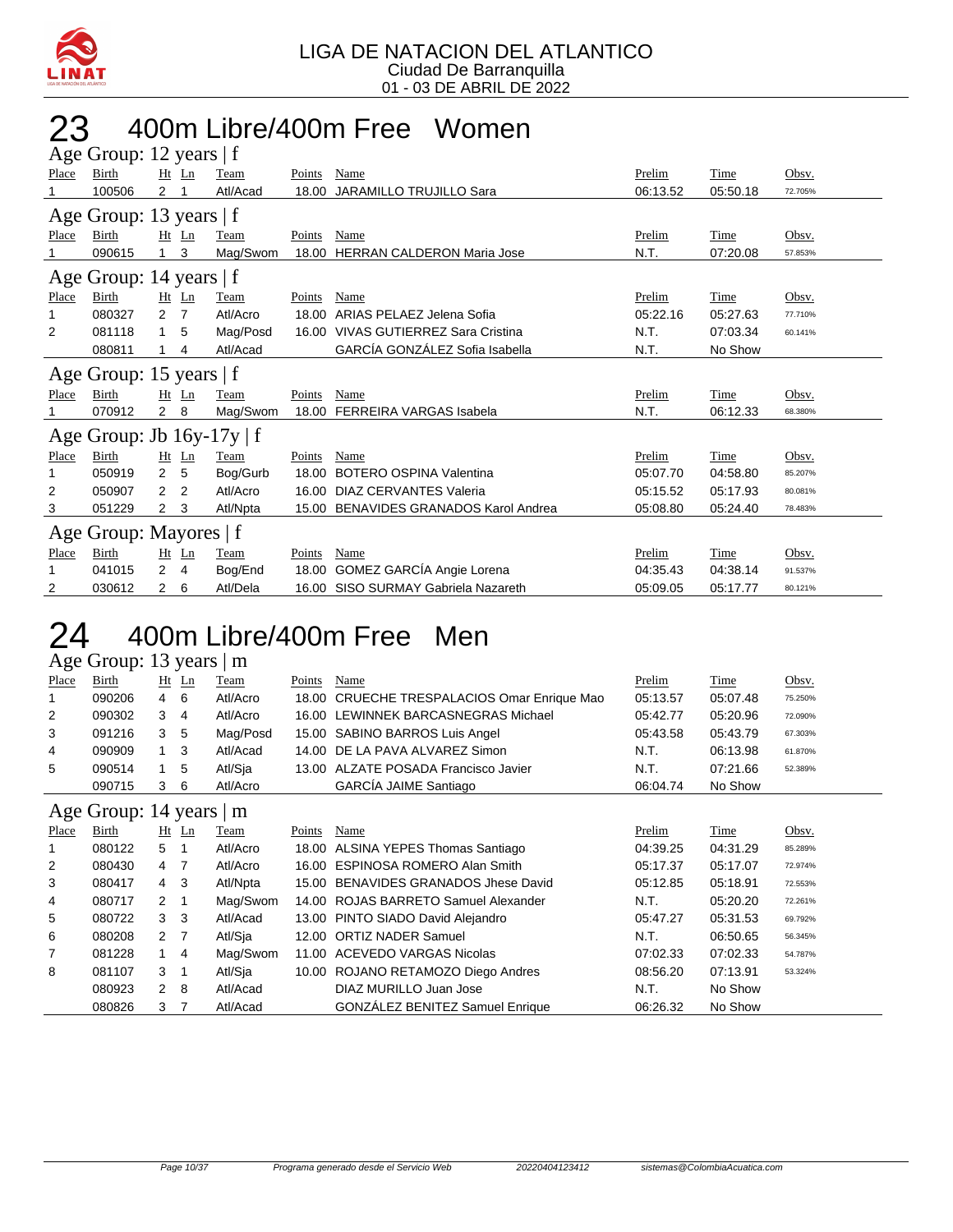

# 24 400m Libre/400m Free Men

| Age Group: 15 years  <br>m |                                |                |                |          |        |                                            |          |          |         |  |  |  |
|----------------------------|--------------------------------|----------------|----------------|----------|--------|--------------------------------------------|----------|----------|---------|--|--|--|
| Place                      | Birth                          |                | Ht Ln          | Team     | Points | Name                                       | Prelim   | Time     | Obsv.   |  |  |  |
| $\mathbf 1$                | 070822                         | 5              | 3              | Atl/Acro | 18.00  | DIAZ CERVANTES Daniel Alexander Anselmo    | 04:31.78 | 04:32.91 | 84.783% |  |  |  |
| 2                          | 070110                         | 4              | 4              | Atl/Acro |        | 16.00 ACOSTA BERDUGO Jesus Eduardo Antonio | 04:51.95 | 04:54.46 | 78.578% |  |  |  |
| 3                          | 071018                         | 2              | 2              | Atl/Acad | 15.00  | DUARTE TRIVINO Juan Pablo                  | N.T.     | 05:14.30 | 73.618% |  |  |  |
| 4                          | 070803                         | 4              | 1              | Atl/Cfma |        | 14.00 ROMULO MOLINA Sergio David           | 05:28.96 | 05:21.01 | 72.079% |  |  |  |
| 5                          | 070903                         | $\overline{2}$ | 3              | Atl/Acro |        | 13.00 PACHECO CARRILLO Gabriel Maria       | N.T.     | 05:31.11 | 69.880% |  |  |  |
| 6                          | 070930                         | 3              | 2              | Atl/Acad | 12.00  | JIMENEZ PAYARES Aldo Enrique               | 06:21.57 | 06:07.66 | 62.933% |  |  |  |
| 7                          | 070907                         | 2              | 6              | Atl/Acad |        | 11.00 ALTAHONA FONSECA Victor Julio        | N.T.     | 06:28.02 | 59.631% |  |  |  |
| 8                          | 070111                         | 2              | 5              | Mag/Agum |        | 10.00 DUARTE BARRIOS Diego                 | N.T.     | 06:51.57 | 56.219% |  |  |  |
|                            | Age Group: 16 years            |                |                | m        |        |                                            |          |          |         |  |  |  |
| Place                      | Birth                          |                | Ht Ln          | Team     | Points | Name                                       | Prelim   | Time     | Obsv.   |  |  |  |
| 1                          | 060331                         | 5              | $\overline{7}$ | Bog/Nrvb | 18.00  | MEJÍA TAROUINO NicolÁs                     | 04:37.02 | 04:23.93 | 87.667% |  |  |  |
| 2                          | 060330                         | 5              | 5              | Boy/Nptb | 16.00  | MARTÍNEZ BARRAGAN Jeronimo                 | 04:22.94 | 04:24.33 | 87.535% |  |  |  |
| 3                          | 061010                         | 5              | 6              | Atl/Npta | 15.00  | JAIMES MOLANO Samuel Augusto               | 04:32.15 | 04:26.12 | 86.946% |  |  |  |
| 4                          | 061005                         | 4              | 8              | Atl/Acro |        | 14.00 MATUTE ARMENTA Alejandro AndrÉs      | 05:29.30 | 05:19.09 | 72.512% |  |  |  |
|                            | Age Group: Jb $17y-18y \mid m$ |                |                |          |        |                                            |          |          |         |  |  |  |
| Place                      | Birth                          |                | Ht Ln          | Team     | Points | Name                                       | Prelim   | Time     | Obsv.   |  |  |  |
| 1                          | 040626                         | 5              | 4              | Bog/End  | 18.00  | OROZCO DIAZ AndrÉs Felipe                  | 04:19.39 | 04:21.94 | 88.333% |  |  |  |
| 2                          | 050625                         | 5              | 2              | Atl/Acro |        | 16.00 HERAZO ZAMBRANO Julian David         | 04:32.41 | 04:30.61 | 85.503% |  |  |  |
| 3                          | 040611                         | 5              | 8              | Atl/Acad |        | 15.00 MADRIGAL RODRIGUEZ Luis Daniel       | 04:49.32 | 04:56.74 | 77.974% |  |  |  |
| 4                          | 051224                         | 4              | 5              | Atl/Acro |        | 14.00 OTERO ESTRADA Santiago Elias         | 04:52.21 | 05:00.12 | 77.096% |  |  |  |
| 5                          | 040528                         | 4              | 2              | Mag/Swom | 13.00  | PARDO MONTERO Guillermo Alexander          | 05:15.99 | 05:01.43 | 76.761% |  |  |  |
|                            | Age Group: Mayores             |                |                | m        |        |                                            |          |          |         |  |  |  |
| Place                      | Birth                          | Ht             | Ln             | Team     | Points | Name                                       | Prelim   | Time     | Obsv.   |  |  |  |
| 1                          | 030702                         | $\overline{2}$ | 4              | Atl/Acad | 18.00  | ROPAIN PEDRAZA Juan Manuel                 | N.T.     | 05:17.05 | 72.979% |  |  |  |
| 2                          | 010828                         | 3              | 8              | Mag/Swom | 16.00  | JIMENEZ BOLIVAR Rafael Eduardo             | N.T.     | 05:50.68 | 65.980% |  |  |  |

## 25 100m Espalda/100m Back Women

Age Group: 10 years | f

| Place | Birth                     | Ht | Ln | Team     | Points | Name                               | Prelim   | Time     | Obsv.   |  |  |  |  |
|-------|---------------------------|----|----|----------|--------|------------------------------------|----------|----------|---------|--|--|--|--|
|       | 120426                    |    |    | Atl/Acro |        | 18.00 BARONA BRAVO Maria Camila    | N.T.     | 01:34.29 | 64.779% |  |  |  |  |
|       | Age Group: 11 years $ f $ |    |    |          |        |                                    |          |          |         |  |  |  |  |
| Place | Birth                     | Ht | Ln | Team     | Points | Name                               | Prelim   | Time     | Obsv.   |  |  |  |  |
|       | 110326                    |    | 4  | Atl/Dela |        | 18.00 RUEDA SIMONDS Valentina      | 01:45.81 | 01:48.13 | 56.488% |  |  |  |  |
| 2     | 110204                    |    |    | Atl/Npta |        | 16.00 PEINADO RADA Katherine Sofia | N.T.     | 02:07.88 | 47.764% |  |  |  |  |

#### 26 100m Espalda/100m Back Men  $\Delta$ ge Group: 12 years  $\overline{\phantom{a}}$  m

| $T_{\rm esc}$ Oroup. 12 years $\mu$ m |        |  |       |          |             |                                      |          |          |         |  |  |  |
|---------------------------------------|--------|--|-------|----------|-------------|--------------------------------------|----------|----------|---------|--|--|--|
| <b>Place</b>                          | Birth  |  | Ht Ln | Team     | Points Name |                                      | Prelim   | Time     | Obsv.   |  |  |  |
|                                       | 100115 |  |       | Atl/Cmba |             | 18.00 GUERRA BALDOVINO Emiliano Jose | 01:33.90 | 01:28.67 | 61.892% |  |  |  |
|                                       | 100310 |  |       | Atl/Npta |             | 16.00 ROPERO SUAREZ Samuel Eduardo   | 01:37.71 | 01:36.27 | 57.006% |  |  |  |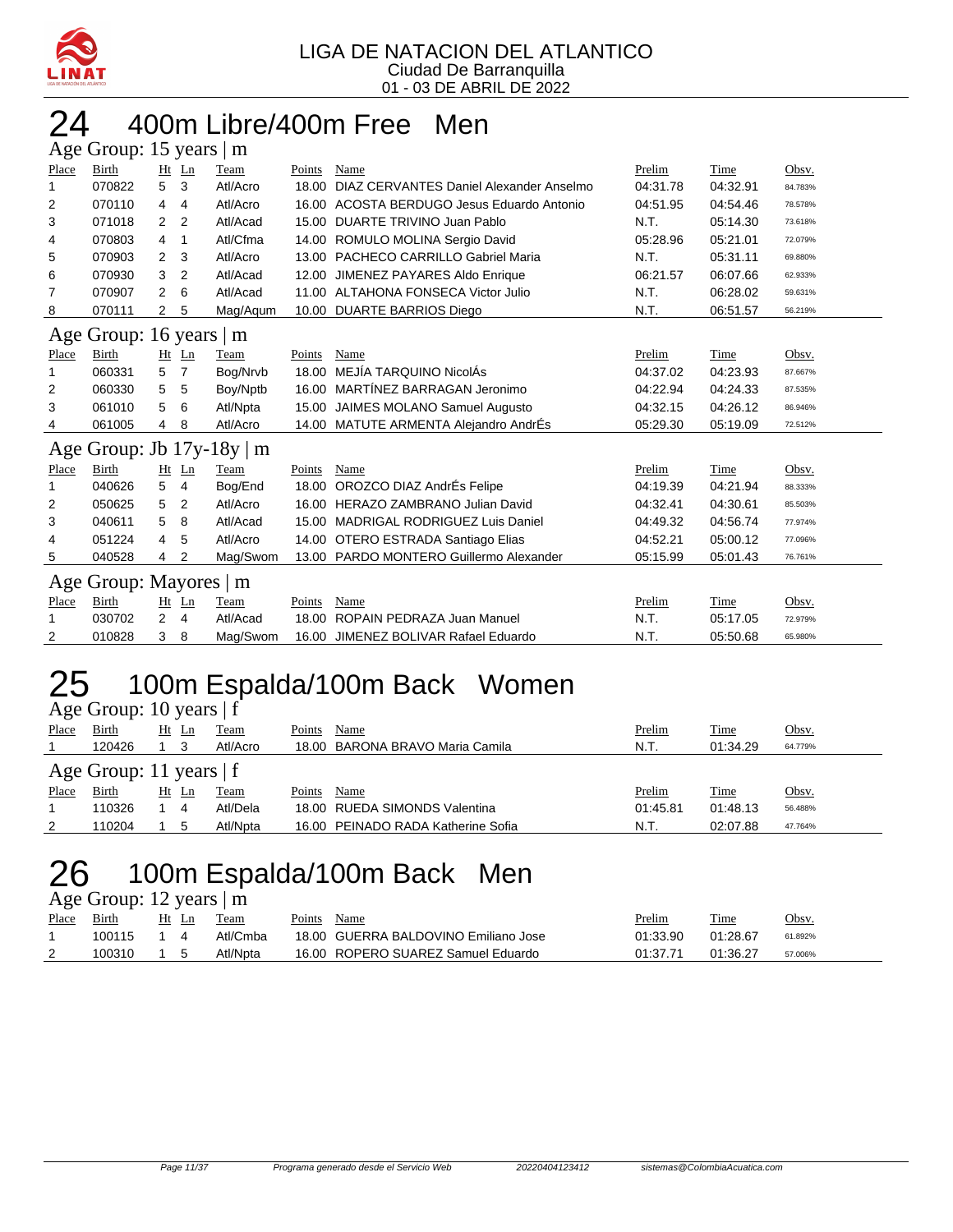

### 27 100m Espalda/100m Back Women

| Age Group: 12 years   f |                                |                |         |          |        |                                       |          |              |         |  |  |  |
|-------------------------|--------------------------------|----------------|---------|----------|--------|---------------------------------------|----------|--------------|---------|--|--|--|
| Place                   | Birth                          |                | $Ht$ Ln | Team     | Points | Name                                  | Prelim   | Time         | Obsv.   |  |  |  |
|                         | 100502                         | $\mathbf{2}$   | 8       | Atl/Acad | 18.00  | LOPEZ ACUNA Sofia Isabella            | 01:55.62 | 01:53.74     | 53.701% |  |  |  |
| Age Group: 13 years   f |                                |                |         |          |        |                                       |          |              |         |  |  |  |
| Place                   | Birth                          |                | Ht Ln   | Team     | Points | Name                                  | Prelim   | Time         | Obsv.   |  |  |  |
| 1                       | 090424                         | 1              | 3       | Atl/Acro | 18.00  | PAZ MELO Daniela Patricia             | N.T.     | 01:54.20     | 53.485% |  |  |  |
|                         | 090129                         |                | 5       | Atl/Acro |        | <b>GOMEZ PEREZ Rashel Carolina</b>    | N.T.     | Disqualified |         |  |  |  |
|                         | Age Group: 15 years $ f $      |                |         |          |        |                                       |          |              |         |  |  |  |
| Place                   | Birth                          |                | $Ht$ Ln | Team     | Points | Name                                  | Prelim   | Time         | Obsv.   |  |  |  |
| 1                       | 070802                         | $\overline{2}$ | 5       | Atl/Cmba | 18.00  | PELAYO BARBOSA Daniela Marla          | 01:25.08 | 01:26.56     | 70.564% |  |  |  |
| 2                       | 071125                         | $2\quad 6$     |         | Atl/Dela | 16.00  | RAMIREZ CASTILLA Sofia                | 01:27.33 | 01:28.41     | 69.087% |  |  |  |
| 3                       | 070112                         | 2              | 2       | Mag/Swom |        | 15.00 ESTOR SOTO Jesica Alejandra     | 01:30.12 | 01:40.96     | 60.499% |  |  |  |
| 4                       | 070803                         |                | 4       | Atl/Cfma |        | 14.00 ALFARO RENDON Laura Valentina   | 01:57.86 | 01:55.52     | 52.874% |  |  |  |
|                         | Age Group: Jb $16y-17y \mid f$ |                |         |          |        |                                       |          |              |         |  |  |  |
| Place                   | Birth                          |                | $Ht$ Ln | Team     | Points | Name                                  | Prelim   | Time         | Obsv.   |  |  |  |
| 1                       | 050624                         | $\overline{2}$ | 3       | Atl/Acro | 18.00  | MARQUEZ FORERO Camila Andrea          | 01:25.43 | 01:25.43     | 71.497% |  |  |  |
| 2                       | 051109                         | 2              |         | Atl/Dela | 16.00  | ORTIZ PEÑA Catalina                   | 01:33.39 | 01:29.47     | 68.269% |  |  |  |
|                         | Age Group: Mayores   f         |                |         |          |        |                                       |          |              |         |  |  |  |
| Place                   | Birth                          |                | $Ht$ Ln | Team     | Points | Name                                  | Prelim   | Time         | Obsv.   |  |  |  |
|                         | 030612                         | $\overline{2}$ | 4       | Atl/Dela | 18.00  | SISO SURMAY Gabriela Nazareth         | 01:14.55 | 01:18.84     | 77.473% |  |  |  |
| 2                       | 030803                         | 2              |         | Atl/Acad |        | 16.00 MORENO BABILONIA Juliana Andrea | 01:32.41 | 01:35.51     | 63.951% |  |  |  |

### 28 100m Espalda/100m Back Men

| Age Group: 13 years   m  |                               |                |         |          |        |                                       |               |              |         |  |  |  |  |
|--------------------------|-------------------------------|----------------|---------|----------|--------|---------------------------------------|---------------|--------------|---------|--|--|--|--|
| <b>Place</b>             | Birth                         |                | $Ht$ Ln | Team     | Points | Name                                  | <b>Prelim</b> | Time         | Obsv.   |  |  |  |  |
| 1                        | 090901                        | 1              | 2       | Atl/Cfma | 18.00  | <b>ZAMORA DE LUIS Manuel Salvador</b> | 01:30.21      | 01:27.72     | 62.563% |  |  |  |  |
| 2                        | 091216                        |                | 6       | Mag/Posd | 16.00  | SABINO BARROS Luis Angel              | 01:29.18      | 01:32.84     | 59.112% |  |  |  |  |
|                          | 090715                        |                |         | Atl/Acro |        | GARCÍA JAIME Santiago                 | 01:37.58      | No Show      |         |  |  |  |  |
|                          | Age Group: 14 years $\vert$ m |                |         |          |        |                                       |               |              |         |  |  |  |  |
| Place                    | Birth                         |                | $Ht$ Ln | Team     | Points | Name                                  | Prelim        | Time         | Obsv.   |  |  |  |  |
|                          | 080122                        | $\overline{2}$ | 4       | Atl/Acro | 18.00  | ALSINA YEPES Thomas Santiago          | 01:02.73      | 01:03.81     | 86.005% |  |  |  |  |
| 2                        | 080430                        | $\mathbf{2}$   | - 8     | Atl/Acro | 16.00  | <b>ESPINOSA ROMERO Alan Smith</b>     | 01:17.84      | 01:15.42     | 72.766% |  |  |  |  |
|                          | 080908                        | 1              | 3       | Atl/Cmba |        | TEJADA SARMIENTO Keyth Jesus          | 01:21.34      | Disqualified |         |  |  |  |  |
|                          | 080430                        | 1              |         | Atl/Cmg  |        | ORTIZ DE LA HOZ Aaron David           | N.T.          | No Show      |         |  |  |  |  |
| Age Group: 15 years $ m$ |                               |                |         |          |        |                                       |               |              |         |  |  |  |  |
|                          |                               |                |         |          |        |                                       |               |              |         |  |  |  |  |
| Place                    | Birth                         |                | $Ht$ Ln | Team     | Points | Name                                  | Prelim        | Time         | Obsv.   |  |  |  |  |
| 1                        | 070713                        | $\overline{2}$ | 3       | Atl/Cmba | 18.00  | DE LA HOZ RODRIGUEZ Samuel David      | 01:10.92      | 01:11.05     | 77.241% |  |  |  |  |
| 2                        | 070531                        | 2              | -7      | Atl/Cmba | 16.00  | JUVINAO ARAGON Felipe Alfonso         | 01:14.13      | 01:12.12     | 76.095% |  |  |  |  |
| 3                        | 070707                        | 1.             | 4       | Mag/Posd | 15.00  | SALAH OROZCO Ricardo Elias            | 01:19.29      | 01:17.05     | 71.226% |  |  |  |  |
| 4                        | 070405                        |                | 5       | Atl/Cfma |        | 14.00 YONOFF MOLINA Diego Jose        | 01:20.96      | 01:19.19     | 69.302% |  |  |  |  |
|                          | Age Group: 16 years   m       |                |         |          |        |                                       |               |              |         |  |  |  |  |
| Place                    | Birth                         |                | $Ht$ Ln | Team     | Points | Name                                  | Prelim        | Time         | Obsv.   |  |  |  |  |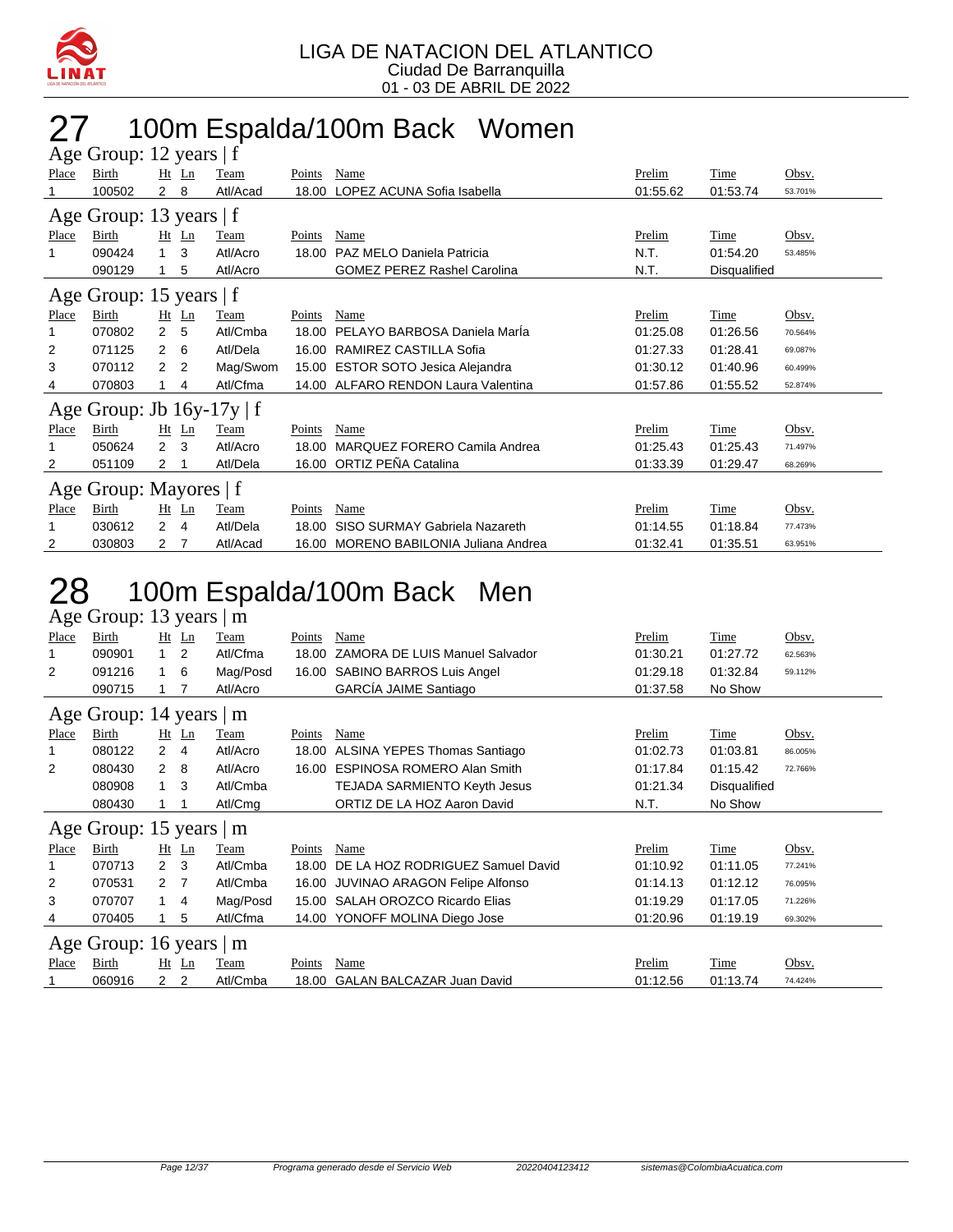

### 28 100m Espalda/100m Back Men

| Age Group: Jb $17y-18y \mid m$ |                        |    |       |          |        |                                       |          |                     |         |  |  |  |
|--------------------------------|------------------------|----|-------|----------|--------|---------------------------------------|----------|---------------------|---------|--|--|--|
| Place                          | Birth                  | Ht | Ln    | Team     | Points | Name                                  | Prelim   | Time                | Obsv.   |  |  |  |
|                                | 041215                 |    | -5    | Atl/Acro |        | 18.00 DIAZ MENDOZA Jose Daniel        | 01:10.88 | 01:09.06            | 79.467% |  |  |  |
| $\overline{2}$                 | 041020                 | 2  |       | Atl/Dela |        | 16.00 OBREGON OLMOS Daniel Jose       | 01:17.67 | 01:12.55            | 75.644% |  |  |  |
|                                | Age Group: Mayores   m |    |       |          |        |                                       |          |                     |         |  |  |  |
| Place                          | <b>Birth</b>           |    | Ht Ln | Team     | Points | Name                                  | Prelim   | Time                | Obsv.   |  |  |  |
|                                | 860305                 | 2  | - 6   | Atl/Dela |        | <b>GOMEZ DEL VALLE Rafael Enrique</b> | 01:11.63 | <b>Disqualified</b> |         |  |  |  |
|                                | 030515                 | 0  | - 0   | Atl/Acro |        | GUTIERREZ URREGO Juan Jose            | 01:08.73 | No Show             |         |  |  |  |
|                                |                        |    |       |          |        |                                       |          |                     |         |  |  |  |

#### 30 200m Pecho/200m Breast Men  $A$ ge Group: 12 years  $|m$

| $1.5$ Oroup. $12$ years $1.01$ |            |       |          |                                      |        |          |         |  |  |  |  |  |
|--------------------------------|------------|-------|----------|--------------------------------------|--------|----------|---------|--|--|--|--|--|
| Place                          | Birth      | Ht Ln | Team     | Points Name                          | Prelim | Time     | Obsv.   |  |  |  |  |  |
|                                | 100627 1 4 |       | Maɑ/Posd | 18.00 DELGADO CANTILLO AndrEs Felipe | N.T    | 03:37.34 | 60.559% |  |  |  |  |  |

#### 31 200m Pecho/200m Breast Women Age Group: 12 years | f

| $T_{25}$ C OTOUP. 12 years   1 |                                |                |                |          |        |                                     |          |             |         |  |  |  |
|--------------------------------|--------------------------------|----------------|----------------|----------|--------|-------------------------------------|----------|-------------|---------|--|--|--|
| Place                          | Birth                          |                | $Ht$ Ln        | Team     | Points | Name                                | Prelim   | <b>Time</b> | Obsv.   |  |  |  |
|                                | 100408                         |                | 3              | Mag/Swom | 18.00  | PEREZ RESTREPO Valentina            | N.T.     | 03:51.12    | 66.286% |  |  |  |
|                                | Age Group: 14 years   f        |                |                |          |        |                                     |          |             |         |  |  |  |
| Place                          | Birth                          |                | $Ht$ Ln        | Team     | Points | Name                                | Prelim   | Time        | Obsv.   |  |  |  |
|                                | 080129                         | $\overline{2}$ | 6              | Atl/Acro | 18.00  | LOCARNO MUTIS Nyx Akemi             | 03:25.73 | 03:24.97    | 74.743% |  |  |  |
| 2                              | 080814                         | 2              | $\overline{2}$ | Atl/Npta |        | 16.00 MEDINA ESCORCIA Valeria Ester | 03:43.69 | 03:47.61    | 67.308% |  |  |  |
| 3                              | 080428                         | 2              | - 7            | Atl/Acad |        | 15.00 VIDES OJEDA MarÍa Jose        | 03:50.76 | 04:00.31    | 63.751% |  |  |  |
| 4                              | 081129                         | 2              | 8              | Atl/Acad |        | 14.00 PICHON HERRERA Salome         | 04:31.37 | 04:33.64    | 55.986% |  |  |  |
|                                | Age Group: 15 years   f        |                |                |          |        |                                     |          |             |         |  |  |  |
| Place                          | Birth                          |                | $Ht$ Ln        | Team     | Points | Name                                | Prelim   | Time        | Obsv.   |  |  |  |
|                                | 070228                         | $\overline{2}$ | $\overline{4}$ | Atl/Cmba | 18.00  | DONADO GORUT Valamy                 | 03:14.56 | 03:13.63    | 79.120% |  |  |  |
| 2                              | 070103                         | 2              | 3 <sup>5</sup> | Atl/Acro |        | 16.00 HERRERA CHUNG Mey Lin         | 03:24.71 | 03:21.02    | 76.211% |  |  |  |
| 3                              | 070912                         | $\overline{1}$ | 5              | Mag/Swom |        | 15.00 FERREIRA VARGAS Isabela       | N.T.     | 03:50.51    | 66.461% |  |  |  |
| 4                              | 071214                         | 2              |                | Atl/Dela |        | 14.00 CORREDOR SABOYA Isabella      | 03:51.85 | 03:53.00    | 65.751% |  |  |  |
|                                | Age Group: Jb $16y-17y \mid f$ |                |                |          |        |                                     |          |             |         |  |  |  |
| Place                          | Birth                          |                | $Ht$ Ln        | Team     | Points | Name                                | Prelim   | <b>Time</b> | Obsv.   |  |  |  |
|                                | 050907                         | $2^{\circ}$    | -5             | Atl/Acro | 18.00  | <b>DIAZ CERVANTES Valeria</b>       | 03:16.83 | 03:15.58    | 78.331% |  |  |  |
|                                | Age Group: Mayores   f         |                |                |          |        |                                     |          |             |         |  |  |  |
| Place                          | Birth                          |                | $Ht$ Ln        | Team     | Points | Name                                | Prelim   | Time        | Obsv.   |  |  |  |
|                                | 040623                         |                | 4              | Atl/Acro | 18.00  | SANDOVAL BONILLA Fabiana            | N.T.     | 03:20.16    | 76.539% |  |  |  |

### 32 200m Pecho/200m Breast Men

Age Group: 13 years | m

| Place | Bırth  | Ht<br>⊷ | eam      | Points<br>Name                                      | Prelim               | m.<br>i ime | Obsv.   |
|-------|--------|---------|----------|-----------------------------------------------------|----------------------|-------------|---------|
|       | 090922 |         | Atl/Acro | <b>VIASUS CUEL</b><br>Diego<br>18.00<br>_AR<br>Juan | 03.41.38<br>.<br>∪∪. | 03:32.84    | 61.840% |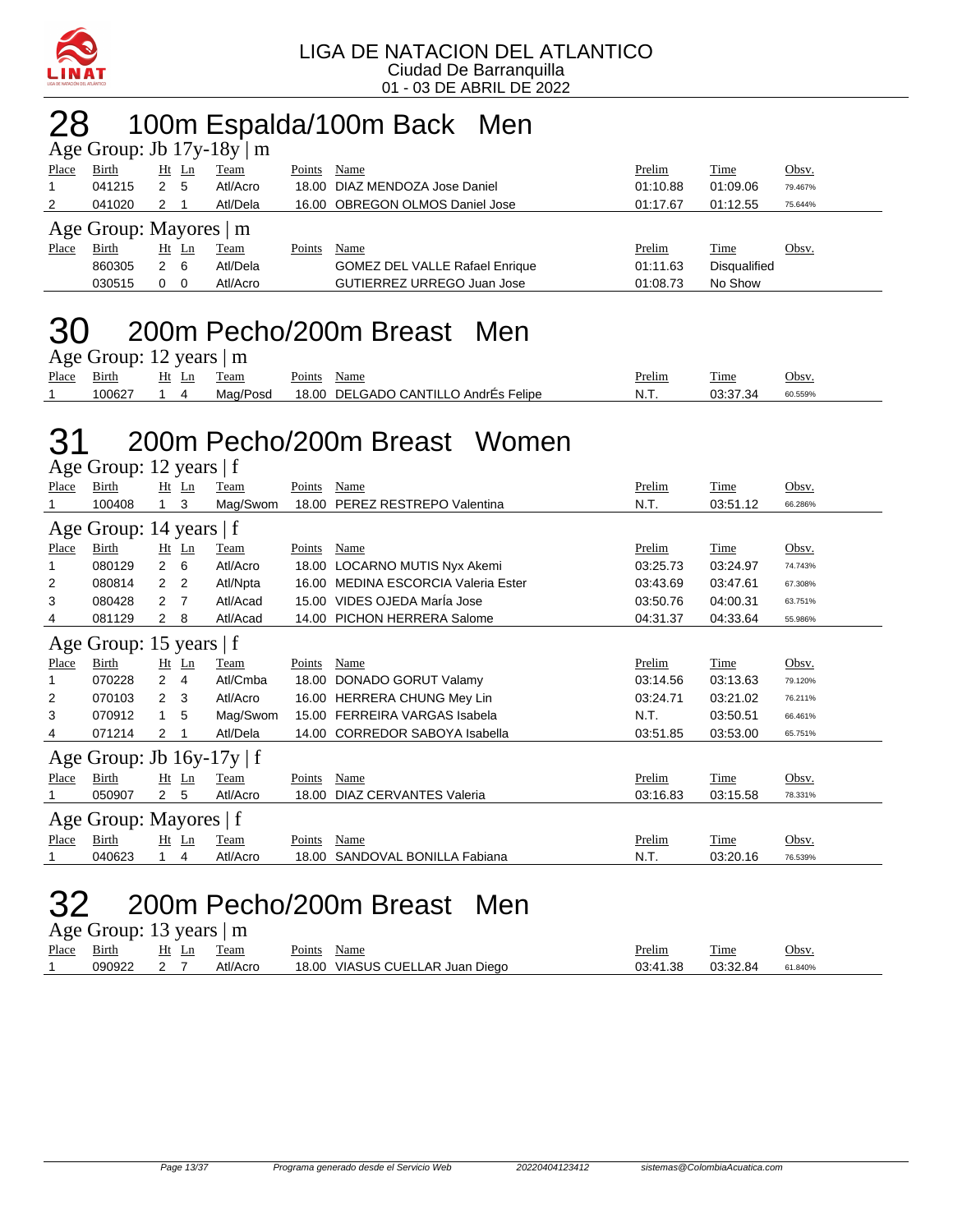

# 200m Pecho/200m Breast Men

| Age Group: 14 years  <br>$\mathbf{m}$ |                         |                |                |              |        |                                         |          |          |         |  |  |  |
|---------------------------------------|-------------------------|----------------|----------------|--------------|--------|-----------------------------------------|----------|----------|---------|--|--|--|
| Place                                 | <b>Birth</b>            |                | Ht Ln          | Team         | Points | Name                                    | Prelim   | Time     | Obsv.   |  |  |  |
| 1                                     | 081109                  | $\overline{2}$ | 3              | Atl/Sja      | 18.00  | <b>GOMEZ MORELO Daniel Eduardo</b>      | 03:26.52 | 03:25.53 | 64.039% |  |  |  |
| 2                                     | 080712                  | 2              | -1             | Atl/Sja      |        | 16.00 BARROS BOVEA Santiago AndrÉs      | 03:45.46 | 03:29.12 | 62.940% |  |  |  |
| 3                                     | 080722                  | 2              | $\overline{2}$ | Atl/Acad     |        | 15.00 PINTO SIADO David Alejandro       | 03:37.15 | 03:43.82 | 58.806% |  |  |  |
| Age Group: 15 years   m               |                         |                |                |              |        |                                         |          |          |         |  |  |  |
| Place                                 | <b>Birth</b>            |                | $Ht$ Ln        | Team         | Points | Name                                    | Prelim   | Time     | Obsv.   |  |  |  |
| 1                                     | 070822                  | 3              | 6              | Atl/Acro     | 18.00  | DIAZ CERVANTES Daniel Alexander Anselmo | 02:49.14 | 02:49.72 | 77.551% |  |  |  |
| 2                                     | 071106                  | 3              | 8              | Atl/Sja      | 16.00  | <b>HOYOS ESCOBAR Simon</b>              | 03:09.36 | 03:09.11 | 69.600% |  |  |  |
| 3                                     | 070922                  | 2              | 6              | Atl/Dela     | 15.00  | BOVEA GARZÓN Daniel Alejandro           | 03:26.97 | 03:22.98 | 64.844% |  |  |  |
| 4                                     | 070302                  | $\overline{2}$ | 8              | Atl/Acro     |        | 14.00 GOMEZ PEREZ Yohan David           | 03:45.68 | 03:33.81 | 61.559% |  |  |  |
|                                       | Age Group: 16 years   m |                |                |              |        |                                         |          |          |         |  |  |  |
| Place                                 | <b>Birth</b>            |                | $Ht$ Ln        | Team         | Points | Name                                    | Prelim   | Time     | Obsv.   |  |  |  |
| 1                                     | 060207                  | 3              | 5              | Mag/Swom     | 18.00  | <b>GALVIS GONZÁLEZ Carlos Ernesto</b>   | 02:45.16 | 02:45.09 | 79.726% |  |  |  |
| 2                                     | 060415                  | 3              | $\overline{7}$ | Atl/Acad     | 16.00  | LIZCANO GALINDO Cristian                | 03:08.12 | 03:07.66 | 70.137% |  |  |  |
| 3                                     | 061120                  | 1              | 4              | Atl/Cfma     |        | 15.00 ALVAREZ ESPANA Frank Anthony      | 03:48.25 | 03:35.62 | 61.043% |  |  |  |
|                                       | Age Group: Jb $17y-18y$ |                |                | $\mathsf{m}$ |        |                                         |          |          |         |  |  |  |
| Place                                 | Birth                   |                | Ht Ln          | Team         | Points | Name                                    | Prelim   | Time     | Obsv.   |  |  |  |
| 1                                     | 040206                  | 3              | 4              | Bov/Titb     | 18.00  | <b>CORTINA BELENO Naffer Santiago</b>   | 02:39.36 | 02:45.73 | 79.418% |  |  |  |
| 2                                     | 050926                  | 3              | 3              | Atl/Acro     |        | 16.00 HURTADO JIMENEZ Santiago          | 02:49.14 | 02:46.68 | 78.966% |  |  |  |
| 3                                     | 041227                  | 3              | $\mathbf{1}$   | Atl/Acro     | 15.00  | <b>TRILLOS HOYOS Harry Jesus</b>        | 03:08.90 | 03:08.49 | 69.829% |  |  |  |
| 4                                     | 051229                  | 2              | 5              | Atl/Acro     |        | 14.00 GARAVITO TANO Julio Cesar         | 03:25.32 | 03:16.74 | 66.900% |  |  |  |
| 5                                     | 050501                  |                | 3              | Mag/Swom     |        | 13.00 HERNANDEZ ROJAS Jose Angel        | N.T.     | 03:18.63 | 66.264% |  |  |  |
| Age                                   | Group: Mayores   m      |                |                |              |        |                                         |          |          |         |  |  |  |
| Place                                 | <b>Birth</b>            | Ht             | Ln             | Team         | Points | Name                                    | Prelim   | Time     | Obsv.   |  |  |  |
| 1                                     | 030303                  | 3              | $\overline{2}$ | Atl/Acro     |        | 18.00 VELEZ MOLINA Bryant Jose          | 02:49.47 | 02:51.43 | 76.778% |  |  |  |
| 2                                     | 030702                  | 2              | 4              | Atl/Acad     | 16.00  | ROPAIN PEDRAZA Juan Manuel              | 03:22.66 | 03:16.83 | 66.870% |  |  |  |
| 3                                     | 991227                  | 1              | 5              | Atl/Cfma     |        | 15.00 DE LA HOZ GUERRERO Javier Jose    | 03:49.70 | 03:52.15 | 56.696% |  |  |  |

### 50m Libre/50m Free Women

Age Group: 10 years | f

| Place | Birth                     |                | Ht Ln          | Team     | Points | Name                                    | Prelim   | <b>Time</b> | Obsv.   |
|-------|---------------------------|----------------|----------------|----------|--------|-----------------------------------------|----------|-------------|---------|
|       | 121123                    | 2 <sub>2</sub> |                | Atl/Cfma | 18.00  | <b>GONZALEZ MARTINEZ Thaliany Sofia</b> | 00:43.75 | 00:45.57    | 55.102% |
| 2     | 120811                    | $1 \quad 3$    |                | Atl/Sia  |        | 16.00 OSPINO RESTREPO Valentina         | N.T.     | 00:49.34    | 50.892% |
| 3     | 120509                    | 2 7            |                | Atl/Dela |        | 15.00 LAMBRAÑO ROCHA Melanie Cristel    | 00:55.91 | 00:54.76    | 45.855% |
| 4     | 120519                    | 2              |                | Atl/Dela |        | 14.00 RIPOLL SILVA Luz Angelica         | 01:01.87 | 00:57.53    | 43.647% |
|       | Age Group: 11 years $ f $ |                |                |          |        |                                         |          |             |         |
| Place | Birth                     |                | $Ht$ Ln        | Team     | Points | Name                                    | Prelim   | Time        | Obsv.   |
| 1     | 110111                    | 2              | $\overline{4}$ | Atl/Acad |        | 18.00 FERRER DEL RIO María Camila       | 00:37.50 | 00:38.07    | 65.957% |
| 2     | 110510                    | $2 \quad 3$    |                | Atl/Cmba |        | 16.00 GARZON MUNOZ Mariana Sofia        | 00:38.89 | 00:39.29    | 63.909% |
|       |                           |                |                |          |        |                                         |          |             |         |
| 3     | 110326                    | 2              | -5             | Atl/Dela |        | 15.00 RUEDA SIMONDS Valentina           | 00:38.38 | 00:39.45    | 63.650% |
| 4     | 110225                    | $2 \quad 6$    |                | Atl/Cfma |        | 14.00 JOYA FULANO Laura Sarita          | 00:42.92 | 00:41.08    | 61.125% |
| 5     | 111104                    |                | 5              | Atl/Cmba |        | 13.00 LOPEZ POSSAUNER Isabella          | N.T.     | 00:44.35    | 56.618% |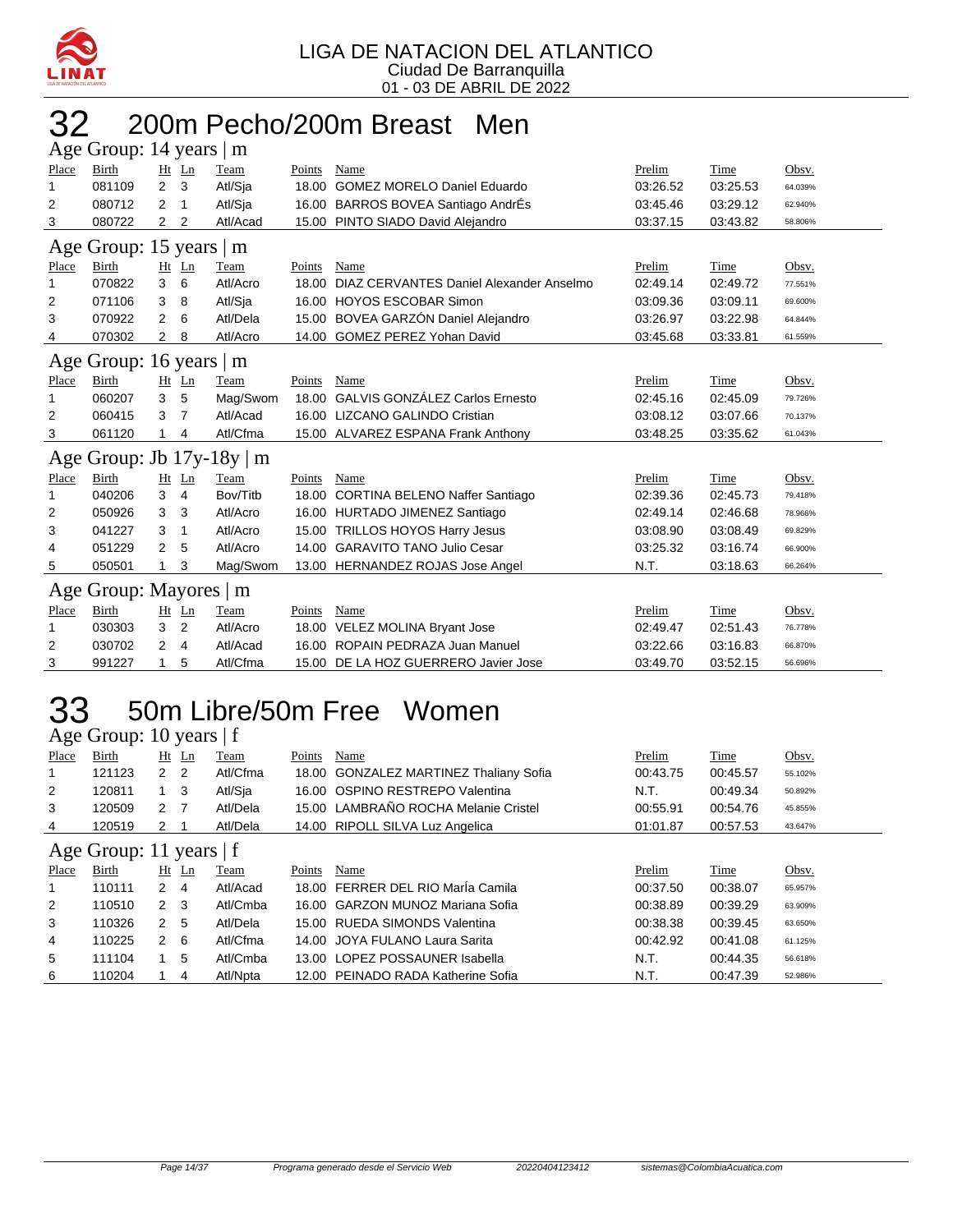

### 50m Libre/50m Free Men  $\epsilon$  Group: 11 years  $\mathsf{Im}$

|                | $\Delta g$ c Oroup. 11 years $\parallel$ m |                |                |          |        |                                      |          |          |         |
|----------------|--------------------------------------------|----------------|----------------|----------|--------|--------------------------------------|----------|----------|---------|
| Place          | Birth                                      | $Ht$ Ln        |                | Team     | Points | Name                                 | Prelim   | Time     | Obsv.   |
| 0              | 110312                                     | 0              | $\mathbf 0$    | Atl/Cfma |        | ALVAREZ FONTALVO Andres David        | 00:40.67 | 00:43.25 | 52.069% |
| 1              | 110102                                     | 2              | 7              | Mag/Sham |        | 18.00 FUENTES DE LA HOZ Diego Andres | 00:47.91 | 00:37.79 | 59.592% |
| $\overline{2}$ | 110123                                     | 1              | 5              | Mag/Posd | 16.00  | BARRAGAN GUISADO Juan Esteban        | N.T.     | 00:38.26 | 58.860% |
| 3              | 110401                                     | 2              | 5              | Atl/Sja  |        | 15.00 TORRES ARZUZA Daniel Elias     | 00:39.51 | 00:38.51 | 58.478% |
| 5              | 110908                                     | 1              | 3              | Mag/Posd |        | 13.00 PUERTA GOMEZ Jacob             | N.T.     | 00:49.03 | 45.931% |
|                | 111111                                     | 2              | 1              | Atl/Dela |        | ECHEVERRIA MESA Julian David         | 00:48.72 | No Show  |         |
|                | 110624                                     | 3              | 1              | Atl/Acad |        | PANTOJA OCHOA Oscar Alberto          | 00:38.82 | No Show  |         |
|                | 110911                                     | 1              | 6              | Atl/Acad |        | SALCEDO CASTRO Andres Felipe         | N.T.     | No Show  |         |
|                | 111210                                     | 1              | 2              | Atl/Dela |        | VARGAS AVENDAÑO Sebastian            | N.T.     | No Show  |         |
|                | Age Group: 12 years   m                    |                |                |          |        |                                      |          |          |         |
| Place          | <b>Birth</b>                               | $Ht$ Ln        |                | Team     | Points | Name                                 | Prelim   | Time     | Obsv.   |
| 1              | 100115                                     | 3              | 5              | Atl/Cmba | 18.00  | GUERRA BALDOVINO Emiliano Jose       | 00:32.46 | 00:32.61 | 69.059% |
| 2              | 100604                                     | 3              | $\overline{4}$ | Atl/Acro |        | 16.00 PEDROZA BLANCO Carlos Daniel   | 00:31.75 | 00:32.91 | 68.429% |
| 3              | 100217                                     | 3              | $\overline{2}$ | Atl/Cmba |        | 15.00 COLLANTE MENDOZA Juan Pablo    | 00:35.81 | 00:34.75 | 64.806% |
| 4              | 100101                                     | 3              | 7              | Atl/Npta |        | 14.00 CABRERA ESCOBAR Arath Oliverio | 00:36.76 | 00:35.20 | 63.977% |
| 5              | 101222                                     | 3              | 6              | Atl/Acad |        | 13.00 LOPEZ VILLERO Jonas Daniel     | 00:35.61 | 00:35.84 | 62.835% |
| 6              | 100701                                     | 3              | 8              | Atl/Acad |        | 12.00 ARGUELLO TORRES Kevin          | 00:39.25 | 00:37.97 | 59.310% |
| 7              | 100208                                     | $\overline{2}$ | 8              | Mag/Posd | 11.00  | PINEDO ABELLO Alejandro David        | N.T.     | 00:38.43 | 58.600% |
| 8              | 100828                                     | 1              | 4              | Atl/Cmg  | 10.00  | <b>TAPIAS ALVAREZ Camilo Andres</b>  | N.T.     | 00:39.61 | 56.854% |
| 9              | 100804                                     | $\overline{2}$ | 6              | Atl/Npta | 8.00   | <b>GALVIS RUIDIAZ Eider Josue</b>    | 00:41.12 | 00:40.86 | 55.115% |
| 10             | 100422                                     | $\overline{2}$ | 4              | Atl/Acad | 7.00   | <b>BARRIOS BAÑOS Elias Felipe</b>    | 00:39.28 | 00:41.74 | 53.953% |
| 11             | 100106                                     | 2              | $\overline{2}$ | Atl/Npta |        | 6.00 CAMARGO CASTELLAR Jhan Carlo    | 00:45.12 | 00:43.26 | 52.057% |
|                | 100922                                     | 3              | 3              | Atl/Npta |        | <b>LECHUGA ORTIZ David Alfonso</b>   | 00:32.52 | No Show  |         |

### 50m Libre/50m Free Women

Age Group: 12 years | f

| Place | <b>Birth</b>            | $Ht$ Ln        |                | Team        | Points | Name                                  | Prelim   | Time     | Obsv.   |
|-------|-------------------------|----------------|----------------|-------------|--------|---------------------------------------|----------|----------|---------|
| 1     | 100506                  | 3              | 6              | Atl/Acad    | 18.00  | JARAMILLO TRUJILLO Sara               | 00:34.02 | 00:33.36 | 75.270% |
| 2     | 100502                  | 2 <sub>3</sub> |                | Atl/Acad    |        | 16.00 LOPEZ ACUNA Sofia Isabella      | 00:50.20 | 00:40.58 | 61.878% |
|       | Age Group: 13 years   f |                |                |             |        |                                       |          |          |         |
| Place | <b>Birth</b>            | $Ht$ Ln        |                | <b>Team</b> | Points | Name                                  | Prelim   | Time     | Obsv.   |
| 1     | 090424                  | 1              | $\overline{2}$ | Atl/Acro    | 18.00  | PAZ MELO Daniela Patricia             | N.T.     | 00:39.44 | 63.666% |
| 2     | 090615                  | 2 <sub>5</sub> |                | Mag/Swom    | 16.00  | <b>HERRAN CALDERON Maria Jose</b>     | 00:46.27 | 00:40.49 | 62.015% |
| 3     | 090129                  | $\mathbf{1}$   | 6              | Atl/Acro    |        | 15.00 GOMEZ PEREZ Rashel Carolina     | N.T.     | 00:40.94 | 61.334% |
| 4     | 091113                  |                |                | Atl/Npta    |        | 14.00 PEINADO RADA Elizabeth Patricia | N.T.     | 00:45.03 | 55.763% |
|       | Age Group: 14 years   f |                |                |             |        |                                       |          |          |         |
| Place | Birth                   | $Ht$ Ln        |                | <b>Team</b> | Points | Name                                  | Prelim   | Time     | Obsv.   |
| 1     | 080609                  | $\overline{4}$ | 6              | Atl/Cmba    | 18.00  | <b>BRITO RODRIGUEZ Maria Jose</b>     | 00:31.47 | 00:31.70 | 79.211% |
| 2     | 080327                  | 4              | -1             | Atl/Acro    |        | 16.00 ARIAS PELAEZ Jelena Sofia       | 00:32.82 | 00:33.37 | 75.247% |
| 3     | 080129                  | 3 <sub>5</sub> |                | Atl/Acro    |        | 15.00 LOCARNO MUTIS Nyx Akemi         | 00:33.29 | 00:33.52 | 74.911% |
| 4     | 080428                  | 3              | - 7            | Atl/Acad    |        | 14.00 VIDES OJEDA Maria Jose          | 00:37.38 | 00:35.37 | 70.992% |
| 5     | 080708                  | 3 <sub>2</sub> |                | Atl/Cfma    |        | 13.00 SALAZAR GALLARDO Juliana        | 00:35.12 | 00:35.68 | 70.376% |
| 6     | 080814                  | $2 \quad 4$    |                | Atl/Npta    | 12.00  | <b>MEDINA ESCORCIA Valeria Ester</b>  | 00:41.38 | 00:36.62 | 68.569% |
| 7     | 081118                  | 1              | 5              | Mag/Posd    | 11.00  | VIVAS GUTIERREZ Sara Cristina         | N.T.     | 00:38.28 | 65.596% |
| 8     | 081129                  | 1              | 3              | Atl/Acad    |        | 10.00 PICHON HERRERA Salome           | N.T.     | 00:44.87 | 55.962% |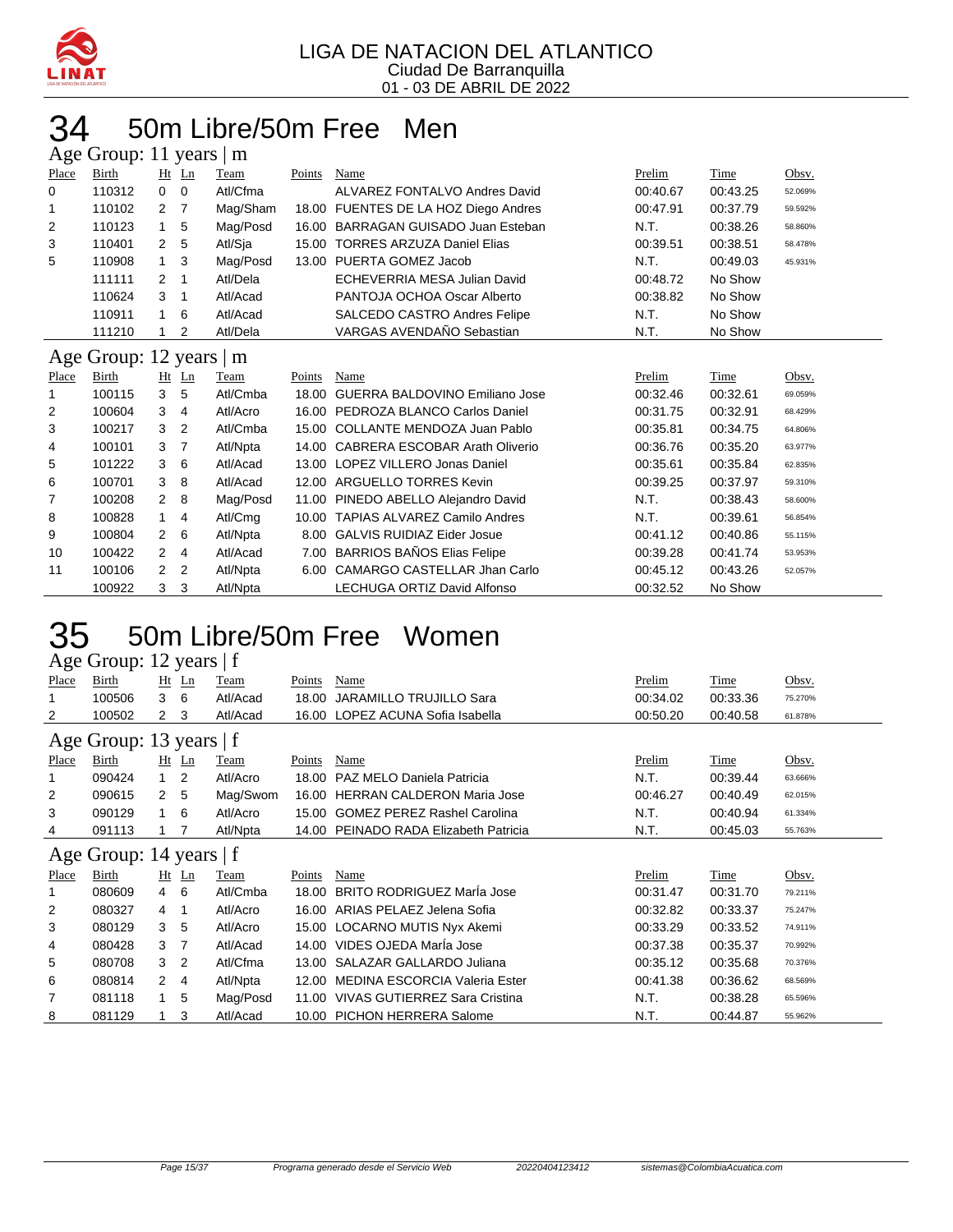

# 50m Libre/50m Free Women

|       | Age Group: 15 years   f        |                |                |          |        |                                        |          |          |         |  |
|-------|--------------------------------|----------------|----------------|----------|--------|----------------------------------------|----------|----------|---------|--|
| Place | Birth                          |                | $Ht$ Ln        | Team     | Points | Name                                   | Prelim   | Time     | Obsv.   |  |
|       | 070103                         | 4              | 2              | Atl/Acro | 18.00  | <b>HERRERA CHUNG Mey Lin</b>           | 00:32.22 | 00:32.62 | 76.977% |  |
| 2     | 070802                         | 4              | 7              | Atl/Cmba |        | 16.00 PELAYO BARBOSA Daniela Marla     | 00:32.22 | 00:33.34 | 75.315% |  |
| 3     | 071214                         | 3              | 4              | Atl/Dela | 15.00  | <b>CORREDOR SABOYA Isabella</b>        | 00:33.23 | 00:34.13 | 73.572% |  |
| 4     | 071125                         | 3              | 3              | Atl/Dela | 14.00  | RAMIREZ CASTILLA Sofia                 | 00:33.61 | 00:34.77 | 72.217% |  |
| 5     | 070112                         | $\overline{2}$ | 8              | Mag/Swom | 13.00  | <b>ESTOR SOTO Jesica Alejandra</b>     | N.T.     | 00:37.15 | 67.591% |  |
| 6     | 070612                         | 1              | $\overline{4}$ | Atl/Cmba | 12.00  | ALDANA BERRIO Sayoba Julianee          | N.T.     | 00:38.90 | 64.550% |  |
| 7     | 070801                         | 3              | -1             | Atl/Dela | 11.00  | RODRIGUEZ HOYOS Keily Sharlot          | 00:37.48 | 00:39.37 | 63.780% |  |
| 8     | 070803                         | 3              | 8              | Atl/Cfma |        | 10.00 ALFARO RENDON Laura Valentina    | 00:40.96 | 00:40.07 | 62.665% |  |
|       | Age Group: Jb $16y-17y \mid f$ |                |                |          |        |                                        |          |          |         |  |
| Place | Birth                          |                | $Ht$ Ln        | Team     | Points | Name                                   | Prelim   | Time     | Obsv.   |  |
|       | 050715                         | 4              | 4              | Atl/Dela | 18.00  | ELIAS ALVEAR Rafeh Nuhad               | 00:29.91 | 00:29.91 | 83.952% |  |
| 2     | 050624                         | 4              | 5              | Atl/Acro | 16.00  | MARQUEZ FORERO Camila Andrea           | 00:31.17 | 00:32.00 | 78.469% |  |
| 3     | 051109                         | 4              | 3              | Atl/Dela | 15.00  | ORTIZ PEÑA Catalina                    | 00:31.35 | 00:32.48 | 77.309% |  |
| 4     | 051217                         | 2              | 7              | Mag/Posd | 14.00  | <b>LARA PARDO Laura Milena</b>         | N.T.     | 00:34.49 | 72.804% |  |
| 5     | 061220                         | 2              | $\mathbf 1$    | Atl/Dela | 13.00  | ALVEAR MARTÍNEZ Dafne Alessandra       | N.T.     | 00:40.15 | 62.540% |  |
| 6     | 061203                         | 0              | 0              | Atl/Dela | 12.00  | SOLANO AMAYA Mar•a Paula               | 00:41.19 | 00:41.19 | 60.961% |  |
|       | Age Group: Mayores   f         |                |                |          |        |                                        |          |          |         |  |
| Place | <b>Birth</b>                   |                | $Ht$ Ln        | Team     | Points | Name                                   | Prelim   | Time     | Obsv.   |  |
|       | 021221                         | $\mathbf{2}$   | 6              | Bov/Uctg | 18.00  | MEDINA PUERTO Diana Angelica           | N.T.     | 00:32.37 | 77.572% |  |
| 2     | 040623                         | 4              | 8              | Atl/Acro | 16.00  | SANDOVAL BONILLA Fabiana               | 00:32.93 | 00:34.95 | 71.845% |  |
| 3     | 030803                         | 2              | $\overline{2}$ | Atl/Acad | 15.00  | <b>MORENO BABILONIA Juliana Andrea</b> | N.T.     | 00:35.00 | 71.743% |  |

### 36 50m Libre/50m Free Men

#### Age Group: 13 years | m

| Place | Birth                         |                  | $Ht$ Ln        | Team             | Points                                                                  | Name                                        | Prelim              | Time                | Obsv.     |
|-------|-------------------------------|------------------|----------------|------------------|-------------------------------------------------------------------------|---------------------------------------------|---------------------|---------------------|-----------|
|       | 090206                        | 7 1              |                | Atl/Acro         |                                                                         | 18.00 CRUECHE TRESPALACIOS Omar Enrique Mao | 00:31.76            | 00:31.36            | 71.811%   |
| 2     | 090623                        |                  | $\overline{4}$ | Atl/Acro         |                                                                         | 16.00 ESTUPIÑAN BOHORQUEZ Miquel Angel      | N.T.                | 00:32.18            | 69.981%   |
| 3     | 090302                        | $\overline{7}$   | - 8            | Atl/Acro         |                                                                         | 15.00 LEWINNEK BARCASNEGRAS Michael         | 00:32.19            | 00:32.37            | 69.571%   |
| 4     | 090901                        |                  | 5              | Atl/Cfma         |                                                                         | 14.00 ZAMORA DE LUIS Manuel Salvador        | N.T.                | 00:33.77            | 66.686%   |
| 5     | 090403                        | 2 <sub>1</sub>   |                | Mag/Agum         |                                                                         | 13.00 DOMINGUEZ FERREIRA Samuel Antonio     | N.T.                | 00:34.90            | 64.527%   |
| 6     | 090120                        | 5                | - 1            | Atl/Cmba         |                                                                         | 12.00 ACOSTA QUINTERO Angel Daniel          | 00:38.29            | 00:35.74            | 63.011%   |
| 7     | 090514                        | 2 8              |                | Atl/Sia          |                                                                         | 11.00 ALZATE POSADA Francisco Javier        | N.T.                | 00:35.81            | 62.887%   |
| 8     | 090922                        | 5                | -8             | Atl/Acro         |                                                                         | 10.00 VIASUS CUELLAR Juan Diego             | 00:40.02            | 00:36.28            | 62.073%   |
| 9     | 090910                        | 5                | - 6            | Mag/Sham         |                                                                         | 8.00 TOTENA PRECIADO Santiago               | 00:36.15            | 00:38.21            | 58.937%   |
| 10    | 091208                        | $1\quad 6$       |                | Atl/Acro         |                                                                         | 7.00 JIMENEZ GOMEZ Sebastian Jose           | N.T.                | 00:39.79            | 56.597%   |
| 11    | 090302                        | $2 \overline{7}$ |                | Atl/Sia          |                                                                         | 6.00 TATYS CASTRILLOM Isaac David           | N.T.                | 00:51.46            | 43.762%   |
|       | 090103                        | $\Omega$         | $\overline{0}$ | Atl/Dela         |                                                                         | SOLANO AMAYA Samuel Jose                    | 00:36.11            | <b>Disqualified</b> |           |
|       | 091121                        |                  | 3              | Atl/Sja          |                                                                         | ARDILA GARCÍA Tito Elias                    | N.T.                | No Show             |           |
|       | Age Group: 14 years $\vert$ m |                  |                |                  |                                                                         |                                             |                     |                     |           |
|       |                               |                  |                | <b>TRANSPORT</b> | $\mathbf{D}_{n}$ $\mathbf{L}_{n+1}$ $\mathbf{M}_{n}$ $\mathbf{L}_{n+1}$ |                                             | $D_{\text{max}}(1)$ |                     | $\bigcap$ |

| Place          | Birth  |                | $Ht$ Ln | Team     | Points | Name                                  | Prelim   | Time     | Obsv.   |
|----------------|--------|----------------|---------|----------|--------|---------------------------------------|----------|----------|---------|
| $\overline{1}$ | 080518 | 8 8            |         | Atl/Sia  |        | 18.00 PARRA ROA Juan Jose             | 00:30.17 | 00:29.35 | 76.729% |
| 2              | 080604 |                |         | Atl/Cmba |        | 16.00 CARRILLO MARTÍNEZ Santiago      | 00:31.67 | 00:30.99 | 72.669% |
| 3              | 080430 | 3 <sub>8</sub> |         | Atl/Cmg  |        | 15.00 ORTIZ DE LA HOZ Aaron David     | N.T.     | 00:31.48 | 71.537% |
| $\overline{4}$ | 080208 | 3 <sub>7</sub> |         | Atl/Sia  |        | 14.00 ORTIZ NADER Samuel              | N.T.     | 00:32.13 | 70.090% |
| 5              | 081109 | 6 2            |         | Atl/Sia  |        | 13.00 GOMEZ MORELO Daniel Eduardo     | 00:32.83 | 00:32.27 | 69.786% |
| 6              | 080712 | 6              | - 5     | Atl/Sja  |        | 12.00 BARROS BOVEA Santiago AndrÉs    | 00:32.54 | 00:33.01 | 68.222% |
| 7              | 080830 | 2 5            |         | Atl/Cmg  |        | 11.00 GARCIA GONZALEZ Rafael De Jesus | N.T.     | 00:34.18 | 65.886% |
| 8              | 080905 | 5 <sub>3</sub> |         | Atl/Cfma |        | 10.00 HERNANDEZ SANDOVAL Sandro Jesus | 00:36.15 | 00:35.11 | 64.141% |
| 9              | 081108 | 2 <sub>2</sub> |         | Atl/Cmba |        | 8.00 CANO GARCIA Sebastian            | N.T.     | 00:37.93 | 59.373% |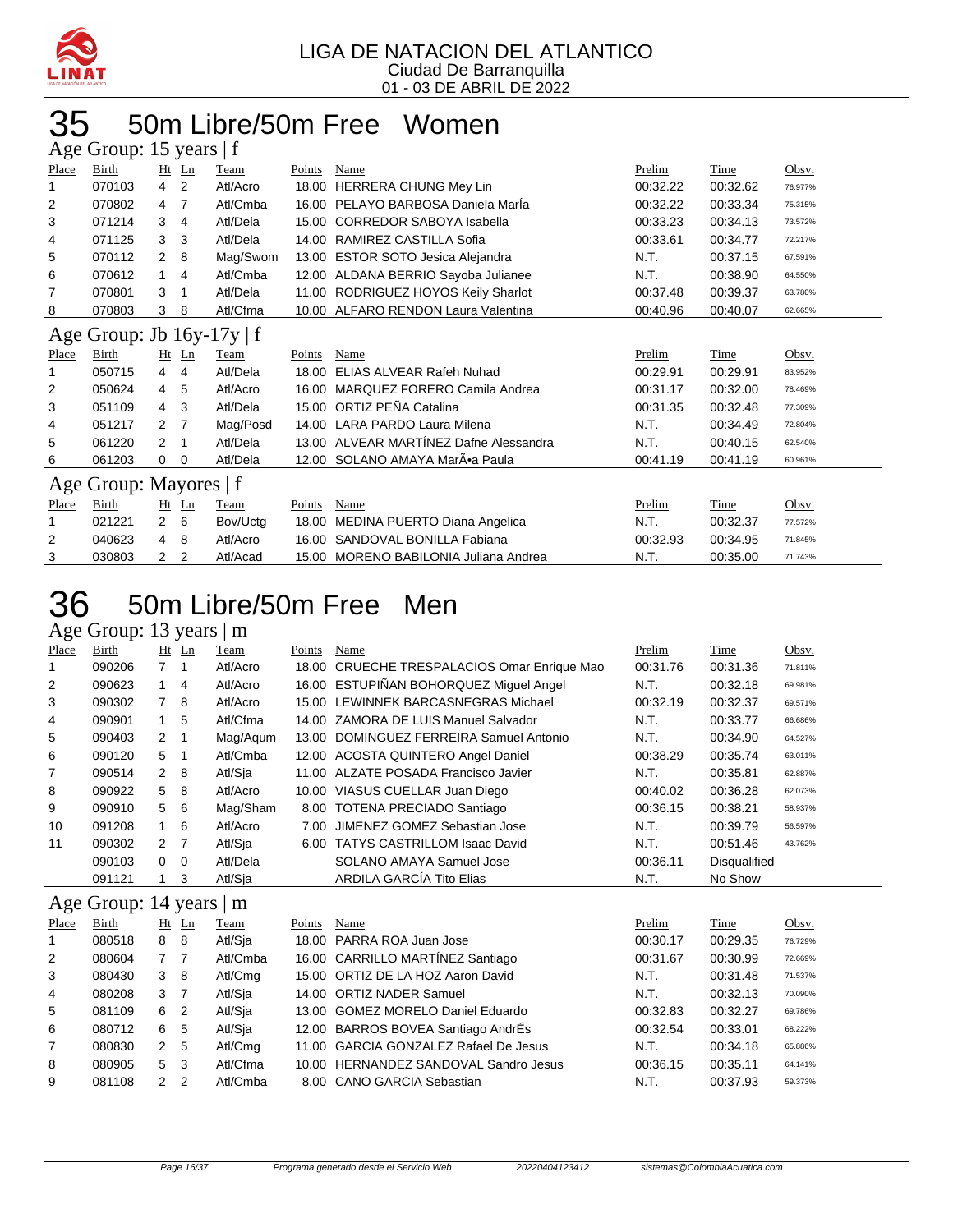

|              | Continuing Event: 36    |                 |                | 50m Libre/50m Free Age Group: 14 YEARS   M |        |                                                                                |                      |                      |                    |
|--------------|-------------------------|-----------------|----------------|--------------------------------------------|--------|--------------------------------------------------------------------------------|----------------------|----------------------|--------------------|
| 10           | 080728                  | 2               | 4              | Atl/Dela                                   |        | 7.00 LAMBRANO ROCHA Donovan Steven                                             | N.T.                 | 00:38.21             | 58.937%            |
| 11           | 081107                  | 4               | 3              | Atl/Sja                                    |        | 6.00 ROJANO RETAMOZO Diego Andres                                              | 00:51.94             | 00:42.43             | 53.076%            |
| 12           | 080404                  | 3               | 1              | Atl/Sja                                    |        | 5.00 PEREZ MENCO Carlos Daniel                                                 | N.T.                 | 00:42.93             | 52.457%            |
|              | 080923                  | $\overline{2}$  | 3              | Atl/Acad                                   |        | DIAZ MURILLO Juan Jose                                                         | N.T.                 | No Show              |                    |
|              | 080826                  | 6               | 8              | Atl/Acad                                   |        | GONZÁLEZ BENITEZ Samuel Enrique                                                | 00:35.44             | No Show              |                    |
|              | 081023                  | $\overline{2}$  | 6              | Atl/Cmg                                    |        | SAMPAYO NUÑES Walter Alberto                                                   | N.T.                 | No Show              |                    |
|              |                         |                 |                |                                            |        |                                                                                |                      |                      |                    |
|              | Age Group: 15 years   m |                 |                |                                            |        |                                                                                |                      |                      |                    |
| Place        | Birth                   |                 | Ht Ln          | Team                                       | Points | Name                                                                           | Prelim               | Time                 | Obsv.              |
| $\mathbf{1}$ | 070713                  | 10 <sub>8</sub> |                | Atl/Cmba                                   |        | 18.00 DE LA HOZ RODRIGUEZ Samuel David                                         | 00:27.42             | 00:27.05             | 83.253%            |
| 2            | 070531                  | 10 <sub>7</sub> |                | Atl/Cmba                                   |        | 16.00 JUVINAO ARAGON Felipe Alfonso                                            | 00:27.40             | 00:27.24             | 82.673%            |
| 3            | 070110                  | 9               | 1              | Atl/Acro                                   |        | 15.00 ACOSTA BERDUGO Jesus Eduardo Antonio                                     | 00:28.75             | 00:28.74             | 78.358%            |
| 4            | 071018                  | $\overline{7}$  | 5              | Atl/Acad                                   |        | 14.00 DUARTE TRIVINO Juan Pablo                                                | 00:30.53             | 00:28.84             | 78.086%            |
| 5            | 070405                  | 9               | $\overline{7}$ | Atl/Cfma                                   |        | 13.00 YONOFF MOLINA Diego Jose                                                 | 00:28.56             | 00:29.07             | 77.468%            |
| 6            | 070707                  | 8               | 3              | Mag/Posd                                   |        | 12.00 SALAH OROZCO Ricardo Elias                                               | 00:29.63             | 00:29.20             | 77.123%            |
| 7            | 070803                  | 8               | $\overline{2}$ | Atl/Cfma                                   |        | 11.00 ROMULO MOLINA Sergio David                                               | 00:29.77             | 00:29.46             | 76.443%            |
| 8            | 070806                  | $\overline{7}$  | 6              | Atl/Cmba                                   |        | 10.00 GARZÓN MUÑOZ Sebastian AndrÉs                                            | 00:30.84             | 00:29.75             | 75.697%            |
| 9            | 071106                  | 8               | $\overline{7}$ | Atl/Sja                                    |        | 8.00 HOYOS ESCOBAR Simon                                                       | 00:30.02             | 00:29.82             | 75.520%            |
| 10           | 070903                  | 3               | 3              | Atl/Acro                                   |        | 7.00 PACHECO CARRILLO Gabriel Maria                                            | N.T.                 | 00:30.70             | 73.355%            |
| 11           | 070111                  | 8               | 1              | Atl/Dela                                   |        | 6.00 VELEZ CONSUEGRA Carlos Andres                                             | 00:30.14             | 00:30.73             | 73.283%            |
| 12           | 070424                  | 6               | $\overline{7}$ | Atl/Npta                                   |        | 5.00 MORENO POLO Daniel Jose                                                   | 00:33.26             | 00:31.32             | 71.903%            |
| 13           | 071002                  | 3               | $\overline{2}$ | Atl/Cfma                                   |        | 4.00 CABAS RUEDA Hansel David                                                  | N.T.                 | 00:31.46             | 71.583%            |
| 14           | 070930                  | 6               | 1              | Atl/Acad                                   |        | 3.00 JIMENEZ PAYARES Aldo Enrique                                              | 00:34.71             | 00:33.05             | 68.139%            |
| 15           | 070907                  | 3               | 6              | Atl/Acad                                   |        | 2.00 ALTAHONA FONSECA Victor Julio                                             | N.T.                 | 00:34.57             | 65.143%            |
| 16           | 070818                  | 5               | 4              | Mag/Posd                                   |        | 1.00 TINOCO PEREZ Adrian Dalid                                                 | 00:35.83             | 00:34.66             | 64.974%            |
| 17           | 070922                  | 5               | 2              | Atl/Dela                                   |        | <b>BOVEA GARZON Daniel Alejandro</b>                                           | 00:37.13             | 00:35.96             | 62.625%            |
| 18           | 070302                  | 5               | $\overline{7}$ | Atl/Acro                                   |        | <b>GOMEZ PEREZ Yohan David</b>                                                 | 00:37.32             | 00:36.06             | 62.451%            |
| 19           | 070111                  | 3               | 5              | Mag/Aqum                                   |        | <b>DUARTE BARRIOS Diego</b>                                                    | N.T.                 | 00:36.39             | 61.885%            |
|              | 070615                  | 4               | 5              | Atl/Bdva                                   |        | XIQUES JIMENEZ Matias Alejandro                                                | 00:47.32             | <b>Disqualified</b>  |                    |
|              | Age Group: 16 years   m |                 |                |                                            |        |                                                                                |                      |                      |                    |
|              |                         |                 |                |                                            |        |                                                                                |                      |                      |                    |
| Place        | <b>Birth</b>            |                 | Ht Ln          | Team                                       | Points | Name                                                                           | Prelim               | Time                 | Obsv.              |
| $\mathbf{1}$ | 061010                  | 11 8            |                | Atl/Npta                                   |        | 18.00 JAIMES MOLANO Samuel Augusto                                             | 00:26.89             | 00:26.81             | 83.999%            |
| 2            | 060913                  | 10 <sub>3</sub> |                | Atl/Acro                                   |        | 16.00 LEWINNEK BARCASNEGRAS Karl Peter                                         | 00:27.13             | 00:27.27             | 82.582%            |
| 3            | 060916                  | 10 <sub>1</sub> |                | Atl/Cmba                                   |        | 15.00 GALAN BALCAZAR Juan David                                                | 00:27.41             | 00:27.50             | 81.891%            |
| 4            | 060415                  | 10 <sub>6</sub> |                | Atl/Acad                                   |        | 14.00 LIZCANO GALINDO Cristian                                                 | 00:27.33             | 00:27.60             | 81.594%            |
| 4            | 060310                  | 11 <sub>2</sub> |                | Mag/Sham                                   |        | 14.00 NOGUERA SANTIAGO AndrÉs Joel                                             | 00:26.31             | 00:27.60             | 81.594%            |
| 6            | 060330                  | 9               | $\overline{2}$ | Boy/Nptb                                   |        | 12.00 MARTÍNEZ BARRAGAN Jeronimo                                               | 00:28.34             | 00:27.94             | 80.601%            |
| 7            | 060207                  | 10 <sub>2</sub> |                | Mag/Swom                                   |        | 11.00 GALVIS GONZÁLEZ Carlos Ernesto                                           | 00:27.36             | 00:28.01             | 80.400%            |
| 8            | 061118                  | 9               | 3              | Atl/Cfma                                   |        | 10.00 FONTALVO OCHOA Juan David                                                | 00:28.21             | 00:28.31             | 79.548%            |
| 9            | 061005                  | 8               | 6              | Atl/Acro                                   |        | 8.00 MATUTE ARMENTA Alejandro AndrÉs                                           | 00:29.71             | 00:29.13             | 77.309%            |
| 10           | 061011                  | 9               | 8              | Atl/Cfma                                   |        | 7.00 CARDENAS RODRIGUEZ Angel David                                            | 00:28.91             | 00:29.45             | 76.469%            |
| 11           | 061120                  | 7               | 2              | Atl/Cfma                                   |        | 6.00 ALVAREZ ESPANA Frank Anthony                                              | 00:31.50             | 00:30.75             | 73.236%            |
| 12           | 060110                  | 3               | 4              | Mag/Posd                                   |        | 5.00 FERREIRA HERNANDEZ Derwin David                                           | N.T.                 | 00:34.39             | 65.484%            |
| 13           | 060330                  | 4               | 4              | Mag/Sham                                   |        | 4.00 CHAPARRO MORALES Juan Sebastian                                           | 00:46.37             | 00:41.19             | 54.673%            |
|              |                         |                 |                | Age Group: Jb 17y-18y   m                  |        |                                                                                |                      |                      |                    |
| <u>Place</u> | <b>Birth</b>            |                 | Ht Ln          | <b>Team</b>                                | Points | Name                                                                           | Prelim               | <b>Time</b>          | Obsv.              |
| 1            | 041207                  | 11 <sub>3</sub> |                | Atl/Acad                                   |        | 18.00 MENDEZ RODRIGUEZ AndrÉs Esteban                                          | 00:25.43             | 00:26.32             | 85.562%            |
| 2            | 041125                  | 10 <sub>5</sub> |                | Atl/Cfma                                   |        | 16.00 MORRON MOLINA Matthew Said                                               | 00:27.11             | 00:26.36             | 85.432%            |
| 3            |                         |                 | $11 \t7$       | Atl/Acro                                   |        | 15.00 HURTADO JIMENEZ Santiago                                                 | 00:26.36             | 00:26.61             | 84.630%            |
|              |                         |                 |                |                                            |        |                                                                                |                      |                      |                    |
|              | 050926                  |                 |                |                                            |        |                                                                                |                      |                      |                    |
| 4            | 050402                  | 111             |                | Atl/Acro                                   |        | 14.00 ORTIZ LINAN Camilo AndrÉs                                                | 00:26.75             | 00:26.68             | 84.408%            |
| 5            | 040611                  | 10 <sub>4</sub> |                | Atl/Acad                                   |        | 13.00 MADRIGAL RODRIGUEZ Luis Daniel                                           | 00:26.90             | 00:27.17             | 82.886%            |
| 6            | 041020                  | 8               | 4              | Atl/Dela                                   |        | 12.00 OBREGON OLMOS Daniel Jose                                                | 00:29.27             | 00:27.80             | 81.007%            |
| 7            | 041227                  | 4               | 1              | Atl/Acro                                   |        | 11.00 TRILLOS HOYOS Harry Jesus                                                | N.T.                 | 00:28.23             | 79.773%            |
| 8<br>9       | 051224<br>051201        | 9<br>8          | 6<br>5         | Atl/Acro<br>Atl/Sja                        |        | 10.00 OTERO ESTRADA Santiago Elias<br>8.00 MOLINARES GUEVARA Gabriel Alejandro | 00:28.26<br>00:29.57 | 00:28.43<br>00:29.13 | 79.212%<br>77.309% |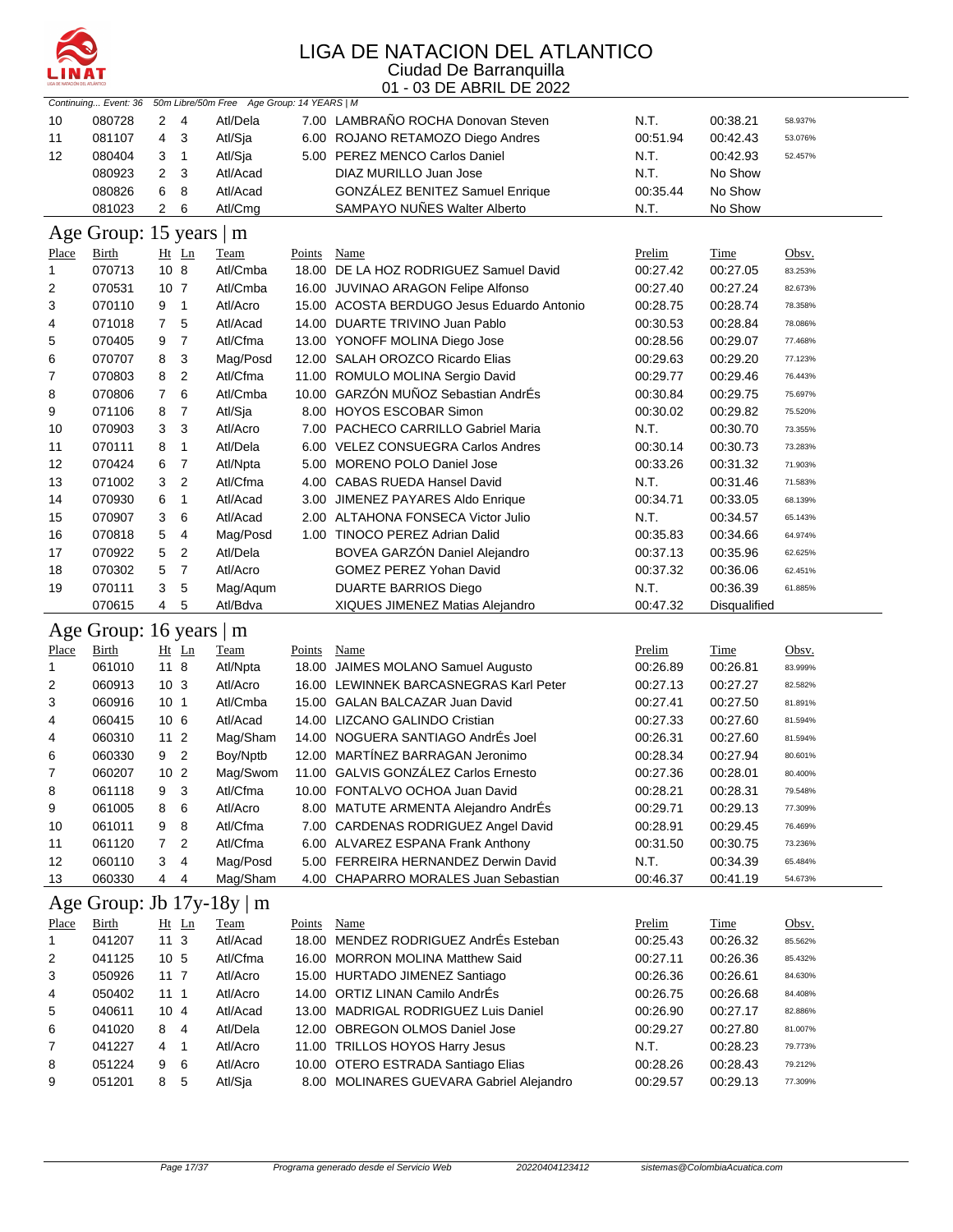

#### LIGA DE NATACION DEL ATLANTICO Ciudad De Barranquilla

#### 01 - 03 DE ABRIL DE 2022

|                | 50m Libre/50m Free Age Group: JB 17Y-18Y   M<br>Continuing Event: 36 |                 |                |          |        |                                        |               |             |         |  |  |  |  |
|----------------|----------------------------------------------------------------------|-----------------|----------------|----------|--------|----------------------------------------|---------------|-------------|---------|--|--|--|--|
| 10             | 051016                                                               |                 | -4             | Mag/Posd |        | 7.00 GOMEZ QUINTANA Kadir Dariel       | 00:30.35      | 00:29.43    | 76.521% |  |  |  |  |
| 11             | 050501                                                               | 6               | 3              | Mag/Swom |        | 6.00 HERNANDEZ ROJAS Jose Angel        | 00:32.72      | 00:31.63    | 71.198% |  |  |  |  |
| 12             | 051229                                                               | 4               | 8              | Atl/Acro |        | 5.00 GARAVITO TANO Julio Cesar         | N.T.          | 00:32.91    | 68.429% |  |  |  |  |
| 13             | 051202                                                               | 5               | 5              | Atl/Dela |        | 4.00 FLORIAN ONORO Luis Angel          | 00:36.07      | 00:34.44    | 65.389% |  |  |  |  |
|                | Age Group: Mayores   m                                               |                 |                |          |        |                                        |               |             |         |  |  |  |  |
| <u>Place</u>   | Birth                                                                |                 | $Ht$ Ln        | Team     | Points | Name                                   | <u>Prelim</u> | <b>Time</b> | Obsv.   |  |  |  |  |
|                | 950821                                                               | 114             |                | Atl/Bdva |        | 18.00 FERNANDEZ URUETA Cardenio AndrÉs | 00:23.52      | 00:24.23    | 92.943% |  |  |  |  |
| $\overline{2}$ | 030515                                                               | 11 <sub>5</sub> |                | Atl/Acro |        | 16.00 GUTIERREZ URREGO Juan Jose       | 00:25.06      | 00:25.02    | 90.008% |  |  |  |  |
| 3              | 030303                                                               | 116             |                | Atl/Acro |        | 15.00 VELEZ MOLINA Bryant Jose         | 00:25.58      | 00:25.98    | 86.682% |  |  |  |  |
| 4              | 000408                                                               | $\overline{4}$  | $\overline{2}$ | Atl/Acad |        | 14.00 HERRERA VERGARA Esteban David    | N.T.          | 00:26.85    | 83.873% |  |  |  |  |
| 5              | 000307                                                               | 9               | 4              | Bov/Uctg |        | 13.00 RIVERA RIPOLL Herlan Manuel      | 00:27.81      | 00:28.46    | 79.129% |  |  |  |  |
| 6              | 020204                                                               | 9               | 5              | Atl/Dela |        | 12.00 MARTÍNEZ MEJÍA Jesus David       | 00:27.87      | 00:28.56    | 78.852% |  |  |  |  |
| 7              | 010828                                                               | 4               | 7              | Mag/Swom | 11.00  | JIMENEZ BOLIVAR Rafael Eduardo         | N.T.          | 00:29.16    | 77.229% |  |  |  |  |
| 8              | 030725                                                               | 7 <sup>3</sup>  |                | Bov/Uctg |        | 10.00 AGUILAR TORRES Gabriel Felipe    | 00:30.83      | 00:30.50    | 73.836% |  |  |  |  |
| 9              | 030114                                                               | 6               | 6              | Mag/Posd |        | 8.00 FUENTES GUERRA Nicolas            | 00:32.78      | 00:30.82    | 73.069% |  |  |  |  |
| 10             | 991227                                                               | 6               | 4              | Atl/Cfma |        | 7.00 DE LA HOZ GUERRERO Javier Jose    | 00:32.38      | 00:32.82    | 68.617% |  |  |  |  |
|                | 860305                                                               | 4               | 6              | Atl/Dela |        | <b>GOMEZ DEL VALLE Rafael Enrique</b>  | N.T.          | No Show     |         |  |  |  |  |

#### 38 4X50m Comb/4X50m Med Men Age Group: 12 years | m

|       | $1.15$ $\sigma$ $\sigma$ $\sigma$ $\mu$ , $12$ $\sigma$ $\sigma$ $\sigma$ $\sigma$ $\mu$ |    |    |             |        |                                                                                                                                                           |        |             |              |         |
|-------|------------------------------------------------------------------------------------------|----|----|-------------|--------|-----------------------------------------------------------------------------------------------------------------------------------------------------------|--------|-------------|--------------|---------|
| Place | Birth                                                                                    | Ht | Ln | <u>Team</u> | Points | Name                                                                                                                                                      | Prelim | T.1th.Relay | T.Team       | Obsv.   |
|       | RM03801                                                                                  |    |    | Atl/Npta    |        | 36.00 12ym Ropero Suarez Samuel Eduardo<br>11ym Hernandez Aguirre Juan David<br>12ym Cabrera Escobar Arath Oliverio<br>11ym Santos Sastoque Sergio Andres | N.T.   | N.T.        | 02:47.96     | 60.925% |
|       | RM03802                                                                                  |    |    | Mag/Posd    |        | 11ym Posada Mejla Tomas<br>12ym Pinedo Abello Alejandro David<br>11ym Barragan Guisado Juan Esteban<br>12ym Delgado Cantillo AndrÉs Felipe                | N.T.   | N.T.        | Disqualified |         |

#### 40 4X50m Comb/4X50m Med Men Age Group:  $14$  years  $\mathsf{m}$

|       | $\Delta$ gu Oroup. $1\pi$ years $\mu$ in |  |         |          |        |                                                                                                                                                       |        |             |          |         |  |  |
|-------|------------------------------------------|--|---------|----------|--------|-------------------------------------------------------------------------------------------------------------------------------------------------------|--------|-------------|----------|---------|--|--|
| Place | Birth                                    |  | $Ht$ Ln | Team     | Points | Name                                                                                                                                                  | Prelim | T.1th.Relay | T.Team   | Obsv.   |  |  |
|       | RM04003                                  |  | 4       | Atl/Acro | 36.00  | 14ym Espinosa Romero Alan Smith<br>13ym Viasus Cuellar Juan Diego<br>13ym Crueche Trespalacios Omar Enrique Mao<br>13ym Lewinnek Barcasnegras Michael | N.T.   | N.T.        | 02:24.34 | 70.895% |  |  |
| 2     | RM04002                                  |  | 5       | Atl/Sja  | 32.00  | 14ym Parra Roa Juan Jose<br>14ym Gomez Morelo Daniel Eduardo<br>14ym Barros Bovea Santiago AndrÉs<br>14ym Ortiz Nader Samuel                          | N.T.   | N.T.        | 02:30.34 | 68.066% |  |  |
| 3     | RM04001                                  |  | 4       | Atl/Cmba | 30.00  | 14ym Tejada Sarmiento Keyth Jesus<br>14ym Cano Garcia Sebastian<br>13ym Acosta Quintero Angel Daniel<br>14ym Carrillo Martinez Santiago               | N.T.   | N.T.        | 02:43.01 | 62.775% |  |  |

### 41 4X50m Comb/4X50m Med Women Age Group: 15 years | f

| Place | Birth   | Ht<br>Ln | Team     | Points | Name                                    | Prelim | T.1th.Relav | T.Team   | Obsv.   |
|-------|---------|----------|----------|--------|-----------------------------------------|--------|-------------|----------|---------|
|       | RF04101 | 4        | Atl/Cmba |        | 36.00 15yf Pelayo Barbosa Daniela MarÍa | N.T.   | N.T.        | 02:40.08 | 73.969% |
|       |         |          |          |        | 15 of Aldana Berrio Savoba Julianee     |        |             |          |         |
|       |         |          |          |        | 15yf Donado Gorut Valamy                |        |             |          |         |
|       |         |          |          |        | 14yf Brito Rodriguez Marla Jose         |        |             |          |         |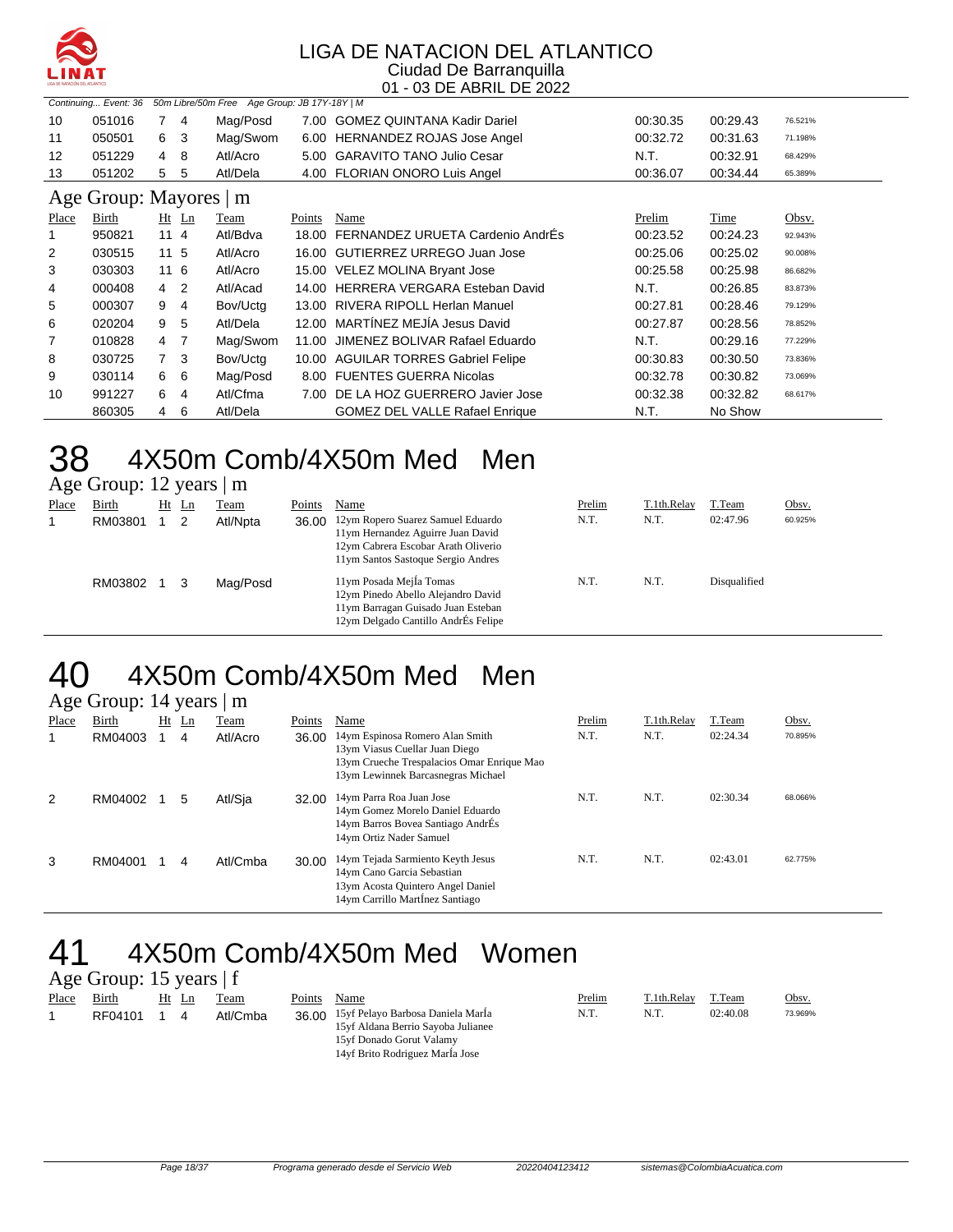

Continuing... Event: 42 4X50m Comb/4X50m Med Age Group: 16 YEARS | M

### 42 4X50m Comb/4X50m Med Men

|       | Age Group: 16 years<br>m |    |    |          |        |                                                                                                                                                          |          |             |          |         |  |  |
|-------|--------------------------|----|----|----------|--------|----------------------------------------------------------------------------------------------------------------------------------------------------------|----------|-------------|----------|---------|--|--|
| Place | Birth                    | Ht | Ln | Team     | Points | Name                                                                                                                                                     | Prelim   | T.1th.Relay | T.Team   | Obsv.   |  |  |
| 1     | RM04201                  |    | 4  | Atl/Cmba | 36.00  | 16ym Galan Balcazar Juan David<br>15ym De La Hoz Rodriguez Samuel David<br>15ym Juvinao Aragon Felipe Alfonso<br>15ym GarzÓn MuÑoz Sebastian AndrÉs      | 02:06.96 | N.T.        | 02:05.68 | 81.421% |  |  |
| 2     | RM04202                  |    | 5  | Atl/Cfma | 32.00  | 15ym Yonoff Molina Diego Jose<br>16ym Cardenas Rodriguez Angel David<br>15ym Romulo Molina Sergio David<br>16ym Fontalvo Ochoa Juan David                | 02:14.52 | N.T.        | 02:15.05 | 75.772% |  |  |
| 3     | RM04204                  |    | 4  | Atl/Acad | 30.00  | 16ym Lizcano Galindo Cristian<br>15ym Jimenez Payares Aldo Enrique<br>15ym Duarte Trivino Juan Pablo<br>15ym Altahona Fonseca Victor Julio               | N.T.     | N.T.        | 02:23.92 | 71.102% |  |  |
| 4     | RM04203                  |    | 3  | Atl/Acro | 28.00  | 16ym Matute Armenta Alejandro AndrÉs<br>15ym Gomez Perez Yohan David<br>15ym Acosta Berdugo Jesus Eduardo Antonio<br>15ym Pacheco Carrillo Gabriel Maria | N.T.     | N.T.        | 02:33.04 | 66.865% |  |  |

#### 44 4X50m Comb/4X50m Med Men Age Group: Mayores | m

|       | $\Delta \leq C$ Oroup. The yords $\parallel$ III |         |          |        |                                                                                                                                                    |        |             |          |         |
|-------|--------------------------------------------------|---------|----------|--------|----------------------------------------------------------------------------------------------------------------------------------------------------|--------|-------------|----------|---------|
| Place | Birth                                            | $Ht$ Ln | Team     | Points | Name                                                                                                                                               | Prelim | T.1th.Relay | T.Team   | Obsv.   |
|       | RM04402                                          |         | Atl/Acro | 36.00  | Myrm Velez Molina Bryant Jose<br>Jbm Trillos Hoyos Harry Jesus<br>Jbm Ortiz Linan Camilo AndrÉs<br>Jbm Otero Estrada Santiago Elias                | N.T.   | N.T.        | 02:02.93 | 83.242% |
| 2     | RM04401                                          | 8       | Atl/Acad | 32.00  | Jbm Madrigal Rodriguez Luis Daniel<br>Myrm Herrera Vergara Esteban David<br>Jbm Mendez Rodriguez AndrÉs Esteban<br>Myrm Ropain Pedraza Juan Manuel | N.T.   | N.T.        | 02:04.53 | 82.173% |

### 45 400m Comb.Ind/400m Medley Women Age Group: 15 years | f

|       | $1.50$ Oroup. 15 years   1 |       |          |                           |               |          |         |
|-------|----------------------------|-------|----------|---------------------------|---------------|----------|---------|
| Place | Birth                      | Ht Ln | Team     | Points<br>Name            | <b>Prelim</b> | Time     | Obsv.   |
|       | 070228                     |       | Atl/Cmba | 18.00 DONADO GORUT Valamy | N.T.          | 06:36.25 | 74.546% |

#### 46 400m Comb.Ind/400m Medley Men Age Group: 13 years | m

| Place | Birth                         | $Ht$ Ln | Team                           | Name<br>Points                      | Prelim   | Time     | Obsv.   |
|-------|-------------------------------|---------|--------------------------------|-------------------------------------|----------|----------|---------|
|       | 090304                        | 1 6     | Atl/Acad                       | 18.00 LIZCANO GALINDO Camilo        | N.T.     | 06:31.89 | 66.552% |
|       | Age Group: 14 years $\vert$ m |         |                                |                                     |          |          |         |
| Place | <b>Birth</b>                  | $Ht$ Ln | <b>Team</b>                    | Name<br>Points                      | Prelim   | Time     | Obsv.   |
|       | 080908                        | 1 3     | Atl/Cmba                       | 18.00 TEJADA SARMIENTO Keyth Jesus  | N.T.     | 06:09.28 | 70.627% |
| 2     | 080518                        | 5       | Atl/Sia                        | 16.00 PARRA ROA Juan Jose           | 06:25.18 | 06:16.17 | 69.333% |
|       |                               |         | Age Group: Jb $17y-18y \mid m$ |                                     |          |          |         |
| Place | <b>Birth</b>                  | Ht Ln   | Team                           | Name<br>Points                      | Prelim   | Time     | Obsv.   |
|       | 051228                        | 4       | Bog/End                        | 18.00 CORDOBA ORDOÑEZ Wilson Steven | 04:48.37 | 04:50.29 | 89.845% |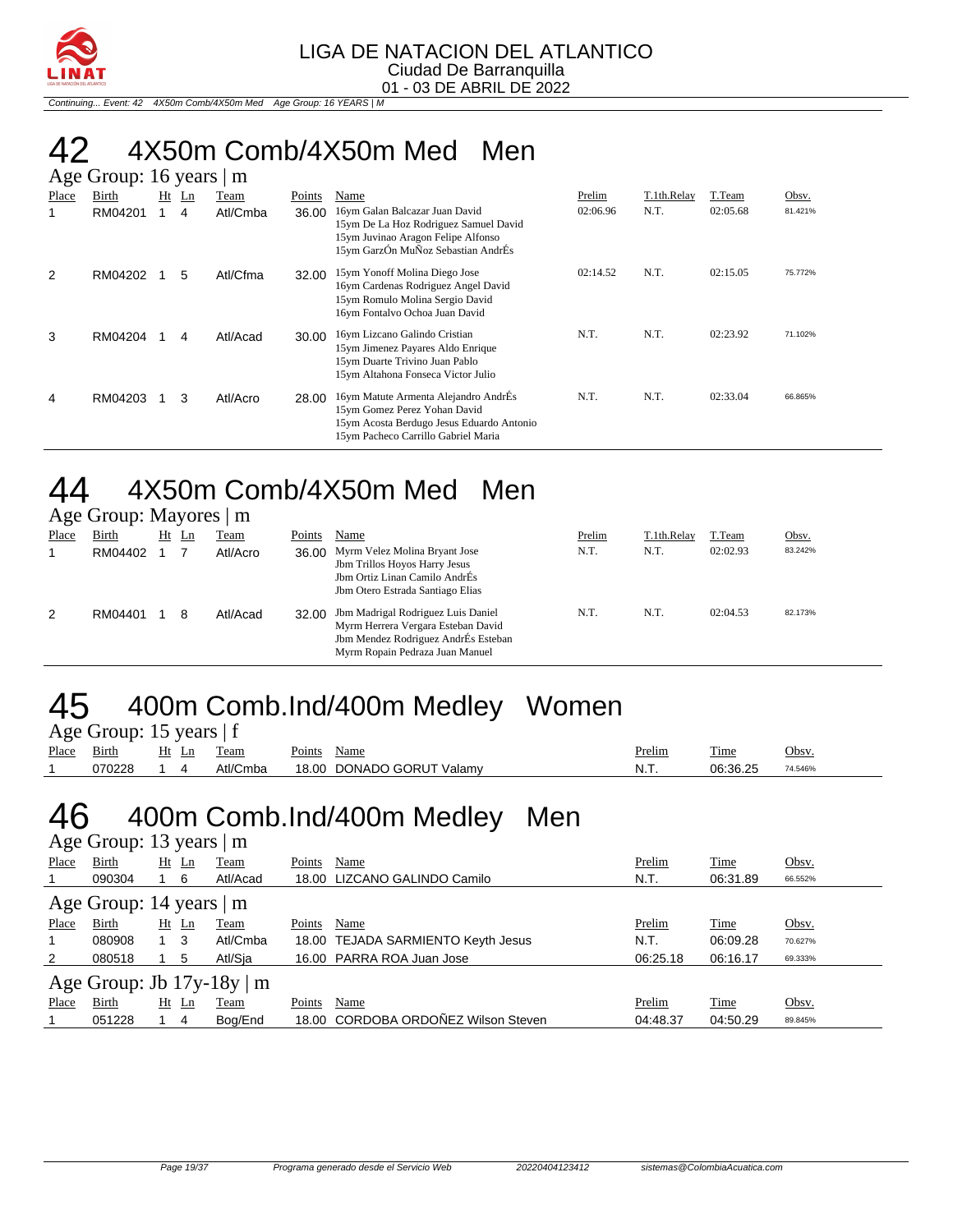

#### 200m Libre/200m Free Women Age Group: 10 years | f

| $1.50$ Oroup. 10 years   1 |                           |             |                |          |        |                                        |          |          |         |  |
|----------------------------|---------------------------|-------------|----------------|----------|--------|----------------------------------------|----------|----------|---------|--|
| Place                      | Birth                     |             | <u>Ht Ln</u>   | Team     | Points | Name                                   | Prelim   | Time     | Obsv.   |  |
|                            | 120426                    |             |                | Atl/Acro |        | 18.00 BARONA BRAVO Maria Camila        | N.T.     | 02:47.64 | 71.988% |  |
| 2                          | 121123                    | 1 3         |                | Atl/Cfma |        | 16.00 GONZALEZ MARTINEZ Thaliany Sofia | 04:13.66 | 03:37.49 | 55.488% |  |
| 3                          | 121108                    |             | 8              | Atl/Npta |        | 15.00 MEDINA ESCORCIA Camila Sofia     | N.T.     | 03:47.37 | 53.076% |  |
|                            | Age Group: 11 years $ f $ |             |                |          |        |                                        |          |          |         |  |
|                            |                           |             |                |          |        |                                        |          |          |         |  |
| Place                      | Birth                     |             | $Ht$ Ln        | Team     | Points | Name                                   | Prelim   | Time     | Obsv.   |  |
|                            | 110111                    | $1 \quad 4$ |                | Atl/Acad |        | 18.00 FERRER DEL RIO María Camila      | 03:09.07 | 03:04.01 | 65.583% |  |
| 2                          | 110408                    | $1\quad5$   |                | Atl/Acad |        | 16.00 SAENZ CAMARGO Andrea             | 03:30.56 | 03:20.84 | 60.088% |  |
| 3                          | 110225                    |             | $\overline{2}$ | Atl/Cfma |        | 15.00 JOYA FULANO Laura Sarita         | N.T.     | 03:27.46 | 58.170% |  |
| 4                          | 110307                    |             |                | Mag/Swom |        | 14.00 TUIRAN RESTREPO Isabella         | N.T.     | 03:30.81 | 57.246% |  |

#### 200m Libre/200m Free Men Age Group: 11 years | m

| $1.45$ $\sigma$ $1.54$ $\sigma$ $1.41$ $\sigma$ $1.41$ |        |             |         |          |        |                                      |          |          |         |  |
|--------------------------------------------------------|--------|-------------|---------|----------|--------|--------------------------------------|----------|----------|---------|--|
| Place                                                  | Birth  |             | $Ht$ Ln | Team     | Points | Name                                 | Prelim   | Time     | Obsv.   |  |
|                                                        | 110601 |             | -8      | Atl/Npta |        | 18.00 HERNANDEZ AGUIRRE Juan David   | N.T.     | 02:45.37 | 65.955% |  |
| 2                                                      | 110401 |             |         | Atl/Sia  |        | 16.00 TORRES ARZUZA Daniel Elias     | N.T.     | 03:14.36 | 56.118% |  |
| Age Group: 12 years   m                                |        |             |         |          |        |                                      |          |          |         |  |
| Place                                                  | Birth  | Ht          | Ln      | Team     | Points | Name                                 | Prelim   | Time     | Obsv.   |  |
|                                                        | 100604 | $1 \quad 4$ |         | Atl/Acro |        | 18.00 PEDROZA BLANCO Carlos Daniel   | 02:51.57 | 02:44.16 | 66.441% |  |
| 2                                                      | 100101 |             | - 6     | Atl/Npta |        | 16.00 CABRERA ESCOBAR Arath Oliverio | N.T.     | 02:45.18 | 66.031% |  |
| 3                                                      | 100217 |             |         | Atl/Cmba |        | 15.00 COLLANTE MENDOZA Juan Pablo    | N.T.     | 03:06.98 | 58.332% |  |
| 4                                                      | 100701 | $1 \quad 3$ |         | Atl/Acad |        | 14.00 ARGUELLO TORRES Kevin          | 03:23.17 | 03:12.58 | 56.636% |  |
| 5                                                      | 100422 |             | 5       | Atl/Acad |        | 13.00 BARRIOS BAÑOS Elias Felipe     | 03:13.89 | 03:25.01 | 53.202% |  |
| 6                                                      | 100106 |             | 2       | Atl/Npta |        | 12.00 CAMARGO CASTELLAR Jhan Carlo   | N.T.     | 03:33.43 | 51.103% |  |

#### 200m Libre/200m Free Women Age Group: 13 years  $|f|$

|       | $\Delta$ gu Oroup. To yuars $\pm$ |                  |              |             |        |                                        |          |          |         |  |
|-------|-----------------------------------|------------------|--------------|-------------|--------|----------------------------------------|----------|----------|---------|--|
| Place | Birth                             |                  | $Ht$ Ln      | Team        | Points | Name                                   | Prelim   | Time     | Obsv.   |  |
|       | 090129                            | $\overline{1}$   | 7            | Atl/Acro    | 18.00  | <b>GOMEZ PEREZ Rashel Carolina</b>     | N.T.     | 03:24.61 | 58.980% |  |
| 2     | 091113                            |                  |              | Atl/Npta    |        | 16.00 PEINADO RADA Elizabeth Patricia  | N.T.     | 03:50.35 | 52.390% |  |
|       | Age Group: 14 years   f           |                  |              |             |        |                                        |          |          |         |  |
| Place | Birth                             |                  | $Ht$ Ln      | Team        | Points | Name                                   | Prelim   | Time     | Obsv.   |  |
|       | 080327                            | 2 <sub>2</sub>   |              | Atl/Acro    | 18.00  | ARIAS PELAEZ Jelena Sofia              | 02:35.60 | 02:36.80 | 76.964% |  |
| 2     | 080708                            | 2 8              |              | Atl/Cfma    |        | 16.00 SALAZAR GALLARDO Juliana         | 03:02.26 | 03:09.25 | 63.768% |  |
| 3     | 080814                            | 1                | 4            | Atl/Npta    | 15.00  | <b>MEDINA ESCORCIA Valeria Ester</b>   | 03:16.98 | 03:11.52 | 63.012% |  |
| 4     | 080811                            |                  | 3            | Atl/Acad    |        | 14.00 GARCÍA GONZÁLEZ Sofia Isabella   | 03:20.74 | 03:22.64 | 59.554% |  |
|       | Age Group: 15 years $ f $         |                  |              |             |        |                                        |          |          |         |  |
| Place | Birth                             |                  | $Ht$ Ln      | Team        | Points | Name                                   | Prelim   | Time     | Obsv.   |  |
|       | 071125                            | $2 \overline{7}$ |              | Atl/Dela    | 18.00  | RAMIREZ CASTILLA Sofia                 | 02:41.07 | 02:44.74 | 73.255% |  |
| 2     | 070801                            |                  | 5            | Atl/Dela    |        | 16.00 RODRIGUEZ HOYOS Keily Sharlot    | 03:18.59 | 03:06.67 | 64.649% |  |
|       | Age Group: Jb $16y-17y \mid f$    |                  |              |             |        |                                        |          |          |         |  |
| Place | Birth                             |                  | $Ht$ Ln      | <b>Team</b> | Points | Name                                   | Prelim   | Time     | Obsv.   |  |
|       | 050919                            | $\mathbf{2}$     | $\mathbf{3}$ | Bog/Gurb    | 18.00  | <b>BOTERO OSPINA Valentina</b>         | 02:26.47 | 02:22.80 | 84.510% |  |
| 2     | 051229                            | 2                | -5           | Atl/Npta    | 16.00  | <b>BENAVIDES GRANADOS Karol Andrea</b> | 02:25.03 | 02:29.02 | 80.982% |  |
| 3     | 051217                            | 1.               | 2            | Mag/Posd    |        | 15.00 LARA PARDO Laura Milena          | N.T.     | 02:48.62 | 71.569% |  |
| 4     | 051109                            | 2                | 1            | Atl/Dela    |        | 14.00 ORTIZ PEÑA Catalina              | 02:46.33 | 02:49.64 | 71.139% |  |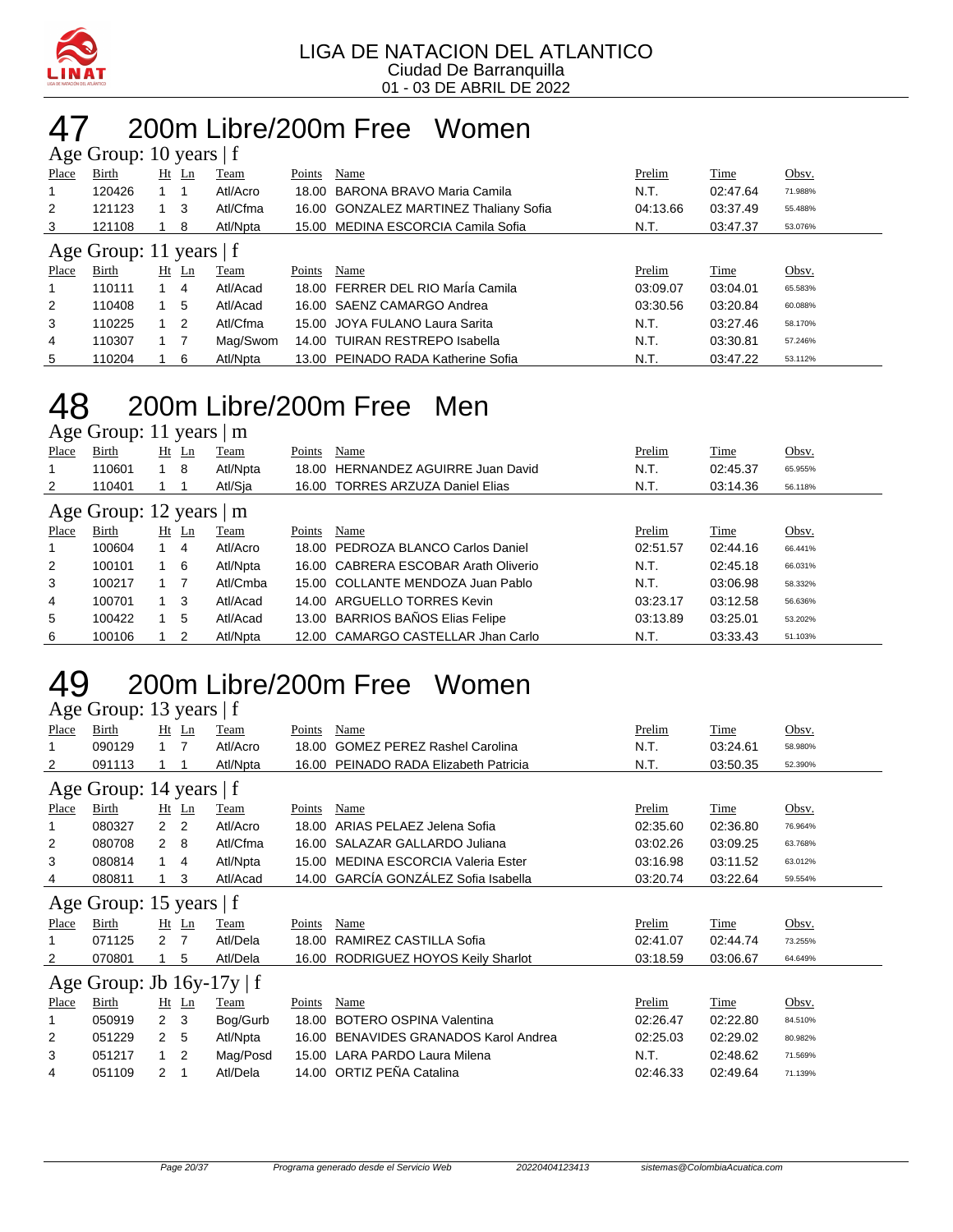

| 200m Libre/200m Free Age Group: JB 16Y-17Y   F<br>Continuing Event: 49                                               |                      |
|----------------------------------------------------------------------------------------------------------------------|----------------------|
| 13.00 ALVEAR MARTINEZ Dafne Alessandra<br>5<br>061220<br>6<br>Atl/Dela<br>03:22.36<br>1                              | 03:14.38<br>62.085%  |
| Atl/Dela<br>12.00 SOLANO AMAYA MarÕa Paula<br>061203<br>0<br>0<br>03:27.15<br>6                                      | 03:27.15<br>58.257%  |
| Age Group: Mayores   f                                                                                               |                      |
| Birth<br>Ht Ln<br>Prelim<br>Place<br><b>Team</b><br>Points<br>Name                                                   | Time<br>Obsv.        |
| $\overline{2}$<br>18.00 GOMEZ GARCÍA Angie Lorena<br>$\overline{4}$<br>$\mathbf{1}$<br>041015<br>02:12.82<br>Bog/End | 02:12.16<br>91.314%  |
| 16.00 SISO SURMAY Gabriela Nazareth<br>030612<br>$2^{\circ}$<br>6<br>Atl/Dela<br>02:27.84<br>2                       | 02:28.73<br>81.140%  |
|                                                                                                                      |                      |
| 200m Libre/200m Free<br>Men                                                                                          |                      |
| Age Group: 13 years   m                                                                                              |                      |
| Birth<br>Ht Ln<br>Name<br>Prelim<br>Place<br>Team<br>Points                                                          | Time<br>Obsv.        |
| 5<br>5<br>090302<br>Atl/Acro<br>18.00 LEWINNEK BARCASNEGRAS Michael<br>02:34.75<br>1                                 | 02:30.46<br>72.491%  |
| 2<br>090909<br>5<br>Atl/Acad<br>16.00 DE LA PAVA ALVAREZ Simon<br>02:53.21<br>4                                      | 02:41.83<br>67.398%  |
| 091216<br>3<br>N.T.<br>3<br>1<br>Mag/Posd<br>15.00 SABINO BARROS Luis Angel                                          | 02:43.35<br>66.771%  |
| 3<br>090922<br>4<br>Atl/Acro<br>14.00 VIASUS CUELLAR Juan Diego<br>02:57.52<br>4                                     | 02:49.59<br>64.314%  |
| $\overline{7}$<br>5<br>090403<br>2<br>Mag/Aqum<br>13.00 DOMINGUEZ FERREIRA Samuel Antonio<br>N.T.                    | 02:52.14<br>63.361%  |
| 2<br>$\overline{2}$<br>N.T.<br>6<br>090120<br>Atl/Cmba<br>12.00 ACOSTA QUINTERO Angel Daniel                         | 03:05.63<br>58.757%  |
| 7<br>090103<br>0<br>0<br>Atl/Dela<br>11.00 SOLANO AMAYA Samuel Jose<br>03:09.08                                      | 03:09.08<br>57.685%  |
| 8<br>091208<br>$\mathbf{1}$<br>5<br>Atl/Acro<br>JIMENEZ GOMEZ Sebastian Jose<br>N.T.<br>10.00                        | 03:24.60<br>53.309%  |
| 9<br>090514<br>$\overline{2}$<br>1<br>Atl/Sja<br>8.00 ALZATE POSADA Francisco Javier<br>N.T.                         | 03:28.69<br>52.264%  |
| 091023<br>Atl/Acad<br>7.00 GONZALES HENRIQUEZ Alejandro<br>N.T.<br>1<br>4<br>10                                      | 03:32.79<br>51.257%  |
| GARCÍA JAIME Santiago<br>090715<br>4<br>Atl/Acro<br>02:50.41<br>4                                                    | No Show              |
|                                                                                                                      |                      |
| Age Group: 14 years   m                                                                                              |                      |
| Place<br><b>Birth</b><br>Ht Ln<br>Points<br><b>Name</b><br>Prelim<br><b>Team</b>                                     | <b>Time</b><br>Obsv. |
| 6<br>080417<br>6<br>18.00 BENAVIDES GRANADOS Jhese David<br>02:25.32<br>1<br>Atl/Npta                                | 02:20.60<br>77.575%  |
| 2<br>080518<br>6<br>4<br>Atl/Sja<br>16.00 PARRA ROA Juan Jose<br>02:24.99                                            | 02:23.73<br>75.885%  |
| 080722<br>6<br>Atl/Acad<br>3<br>5<br>15.00 PINTO SIADO David Alejandro<br>02:36.59                                   | 02:30.24<br>72.597%  |
| 080908<br>6<br>1<br>Atl/Cmba<br>14.00 TEJADA SARMIENTO Keyth Jesus<br>02:31.40<br>4                                  | 02:32.38<br>71.578%  |
| 5<br>5<br>080717<br>2<br>Mag/Swom<br>13.00 ROJAS BARRETO Samuel Alexander<br>N.T.                                    | 02:35.03<br>70.354%  |
| 8<br>12.00 ORTIZ NADER Samuel<br>080208<br>4<br>Atl/Sja<br>03:15.80<br>6                                             | 03:03.40<br>59.471%  |
| 11.00 LAMBRAÑO ROCHA Donovan Steven<br>080728<br>$\overline{7}$<br>Atl/Dela<br>03:02.81<br>7<br>4                    | 03:07.29<br>58.236%  |
| 6<br>081228<br>2<br>Mag/Swom<br>10.00 ACEVEDO VARGAS Nicolas<br>N.T.<br>8                                            | 03:22.15<br>53.955%  |
| 3<br>9<br>081107<br>4<br>Atl/Sja<br>8.00 ROJANO RETAMOZO Diego Andres<br>03:32.60                                    | 03:29.75<br>52.000%  |
| 2<br>080923<br>3<br>Atl/Acad<br>DIAZ MURILLO Juan Jose<br>N.T.                                                       | No Show              |
| GONZÁLEZ BENITEZ Samuel Enrique<br>080826<br>5<br>$\overline{7}$<br>Atl/Acad<br>02:43.08                             | No Show              |
| Age Group: 15 years   m                                                                                              |                      |
| <b>Birth</b><br>$Ht$ Ln<br><u>Team</u><br>Points Name<br><b>Prelim</b><br><b>Place</b>                               | <u>Time</u><br>Obsv. |
| 070822<br>18.00 DIAZ CERVANTES Daniel Alexander Anselmo<br>02:08.58<br>Atl/Acro<br>1<br>8<br>1                       | 02:06.64<br>86.126%  |
| 070110<br>7<br>2<br>Atl/Acro<br>16.00 ACOSTA BERDUGO Jesus Eduardo Antonio<br>02:15.62<br>2                          | 02:14.33<br>81.196%  |
| 070707<br>8<br>15.00 SALAH OROZCO Ricardo Elias<br>3<br>Mag/Posd<br>N.T.<br>3                                        | 02:22.07<br>76.772%  |
| 071018<br>2<br>14.00 DUARTE TRIVINO Juan Pablo<br>6<br>Atl/Acad<br>02:25.86<br>4                                     | 02:23.25<br>76.140%  |
| 070903<br>5<br>2<br>Atl/Acro<br>13.00 PACHECO CARRILLO Gabriel Maria<br>5<br>02:36.99                                | 02:34.02<br>70.815%  |
| 071002<br>5<br>8<br>Atl/Cfma<br>6<br>12.00 CABAS RUEDA Hansel David<br>02:48.35                                      | 02:41.58<br>67.502%  |
| 070111<br>5<br>3<br>Atl/Dela<br>11.00 VELEZ CONSUEGRA Carlos Andres<br>7<br>02:36.01                                 | 02:44.86<br>66.159%  |
| Mag/Posd<br>N.T.<br>8<br>070818<br>2<br>4<br>10.00 TINOCO PEREZ Adrian Dalid                                         | 02:45.18<br>66.031%  |
| 070930<br>8.00 JIMENEZ PAYARES Aldo Enrique<br>9<br>5<br>1<br>Atl/Acad<br>02:46.72                                   | 02:47.15<br>65.253%  |
| 070302<br>Atl/Acro<br>7.00 GOMEZ PEREZ Yohan David<br>4<br>1<br>03:04.42<br>10                                       | 02:59.76<br>60.675%  |
|                                                                                                                      |                      |
| 070907<br>2<br>Atl/Acad<br>6.00 ALTAHONA FONSECA Victor Julio<br>11<br>4<br>03:02.39                                 | 02:59.87<br>60.638%  |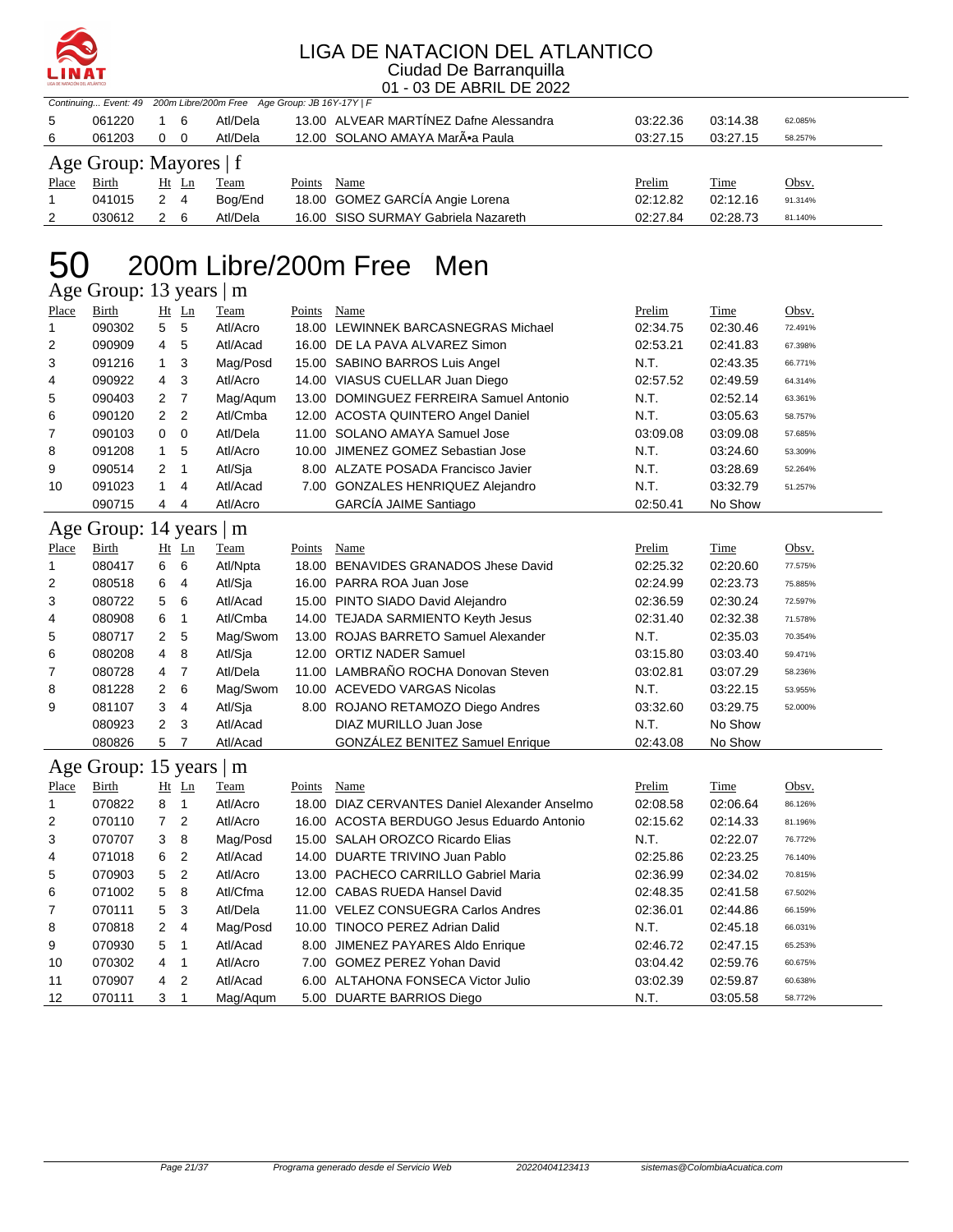

#### 200m Libre/200m Free Men years 16 years 16 years 16 years 16 years 16 years 16 years 16 years 16 years 16 years 16 years 16 years 16 years 170 years 170 years 170 years 170 years 170 years 170 years 170 years 170 years 170 years 170 years 17

| $\Delta$ ge Oroup. To years $\Delta$ m |                |                |                             |                        |                                    |                                                                                                                                                                                                                                                                                                                                                                                                                                                                                                                                                                                                                                                                                                                                                                                                                       |          |         |  |
|----------------------------------------|----------------|----------------|-----------------------------|------------------------|------------------------------------|-----------------------------------------------------------------------------------------------------------------------------------------------------------------------------------------------------------------------------------------------------------------------------------------------------------------------------------------------------------------------------------------------------------------------------------------------------------------------------------------------------------------------------------------------------------------------------------------------------------------------------------------------------------------------------------------------------------------------------------------------------------------------------------------------------------------------|----------|---------|--|
| Birth                                  |                |                | Team                        | Points                 | Name                               | Prelim                                                                                                                                                                                                                                                                                                                                                                                                                                                                                                                                                                                                                                                                                                                                                                                                                | Time     | Obsv.   |  |
| 060331                                 | 8              | 8              | Bog/Nrvb                    | 18.00                  |                                    | 02:10.38                                                                                                                                                                                                                                                                                                                                                                                                                                                                                                                                                                                                                                                                                                                                                                                                              | 02:06.21 | 86.419% |  |
| 060330                                 | 8              | 6              | Boy/Nptb                    | 16.00                  |                                    | 02:05.36                                                                                                                                                                                                                                                                                                                                                                                                                                                                                                                                                                                                                                                                                                                                                                                                              | 02:06.88 | 85.963% |  |
| 060913                                 | $\overline{7}$ | 3              | Atl/Acro                    | 15.00                  |                                    | 02:14.76                                                                                                                                                                                                                                                                                                                                                                                                                                                                                                                                                                                                                                                                                                                                                                                                              | 02:12.16 | 82.529% |  |
| 061005                                 | 6              | 5              | Atl/Acro                    |                        |                                    | 02:25.12                                                                                                                                                                                                                                                                                                                                                                                                                                                                                                                                                                                                                                                                                                                                                                                                              | 02:25.21 | 75.112% |  |
| 061011                                 | 6              | 3              | Atl/Cfma                    |                        |                                    | 02:25.22                                                                                                                                                                                                                                                                                                                                                                                                                                                                                                                                                                                                                                                                                                                                                                                                              | 02:27.43 | 73.981% |  |
| 061120                                 | 3              | $\overline{7}$ | Atl/Cfma                    |                        |                                    | N.T.                                                                                                                                                                                                                                                                                                                                                                                                                                                                                                                                                                                                                                                                                                                                                                                                                  | 02:41.10 | 67.703% |  |
| 060110                                 | 3              | 2              | Mag/Posd                    |                        |                                    | N.T.                                                                                                                                                                                                                                                                                                                                                                                                                                                                                                                                                                                                                                                                                                                                                                                                                  | 03:04.75 | 59.037% |  |
| Age Group: Jb $17y-18y \mid m$         |                |                |                             |                        |                                    |                                                                                                                                                                                                                                                                                                                                                                                                                                                                                                                                                                                                                                                                                                                                                                                                                       |          |         |  |
| <b>Birth</b>                           |                |                | Team                        | Points                 | Name                               | Prelim                                                                                                                                                                                                                                                                                                                                                                                                                                                                                                                                                                                                                                                                                                                                                                                                                | Time     | Obsv.   |  |
| 040626                                 | 8              | 4              | Bog/End                     |                        |                                    | 02:01.91                                                                                                                                                                                                                                                                                                                                                                                                                                                                                                                                                                                                                                                                                                                                                                                                              | 02:02.90 | 88.747% |  |
| 051228                                 | 8              | 3              | Bog/End                     |                        |                                    | 02:04.49                                                                                                                                                                                                                                                                                                                                                                                                                                                                                                                                                                                                                                                                                                                                                                                                              | 02:05.91 | 86.625% |  |
| 050625                                 | 8              | 7              | Atl/Acro                    |                        |                                    | 02:07.10                                                                                                                                                                                                                                                                                                                                                                                                                                                                                                                                                                                                                                                                                                                                                                                                              | 02:06.01 | 86.557% |  |
| 040611                                 | $\overline{7}$ | 6              | Atl/Acad                    | 14.00                  |                                    | 02:15.24                                                                                                                                                                                                                                                                                                                                                                                                                                                                                                                                                                                                                                                                                                                                                                                                              | 02:15.21 | 80.667% |  |
| 041125                                 | $\overline{7}$ | $\overline{7}$ | Atl/Cfma                    |                        |                                    | 02:16.35                                                                                                                                                                                                                                                                                                                                                                                                                                                                                                                                                                                                                                                                                                                                                                                                              | 02:15.65 | 80.405% |  |
| 051224                                 | $\overline{7}$ | 5              | Atl/Acro                    |                        |                                    | 02:14.71                                                                                                                                                                                                                                                                                                                                                                                                                                                                                                                                                                                                                                                                                                                                                                                                              | 02:16.37 | 79.981% |  |
| 041020                                 | $\overline{7}$ | 8              | Atl/Dela                    |                        |                                    | 02:19.49                                                                                                                                                                                                                                                                                                                                                                                                                                                                                                                                                                                                                                                                                                                                                                                                              | 02:17.33 | 79.422% |  |
| 040206                                 | 7              | 1              | Bov/Titb                    |                        |                                    | 02:17.99                                                                                                                                                                                                                                                                                                                                                                                                                                                                                                                                                                                                                                                                                                                                                                                                              | 02:24.34 | 75.565% |  |
| 041227                                 | 6              | 7              | Atl/Acro                    |                        |                                    | 02:27.68                                                                                                                                                                                                                                                                                                                                                                                                                                                                                                                                                                                                                                                                                                                                                                                                              | 02:25.31 | 75.060% |  |
| 051016                                 | 3              | 6              | Mag/Posd                    | 7.00                   | <b>GOMEZ QUINTANA Kadir Dariel</b> | N.T.                                                                                                                                                                                                                                                                                                                                                                                                                                                                                                                                                                                                                                                                                                                                                                                                                  | 02:34.71 | 70.500% |  |
| 051229                                 | 4              | 6              | Atl/Acro                    |                        |                                    | 02:59.89                                                                                                                                                                                                                                                                                                                                                                                                                                                                                                                                                                                                                                                                                                                                                                                                              | 02:52.75 | 63.137% |  |
| 051202                                 | 3              | 5              | Atl/Dela                    |                        |                                    | 03:37.39                                                                                                                                                                                                                                                                                                                                                                                                                                                                                                                                                                                                                                                                                                                                                                                                              | 03:11.04 | 57.093% |  |
|                                        |                |                |                             |                        |                                    |                                                                                                                                                                                                                                                                                                                                                                                                                                                                                                                                                                                                                                                                                                                                                                                                                       |          |         |  |
| Birth                                  |                |                | Team                        | Points                 | Name                               | Prelim                                                                                                                                                                                                                                                                                                                                                                                                                                                                                                                                                                                                                                                                                                                                                                                                                | Time     | Obsv.   |  |
| 910729                                 | 8              | 5              | Atl/Acad                    | 18.00                  | ORTEGA PEREZ Daniel AndrÉs         | 02:04.19                                                                                                                                                                                                                                                                                                                                                                                                                                                                                                                                                                                                                                                                                                                                                                                                              | 02:04.21 | 87.811% |  |
| 030303                                 | 8              | 2              | Atl/Acro                    |                        |                                    | 02:06.78                                                                                                                                                                                                                                                                                                                                                                                                                                                                                                                                                                                                                                                                                                                                                                                                              | 02:06.40 | 86.290% |  |
| 030427                                 | $\overline{7}$ | 4              | Atl/Acad                    |                        |                                    | 02:12.01                                                                                                                                                                                                                                                                                                                                                                                                                                                                                                                                                                                                                                                                                                                                                                                                              | 02:11.50 | 82.943% |  |
| 030702                                 | 5              | 4              | Atl/Acad                    | 14.00                  | ROPAIN PEDRAZA Juan Manuel         | 02:32.87                                                                                                                                                                                                                                                                                                                                                                                                                                                                                                                                                                                                                                                                                                                                                                                                              | 02:29.78 | 72.820% |  |
| 020204                                 | 6              | 8              | Atl/Dela                    |                        |                                    | 02:31.73                                                                                                                                                                                                                                                                                                                                                                                                                                                                                                                                                                                                                                                                                                                                                                                                              | 02:34.38 | 70.650% |  |
| 030114                                 | 3              | 3              | Mag/Posd                    |                        |                                    | N.T.                                                                                                                                                                                                                                                                                                                                                                                                                                                                                                                                                                                                                                                                                                                                                                                                                  | 02:46.93 | 65.339% |  |
|                                        |                |                | $Ht$ Ln<br>Ht Ln<br>$Ht$ Ln | Age Group: Mayores   m |                                    | MEJÍA TARQUINO NicolÁs<br>MARTÍNEZ BARRAGAN Jeronimo<br>LEWINNEK BARCASNEGRAS Karl Peter<br>14.00 MATUTE ARMENTA Alejandro AndrÉs<br>13.00 CARDENAS RODRIGUEZ Angel David<br>12.00 ALVAREZ ESPANA Frank Anthony<br>11.00 FERREIRA HERNANDEZ Derwin David<br>18.00 OROZCO DIAZ AndrÉs Felipe<br>16.00 CORDOBA ORDOÑEZ Wilson Steven<br>15.00 HERAZO ZAMBRANO Julian David<br><b>MADRIGAL RODRIGUEZ Luis Daniel</b><br>13.00 MORRON MOLINA Matthew Said<br>12.00 OTERO ESTRADA Santiago Elias<br>11.00 OBREGON OLMOS Daniel Jose<br>10.00 CORTINA BELENO Naffer Santiago<br>8.00 TRILLOS HOYOS Harry Jesus<br>6.00 GARAVITO TANO Julio Cesar<br>5.00 FLORIAN ONORO Luis Angel<br>16.00 VELEZ MOLINA Bryant Jose<br>15.00 REDONDO FERRER Jose Manuel<br>13.00 MARTÍNEZ MEJÍA Jesus David<br>12.00 FUENTES GUERRA Nicolas |          |         |  |

### 51 50m Espalda/50m Back Women Age Group: 10 years | f

| Place          | Birth                     |                | $Ht$ Ln        | Team     | Points | Name                                   | Prelim   | Time     | Obsv.   |
|----------------|---------------------------|----------------|----------------|----------|--------|----------------------------------------|----------|----------|---------|
| 1              | 121123                    | $\mathbf{2}$   | - 6            | Atl/Cfma |        | 18.00 GONZALEZ MARTINEZ Thaliany Sofia | 00:56.53 | 00:56.29 | 49.938% |
| $\overline{2}$ | 121108                    | $\mathbf{2}$   | - 7            | Atl/Npta |        | 16.00 MEDINA ESCORCIA Camila Sofia     | 01:01.63 | 00:56.64 | 49.629% |
| 3              | 120811                    | $1 \quad 3$    |                | Atl/Sja  |        | 15.00 OSPINO RESTREPO Valentina        | N.T.     | 00:59.19 | 47.491% |
| 4              | 120519                    | $2 \quad 8$    |                | Atl/Dela |        | 14.00 RIPOLL SILVA Luz Angelica        | 01:20.03 | 01:02.70 | 44.833% |
| 5              | 120509                    | 2              |                | Atl/Dela |        | 13.00 LAMBRAÑO ROCHA Melanie Cristel   | 01:10.38 | 01:08.23 | 41.199% |
|                | Age Group: 11 years $ f $ |                |                |          |        |                                        |          |          |         |
| Place          | Birth                     | $Ht$ Ln        |                | Team     | Points | Name                                   | Prelim   | Time     | Obsv.   |
| 1              |                           |                |                |          |        |                                        |          |          |         |
|                | 110118                    | 2 <sub>3</sub> |                | Mag/Posd |        | 18.00 RIZO LOPEZ Gabriela              | 00:53.67 | 00:45.39 | 61.930% |
| 2              | 110510                    | 2              | -5             | Atl/Cmba |        | 16.00 GARZON MUNOZ Mariana Sofia       | 00:48.47 | 00:47.08 | 59.707% |
| 3              | 110326                    | 2              | $\overline{4}$ | Atl/Dela |        | 15.00 RUEDA SIMONDS Valentina          | 00:47.22 | 00:47.10 | 59.682% |
| 4              | 110225                    | $\mathcal{P}$  | $\overline{2}$ | Atl/Cfma |        | 14.00 JOYA FULANO Laura Sarita         | 00:59.90 | 00:51.82 | 54.245% |
| 5              | 111104                    |                | 5              | Atl/Cmba |        | 13.00 LOPEZ POSSAUNER Isabella         | N.T.     | 00:52.14 | 53.913% |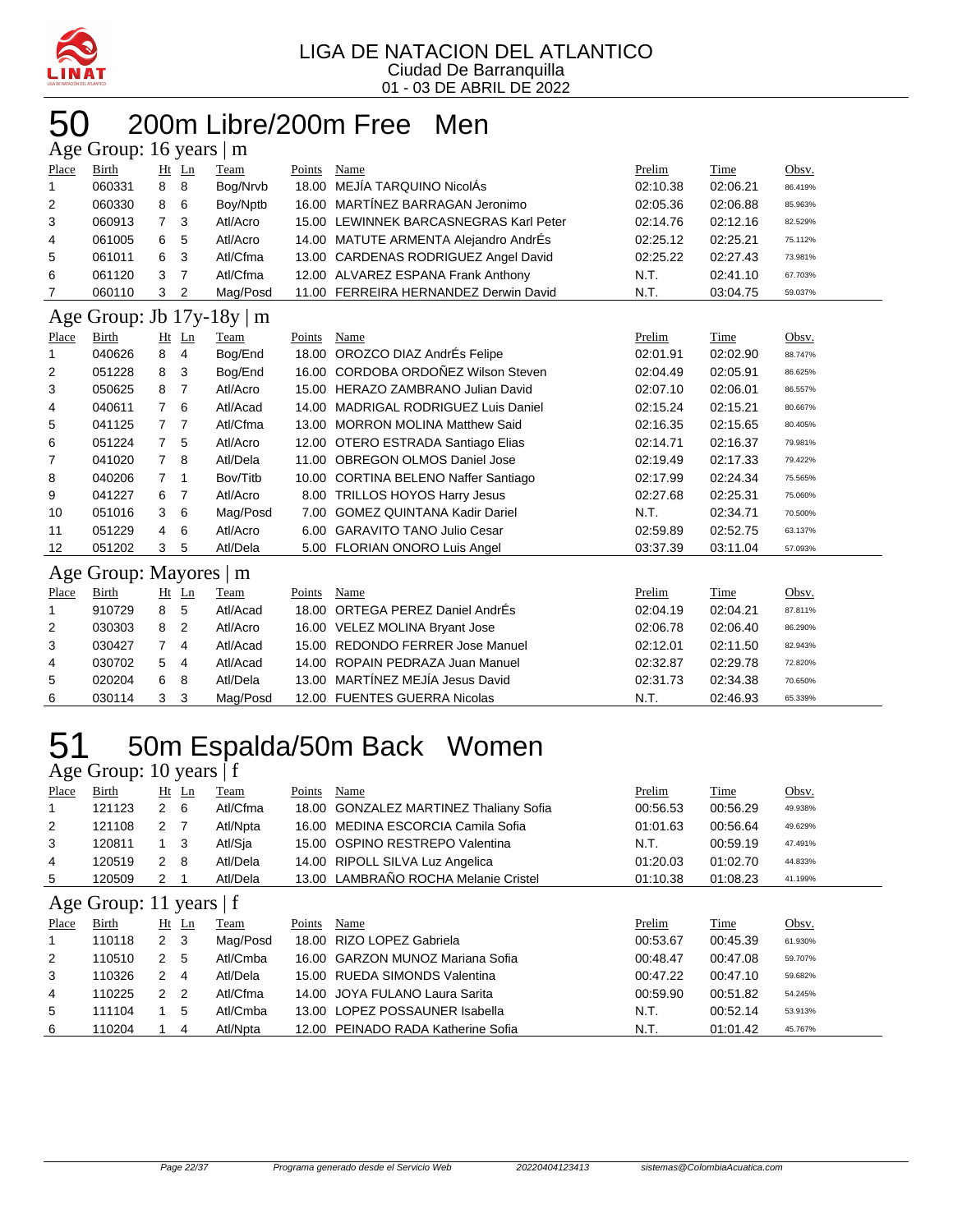

### 52 50m Espalda/50m Back Men

|          | Age Group: 11 years     |                  |          | m        |        |                                      |          |          |         |
|----------|-------------------------|------------------|----------|----------|--------|--------------------------------------|----------|----------|---------|
| Place    | Birth                   |                  | $Ht$ Ln  | Team     | Points | Name                                 | Prelim   | Time     | Obsv.   |
| $\Omega$ | 110312                  | $0\quad 0$       |          | Atl/Cfma |        | ALVAREZ FONTALVO Andres David        | 01:16.95 | 01:00.61 | 42.419% |
|          | 110707                  |                  | 1 2      | Mag/Posd | 18.00  | POSADA MEJIA Tomas                   | N.T.     | 00:42.63 | 60.310% |
| 2        | 110601                  | $2 \quad 3$      |          | Atl/Npta |        | 16.00 HERNANDEZ AGUIRRE Juan David   | 00:45.63 | 00:43.94 | 58.512% |
| 3        | 110401                  | $2 \quad 8$      |          | Atl/Sja  | 15.00  | <b>TORRES ARZUZA Daniel Elias</b>    | 00:52.46 | 00:50.01 | 51.410% |
| 4        | 110123                  |                  | 1 6      | Mag/Posd | 14.00  | BARRAGAN GUISADO Juan Esteban        | N.T.     | 00:51.42 | 50.000% |
| 5        | 111220                  |                  | 8        | Mag/Posd | 13.00  | VERGARA VELASQUEZ Mateo De Jesus     | N.T.     | 00:54.60 | 47.088% |
| 6        | 110908                  | 1 7              |          | Mag/Posd | 12.00  | PUERTA GOMEZ Jacob                   | N.T.     | 00:55.22 | 46.559% |
|          | 111111                  |                  | 1 4      | Atl/Dela |        | ECHEVERRIA MESA Julian David         | 01:01.51 | No Show  |         |
|          | 110102                  | $2 \overline{7}$ |          | Mag/Sham |        | FUENTES DE LA HOZ Diego Andres       | 00:51.89 | No Show  |         |
|          | 111210                  |                  |          | Atl/Dela |        | VARGAS AVENDAÑO Sebastian            | N.T.     | No Show  |         |
|          | Age Group: 12 years   m |                  |          |          |        |                                      |          |          |         |
| Place    | Birth                   |                  | $Ht$ Ln  | Team     | Points | Name                                 | Prelim   | Time     | Obsv.   |
|          | 100922                  | 2 <sub>5</sub>   |          | Atl/Npta | 18.00  | LECHUGA ORTIZ David Alfonso          | 00:42.25 | 00:38.09 | 67.498% |
| 2        | 100115                  | $2 \quad 4$      |          | Atl/Cmba |        | 16.00 GUERRA BALDOVINO Emiliano Jose | 00:38.97 | 00:40.32 | 63.765% |
| 3        | 100310                  |                  | <b>6</b> | Atl/Nnta |        | 15.00 ROPERO SUAREZ Samuel Eduardo   | 00.4607  | 00.45.53 | 56.468% |

| -6 | 100828 |     | Atl/Cma  | 12.00 TAPIAS ALVAREZ Camilo Andres   | N.T.     | 00:54.37 | 47.287% |  |
|----|--------|-----|----------|--------------------------------------|----------|----------|---------|--|
| -5 | 100217 | 22  | Atl/Cmba | 13.00 COLLANTE MENDOZA Juan Pablo    | 00:48.33 | 00:50.09 | 51.328% |  |
| 4  | 100804 | 2 1 | Atl/Npta | 14.00 GALVIS RUIDIAZ Eider Josue     | 00:52.12 | 00:49.89 | 51.533% |  |
|    | 100310 | 2 6 | Atl/Npta | 15.00 ROPERO SUAREZ Samuel Eduardo   | 00:46.07 | 00:45.53 | 56.468% |  |
|    | 100115 | 24  | Ati/Cmba | 16.00 GUERRA BALDOVINO Emiliano Jose | 00.38.97 | 00.40.32 | 63.765% |  |

### 50m Espalda/50m Back Women

| Age Group: 12 years   f |  |  |  |  |
|-------------------------|--|--|--|--|
|-------------------------|--|--|--|--|

| Place | Birth                   | Ht             | $\mathop{\underline{\mathsf{Ln}}}$ | Team     | Points | Name                                | Prelim   | Time     | Obsv.   |
|-------|-------------------------|----------------|------------------------------------|----------|--------|-------------------------------------|----------|----------|---------|
| 1     | 100506                  | 1              | 3                                  | Atl/Acad | 18.00  | <b>JARAMILLO TRUJILLO Sara</b>      | N.T.     | 00:42.46 | 66.203% |
|       | Age Group: 13 years   f |                |                                    |          |        |                                     |          |          |         |
| Place | Birth                   |                | $Ht$ Ln                            | Team     | Points | Name                                | Prelim   | Time     | Obsv.   |
| 1     | 090129                  | 2              | $\overline{2}$                     | Atl/Acro | 18.00  | <b>GOMEZ PEREZ Rashel Carolina</b>  | N.T.     | 00:45.97 | 61.149% |
| 2     | 090615                  | 1.             | 4                                  | Mag/Swom | 16.00  | <b>HERRAN CALDERON Maria Jose</b>   | N.T.     | 00:51.33 | 54.763% |
| 3     | 090424                  | 2              | -7                                 | Atl/Acro |        | 15.00 PAZ MELO Daniela Patricia     | N.T.     | 00:52.10 | 53.954% |
| 4     | 091113                  |                | 5                                  | Atl/Npta | 14.00  | PEINADO RADA Elizabeth Patricia     | N.T.     | 10:00.47 | 4.681%  |
|       | Age Group: 14 years   f |                |                                    |          |        |                                     |          |          |         |
| Place | Birth                   |                | $Ht$ Ln                            | Team     | Points | Name                                | Prelim   | Time     | Obsv.   |
| 1     | 080609                  | 4              | 2                                  | Atl/Cmba | 18.00  | <b>BRITO RODRIGUEZ Maria Jose</b>   | 00:38.87 | 00:40.83 | 68.846% |
| 2     | 080814                  | 3              | 5                                  | Atl/Npta | 16.00  | MEDINA ESCORCIA Valeria Ester       | 00:46.99 | 00:44.44 | 63.254% |
| 3     | 080708                  | 3              | 3                                  | Atl/Cfma |        | 15.00 SALAZAR GALLARDO Juliana      | 00:48.00 | 00:47.01 | 59.796% |
| 4     | 081118                  | $\overline{2}$ | 6                                  | Mag/Posd | 14.00  | VIVAS GUTIERREZ Sara Cristina       | N.T.     | 00:47.45 | 59.241% |
|       | Age Group: 15 years   f |                |                                    |          |        |                                     |          |          |         |
| Place | Birth                   |                | $Ht$ Ln                            | Team     | Points | Name                                | Prelim   | Time     | Obsv.   |
| 1     | 070103                  | 4              | 7                                  | Atl/Acro |        | 18.00 HERRERA CHUNG Mey Lin         | 00:39.09 | 00:38.32 | 73.356% |
| 2     | 071214                  | 4              | 8                                  | Atl/Dela | 16.00  | <b>CORREDOR SABOYA Isabella</b>     | 00:39.92 | 00:40.13 | 70.047% |
| 3     | 071125                  | 4              | 1                                  | Atl/Dela | 15.00  | RAMIREZ CASTILLA Sofia              | 00:39.53 | 00:40.58 | 69.271% |
| 4     | 070228                  | $\overline{2}$ | 5                                  | Atl/Cmba | 14.00  | DONADO GORUT Valamy                 | N.T.     | 00:41.26 | 68.129% |
| 5     | 070612                  | 2              | 3                                  | Atl/Cmba | 13.00  | ALDANA BERRIO Sayoba Julianee       | N.T.     | 00:49.38 | 56.926% |
| 6     | 070801                  | 3              | 2                                  | Atl/Dela | 12.00  | RODRIGUEZ HOYOS Keily Sharlot       | 00:52.48 | 00:49.98 | 56.242% |
| 7     | 070803                  | 3              | 6                                  | Atl/Cfma |        | 11.00 ALFARO RENDON Laura Valentina | 00:50.68 | 00:52.63 | 53.411% |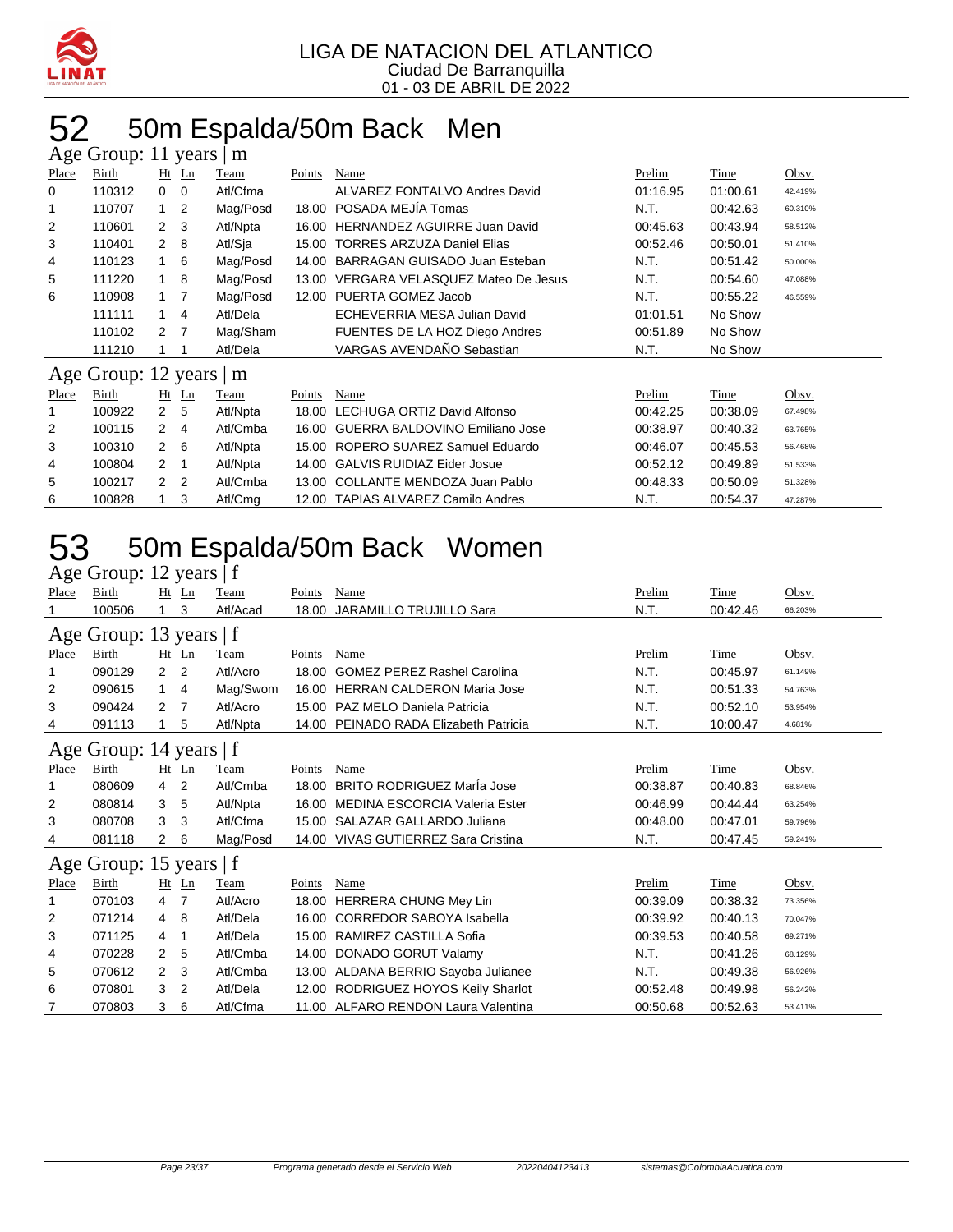

### 53 50m Espalda/50m Back Women

|                | Age Group: Jb $16y-17y \mid f$ |                |                |          |        |                                        |          |          |         |
|----------------|--------------------------------|----------------|----------------|----------|--------|----------------------------------------|----------|----------|---------|
| Place          | Birth                          |                | $Ht$ Ln        | Team     | Points | Name                                   | Prelim   | Time     | Obsv.   |
|                | 050624                         | 4              | -3             | Atl/Acro |        | 18.00 MARQUEZ FORERO Camila Andrea     | 00:38.74 | 00:39.11 | 71.874% |
| 2              | 051109                         | 4              | 6              | Atl/Dela |        | 16.00 ORTIZ PEÑA Catalina              | 00:38.80 | 00:40.20 | 69.925% |
| 3              | 051217                         | 3              | - 8            | Mag/Posd |        | 15.00 LARA PARDO Laura Milena          | N.T.     | 00:41.75 | 67.329% |
| 4              | 061203                         | $\Omega$       | $\overline{0}$ | Atl/Dela |        | 14.00 SOLANO AMAYA MarÂ. Paula         | 00:51.29 | 00:51.54 | 54.540% |
| 5              | 061220                         | 2              | 4              | Atl/Dela |        | 13.00 ALVEAR MARTÍNEZ Dafne Alessandra | N.T.     | 00:54.50 | 51.578% |
|                |                                |                |                |          |        |                                        |          |          |         |
|                | Age Group: Mayores   f         |                |                |          |        |                                        |          |          |         |
| Place          | Birth                          |                | $Ht$ Ln        | Team     | Points | Name                                   | Prelim   | Time     | Obsv.   |
| 1              | 000512                         | $\overline{4}$ | 4              | Atl/Acad | 18.00  | <b>GARCIA RIPOLL Laura Vanessa</b>     | 00:33.24 | 00:33.29 | 84.440% |
| $\overline{2}$ | 030612                         | 4              | -5             | Atl/Dela |        | 16.00 SISO SURMAY Gabriela Nazareth    | 00:35.58 | 00:37.54 | 74.880% |
| 3              | 030803                         | 3              |                | Atl/Acad |        | 15.00 MORENO BABILONIA Juliana Andrea  | N.T.     | 00:42.21 | 66.596% |
| 4              | 021221                         | 3              | $\overline{7}$ | Bov/Uctg |        | 14.00 MEDINA PUERTO Diana Angelica     | N.T.     | 00:43.25 | 64.994% |

### 54 50m Espalda/50m Back Men

|       | Age Group: 13 years   m |                |                |          |        |                                        |          |          |         |
|-------|-------------------------|----------------|----------------|----------|--------|----------------------------------------|----------|----------|---------|
| Place | Birth                   |                | $Ht$ Ln        | Team     | Points | Name                                   | Prelim   | Time     | Obsv.   |
| 1     | 090623                  | 1              | $\overline{4}$ | Atl/Acro |        | 18.00 ESTUPIÑAN BOHORQUEZ Miquel Angel | N.T.     | 00:38.96 | 65.991% |
| 2     | 090901                  | $\mathbf{1}$   | 5              | Atl/Cfma |        | 16.00 ZAMORA DE LUIS Manuel Salvador   | N.T.     | 00:39.83 | 64.549% |
| 3     | 091216                  | 5              | 7              | Mag/Posd | 15.00  | SABINO BARROS Luis Angel               | 00:40.57 | 00:40.84 | 62.953% |
| 4     | 090103                  | $\Omega$       | 0              | Atl/Dela | 14.00  | SOLANO AMAYA Samuel Jose               | 00:48.99 | 00:48.99 | 52.480% |
|       | 091121                  | 1.             | 3              | Atl/Sja  |        | ARDILA GARCÍA Tito Elias               | N.T.     | No Show  |         |
|       | 090715                  | $\overline{4}$ | 3              | Atl/Acro |        | GARCÍA JAIME Santiago                  | 00:48.52 | No Show  |         |
|       | Age Group: 14 years   m |                |                |          |        |                                        |          |          |         |
| Place | Birth                   |                | Ht Ln          | Team     | Points | Name                                   | Prelim   | Time     | Obsv.   |
| 1     | 080122                  | 6              | 5              | Atl/Acro | 18.00  | ALSINA YEPES Thomas Santiago           | 00:31.87 | 00:30.54 | 84.185% |
| 2     | 080417                  | 6              | 4              | Atl/Npta | 16.00  | BENAVIDES GRANADOS Jhese David         | 00:31.55 | 00:31.49 | 81.645% |
| 3     | 080430                  | 5              | 3              | Atl/Acro |        | 15.00 ESPINOSA ROMERO Alan Smith       | 00:37.49 | 00:33.40 | 76.976% |
| 4     | 080908                  | 5              | 6              | Atl/Cmba |        | 14.00 TEJADA SARMIENTO Keyth Jesus     | 00:37.72 | 00:37.47 | 68.615% |
| 5     | 080830                  | $\overline{2}$ | 3              | Atl/Cmg  |        | 13.00 GARCIA GONZALEZ Rafael De Jesus  | N.T.     | 00:41.33 | 62.207% |
| 6     | 080905                  | $\overline{4}$ | $\overline{4}$ | Atl/Cfma |        | 12.00 HERNANDEZ SANDOVAL Sandro Jesus  | 00:45.57 | 00:44.56 | 57.697% |
| 7     | 080604                  | $\overline{4}$ | 5              | Atl/Cmba |        | 11.00 CARRILLO MARTÍNEZ Santiago       | 00:47.29 | 00:44.57 | 57.685% |
| 8     | 080728                  | 2              | 5              | Atl/Dela |        | 10.00 LAMBRAÑO ROCHA Donovan Steven    | N.T.     | 00:47.04 | 54.656% |
| 9     | 081228                  | $\overline{2}$ | -1             | Mag/Swom |        | 8.00 ACEVEDO VARGAS Nicolas            | N.T.     | 00:47.08 | 54.609% |
| 10    | 080430                  | $\overline{2}$ | 4              | Atl/Cmg  | 7.00   | ORTIZ DE LA HOZ Aaron David            | N.T.     | 00:49.79 | 51.637% |
| 11    | 081108                  | $\overline{2}$ | 7              | Atl/Cmba |        | 6.00 CANO GARCIA Sebastian             | N.T.     | 00:50.27 | 51.144% |
| 12    | 081107                  | 4              | $\overline{2}$ | Atl/Sja  | 5.00   | ROJANO RETAMOZO Diego Andres           | 01:15.38 | 01:11.91 | 35.753% |
|       | 080923                  | 2              | 6              | Atl/Acad |        | DIAZ MURILLO Juan Jose                 | N.T.     | No Show  |         |

#### Age Group: 15 years | m

| Place | Birth  | Ht             | $\mathop{\underline{\mathsf{Ln}}}$ | Team     | Points | Name                                   | Prelim   | Time                | Obsv.   |
|-------|--------|----------------|------------------------------------|----------|--------|----------------------------------------|----------|---------------------|---------|
|       | 070713 | 6 6            |                                    | Atl/Cmba |        | 18.00 DE LA HOZ RODRIGUEZ Samuel David | 00:32.41 | 00:31.72            | 81.053% |
| 2     | 070531 | 6              | 3                                  | Atl/Cmba |        | 16.00 JUVINAO ARAGON Felipe Alfonso    | 00:32.18 | 00:32.16            | 79.944% |
| 3     | 070405 | 5 <sub>4</sub> |                                    | Atl/Cfma |        | 15.00 YONOFF MOLINA Diego Jose         | 00:35.17 | 00:35.09            | 73.269% |
| 4     | 070707 | 6 1            |                                    | Mag/Posd |        | 14.00 SALAH OROZCO Ricardo Elias       | 00:34.56 | 00:35.56            | 72.300% |
| 5     | 070806 | 5 <sub>1</sub> |                                    | Atl/Cmba |        | 13.00 GARZÓN MUÑOZ Sebastian AndrÉs    | 00:40.94 | 00:38.44            | 66.883% |
| 6     | 070803 | 5 <sup>2</sup> |                                    | Atl/Cfma |        | 12.00 ROMULO MOLINA Sergio David       | 00:39.27 | 00:39.38            | 65.287% |
| 7     | 071002 | 3 <sub>8</sub> |                                    | Atl/Cfma |        | 11.00 CABAS RUEDA Hansel David         | N.T.     | 00:48.23            | 53.307% |
| 8     | 070615 | 3 <sub>7</sub> |                                    | Atl/Bdva |        | 10.00 XIQUES JIMENEZ Matias Alejandro  | N.T.     | 00:49.93            | 51.492% |
|       | 070907 | 3              |                                    | Atl/Acad |        | ALTAHONA FONSECA Victor Julio          | N.T.     | <b>Disqualified</b> |         |

081023 2 2 Atl/Cmg SAMPAYO NUÑES Walter Alberto N.T. No Show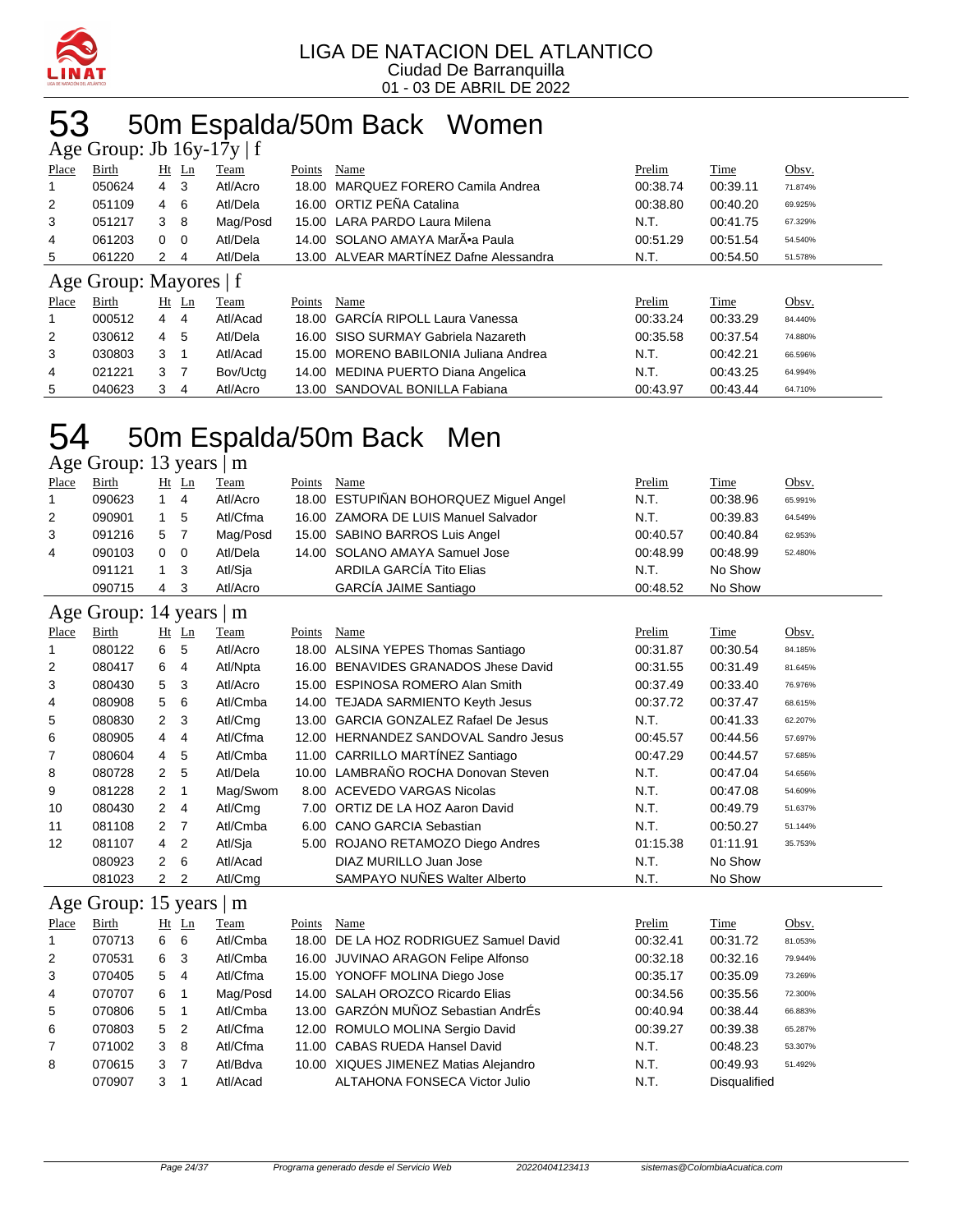

#### LIGA DE NATACION DEL ATLANTICO Ciudad De Barranquilla

01 - 03 DE ABRIL DE 2022

|       | Continuing Event: 54     |    |         | 50m Espalda/50m Back Age Group: 15 YEARS   M |        |                                         |          |             |         |
|-------|--------------------------|----|---------|----------------------------------------------|--------|-----------------------------------------|----------|-------------|---------|
|       | 070111                   | 5. | 8       | Atl/Dela                                     |        | <b>VELEZ CONSUEGRA Carlos Andres</b>    | 00:45.50 | No Show     |         |
|       | Age Group: 16 years $ m$ |    |         |                                              |        |                                         |          |             |         |
| Place | Birth                    |    | $Ht$ Ln | Team                                         | Points | Name                                    | Prelim   | Time        | Obsv.   |
|       | 061010                   | 6  | 8       | Atl/Npta                                     | 18.00  | JAIMES MOLANO Samuel Augusto            | 00:34.71 | 00:32.20    | 79.845% |
| 2     | 060916                   | 6  | 2       | Atl/Cmba                                     |        | 16.00 GALAN BALCAZAR Juan David         | 00:32.47 | 00:33.41    | 76.953% |
| 3     | 061118                   | 3  | 2       | Atl/Cfma                                     | 15.00  | FONTALVO OCHOA Juan David               | N.T.     | 00:37.80    | 68.016% |
| 4     | 060330                   | 3  | 6       | Mag/Sham                                     |        | 14.00 CHAPARRO MORALES Juan Sebastian   | N.T.     | 00:52.94    | 48.564% |
|       |                          |    |         | Age Group: Jb $17y-18y \mid m$               |        |                                         |          |             |         |
| Place | Birth                    |    | $Ht$ Ln | Team                                         | Points | Name                                    | Prelim   | <b>Time</b> | Obsv.   |
|       | 041207                   | 4  | 8       | Atl/Acad                                     | 18.00  | MENDEZ RODRIGUEZ AndrÉs Esteban         | N.T.     | 00:30.00    | 85.700% |
| 2     | 041215                   | 3  | 4       | Atl/Acro                                     |        | 16.00 DIAZ MENDOZA Jose Daniel          | N.T.     | 00:31.60    | 81.361% |
| 3     | 041020                   | 6  | -7      | Atl/Dela                                     |        | 15.00 OBREGON OLMOS Daniel Jose         | 00:34.53 | 00:32.58    | 78.913% |
| 4     | 050926                   | 3  | 3       | Atl/Acro                                     |        | 14.00 HURTADO JIMENEZ Santiago          | N.T.     | 00:32.67    | 78.696% |
| 5     | 040528                   | 5  | 5       | Mag/Swom                                     |        | 13.00 PARDO MONTERO Guillermo Alexander | 00:37.26 | 00:36.19    | 71.042% |
| 6     | 050501                   | 3  | 5       | Mag/Swom                                     |        | 12.00 HERNANDEZ ROJAS Jose Angel        | N.T.     | 00:40.23    | 63.908% |
| 7     | 051202                   | 4  | 6       | Atl/Dela                                     |        | 11.00 FLORIAN ONORO Luis Angel          | 00:51.00 | 00:46.08    | 55.794% |
|       | Age Group: Mayores       |    |         | m                                            |        |                                         |          |             |         |
| Place | <b>Birth</b>             |    | $Ht$ Ln | Team                                         | Points | Name                                    | Prelim   | Time        | Obsv.   |
|       | 030725                   | 4  | 1       | Bov/Uctg                                     | 18.00  | <b>AGUILAR TORRES Gabriel Felipe</b>    | N.T.     | 00:38.03    | 67.605% |
|       | 860305                   | 4  | 7       | Atl/Dela                                     |        | <b>GOMEZ DEL VALLE Rafael Enrique</b>   | N.T.     | No Show     |         |

### 57 100m Mariposa/100m Fly Women

|       | Age Group: 14 years $ f $ |       |    |          |        |                                  |          |             |         |  |  |  |
|-------|---------------------------|-------|----|----------|--------|----------------------------------|----------|-------------|---------|--|--|--|
| Place | Birth                     | Ht Ln |    | Team     | Points | Name                             | Prelim   | Time        | Obsv.   |  |  |  |
|       | 080609                    |       | 5  | Atl/Cmba |        | 18.00 BRITO RODRIGUEZ Maria Jose | 01:27.59 | 01:36.16    | 62.354% |  |  |  |
|       | Age Group: Mayores   f    |       |    |          |        |                                  |          |             |         |  |  |  |
|       |                           |       |    |          |        |                                  |          |             |         |  |  |  |
| Place | Birth                     | Ht    | Ln | Team     | Points | Name                             | Prelim   | <u>Time</u> | Obsv.   |  |  |  |

### 58 100m Mariposa/100m Fly Men

|                | Age Group: 13 years  <br>m |                |         |          |        |                                    |          |             |         |  |  |  |
|----------------|----------------------------|----------------|---------|----------|--------|------------------------------------|----------|-------------|---------|--|--|--|
| Place          | Birth                      |                | $Ht$ Ln | Team     | Points | Name                               | Prelim   | Time        | Obsv.   |  |  |  |
|                | 090304                     | 2              | 1       | Atl/Acad | 18.00  | LIZCANO GALINDO Camilo             | 01:21.05 | 01:24.27    | 62.834% |  |  |  |
| $\overline{2}$ | 090120                     | $2 \quad 8$    |         | Atl/Cmba |        | 16.00 ACOSTA QUINTERO Angel Daniel | 01:30.95 | 01:28.42    | 59.885% |  |  |  |
|                | Age Group: 14 years        |                |         | m        |        |                                    |          |             |         |  |  |  |
| Place          | Birth                      |                | $Ht$ Ln | Team     | Points | Name                               | Prelim   | <b>Time</b> | Obsv.   |  |  |  |
|                | 080604                     |                | 2       | Atl/Cmba |        | 18.00 CARRILLO MARTÍNEZ Santiago   | N.T.     | 01:28.67    | 59.716% |  |  |  |
|                | Age Group: 15 years        |                |         | m        |        |                                    |          |             |         |  |  |  |
| Place          | Birth                      | Ht             | Ln      | Team     | Points | Name                               | Prelim   | Time        | Obsv.   |  |  |  |
|                | 070531                     | $2 \quad 3$    |         | Atl/Cmba | 18.00  | JUVINAO ARAGON Felipe Alfonso      | 01:07.80 | 01:10.74    | 74.852% |  |  |  |
| 2              | 070803                     | 2 <sub>2</sub> |         | Atl/Cfma |        | 16.00 ROMULO MOLINA Sergio David   | 01:18.95 | 01:17.36    | 68.446% |  |  |  |
|                | Age Group: 16 years        |                |         | m        |        |                                    |          |             |         |  |  |  |
| Place          | <b>Birth</b>               |                | $Ht$ Ln | Team     | Points | Name                               | Prelim   | Time        | Obsv.   |  |  |  |
|                | 060330                     |                | 6       | Boy/Nptb | 18.00  | MARTINEZ BARRAGAN Jeronimo         | N.T.     | 01:08.22    | 77.617% |  |  |  |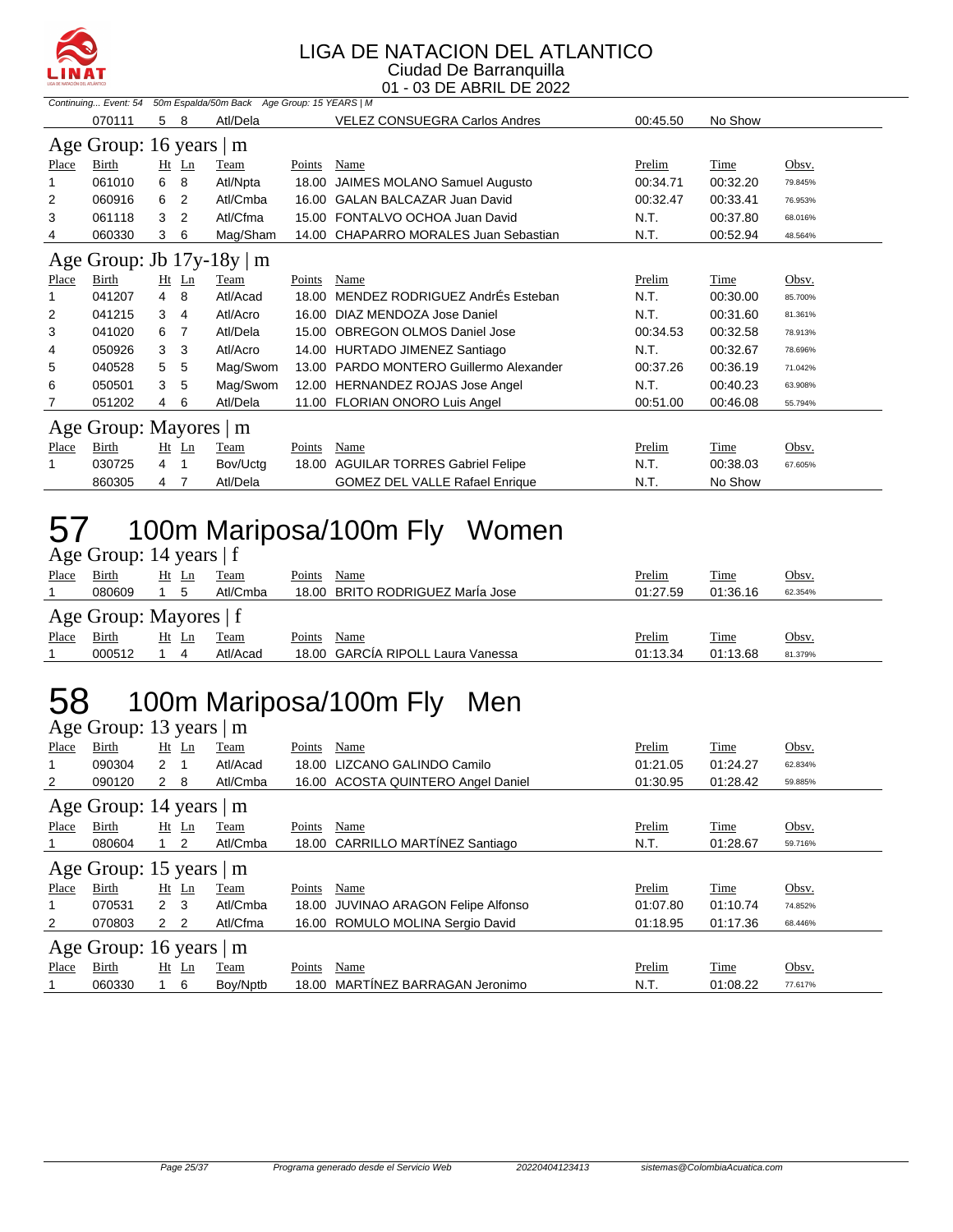

# 58 100m Mariposa/100m Fly Men

|       | Age Group: Jb $17y-18y \mid m$ |               |                |          |        |                                           |          |          |         |  |  |
|-------|--------------------------------|---------------|----------------|----------|--------|-------------------------------------------|----------|----------|---------|--|--|
| Place | Birth                          |               | Ht Ln          | Team     | Points | Name                                      | Prelim   | Time     | Obsv.   |  |  |
| 1     | 050402                         | 2             | -5             | Atl/Acro |        | 18.00 ORTIZ LINAN Camilo AndrEs           | 01:03.72 | 01:05.50 | 80.840% |  |  |
| 2     | 051201                         |               | - 3            | Atl/Sia  |        | 16.00 MOLINARES GUEVARA Gabriel Alejandro | N.T.     | 01:19.01 | 67.017% |  |  |
| 3     | 040528                         |               | 5              | Mag/Swom |        | 15.00 PARDO MONTERO Guillermo Alexander   | N.T.     | 01:22.29 | 64.346% |  |  |
|       | Age Group: Mayores   m         |               |                |          |        |                                           |          |          |         |  |  |
| Place | Birth                          | Ht            | Ln             | Team     | Points | Name                                      | Prelim   | Time     | Obsv.   |  |  |
| 1     | 030515                         | $\mathcal{P}$ | $\overline{4}$ | Atl/Acro |        | 18.00 GUTIERREZ URREGO Juan Jose          | 00:57.91 | 00:58.18 | 91.011% |  |  |
| 2     | 830103                         | 2             | - 6            | Atl/Acad |        | 16.00 CARRENO MAURY Juan Pablo            | 01:08.11 | 01:09.38 | 76.319% |  |  |
| 3     | 010828                         |               | $\overline{4}$ | Mag/Swom |        | 15.00 JIMENEZ BOLIVAR Rafael Eduardo      | N.T.     | 01:14.25 | 71.313% |  |  |
| 4     | 020204                         | $\mathcal{P}$ |                | Atl/Dela |        | 14.00 MARTÍNEZ MEJÍA Jesus David          | 01:19.09 | 01:24.39 | 62.744% |  |  |

#### 200m Comb.Ind/200m Medley Women Age Group: 10 years | f

| Place | Birth                     | Ht | Ln      | Team     | Points | Name                              | Prelim   | Time     | Obsv.   |
|-------|---------------------------|----|---------|----------|--------|-----------------------------------|----------|----------|---------|
|       | 120426                    |    | 6       | Atl/Acro |        | 18.00 BARONA BRAVO Maria Camila   | N.T.     | 03:20.06 | 68.759% |
| 2     | 120628                    |    | 2       | Atl/Npta |        | 16.00 MORALES RODRIGUEZ Keidys    | N.T.     | 03:57.97 | 57.806% |
|       | Age Group: 11 years $ f $ |    |         |          |        |                                   |          |          |         |
| Place | Birth                     |    | $Ht$ Ln | Team     | Points | Name                              | Prelim   | Time     | Obsv.   |
| 1     | 110118                    |    | -4      | Mag/Posd |        | 18.00 RIZO LOPEZ Gabriela         | 03:21.28 | 03:17.02 | 69.820% |
| 2     | 110408                    |    | 5       | Atl/Acad |        | 16.00 SAENZ CAMARGO Andrea        | 04:07.38 | 03:53.93 | 58.804% |
| 3     | 110111                    |    |         | Atl/Acad |        | 15.00 FERRER DEL RIO María Camila | 04:11.71 | 03:54.31 | 58.709% |

### 200m Comb.Ind/200m Medley Men

#### Age Group: 11 years | m

| Place | Birth                                       | Ht Ln          | Team     | Points | Name                                   | Prelim | Time     | <u>Obsv.</u> |
|-------|---------------------------------------------|----------------|----------|--------|----------------------------------------|--------|----------|--------------|
|       | 110707                                      | 1 3            | Mag/Posd |        | 18.00 POSADA MEJÍA Tomas               | N.T.   | 03:06.06 | 64.796%      |
| 2     | 110211                                      | $\overline{4}$ | Atl/Npta |        | 16.00 SANTOS SASTOQUE Sergio Andres    | N.T.   | 03:26.58 | 58.360%      |
| 3     | 111220                                      | 16             | Mag/Posd |        | 15.00 VERGARA VELASQUEZ Mateo De Jesus | N.T.   | 03:54.45 | 51.422%      |
|       | 110624                                      | - 5            | Atl/Acad |        | PANTOJA OCHOA Oscar Alberto            | N.T.   | No Show  |              |
|       | $\lambda$ $\sim$ $\lambda$ $\sim$ $\lambda$ |                |          |        |                                        |        |          |              |

#### Age Group: 12 years | m

| ے              |              |                |                |          |        |                                      |          |          |         |
|----------------|--------------|----------------|----------------|----------|--------|--------------------------------------|----------|----------|---------|
| Place          | <b>Birth</b> |                | $Ht$ Ln        | Team     | Points | Name                                 | Prelim   | Time     | Obsv.   |
|                | 100922       | $\overline{2}$ | - 3            | Atl/Npta |        | 18.00 LECHUGA ORTIZ David Alfonso    | 03:17.42 | 03:03.63 | 65.654% |
| 2              | 100627       | 2              | -4             | Mag/Posd |        | 16.00 DELGADO CANTILLO AndrÉs Felipe | 03:11.82 | 03:04.99 | 65.171% |
| 3              | 100222       | 2              | -5             | Atl/Dela |        | 15.00 CANTILLO CABARCAS Julian Samir | 03:16.88 | 03:05.72 | 64.915% |
| 4              | 101222       | 2              | -6             | Atl/Acad |        | 14.00 LOPEZ VILLERO Jonas Daniel     | 03:34.57 | 03:32.35 | 56.774% |
| 5              | 100310       | 2              | $\overline{2}$ | Atl/Npta |        | 13.00 ROPERO SUAREZ Samuel Eduardo   | 03:45.01 | 03:43.52 | 53.937% |
| 6              | 100208       | 2              | - 8            | Mag/Posd |        | 12.00 PINEDO ABELLO Alejandro David  | N.T.     | 03:44.30 | 53.749% |
| $\overline{7}$ | 100701       | 2 <sub>7</sub> |                | Atl/Acad |        | 11.00 ARGUELLO TORRES Kevin          | 04:02.30 | 04:05.74 | 49.060% |
| 8              | 100106       | $\mathcal{P}$  |                | Atl/Npta |        | 10.00 CAMARGO CASTELLAR Jhan Carlo   | 04:28.97 | 04:16.75 | 46.956% |

### 200m Comb.Ind/200m Medley Women

### Age Group: 12 years | f

| Place | Birth  | Ht<br>Ln | Team     | Points | Name                             | Prelim   | Time     | Obsv.   |
|-------|--------|----------|----------|--------|----------------------------------|----------|----------|---------|
|       | 100506 | 2 6      | Atl/Acad |        | 18.00 JARAMILLO TRUJILLO Sara    | 03:28.76 | 03:28.64 | 65.932% |
|       | 100408 | 1 5      | Maɑ/Swom |        | 16.00 PEREZ RESTREPO Valentina   | N.T.     | 03:31.76 | 64.960% |
|       | 100502 |          | Atl/Acad |        | 15.00 LOPEZ ACUNA Sofia Isabella | N.T.     | 03:57.15 | 58.005% |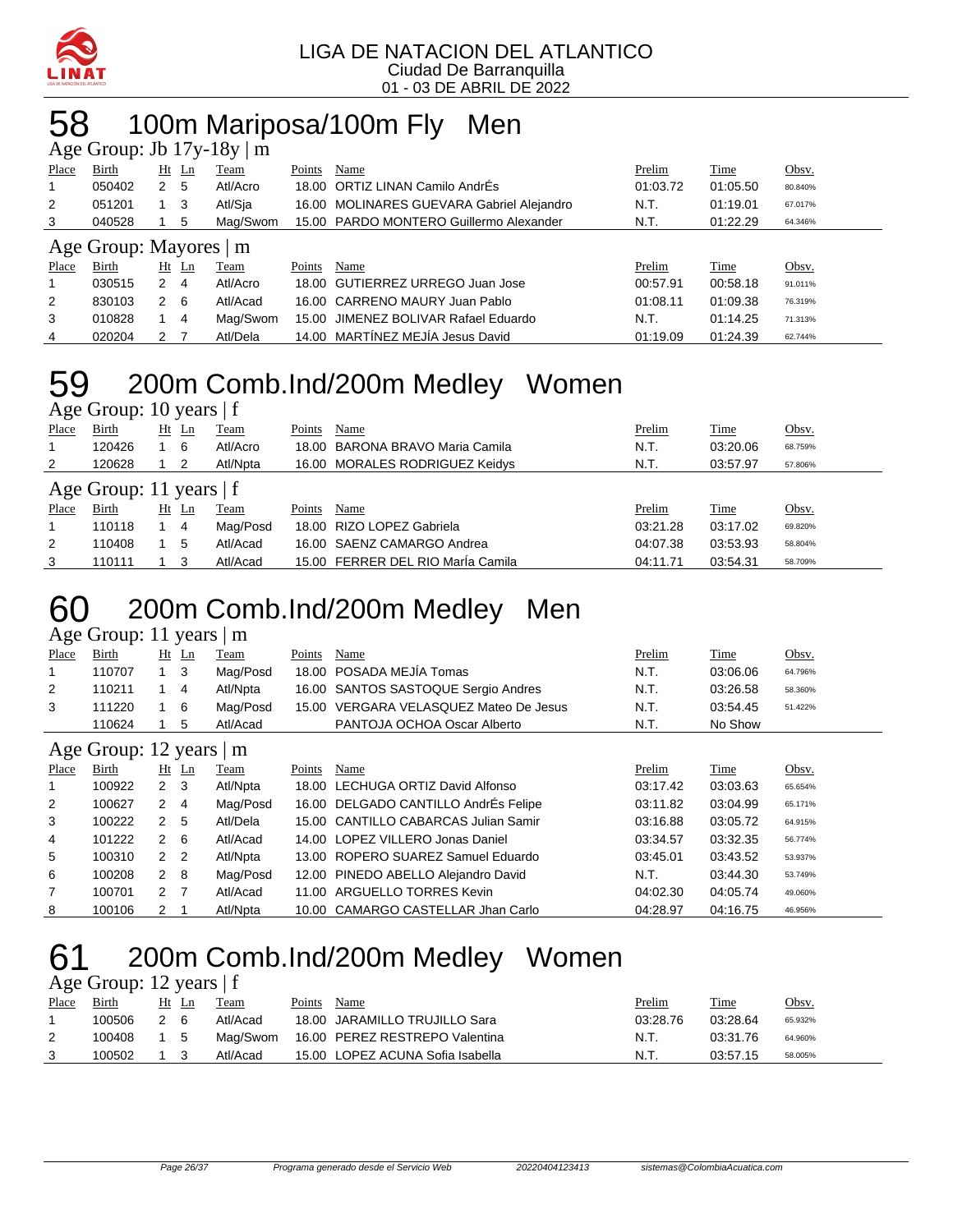

# 61 200m Comb.Ind/200m Medley Women

|       | Age Group: 14 years   f        |                |         |          |        |                                    |          |          |         |
|-------|--------------------------------|----------------|---------|----------|--------|------------------------------------|----------|----------|---------|
| Place | Birth                          |                | $Ht$ Ln | Team     | Points | Name                               | Prelim   | Time     | Obsv.   |
|       | 080428                         |                | 4       | Atl/Acad | 18.00  | VIDES OJEDA MarÍa Jose             | N.T.     | 03:38.22 | 63.037% |
|       | Age Group: 15 years   f        |                |         |          |        |                                    |          |          |         |
| Place | Birth                          |                | $Ht$ Ln | Team     | Points | Name                               | Prelim   | Time     | Obsv.   |
| 1     | 070228                         | $\overline{2}$ | 5       | Atl/Cmba | 18.00  | DONADO GORUT Valamy                | 03:06.03 | 02:59.42 | 76.669% |
| 2     | 070802                         | 2              |         | Atl/Cmba |        | 16.00 PELAYO BARBOSA Daniela Marla | N.T.     | 03:19.22 | 69.049% |
| 3     | 070912                         | $\mathbf{2}$   | - 8     | Mag/Swom |        | 15.00 FERREIRA VARGAS Isabela      | N.T.     | 03:26.64 | 66.570% |
| 4     | 070112                         | 2 <sub>7</sub> |         | Mag/Swom |        | 14.00 ESTOR SOTO Jesica Alejandra  | N.T.     | 03:39.76 | 62.596% |
|       | Age Group: Jb $16y-17y \mid f$ |                |         |          |        |                                    |          |          |         |
| Place | Birth                          |                | $Ht$ Ln | Team     | Points | Name                               | Prelim   | Time     | Obsv.   |
| 1     | 050907                         | $\overline{2}$ | -4      | Atl/Acro | 18.00  | DIAZ CERVANTES Valeria             | 02:56.15 | 02:59.20 | 76.763% |
| 2     | 050624                         | $\mathbf{2}$   | 3       | Atl/Acro |        | 16.00 MARQUEZ FORERO Camila Andrea | 03:07.08 | 03:07.08 | 73.530% |
|       | Age Group: Mayores   f         |                |         |          |        |                                    |          |          |         |
| Place | Birth                          |                | $Ht$ Ln | Team     | Points | Name                               | Prelim   | Time     | Obsv.   |
|       | 030803                         | 2              | 2       | Atl/Acad | 18.00  | MORENO BABILONIA Juliana Andrea    | N.T.     | 03:29.08 | 65.793% |

## 62 200m Comb.Ind/200m Medley Men

|                            | Age Group: 13 years<br>m |                |                |          |        |                                             |          |          |         |  |  |
|----------------------------|--------------------------|----------------|----------------|----------|--------|---------------------------------------------|----------|----------|---------|--|--|
| Place                      | Birth                    |                | $Ht$ Ln        | Team     | Points | Name                                        | Prelim   | Time     | Obsv.   |  |  |
| $\mathbf 1$                | 090206                   | 4              | 8              | Atl/Acro |        | 18.00 CRUECHE TRESPALACIOS Omar Enrique Mao | 02:51.18 | 02:49.03 | 71.325% |  |  |
| 2                          | 090909                   | 1              | 4              | Atl/Acad | 16.00  | DE LA PAVA ALVAREZ Simon                    | N.T.     | 03:26.65 | 58.340% |  |  |
| 3                          | 090910                   | 1              | 5              | Mag/Sham | 15.00  | <b>TOTENA PRECIADO Santiago</b>             | N.T.     | 03:27.62 | 58.068% |  |  |
| 4                          | 091023                   |                | 3              | Atl/Acad |        | 14.00 GONZALES HENRIQUEZ Alejandro          | N.T.     | 04:47.05 | 42.000% |  |  |
| Age Group: 14 years  <br>m |                          |                |                |          |        |                                             |          |          |         |  |  |
| Place                      | Birth                    |                | Ht Ln          | Team     | Points | Name                                        | Prelim   | Time     | Obsv.   |  |  |
| 1                          | 080122                   | $\overline{2}$ | 2              | Atl/Acro | 18.00  | ALSINA YEPES Thomas Santiago                | N.T.     | 02:26.13 | 82.502% |  |  |
| 2                          | 080430                   | 2              | 7              | Atl/Acro | 16.00  | <b>ESPINOSA ROMERO Alan Smith</b>           | N.T.     | 02:46.42 | 72.443% |  |  |
| 3                          | 080905                   | 3              | 4              | Atl/Cfma | 15.00  | HERNANDEZ SANDOVAL Sandro Jesus             | 03:19.48 | 03:14.96 | 61.838% |  |  |
|                            | 080826                   | 2              |                | Atl/Acad |        | <b>GONZALEZ BENITEZ Samuel Enrique</b>      | N.T.     | No Show  |         |  |  |
|                            | Age Group: 15 years   m  |                |                |          |        |                                             |          |          |         |  |  |
| Place                      | Birth                    |                | Ht Ln          | Team     | Points | Name                                        | Prelim   | Time     | Obsv.   |  |  |
| $\mathbf 1$                | 070713                   | 4              | 3              | Atl/Cmba | 18.00  | DE LA HOZ RODRIGUEZ Samuel David            | 02:37.72 | 02:40.34 | 75.190% |  |  |
| 2                          | 070405                   | 4              | 1              | Atl/Cfma |        | 16.00 YONOFF MOLINA Diego Jose              | 02:49.02 | 02:49.31 | 71.207% |  |  |
| 3                          | 071018                   | 2              | 6              | Atl/Acad | 15.00  | DUARTE TRIVINO Juan Pablo                   | N.T.     | 02:50.41 | 70.747% |  |  |
| 4                          | 070903                   | 2              | 5              | Atl/Acro | 14.00  | <b>PACHECO CARRILLO Gabriel Maria</b>       | N.T.     | 02:59.76 | 67.067% |  |  |
| 5                          | 070930                   | $\mathbf{2}$   | 3              | Atl/Acad |        | 13.00 JIMENEZ PAYARES Aldo Enrique          | N.T.     | 03:23.27 | 59.310% |  |  |
|                            | Age Group: 16 years      |                |                | m        |        |                                             |          |          |         |  |  |
| Place                      | Birth                    |                | $Ht$ Ln        | Team     | Points | Name                                        | Prelim   | Time     | Obsv.   |  |  |
| 1                          | 060207                   | 4              | 5              | Mag/Swom | 18.00  | <b>GALVIS GONZÁLEZ Carlos Ernesto</b>       | 02:31.66 | 02:33.10 | 78.746% |  |  |
| 2                          | 060415                   | 4              | 7              | Atl/Acad | 16.00  | <b>LIZCANO GALINDO Cristian</b>             | 02:43.08 | 02:39.82 | 75.435% |  |  |
| 3                          | 060310                   | 3              | 8              | Mag/Sham |        | 15.00 NOGUERA SANTIAGO AndrÉs Joel          | N.T.     | 02:42.82 | 74.045% |  |  |
| 4                          | 061005                   | 2              | 4              | Atl/Acro |        | 14.00 MATUTE ARMENTA Alejandro AndrÉs       | N.T.     | 02:54.26 | 69.184% |  |  |
|                            | 060913                   | 4              | $\overline{2}$ | Atl/Acro |        | LEWINNEK BARCASNEGRAS Karl Peter            | 02:40.62 | No Show  |         |  |  |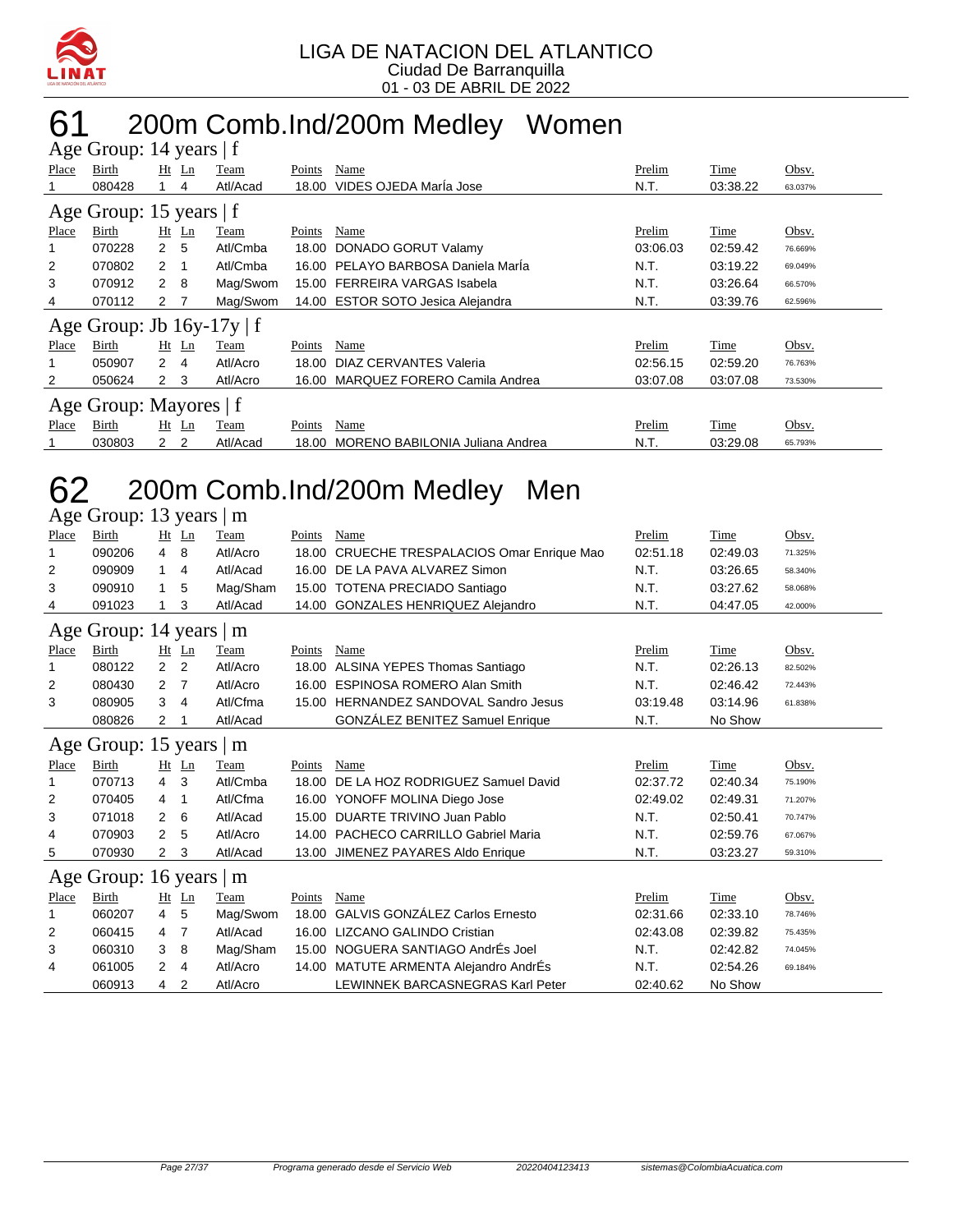

## 62 200m Comb.Ind/200m Medley Men

|       |                    |                |         | Age Group: Jb $17y-18y \mid m$ |        |                                       |          |          |         |
|-------|--------------------|----------------|---------|--------------------------------|--------|---------------------------------------|----------|----------|---------|
| Place | Birth              |                | $Ht$ Ln | Team                           | Points | Name                                  | Prelim   | Time     | Obsv.   |
|       | 041207             | 3              | -7      | Atl/Acad                       |        | 18.00 MENDEZ RODRIGUEZ AndrEs Esteban | N.T.     | 02:32.24 | 79.191% |
| 2     | 041215             | 3              |         | Atl/Acro                       |        | 16.00 DIAZ MENDOZA Jose Daniel        | N.T.     | 02:32.68 | 78.963% |
| 3     | 041125             | 4 6            |         | Atl/Cfma                       |        | 15.00 MORRON MOLINA Matthew Said      | 02:38.89 | 02:39.44 | 75.615% |
| 4     | 040611             | 3 <sub>2</sub> |         | Atl/Acad                       |        | 14.00 MADRIGAL RODRIGUEZ Luis Daniel  | N.T.     | 02:48.43 | 71.579% |
| 5     | 050501             | 3              | 5       | Mag/Swom                       |        | 13.00 HERNANDEZ ROJAS Jose Angel      | 03:35.96 | 03:13.71 | 62.237% |
|       | Age Group: Mayores |                |         | m                              |        |                                       |          |          |         |
| Place | Birth              |                | $Ht$ Ln | Team                           | Points | Name                                  | Prelim   | Time     | Obsv.   |
|       | 030303             | 4              | 4       | Atl/Acro                       |        | 18.00 VELEZ MOLINA Bryant Jose        | 02:26.49 | 02:29.48 | 80.653% |
| 2     | 030427             | 3              | - 6     | Atl/Acad                       |        | 16.00 REDONDO FERRER Jose Manuel      | N.T.     | 02:40.89 | 74.933% |
| 3     | 000408             | 3              | -3      | Atl/Acad                       |        | 15.00 HERRERA VERGARA Esteban David   | N.T.     | 02:42.23 | 74.314% |

### 64 4X50m Libre/4X50m Free Men

Age Group: 12 years | m

| ີ<br>Place | Birth<br>RM06402 | $Ht$ Ln<br>5 | Team<br>Atl/Npta | Points<br>36.00 | Name<br>12ym Lechuga Ortiz David Alfonso<br>11ym Hernandez Aguirre Juan David<br>12ym Cabrera Escobar Arath Oliverio                                                     | Prelim<br>N.T. | T.1th.Relav<br>N.T. | T.Team<br>02:15.50 | Obsv.<br>69.247% |
|------------|------------------|--------------|------------------|-----------------|--------------------------------------------------------------------------------------------------------------------------------------------------------------------------|----------------|---------------------|--------------------|------------------|
| 2          | RM06401          | 4            | Mag/Posd         | 32.00           | 11ym Santos Sastoque Sergio Andres<br>12ym Delgado Cantillo AndrÉs Felipe<br>11ym Vergara Velasquez Mateo De Jesus<br>11ym Puerta Gomez Jacob<br>11ym Posada Mejla Tomas | N.T.           | N.T.                | 02:41.62           | 58.056%          |

#### 66 4X50m Libre/4X50m Free Men Age Group: 13 years | m

|       | $1.50$ S10ap. 15 $/$ card $/$ m. |    |                |          |        |                                                                         |          |             |          |         |
|-------|----------------------------------|----|----------------|----------|--------|-------------------------------------------------------------------------|----------|-------------|----------|---------|
| Place | Birth                            | Ht | $\mathbf{L}$ n | Team     | Points | Name                                                                    | Prelim   | T.1th.Relay | T.Team   | Obsv.   |
| 3     | RM06606                          |    | 4              | Atl/Acro | 30.00  | 13ym Lewinnek Barcasnegras Michael                                      | 02:20.44 | N.T.        | 02:17.41 | 68.285% |
|       |                                  |    |                |          |        | 13ym EstupiÑan Bohorquez Miguel Angel<br>13ym Viasus Cuellar Juan Diego |          |             |          |         |
|       |                                  |    |                |          |        | 13ym Jimenez Gomez Sebastian Jose                                       |          |             |          |         |
|       |                                  |    |                |          |        |                                                                         |          |             |          |         |
|       | Age Group: 14 years              |    |                | m        |        |                                                                         |          |             |          |         |
| Place | Birth                            | Ht | $\mathbf{L}$ n | Team     | Points | Name                                                                    | Prelim   | T.1th.Relay | T.Team   | Obsv.   |
| 1     | RM06607                          |    | 2              | Atl/Sja  | 36.00  | 14ym Ortiz Nader Samuel                                                 | N.T.     | N.T.        | 02:02.80 | 76.409% |
|       |                                  |    |                |          |        | 14ym Gomez Morelo Daniel Eduardo                                        |          |             |          |         |
|       |                                  |    |                |          |        | 14ym Barros Bovea Santiago AndrÉs<br>14ym Parra Roa Juan Jose           |          |             |          |         |
|       |                                  |    |                |          |        |                                                                         |          |             |          |         |
| 2     | RM06608                          | 0  | 3              | Atl/Cmba | 32.00  | 14ym Cano Garcia Sebastian                                              | N.T.     | N.T.        | 02:15.90 | 69.043% |
|       |                                  |    |                |          |        | 14ym Tejada Sarmiento Keyth Jesus<br>13ym Acosta Quintero Angel Daniel  |          |             |          |         |
|       |                                  |    |                |          |        | 14ym Carrillo Martinez Santiago                                         |          |             |          |         |
|       |                                  |    |                |          |        |                                                                         |          |             |          |         |

### 67 4X50m Libre/4X50m Free Women

|       | Age Group: 15 years $ f $ |       |   |          |        |                                                                                                                                               |        |             |          |         |  |  |
|-------|---------------------------|-------|---|----------|--------|-----------------------------------------------------------------------------------------------------------------------------------------------|--------|-------------|----------|---------|--|--|
| Place | Birth                     | Ht Ln |   | l'eam    | Points | Name                                                                                                                                          | Prelim | T.1th.Relay | T.Team   | Obsv.   |  |  |
|       | RF06701                   | 0     | 4 | Atl/Cmba |        | 36.00 15yf Aldana Berrio Sayoba Julianee<br>14yf Brito Rodriguez Marla Jose<br>15yf Donado Gorut Valamy<br>15yf Aldana Berrio Sayoba Julianee | N.T.   | N.T.        | 02:17.97 | 79.727% |  |  |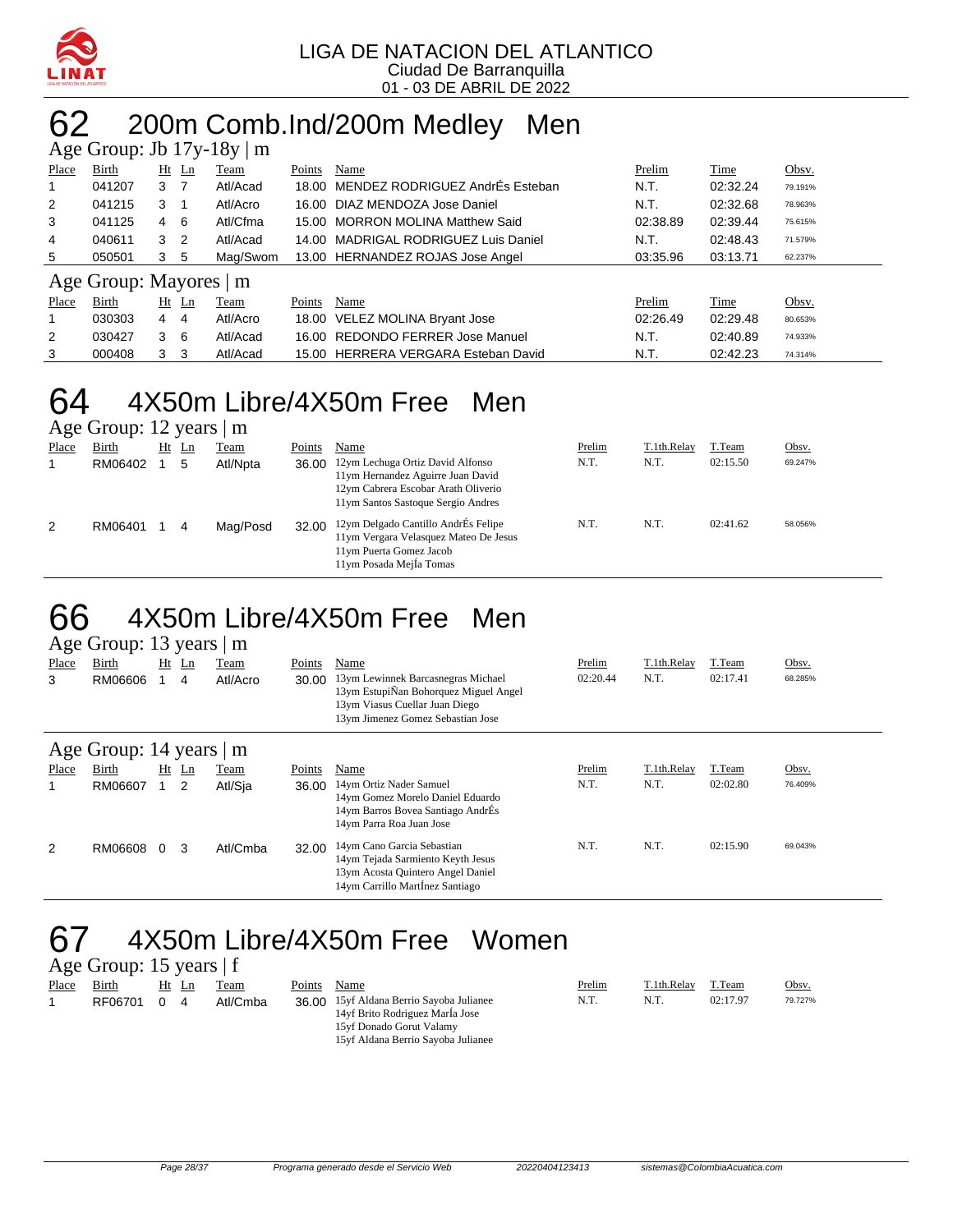

Continuing... Event: 68 4X50m Libre/4X50m Free Age Group: 16 YEARS | M

# 68 4X50m Libre/4X50m Free Men

|       | Age Group: 16 years<br>m |    |    |          |        |                                                                                                                                                                    |          |             |          |         |  |  |  |
|-------|--------------------------|----|----|----------|--------|--------------------------------------------------------------------------------------------------------------------------------------------------------------------|----------|-------------|----------|---------|--|--|--|
| Place | Birth                    | Ht | Ln | Team     | Points | Name                                                                                                                                                               | Prelim   | T.1th.Relay | T.Team   | Obsv.   |  |  |  |
|       | RM06801                  |    | 4  | Atl/Cmba | 36.00  | 15ym GarzÓn MuÑoz Sebastian AndrÉs<br>15ym Juvinao Aragon Felipe Alfonso<br>15ym De La Hoz Rodriguez Samuel David<br>16ym Galan Balcazar Juan David                | 01:53.07 | N.T.        | 01:51.34 | 84.273% |  |  |  |
| 2     | RM06802                  |    | 5  | Atl/Cfma | 32.00  | 15ym Romulo Molina Sergio David<br>16ym Cardenas Rodriguez Angel David<br>15ym Yonoff Molina Diego Jose<br>16ym Fontalvo Ochoa Juan David                          | 01:55.45 | N.T.        | 01:54.37 | 82.041% |  |  |  |
| 3     | RM06803                  |    | 3  | Atl/Acro | 30.00  | 16ym Lewinnek Barcasnegras Karl Peter<br>15ym Acosta Berdugo Jesus Eduardo Antonio<br>15ym Diaz Cervantes Daniel Alexander Anselmo<br>15ym Gomez Perez Yohan David | 02:00.26 | N.T.        | 01:55.34 | 81.351% |  |  |  |
| 4     | RM06804                  |    | 6  | Atl/Acad | 28.00  | 16ym Lizcano Galindo Cristian<br>15ym Jimenez Payares Aldo Enrique<br>15ym Duarte Trivino Juan Pablo<br>15ym Altahona Fonseca Victor Julio                         | N.T.     | N.T.        | 02:02.57 | 76.552% |  |  |  |

### 70 4X50m Libre/4X50m Free Men

|       | Age Group: Jb $17y-18y$<br>$\mathsf{m}$ |   |         |          |        |                                                                                                                                                    |        |             |          |         |  |
|-------|-----------------------------------------|---|---------|----------|--------|----------------------------------------------------------------------------------------------------------------------------------------------------|--------|-------------|----------|---------|--|
| Place | Birth                                   |   | Ht Ln   | Team     | Points | Name                                                                                                                                               | Prelim | T.1th.Relay | T.Team   | Obsv.   |  |
| 3     | RM07002                                 |   | 5       | Atl/Acro | 30.00  | Jbm Diaz Mendoza Jose Daniel<br>Jbm Trillos Hoyos Harry Jesus<br>Jbm Garavito Tano Julio Cesar<br>Jbm Otero Estrada Santiago Elias                 | N.T.   | N.T.        | 01:56.41 | 80.603% |  |
|       | Age Group: Mayores   m                  |   |         |          |        |                                                                                                                                                    |        |             |          |         |  |
| Place | Birth                                   |   | $Ht$ Ln | Team     | Points | Name                                                                                                                                               | Prelim | T.1th.Relay | T.Team   | Obsv.   |  |
|       | RM07004                                 | 0 | 0       | Atl/Acro | 36.00  | Jbm Herazo Zambrano Julian David<br>Jbm Hurtado Jimenez Santiago<br>Jbm Ortiz Linan Camilo AndrÉs<br>Myrm Gutierrez Urrego Juan Jose               | N.T.   | N.T.        | 01:43.16 | 90.956% |  |
| 2     | RM07003                                 |   | 3       | Atl/Acad | 32.00  | Myrm Redondo Ferrer Jose Manuel<br>Jbm Mendez Rodriguez AndrÉs Esteban<br>Myrm Herrera Vergara Esteban David<br>Jbm Madrigal Rodriguez Luis Daniel | N.T.   | N.T.        | 01:45.72 | 88.753% |  |

### 71 800m Libre/800m Free Women

Age Group: 11 years | f

| -<br>Place | - -<br>Birth | Ħ۱ | eam      | $\sim$<br>'oints | Name                     | Prelim   | m.<br>l'ime | Obsv.   |
|------------|--------------|----|----------|------------------|--------------------------|----------|-------------|---------|
|            | $1030^-$     |    | Mag/Swom | 18.00            | TUIRAN RESTREPO Isabella | NL<br>л. | 5:55.26     | 54.659% |

## 72 800m Libre/800m Free Men

Age Group: 12 years | m

| Place | Birth  | Ht Ln | Team     | Points | Name                                 | Prelim | Time     | Obsv.   |
|-------|--------|-------|----------|--------|--------------------------------------|--------|----------|---------|
|       | 100922 |       | Atl/Npta |        | 18.00 LECHUGA ORTIZ David Alfonso    | N.T.   | 11:49.18 | 68.007% |
| 2     | 100627 | 6     | Mag/Posd |        | 16.00 DELGADO CANTILLO AndrÉs Felipe | N.T.   | 12:00.33 | 66.954% |
| 3     | 101222 |       | Atl/Acad |        | 15.00 LOPEZ VILLERO Jonas Daniel     | N.T.   | 12:15.98 | 65.530% |
| 4     | 100604 |       | Atl/Acro |        | 14.00 PEDROZA BLANCO Carlos Daniel   | N.T.   | 12:25.32 | 64.709% |
| 5     | 100310 |       | Atl/Npta |        | 13.00 ROPERO SUAREZ Samuel Eduardo   | N.T.   | 13:35.82 | 59.117% |
| 6     | 100422 |       | Atl/Acad |        | 12.00 BARRIOS BAÑOS Elias Felipe     | N.T.   | 14:31.53 | 55.338% |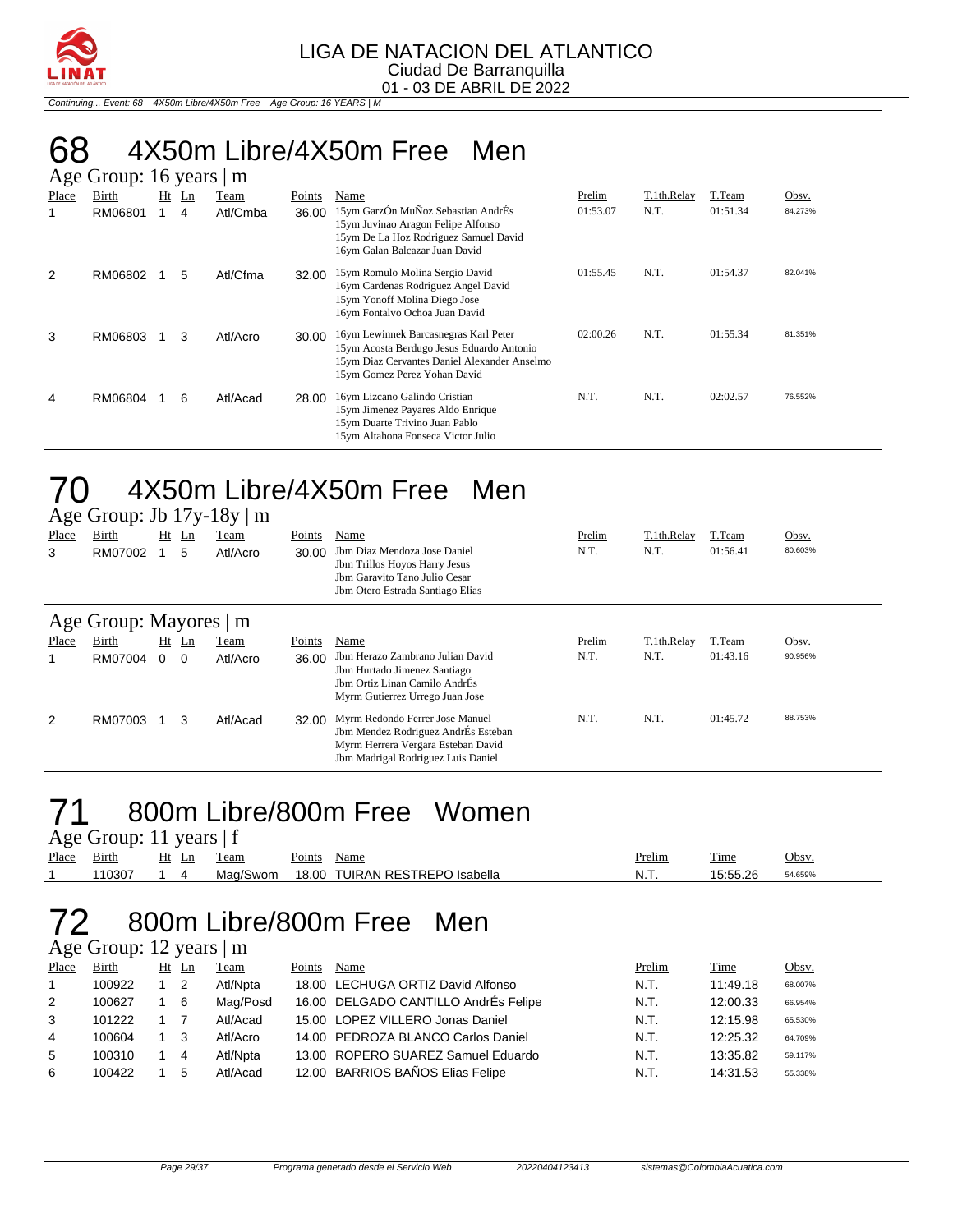

Continuing... Event: 73 800m Libre/800m Free Age Group: 12 YEARS | F

### 73 800m Libre/800m Free Women

|              | Age Group: 12 years   f        |            |                |          |        |                                        |               |             |         |  |  |  |
|--------------|--------------------------------|------------|----------------|----------|--------|----------------------------------------|---------------|-------------|---------|--|--|--|
| <b>Place</b> | Birth                          |            | $Ht$ Ln        | Team     | Points | Name                                   | <b>Prelim</b> | Time        | Obsv.   |  |  |  |
|              | 100408                         |            |                | Mag/Swom | 18.00  | PEREZ RESTREPO Valentina               | N.T.          | 13:27.62    | 64.652% |  |  |  |
|              | Age Group: 13 years   f        |            |                |          |        |                                        |               |             |         |  |  |  |
| Place        | Birth                          |            | $Ht$ Ln        | Team     | Points | <b>Name</b>                            | <b>Prelim</b> | <u>Time</u> | Obsv.   |  |  |  |
|              | 090615                         |            |                | Mag/Swom | 18.00  | <b>HERRAN CALDERON Maria Jose</b>      | N.T.          | 15:16.14    | 56.993% |  |  |  |
|              | Age Group: 14 years   f        |            |                |          |        |                                        |               |             |         |  |  |  |
| Place        | Birth                          |            | $Ht$ Ln        | Team     | Points | Name                                   | Prelim        | Time        | Obsv.   |  |  |  |
|              | 080327                         |            | 3              | Atl/Acro | 18.00  | ARIAS PELAEZ Jelena Sofia              | 11:08.09      | 11:14.83    | 77.374% |  |  |  |
|              | Age Group: 15 years   f        |            |                |          |        |                                        |               |             |         |  |  |  |
| Place        | Birth                          |            | $Ht$ Ln        | Team     | Points | Name                                   | Prelim        | Time        | Obsv.   |  |  |  |
|              | 070112                         |            | 2              | Mag/Swom | 18.00  | <b>ESTOR SOTO Jesica Alejandra</b>     | N.T.          | 13:29.26    | 64.521% |  |  |  |
|              | Age Group: Jb $16y-17y \mid f$ |            |                |          |        |                                        |               |             |         |  |  |  |
| Place        | Birth                          |            | $Ht$ Ln        | Team     | Points | Name                                   | Prelim        | Time        | Obsv.   |  |  |  |
| 1            | 050919                         | $1\quad 5$ |                | Bog/Gurb | 18.00  | <b>BOTERO OSPINA Valentina</b>         | 10:52.11      | 10:17.23    | 84.594% |  |  |  |
| 2            | 051229                         |            | 6              | Atl/Npta | 16.00  | <b>BENAVIDES GRANADOS Karol Andrea</b> | 11:10.50      | 11:02.82    | 78.776% |  |  |  |
|              | Age Group: Mayores   f         |            |                |          |        |                                        |               |             |         |  |  |  |
| Place        | Birth                          |            | $Ht$ Ln        | Team     | Points | Name                                   | Prelim        | Time        | Obsv.   |  |  |  |
|              | 041015                         |            | $\overline{4}$ | Bog/End  |        | 18.00 GOMEZ GARCÍA Angie Lorena        | 09:26.94      | 09:35.18    | 90.779% |  |  |  |

#### 74 800m Libre/800m Free Men Age Group: 13 years | m

|       | $1.15$ Oroup. 15 years   m    |                |         |                                |        |                                         |          |          |         |
|-------|-------------------------------|----------------|---------|--------------------------------|--------|-----------------------------------------|----------|----------|---------|
| Place | Birth                         |                | $Ht$ Ln | Team                           | Points | Name                                    | Prelim   | Time     | Obsv.   |
|       | 090206                        | 1.             | 4       | Atl/Acro                       | 18.00  | CRUECHE TRESPALACIOS Omar Enrique Mao   | 10:56.70 | 10:42.75 | 75.035% |
| 2     | 090302                        | $\mathbf{1}$   | 3       | Atl/Acro                       |        | 16.00 LEWINNEK BARCASNEGRAS Michael     | 11:50.90 | 10:53.48 | 73.803% |
| 3     | 091216                        |                | 5       | Mag/Posd                       | 15.00  | SABINO BARROS Luis Angel                | 11:36.33 | 11:43.54 | 68.552% |
|       | Age Group: 14 years $\vert$ m |                |         |                                |        |                                         |          |          |         |
| Place | Birth                         |                | $Ht$ Ln | Team                           | Points | Name                                    | Prelim   | Time     | Obsv.   |
|       | 080717                        |                |         | Mag/Swom                       | 18.00  | ROJAS BARRETO Samuel Alexander          | N.T.     | 11:38.08 | 69.088% |
|       | Age Group: 15 years $ m$      |                |         |                                |        |                                         |          |          |         |
| Place | Birth                         |                | $Ht$ Ln | Team                           | Points | Name                                    | Prelim   | Time     | Obsv.   |
|       | 070822                        | 2              | 7       | Atl/Acro                       | 18.00  | DIAZ CERVANTES Daniel Alexander Anselmo | 09:56.14 | 09:27.37 | 85.004% |
| 2     | 070110                        | 2              | 8       | Atl/Acro                       | 16.00  | ACOSTA BERDUGO Jesus Eduardo Antonio    | 10:17.95 | 10:17.85 | 78.059% |
|       | Age Group: 16 years $ m$      |                |         |                                |        |                                         |          |          |         |
| Place | Birth                         |                | $Ht$ Ln | Team                           | Points | Name                                    | Prelim   | Time     | Obsv.   |
|       | 060330                        | $\overline{2}$ | 5       | Boy/Nptb                       | 18.00  | MARTÍNEZ BARRAGAN Jeronimo              | 09:03.49 | 09:03.34 | 88.764% |
| 2     | 060331                        | $^{2}$         | 6       | Bog/Nrvb                       | 16.00  | MEJÍA TARQUINO NicolÁs                  | 09:15.22 | 09:06.23 | 88.294% |
|       |                               |                |         | Age Group: Jb $17y-18y \mid m$ |        |                                         |          |          |         |
| Place | Birth                         |                | $Ht$ Ln | Team                           | Points | Name                                    | Prelim   | Time     | Obsv.   |
| 1     | 040626                        | $\overline{2}$ | 4       | Bog/End                        | 18.00  | OROZCO DIAZ AndrÉs Felipe               | 08:58.91 | 08:59.82 | 89.343% |
| 2     | 050625                        | 2              | 2       | Atl/Acro                       |        | 16.00 HERAZO ZAMBRANO Julian David      | 09:27.78 | 09:22.78 | 85.698% |
| 3     | 051224                        | 2              | -1      | Atl/Acro                       | 15.00  | OTERO ESTRADA Santiago Elias            | 10:14.85 | 10:22.66 | 77.456% |
| 4     | 040528                        | 1              | 2       | Mag/Swom                       |        | 14.00 PARDO MONTERO Guillermo Alexander | N.T.     | 10:38.55 | 75.529% |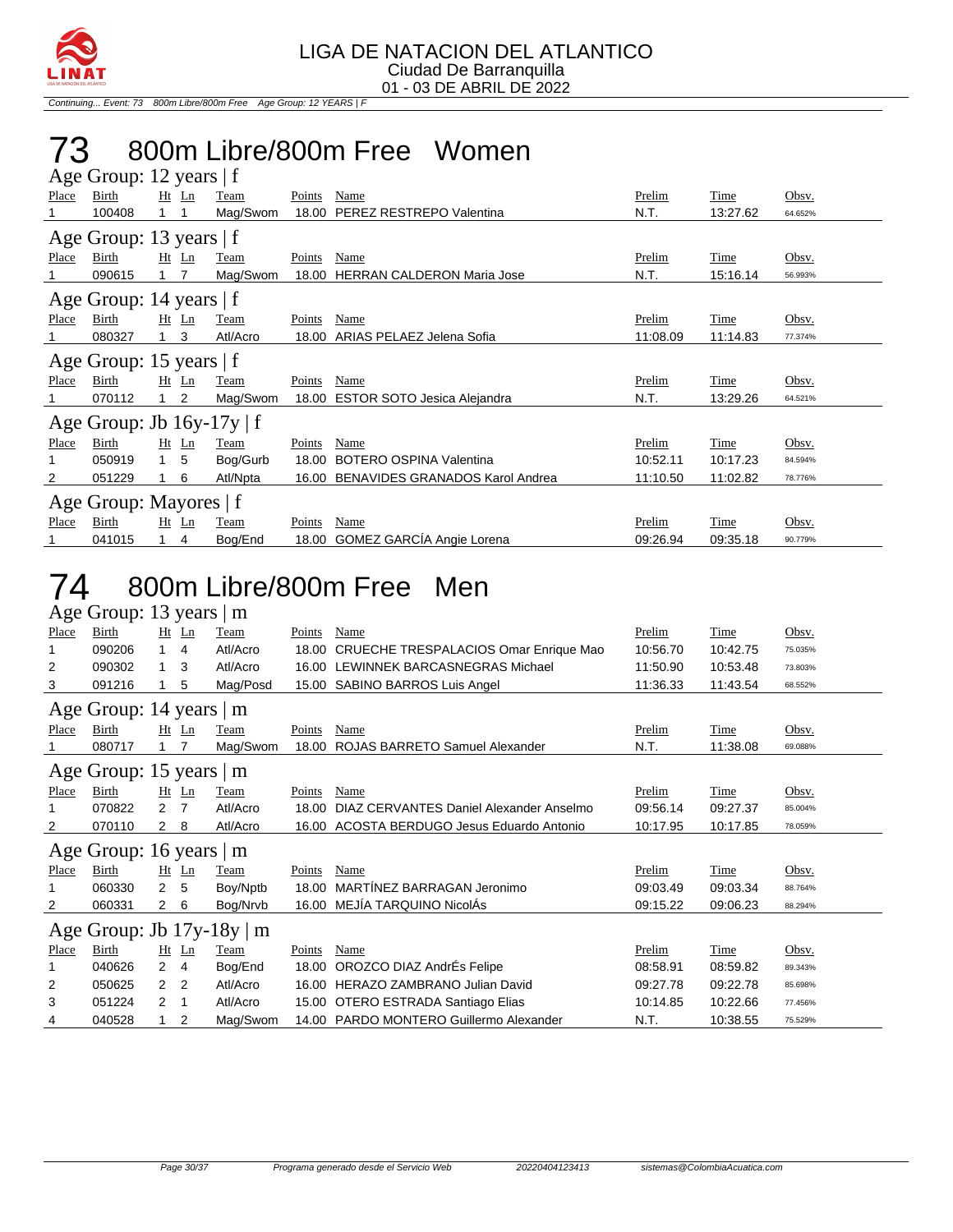

### 74 800m Libre/800m Free Men

| Age Group: Mayores $\mid$ m |        |                |  |          |             |                                  |          |          |         |  |  |  |
|-----------------------------|--------|----------------|--|----------|-------------|----------------------------------|----------|----------|---------|--|--|--|
| Place Birth                 |        | Ht Ln          |  | Team     | Points Name |                                  | Prelim   | Time     | Obsv.   |  |  |  |
|                             | 910729 | 2 <sub>3</sub> |  | Atl/Acad |             | 18.00 ORTEGA PEREZ Daniel AndrÉs | 09:09.89 | 09:08.14 | 87.987% |  |  |  |
|                             | 030303 | 16             |  | Atl/Acro |             | 16.00 VELEZ MOLINA Bryant Jose   | N.T.     | 10:07.13 | 79.438% |  |  |  |

### 75 50m Mariposa/50m Fly Women

| Age Group: 11 years $ f $ |        |       |  |          |        |                                  |          |             |         |  |  |  |  |
|---------------------------|--------|-------|--|----------|--------|----------------------------------|----------|-------------|---------|--|--|--|--|
| <b>Place</b>              | Birth  | Ht Ln |  | Team     | Points | Name                             | Prelim   | <b>Time</b> | Obsv.   |  |  |  |  |
|                           | 110510 |       |  | Atl/Cmba |        | 18.00 GARZON MUNOZ Mariana Sofia | 00:47.40 | 00:44.55    | 60.022% |  |  |  |  |
|                           | 110408 | 15    |  | Atl/Acad |        | 16.00 SAENZ CAMARGO Andrea       | 00:57.01 | 00:50.95    | 52.483% |  |  |  |  |
|                           | 111104 |       |  | Atl/Cmba |        | 15.00 LOPEZ POSSAUNER Isabella   | N.T.     | 01:13.04    | 36.610% |  |  |  |  |

### 76 50m Mariposa/50m Fly Men

Age Group: 11 years | m

| Place          | Birth                   |                      | $Ht$ Ln        | Team     | Points | Name                                  | Prelim   | Time     | Obsv.   |
|----------------|-------------------------|----------------------|----------------|----------|--------|---------------------------------------|----------|----------|---------|
| 0              | 110312                  | $0\quad 0$           |                | Atl/Cfma |        | ALVAREZ FONTALVO Andres David         | N.T.     | 01:04.07 | 37.443% |
| 1              | 110707                  | $1 \quad 6$          |                | Mag/Posd |        | 18.00 POSADA MEJÍA Tomas              | N.T.     | 00:37.80 | 63.466% |
| 2              | 110601                  | $2 \quad 3$          |                | Atl/Npta |        | 16.00 HERNANDEZ AGUIRRE Juan David    | 00:45.60 | 00:39.98 | 60.005% |
| 3              | 110211                  | 2 <sub>5</sub>       |                | Atl/Npta |        | 15.00 SANTOS SASTOQUE Sergio Andres   | 00:45.35 | 00:44.58 | 53.813% |
| 4              | 110401                  | 1                    | - 3            | Atl/Sia  |        | 14.00 TORRES ARZUZA Daniel Elias      | N.T.     | 00:46.72 | 51.348% |
| 5              | 110102                  | 2 <sub>2</sub>       |                | Mag/Sham |        | 13.00 FUENTES DE LA HOZ Diego Andres  | 00:52.69 | 00:47.65 | 50.346% |
| 6              | 110123                  | 1                    | $\overline{4}$ | Mag/Posd | 12.00  | BARRAGAN GUISADO Juan Esteban         | N.T.     | 00:49.61 | 48.357% |
|                | 111111                  | 2 7                  |                | Atl/Dela |        | ECHEVERRIA MESA Julian David          | 01:06.47 | No Show  |         |
|                | Age Group: 12 years   m |                      |                |          |        |                                       |          |          |         |
| Place          | Birth                   |                      | $Ht$ Ln        | Team     | Points | Name                                  | Prelim   | Time     | Obsv.   |
| 1              | 100101                  | $2 \quad 4$          |                | Atl/Npta | 18.00  | <b>CABRERA ESCOBAR Arath Oliverio</b> | 00:43.00 | 00:41.53 | 57.765% |
| $\overline{2}$ | 100804                  | $2\quad 6$           |                | Atl/Npta |        | 16.00 GALVIS RUIDIAZ Eider Josue      | 00:51.29 | 00:45.68 | 52.518% |
| 3              | 100217                  | $\mathbf{2}^{\circ}$ | -1             | Atl/Cmba |        | 15.00 COLLANTE MENDOZA Juan Pablo     | N.T.     | 00:47.32 | 50.697% |
|                | 100828                  | $\overline{2}$       | - 8            | Atl/Cma  |        | <b>TAPIAS ALVAREZ Camilo Andres</b>   | N.T.     | No Show  |         |

# 77 50m Mariposa/50m Fly Women

| Age Group: 12 years   f   |                           |               |                |          |        |                                      |          |          |         |  |  |  |
|---------------------------|---------------------------|---------------|----------------|----------|--------|--------------------------------------|----------|----------|---------|--|--|--|
| Place                     | Birth                     |               | $Ht$ Ln        | Team     | Points | Name                                 | Prelim   | Time     | Obsv.   |  |  |  |
|                           | 100506                    |               |                | Atl/Acad |        | 18.00 JARAMILLO TRUJILLO Sara        | N.T.     | 00:52.43 | 51.001% |  |  |  |
| Age Group: 13 years $ f $ |                           |               |                |          |        |                                      |          |          |         |  |  |  |
| Place                     | Birth                     | Ht            | Ln             | Team     | Points | Name                                 | Prelim   | Time     | Obsv.   |  |  |  |
|                           | 090424                    |               | $\overline{2}$ | Atl/Acro |        | 18.00 PAZ MELO Daniela Patricia      | N.T.     | 00:53.52 | 49.963% |  |  |  |
|                           | Age Group: 14 years $ f $ |               |                |          |        |                                      |          |          |         |  |  |  |
| Place                     | Birth                     |               | $Ht$ Ln        | Team     | Points | Name                                 | Prelim   | Time     | Obsv.   |  |  |  |
|                           | 080609                    | 2             | 5              | Atl/Cmba |        | 18.00 BRITO RODRIGUEZ MarÍa Jose     | 00:34.83 | 00:34.95 | 76.509% |  |  |  |
| 2                         | 080708                    | $\mathcal{P}$ | - 7            | Atl/Cfma |        | 16.00 SALAZAR GALLARDO Juliana       | 00:40.44 | 00:41.46 | 64.496% |  |  |  |
| 3                         | 080811                    |               | 6              | Atl/Acad |        | 15.00 GARCÍA GONZÁLEZ Sofia Isabella | N.T.     | 00:48.71 | 54.896% |  |  |  |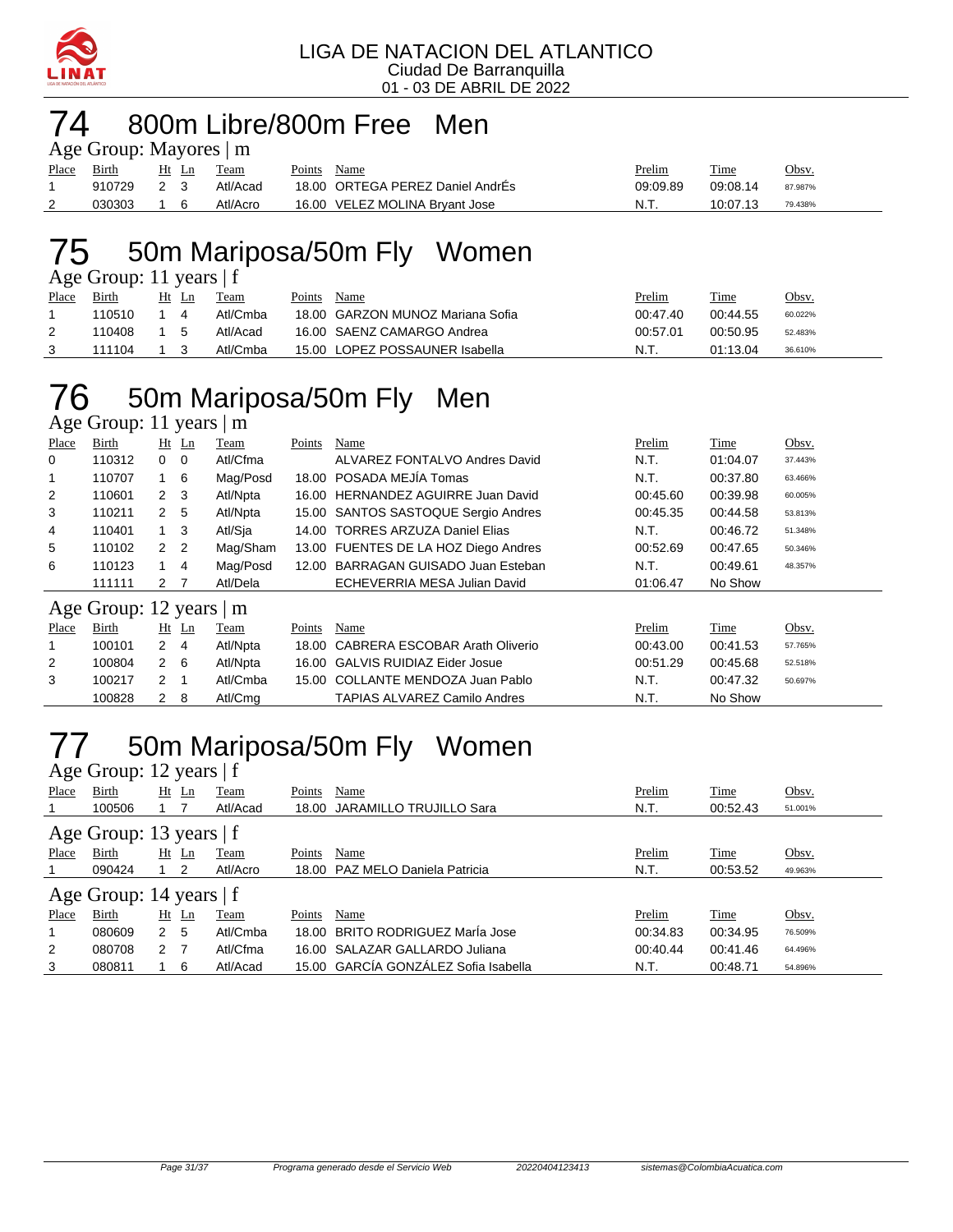

### 77 50m Mariposa/50m Fly Women

| Age Group: 15 years   f |                        |                     |                                |        |                                     |          |             |         |  |  |  |  |
|-------------------------|------------------------|---------------------|--------------------------------|--------|-------------------------------------|----------|-------------|---------|--|--|--|--|
| Place                   | Birth                  | $Ht$ Ln             | Team                           | Points | Name                                | Prelim   | Time        | Obsv.   |  |  |  |  |
|                         | 070802                 | $\mathbf{2}$<br>6   | Atl/Cmba                       | 18.00  | PELAYO BARBOSA Daniela Marla        | 00:36.87 | 00:38.75    | 69.006% |  |  |  |  |
| 2                       | 071125                 | $\overline{2}$<br>2 | Atl/Dela                       | 16.00  | RAMIREZ CASTILLA Sofia              | 00:39.93 | 00:39.93    | 66.967% |  |  |  |  |
| 3                       | 070912                 | $1 \quad 3$         | Mag/Swom                       | 15.00  | FERREIRA VARGAS Isabela             | N.T.     | 00:42.56    | 62.829% |  |  |  |  |
| 4                       | 070803                 | 2<br>-1             | Atl/Cfma                       |        | 14.00 ALFARO RENDON Laura Valentina | 00:47.40 | 00:50.68    | 52.762% |  |  |  |  |
| 5                       | 070612                 | 5                   | Atl/Cmba                       |        | 13.00 ALDANA BERRIO Sayoba Julianee | N.T.     | 00:51.09    | 52.339% |  |  |  |  |
|                         |                        |                     | Age Group: Jb $16y-17y \mid f$ |        |                                     |          |             |         |  |  |  |  |
| Place                   | Birth                  | $Ht$ Ln             | Team                           | Points | Name                                | Prelim   | Time        | Obsv.   |  |  |  |  |
|                         | 050715                 | $0\quad 0$          | Atl/Dela                       | 18.00  | ELIAS ALVEAR Rafeh Nuhad            | N.T.     | 00:32.10    | 83.302% |  |  |  |  |
| 2                       | 051217                 | 1<br>4              | Mag/Posd                       | 16.00  | LARA PARDO Laura Milena             | N.T.     | 00:37.60    | 71.117% |  |  |  |  |
| 3                       | 051109                 | 3<br>$\mathcal{P}$  | Atl/Dela                       |        | 15.00 ORTIZ PEÑA Catalina           | 00:36.46 | 00:38.08    | 70.221% |  |  |  |  |
| 4                       | 061203                 | 0<br>$\Omega$       | Atl/Dela                       |        | 14.00 SOLANO AMAYA Mar•a Paula      | 00:56.92 | 01:00.50    | 44.198% |  |  |  |  |
|                         | Age Group: Mayores   f |                     |                                |        |                                     |          |             |         |  |  |  |  |
| <b>Place</b>            | Birth                  | $Ht$ Ln             | Team                           | Points | Name                                | Prelim   | <b>Time</b> | Obsv.   |  |  |  |  |
|                         | 000512                 | $\mathbf{2}$<br>4   | Atl/Acad                       | 18.00  | <b>GARCIA RIPOLL Laura Vanessa</b>  | 00:31.28 | 00:30.92    | 86.481% |  |  |  |  |
| 2                       | 021221                 | 8<br>2              | Bov/Uctg                       |        | 16.00 MEDINA PUERTO Diana Angelica  | N.T.     | 00:37.68    | 70.966% |  |  |  |  |

## 78 50m Mariposa/50m Fly Men

#### Age Group: 13 years | m

| Place          | Birth  | Ht | Ln | Team     | Points | Name                                   | Prelim   | Time     | Obsv.   |
|----------------|--------|----|----|----------|--------|----------------------------------------|----------|----------|---------|
|                | 090304 | 5  |    | Atl/Acad |        | 18.00 LIZCANO GALINDO Camilo           | 00:35.06 | 00:35.83 | 66.955% |
| 2              | 090120 | 4  | 6  | Atl/Cmba |        | 16.00 ACOSTA QUINTERO Angel Daniel     | 00:38.47 | 00:37.43 | 64.093% |
| 3              | 090623 |    | 5  | Atl/Acro |        | 15.00 ESTUPIÑAN BOHORQUEZ Miguel Angel | N.T.     | 00:37.86 | 63.365% |
| 4              | 090909 |    | 3  | Atl/Acad |        | 14.00 DE LA PAVA ALVAREZ Simon         | N.T.     | 00:40.64 | 59.031% |
| 5              | 090910 | 3  |    | Mag/Sham |        | 13.00 TOTENA PRECIADO Santiago         | 00:50.44 | 00:44.70 | 53.669% |
| 6              | 090514 |    | 4  | Atl/Sja  |        | 12.00 ALZATE POSADA Francisco Javier   | N.T.     | 00:46.61 | 51.470% |
| $\overline{7}$ | 090103 |    | -2 | Atl/Dela |        | 11.00 SOLANO AMAYA Samuel Jose         | 00:51.25 | 00:51.25 | 46.810% |
| 8              | 091023 |    | 6  | Atl/Acad |        | 10.00 GONZALES HENRIQUEZ Alejandro     | N.T.     | 01:02.75 | 38.231% |
|                | 090715 | 4  | 3  | Atl/Acro |        | <b>GARCÍA JAIME Santiago</b>           | 00:38.14 | No Show  |         |

#### Age Group: 14 years | m

| ب              |        |                      |     |          |        |                                        |          |          |         |
|----------------|--------|----------------------|-----|----------|--------|----------------------------------------|----------|----------|---------|
| Place          | Birth  | <u>Ht</u>            | Ln  | Team     | Points | Name                                   | Prelim   | Time     | Obsv.   |
| $\overline{1}$ | 080417 | 7 3                  |     | Atl/Npta |        | 18.00 BENAVIDES GRANADOS Jhese David   | 00:29.63 | 00:29.59 | 81.075% |
| 2              | 080518 | 5                    | -4  | Atl/Sja  |        | 16.00 PARRA ROA Juan Jose              | 00:33.95 | 00:32.30 | 74.272% |
| 3              | 080604 | 4                    | -8  | Atl/Cmba |        | 15.00 CARRILLO MARTÍNEZ Santiago       | 00:39.40 | 00:33.61 | 71.378% |
| 4              | 081109 | 4                    | -2  | Atl/Sja  |        | 14.00 GOMEZ MORELO Daniel Eduardo      | 00:38.81 | 00:37.36 | 64.213% |
| 5              | 080430 | 2                    |     | Atl/Cmg  |        | 13.00 ORTIZ DE LA HOZ Aaron David      | N.T.     | 00:37.84 | 63.399% |
| 6              | 080712 | 3                    | - 6 | Atl/Sia  |        | 12.00 BARROS BOVEA Santiago AndrÉs     | 00:41.45 | 00:40.13 | 59.781% |
| $\overline{7}$ | 081108 | $\mathbf{2}^{\circ}$ | -8  | Atl/Cmba |        | 11.00 CANO GARCIA Sebastian            | N.T.     | 00:48.61 | 49.352% |
|                | 080826 | 3                    |     | Atl/Acad |        | <b>GONZÁLEZ BENITEZ Samuel Enrique</b> | 00:42.49 | No Show  |         |

#### Age Group: 15 years | m

| Place          | Birth  |                | Ht Ln | Team     | Points | Name                                       | Prelim   | Time     | Obsv.   |
|----------------|--------|----------------|-------|----------|--------|--------------------------------------------|----------|----------|---------|
|                | 070531 |                | 4     | Atl/Cmba |        | 18.00 JUVINAO ARAGON Felipe Alfonso        | 00:29.49 | 00:29.50 | 81.322% |
| 2              | 071018 | 4 5            |       | Atl/Acad |        | 16.00 DUARTE TRIVINO Juan Pablo            | 00:36.61 | 00:31.66 | 75.774% |
| 3              | 070110 | 64             |       | Atl/Acro |        | 15.00 ACOSTA BERDUGO Jesus Eduardo Antonio | 00:31.84 | 00:33.00 | 72.697% |
| $\overline{4}$ | 070707 | 5 <sub>3</sub> |       | Mag/Posd |        | 14.00 SALAH OROZCO Ricardo Elias           | 00:34.10 | 00:33.14 | 72.390% |
| 5              | 070806 | 5 <sub>2</sub> |       | Atl/Cmba |        | 13.00 GARZÓN MUÑOZ Sebastian AndrÉs        | 00:34.26 | 00:34.02 | 70.517% |
| 6              | 070803 | $5\quad 6$     |       | Atl/Cfma |        | 12.00 ROMULO MOLINA Sergio David           | 00:34.12 | 00:34.65 | 69.235% |
| 7              | 070903 | 2 <sub>2</sub> |       | Atl/Acro |        | 11.00 PACHECO CARRILLO Gabriel Maria       | N.T.     | 00:34.97 | 68.602% |
| 8              | 071106 | 4 4            |       | Atl/Sia  |        | 10.00 HOYOS ESCOBAR Simon                  | 00:36.17 | 00:35.91 | 66.806% |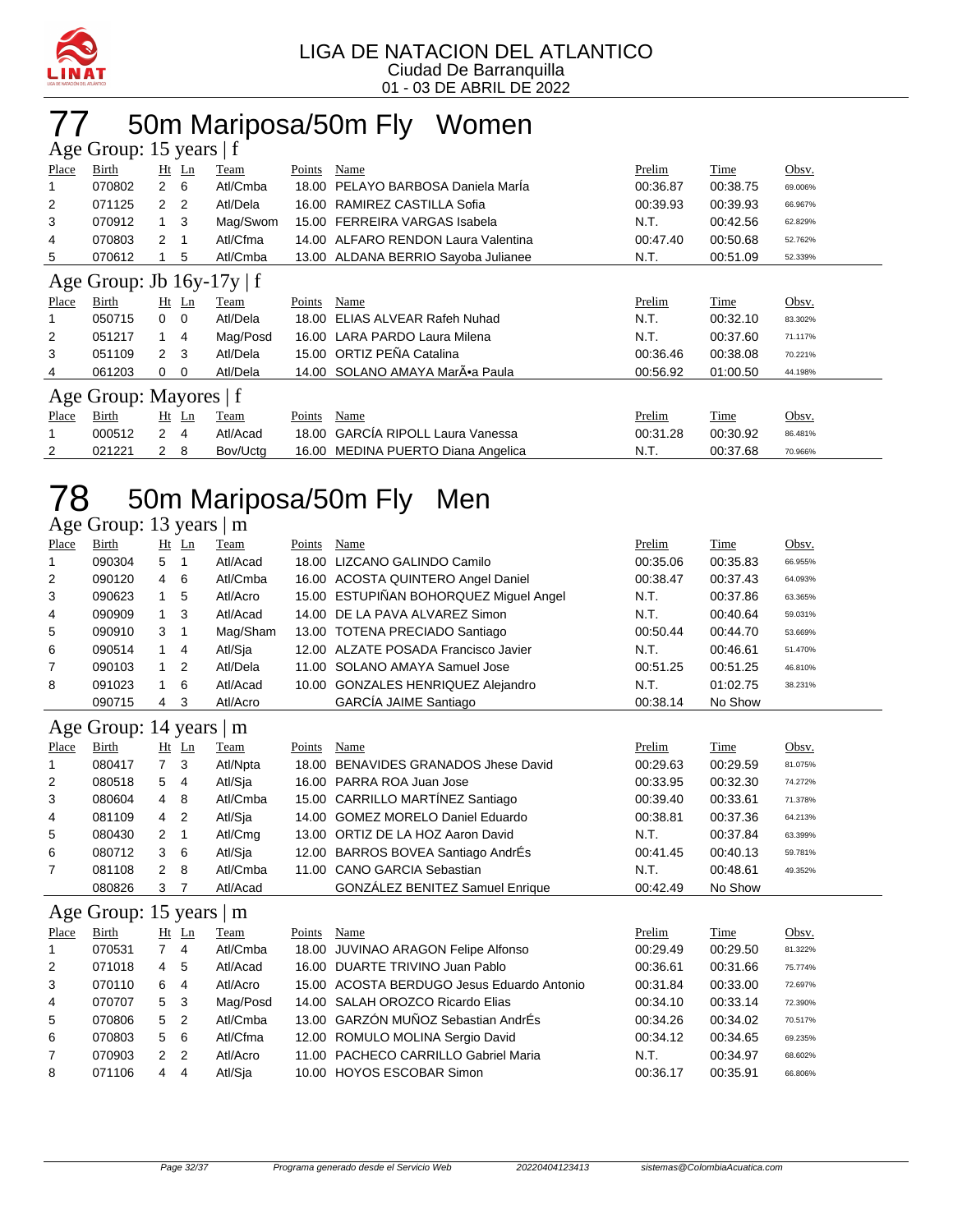

|                | Continuing Event: 78<br>50m Mariposa/50m Fly Age Group: 15 YEARS   M |                         |                |                           |               |                                           |          |             |         |  |  |
|----------------|----------------------------------------------------------------------|-------------------------|----------------|---------------------------|---------------|-------------------------------------------|----------|-------------|---------|--|--|
| 9              | 070424                                                               | 5                       | 8              | Atl/Npta                  |               | 8.00 MORENO POLO Daniel Jose              | 00:35.95 | 00:35.96    | 66.713% |  |  |
| 10             | 070818                                                               | 3                       | 5              | Mag/Posd                  |               | 7.00 TINOCO PEREZ Adrian Dalid            | 00:39.66 | 00:39.52    | 60.703% |  |  |
| 11             | 071002                                                               | 2                       | $\overline{7}$ | Atl/Cfma                  |               | 6.00 CABAS RUEDA Hansel David             | N.T.     | 00:39.71    | 60.413% |  |  |
| 12             | 070922                                                               | 3                       | $\overline{c}$ | Atl/Dela                  |               | 5.00 BOVEA GARZON Daniel Alejandro        | 00:42.22 | 00:42.50    | 56.447% |  |  |
| 13             | 070111                                                               | $\overline{\mathbf{c}}$ | 6              | Mag/Aqum                  |               | 4.00 DUARTE BARRIOS Diego                 | N.T.     | 00:45.16    | 53.122% |  |  |
|                | 070111                                                               | 3                       | $\overline{4}$ | Atl/Dela                  |               | <b>VELEZ CONSUEGRA Carlos Andres</b>      | 00:39.64 | No Show     |         |  |  |
|                | Age Group: 16 years   m                                              |                         |                |                           |               |                                           |          |             |         |  |  |
| <b>Place</b>   | <b>Birth</b>                                                         |                         | Ht Ln          | Team                      | Points        | Name                                      | Prelim   | Time        | Obsv.   |  |  |
| $\mathbf{1}$   | 061010                                                               | 8                       | $\overline{7}$ | Atl/Npta                  |               | 18.00 JAIMES MOLANO Samuel Augusto        | 00:28.96 | 00:28.96    | 82.838% |  |  |
| 2              | 060207                                                               | 8                       | $\mathbf{1}$   | Mag/Swom                  |               | 16.00 GALVIS GONZÁLEZ Carlos Ernesto      | 00:29.31 | 00:29.01    | 82.696% |  |  |
| 3              | 060913                                                               | 6                       | 3              | Atl/Acro                  |               | 15.00 LEWINNEK BARCASNEGRAS Karl Peter    | 00:31.92 | 00:30.76    | 77.991% |  |  |
| 4              | 060310                                                               | 8                       | 8              | Mag/Sham                  |               | 14.00 NOGUERA SANTIAGO AndrÉs Joel        | 00:29.40 | 00:30.80    | 77.890% |  |  |
| 5              | 060916                                                               | $\overline{7}$          | $\mathbf{1}$   | Atl/Cmba                  |               | 13.00 GALAN BALCAZAR Juan David           | 00:31.42 | 00:31.67    | 75.750% |  |  |
| 6              | 061005                                                               | 6                       | 1              | Atl/Acro                  |               | 12.00 MATUTE ARMENTA Alejandro AndrEs     | 00:33.53 | 00:32.68    | 73.409% |  |  |
| $\overline{7}$ | 061118                                                               | 6                       | 8              | Atl/Cfma                  |               | 11.00 FONTALVO OCHOA Juan David           | 00:33.78 | 00:33.03    | 72.631% |  |  |
| 8              | 061011                                                               | 5                       | $\overline{7}$ | Atl/Cfma                  |               | 10.00 CARDENAS RODRIGUEZ Angel David      | 00:35.04 | 00:34.26    | 70.023% |  |  |
| 9              | 061120                                                               | 4                       | $\overline{7}$ | Atl/Cfma                  |               | 8.00 ALVAREZ ESPANA Frank Anthony         | 00:38.94 | 00:36.55    | 65.636% |  |  |
|                |                                                                      |                         |                | Age Group: Jb 17y-18y   m |               |                                           |          |             |         |  |  |
| Place          | <u>Birth</u>                                                         |                         | $Ht$ Ln        | <b>Team</b>               | <b>Points</b> | <b>Name</b>                               | Prelim   | <b>Time</b> | Obsv.   |  |  |
| 1              | 041207                                                               | 8                       | 5              | Atl/Acad                  |               | 18.00 MENDEZ RODRIGUEZ AndrÉs Esteban     | 00:26.65 | 00:27.22    | 88.134% |  |  |
| $\overline{2}$ | 050402                                                               | 8                       | 3              | Atl/Acro                  |               | 16.00 ORTIZ LINAN Camilo AndrÉs           | 00:27.47 | 00:28.39    | 84.502% |  |  |
| 3              | 050625                                                               | 8                       | $\overline{2}$ | Atl/Acro                  |               | 15.00 HERAZO ZAMBRANO Julian David        | 00:28.66 | 00:29.36    | 81.710% |  |  |
| 4              | 040611                                                               | 7                       | 6              | Atl/Acad                  |               | 14.00 MADRIGAL RODRIGUEZ Luis Daniel      | 00:30.28 | 00:29.75    | 80.639% |  |  |
| 5              | 051201                                                               | $\overline{7}$          | 8              | Atl/Sja                   |               | 13.00 MOLINARES GUEVARA Gabriel Alejandro | 00:31.52 | 00:30.58    | 78.450% |  |  |
| 6              | 041020                                                               | 5                       | 5              | Atl/Dela                  |               | 12.00 OBREGON OLMOS Daniel Jose           | 00:33.96 | 00:31.41    | 76.377% |  |  |
| 7              | 041125                                                               | 6                       | 5              | Atl/Cfma                  |               | 11.00 MORRON MOLINA Matthew Said          | 00:31.85 | 00:31.44    | 76.304% |  |  |
| 8              | 040528                                                               | 6                       | $\overline{7}$ | Mag/Swom                  |               | 10.00 PARDO MONTERO Guillermo Alexander   | 00:32.25 | 00:32.49    | 73.838% |  |  |
| 9              | 051016                                                               | 6                       | $\mathbf 2$    | Mag/Posd                  |               | 8.00 GOMEZ QUINTANA Kadir Dariel          | 00:32.16 | 00:32.91    | 72.896% |  |  |
| 10             | 050501                                                               | 3                       | 3              | Mag/Swom                  |               | 7.00 HERNANDEZ ROJAS Jose Angel           | 00:41.08 | 00:37.09    | 64.681% |  |  |
| 11             | 051202                                                               | 3                       | 8              | Atl/Dela                  |               | 6.00 FLORIAN ONORO Luis Angel             | 00:51.09 | 00:47.77    | 50.220% |  |  |
|                | Age Group: Mayores   m                                               |                         |                |                           |               |                                           |          |             |         |  |  |
| Place          | <b>Birth</b>                                                         |                         | $Ht$ Ln        | Team                      | Points        | Name                                      | Prelim   | Time        | Obsv.   |  |  |
| $\mathbf{1}$   | 030515                                                               | 8                       | $\overline{4}$ | Atl/Acro                  |               | 18.00 GUTIERREZ URREGO Juan Jose          | 00:26.15 | 00:25.72    | 93.274% |  |  |
| $\overline{2}$ | 030427                                                               | 8                       | 6              | Atl/Acad                  |               | 16.00 REDONDO FERRER Jose Manuel          | 00:27.95 | 00:28.12    | 85.313% |  |  |
| 3              | 000307                                                               | 7                       | 5              | Bov/Uctg                  |               | 15.00 RIVERA RIPOLL Herlan Manuel         | 00:29.54 | 00:29.50    | 81.322% |  |  |
| 4              | 000408                                                               | $\overline{2}$          | $\overline{4}$ | Atl/Acad                  |               | 14.00 HERRERA VERGARA Esteban David       | N.T.     | 00:30.20    | 79.437% |  |  |
| 5              | 020204                                                               | $\overline{7}$          | $\overline{7}$ | Atl/Dela                  |               | 13.00 MARTÍNEZ MEJÍA Jesus David          | 00:30.69 | 00:31.24    | 76.793% |  |  |
| 6              | 030725                                                               | 6                       | 6              | Bov/Uctg                  |               | 12.00 AGUILAR TORRES Gabriel Felipe       | 00:32.14 | 00:31.61    | 75.894% |  |  |
| $\overline{7}$ | 010828                                                               | 2                       | 5              | Mag/Swom                  |               | 11.00 JIMENEZ BOLIVAR Rafael Eduardo      | N.T.     | 00:31.67    | 75.750% |  |  |
| 8              | 030702                                                               | 2                       | 3              | Atl/Acad                  |               | 10.00 ROPAIN PEDRAZA Juan Manuel          | N.T.     | 00:34.54    | 69.456% |  |  |
| 9              | 991227                                                               | 4                       | $\mathbf{1}$   | Atl/Cfma                  |               | 8.00 DE LA HOZ GUERRERO Javier Jose       | 00:39.39 | 00:39.80    | 60.276% |  |  |
|                | 830103                                                               | $\overline{7}$          | $\overline{2}$ | Atl/Acad                  |               | CARRENO MAURY Juan Pablo                  | 00:30.40 | No Show     |         |  |  |

### 100m Pecho/100m Breast Women

#### Age Group: 10 years | f

| Place | Birth  | Ht Ln | Team     | Points | Name                               | Prelim   | Time     | Obsv.   |
|-------|--------|-------|----------|--------|------------------------------------|----------|----------|---------|
|       | 120628 |       | Atl/Npta |        | 18.00 MORALES RODRIGUEZ Keidys     | 02:08.07 | 02:02.12 | 57.378% |
|       | 121108 |       | Atl/Npta |        | 16.00 MEDINA ESCORCIA Camila Sofia | 02:23.60 | 02:06.53 | 55.378% |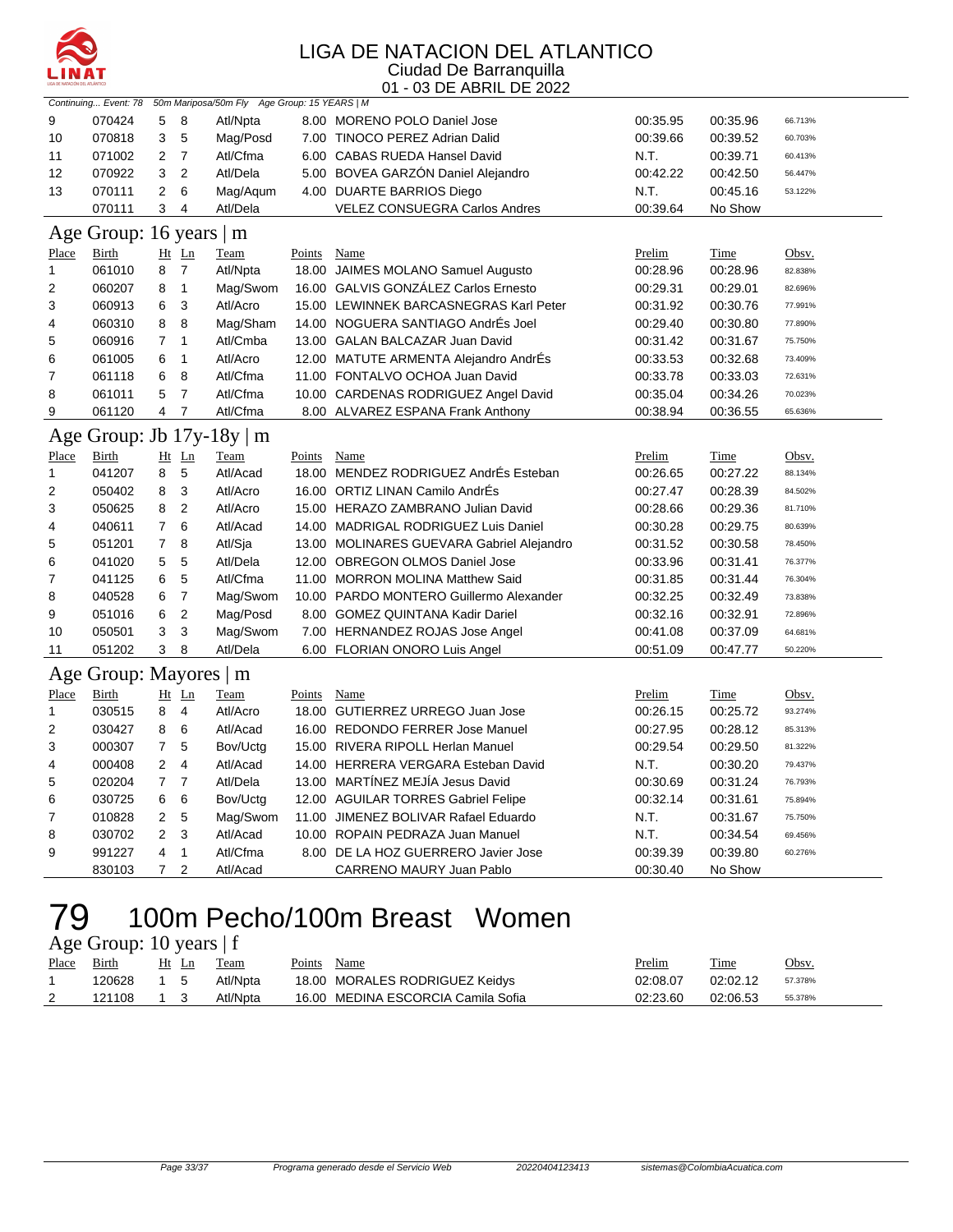

### 79 100m Pecho/100m Breast Women

| Age Group: 11 years $ f $ |  |            |  |             |                                    |          |          |         |  |  |  |  |  |
|---------------------------|--|------------|--|-------------|------------------------------------|----------|----------|---------|--|--|--|--|--|
| Place Birth Ht Ln Team    |  |            |  | Points Name |                                    | Prelim   | Time     | Obsv.   |  |  |  |  |  |
| 110118                    |  | $\cdot$ 14 |  |             | Mag/Posd 18.00 RIZO LOPEZ Gabriela | 01:36.30 | 01:35.56 | 73.326% |  |  |  |  |  |

### 80 100m Pecho/100m Breast Men

| Age Group: 11 years $ m $ |                         |    |                |          |        |                                        |          |          |         |  |  |  |  |
|---------------------------|-------------------------|----|----------------|----------|--------|----------------------------------------|----------|----------|---------|--|--|--|--|
| Place                     | Birth                   | Ht | Ln             | Team     | Points | Name                                   | Prelim   | Time     | Obsv.   |  |  |  |  |
|                           | 110211                  |    | 5              | Atl/Npta |        | 18.00 SANTOS SASTOQUE Sergio Andres    | 02:00.33 | 01:54.00 | 52.570% |  |  |  |  |
| 2                         | 111220                  |    | $\overline{2}$ | Mag/Posd |        | 16.00 VERGARA VELASQUEZ Mateo De Jesus | N.T.     | 02:03.38 | 48.574% |  |  |  |  |
| 3                         | 110908                  |    | - 6            | Mag/Posd |        | 15.00 PUERTA GOMEZ Jacob               | N.T.     | 02:15.75 | 44.147% |  |  |  |  |
|                           | Age Group: 12 years   m |    |                |          |        |                                        |          |          |         |  |  |  |  |
| Place                     | Birth                   | Ht | Ln             | Team     | Points | Name                                   | Prelim   | Time     | Obsv.   |  |  |  |  |
|                           | 100222                  |    | 4              | Atl/Dela |        | 18.00 CANTILLO CABARCAS Julian Samir   | 01:40.99 | 01:38.10 | 61.091% |  |  |  |  |
| 2                         | 100208                  |    | -3             | Mag/Posd |        | 16.00 PINEDO ABELLO Alejandro David    | N.T.     | 01:55.91 | 51.704% |  |  |  |  |

#### 81 100m Pecho/100m Breast Women  $\Delta$ ge Group: 14 years | f

|              | $\Delta$ gu Oroup. 14 yuars   1 |                      |                |             |        |                                        |          |          |         |  |
|--------------|---------------------------------|----------------------|----------------|-------------|--------|----------------------------------------|----------|----------|---------|--|
| Place        | Birth                           |                      | $Ht$ Ln        | Team        | Points | Name                                   | Prelim   | Time     | Obsv.   |  |
| 1            | 080129                          | $\mathbf{2}$         | 6              | Atl/Acro    |        | 18.00 LOCARNO MUTIS Nyx Akemi          | 01:36.17 | 01:35.65 | 73.257% |  |
| 2            | 080814                          | 2 7                  |                | Atl/Npta    |        | 16.00 MEDINA ESCORCIA Valeria Ester    | 01:42.77 | 01:46.87 | 65.566% |  |
| 3            | 080428                          | 1                    | 4              | Atl/Acad    |        | 15.00 VIDES OJEDA MarÍa Jose           | 01:48.73 | 01:50.80 | 63.240% |  |
| 4            | 081118                          |                      | 7              | Mag/Posd    |        | 14.00 VIVAS GUTIERREZ Sara Cristina    | N.T.     | 01:59.17 | 58.798% |  |
| 5            | 081129                          |                      | 5              | Atl/Acad    |        | 13.00 PICHON HERRERA Salome            | 02:07.25 | 02:05.94 | 55.638% |  |
|              | Age Group: 15 years $ f $       |                      |                |             |        |                                        |          |          |         |  |
| Place        | Birth                           |                      | $Ht$ Ln        | Team        | Points | Name                                   | Prelim   | Time     | Obsv.   |  |
| 1            | 070228                          | $\mathbf{2}^{\circ}$ | $\overline{4}$ | Atl/Cmba    | 18.00  | DONADO GORUT Valamy                    | 01:30.10 | 01:30.44 | 77.477% |  |
| 2            | 070103                          | $\overline{2}$       | $\overline{2}$ | Atl/Acro    |        | 16.00 HERRERA CHUNG Mey Lin            | 01:38.09 | 01:34.50 | 74.148% |  |
| 3            | 071214                          | $\overline{2}$       | -1             | Atl/Dela    |        | 15.00 CORREDOR SABOYA Isabella         | 01:47.90 | 01:48.32 | 64.688% |  |
| 4            | 070912                          | $\overline{2}$       | 8              | Mag/Swom    |        | 14.00 FERREIRA VARGAS Isabela          | 01:48.11 | 01:48.37 | 64.658% |  |
| 5            | 070612                          |                      | 6              | Atl/Cmba    |        | 13.00 ALDANA BERRIO Sayoba Julianee    | N.T.     | 01:53.91 | 61.513% |  |
| 6            | 070801                          |                      | $\overline{2}$ | Atl/Dela    |        | 12.00 RODRIGUEZ HOYOS Keily Sharlot    | N.T.     | 02:04.63 | 56.222% |  |
|              | Age Group: Jb $16y-17y \mid f$  |                      |                |             |        |                                        |          |          |         |  |
| <b>Place</b> | Birth                           |                      | $Ht$ Ln        | <b>Team</b> | Points | Name                                   | Prelim   | Time     | Obsv.   |  |
| 1            | 050907                          | $\overline{2}$       | 3              | Atl/Acro    | 18.00  | DIAZ CERVANTES Valeria                 | 01:33.48 | 01:31.46 | 76.613% |  |
| 2            | 061220                          |                      | 3              | Atl/Dela    |        | 16.00 ALVEAR MARTÍNEZ Dafne Alessandra | N.T.     | 01:56.30 | 60.249% |  |
|              | Age Group: Mayores   f          |                      |                |             |        |                                        |          |          |         |  |
| Place        | Birth                           |                      | $Ht$ Ln        | Team        | Points | Name                                   | Prelim   | Time     | Obsv.   |  |
| 1            | 040623                          | $\mathbf{2}^{\circ}$ | 5              | Atl/Acro    | 18.00  | SANDOVAL BONILLA Fabiana               | 01:32.93 | 01:30.45 | 77.468% |  |
|              |                                 |                      |                |             |        |                                        |          |          |         |  |

### 82 100m Pecho/100m Breast Men

|             | Age Group: 13 years $ m$ |        |
|-------------|--------------------------|--------|
| Place Rirth | Ht In Team               | Points |

| Place | <b>Birth</b> | Ht Ln |     | Team     | Points | Name                                    | Prelim   | <b>Time</b> | Obsv.   |
|-------|--------------|-------|-----|----------|--------|-----------------------------------------|----------|-------------|---------|
|       | 090623       |       |     | Atl/Acro |        | 18.00 ESTUPIÑAN BOHORQUEZ Miguel Angel  | N.T.     | 01:34.01    | 63.749% |
|       | 090403       |       | - 6 | Mag/Agum |        | 16.00 DOMINGUEZ FERREIRA Samuel Antonio | N.T.     | 01:40.40    | 59.691% |
|       | 090922       | 2 6   |     | Atl/Acro |        | 15.00 VIASUS CUELLAR Juan Diego         | 01:45.78 | 01:42.10    | 58.697% |
| 4     | 091208       |       |     | Atl/Acro |        | 14.00 JIMENEZ GOMEZ Sebastian Jose      | N.T      | 02:01.22    | 49.439% |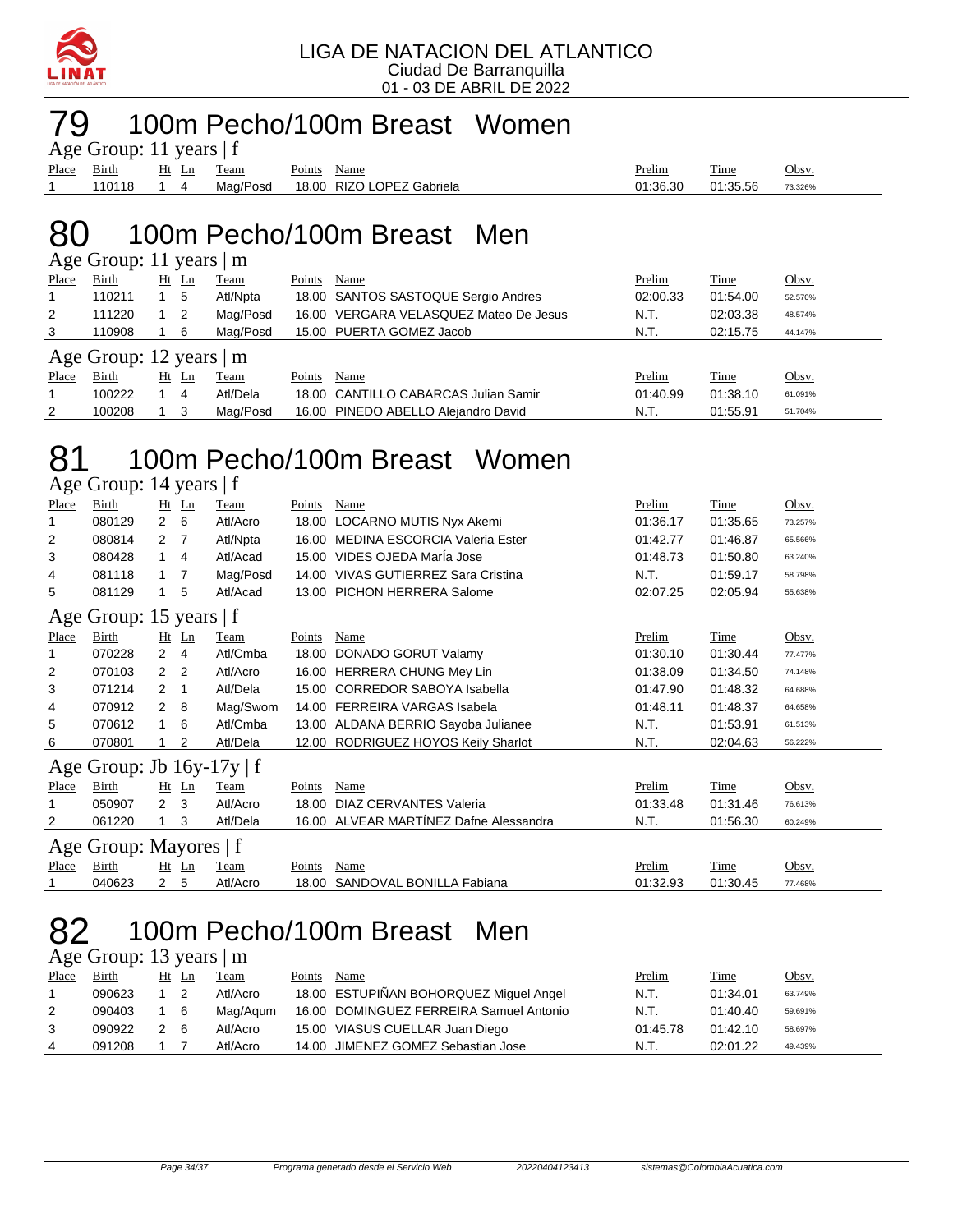

#### 82 100m Pecho/100m Breast Men  $\cdot$  14 years

|                | $\Delta$ ge Oroup. 1+ years $\parallel$ m |                |                |          |        |                                           |          |          |         |
|----------------|-------------------------------------------|----------------|----------------|----------|--------|-------------------------------------------|----------|----------|---------|
| Place          | Birth                                     |                | Ht Ln          | Team     | Points | Name                                      | Prelim   | Time     | Obsv.   |
| 1              | 081109                                    | 3              | 8              | Atl/Sja  |        | 18.00 GOMEZ MORELO Daniel Eduardo         | 01:37.80 | 01:35.47 | 62.774% |
| 2              | 080722                                    | 3              | $\overline{7}$ | Atl/Acad |        | 16.00 PINTO SIADO David Alejandro         | 01:36.21 | 01:35.72 | 62.610% |
| 3              | 080905                                    | 3              | $\mathbf{1}$   | Atl/Cfma |        | 15.00 HERNANDEZ SANDOVAL Sandro Jesus     | 01:36.88 | 01:37.24 | 61.631% |
| 4              | 080712                                    | 2              | 5              | Atl/Sja  |        | 14.00 BARROS BOVEA Santiago AndrÉs        | 01:44.21 | 01:40.74 | 59.490% |
| 5              | 080830                                    | $\mathbf{1}$   | 5              | Atl/Cmg  |        | 13.00 GARCIA GONZALEZ Rafael De Jesus     | N.T.     | 01:40.97 | 59.354% |
| 6              | 080728                                    | 2              | $\overline{2}$ | Atl/Dela |        | 12.00 LAMBRAÑO ROCHA Donovan Steven       | 01:50.88 | 01:49.38 | 54.791% |
| $\overline{7}$ | 081228                                    | 2              | $\mathbf{1}$   | Mag/Swom |        | 11.00 ACEVEDO VARGAS Nicolas              | 02:11.56 | 01:59.47 | 50.163% |
|                | 081023                                    | 1              | 3              | Atl/Cmg  |        | SAMPAYO NUÑES Walter Alberto              | N.T.     | No Show  |         |
| Age            | Group: 15 years $\mid$ m                  |                |                |          |        |                                           |          |          |         |
| Place          | <b>Birth</b>                              |                | Ht Ln          | Team     | Points | Name                                      | Prelim   | Time     | Obsv.   |
| 1              | 070713                                    | 4              | 3              | Atl/Cmba | 18.00  | DE LA HOZ RODRIGUEZ Samuel David          | 01:16.42 | 01:19.41 | 75.469% |
| 2              | 071106                                    | 4              | 8              | Atl/Sja  |        | 16.00 HOYOS ESCOBAR Simon                 | 01:23.75 | 01:22.64 | 72.519% |
| 3              | 070424                                    | 3              | 4              | Atl/Npta |        | 15.00 MORENO POLO Daniel Jose             | 01:28.31 | 01:29.14 | 67.231% |
| 4              | 070922                                    | 3              | $\overline{2}$ | Atl/Dela |        | 14.00 BOVEA GARZÓN Daniel Alejandro       | 01:35.79 | 01:36.05 | 62.395% |
| 5              | 070302                                    | $\overline{2}$ | 3              | Atl/Acro |        | 13.00 GOMEZ PEREZ Yohan David             | 01:44.35 | 01:39.98 | 59.942% |
| 6              | 070818                                    | 2              | 7              | Mag/Posd |        | 12.00 TINOCO PEREZ Adrian Dalid           | 02:02.03 | 01:54.29 | 52.437% |
|                | Age Group: 16 years   m                   |                |                |          |        |                                           |          |          |         |
| Place          | <b>Birth</b>                              |                | Ht Ln          | Team     | Points | Name                                      | Prelim   | Time     | Obsv.   |
| $\mathbf{1}$   | 060207                                    | $\overline{4}$ | 5              | Mag/Swom |        | 18.00 GALVIS GONZÁLEZ Carlos Ernesto      | 01:15.09 | 01:13.48 | 81.560% |
| $\overline{2}$ | 060310                                    | 4              | $\overline{2}$ | Mag/Sham | 16.00  | NOGUERA SANTIAGO AndrÉs Joel              | 01:20.35 | 01:21.48 | 73.552% |
| 3              | 060415                                    | $\mathbf{1}$   | $\overline{4}$ | Atl/Acad |        | 15.00 LIZCANO GALINDO Cristian            | N.T.     | 01:21.93 | 73.148% |
| 4              | 061011                                    | 4              | $\overline{7}$ | Atl/Cfma |        | 14.00 CARDENAS RODRIGUEZ Angel David      | 01:22.46 | 01:22.60 | 72.554% |
| 5              | 061118                                    | 3              | 5              | Atl/Cfma |        | 13.00 FONTALVO OCHOA Juan David           | 01:29.69 | 01:28.34 | 67.840% |
| Age            | Group: Jb $17y-18y$                       |                |                | m        |        |                                           |          |          |         |
| Place          | Birth                                     |                | Ht Ln          | Team     | Points | Name                                      | Prelim   | Time     | Obsv.   |
| 1              | 040206                                    | 4              | $\overline{4}$ | Bov/Titb |        | 18.00 CORTINA BELENO Naffer Santiago      | 01:12.78 | 01:14.78 | 80.142% |
| 2              | 050926                                    | 4              | 6              | Atl/Acro |        | 16.00 HURTADO JIMENEZ Santiago            | 01:18.47 | 01:17.11 | 77.720% |
| 3              | 041227                                    | 4              | 1              | Atl/Acro |        | 15.00 TRILLOS HOYOS Harry Jesus           | 01:23.11 | 01:22.73 | 72.440% |
| 4              | 051201                                    | 2              | 8              | Atl/Sja  |        | 14.00 MOLINARES GUEVARA Gabriel Alejandro | N.T.     | 01:27.87 | 68.203% |
| 5              | 051229                                    | 3              | 3              | Atl/Acro |        | 13.00 GARAVITO TANO Julio Cesar           | 01:33.25 | 01:30.15 | 66.478% |
|                | Age Group: Mayores   m                    |                |                |          |        |                                           |          |          |         |
| Place          | <b>Birth</b>                              |                | Ht Ln          | Team     | Points | Name                                      | Prelim   | Time     | Obsv.   |
| $\mathbf{1}$   | 030114                                    | 3              | 6              | Mag/Posd | 18.00  | <b>FUENTES GUERRA Nicolas</b>             | 01:33.47 | 01:32.95 | 64.476% |
| 2              | 991227                                    | 2              | $\overline{4}$ | Atl/Cfma |        | 16.00 DE LA HOZ GUERRERO Javier Jose      | 01:38.47 | 01:42.99 | 58.190% |

### 84 200m Espalda/200m Back Men

|       | Age Group: 12 years $\mid$ m |            |          |        |                                      |  |        |             |         |  |  |
|-------|------------------------------|------------|----------|--------|--------------------------------------|--|--------|-------------|---------|--|--|
| Place | Birth                        | Ht Ln      | Team     | Points | Name                                 |  | Prelim | <b>Time</b> | Obsv.   |  |  |
|       | 100604                       | $1\quad5$  | Atl/Acro |        | 18.00 PEDROZA BLANCO Carlos Daniel   |  | N.T.   | 03:05.35    | 62.800% |  |  |
|       | 100115                       | $1\quad 4$ | Atl/Cmba |        | 16.00 GUERRA BALDOVINO Emiliano Jose |  | N.T.   | 03:10.45    | 61.118% |  |  |

# 85 200m Espalda/200m Back Women

| Age Group: 12 years $ f $ |        |                   |          |                                  |          |          |         |  |  |  |  |
|---------------------------|--------|-------------------|----------|----------------------------------|----------|----------|---------|--|--|--|--|
| Place Birth               |        | Ht Ln             | Team     | Points Name                      | Prelim   | Time     | Obsv.   |  |  |  |  |
|                           | 100502 | $\sim$ 1 $\prime$ | Atl/Acad | 18.00 LOPEZ ACUNA Sofia Isabella | 03:56.19 | 03:59.18 | 55.874% |  |  |  |  |
|                           |        |                   |          |                                  |          |          |         |  |  |  |  |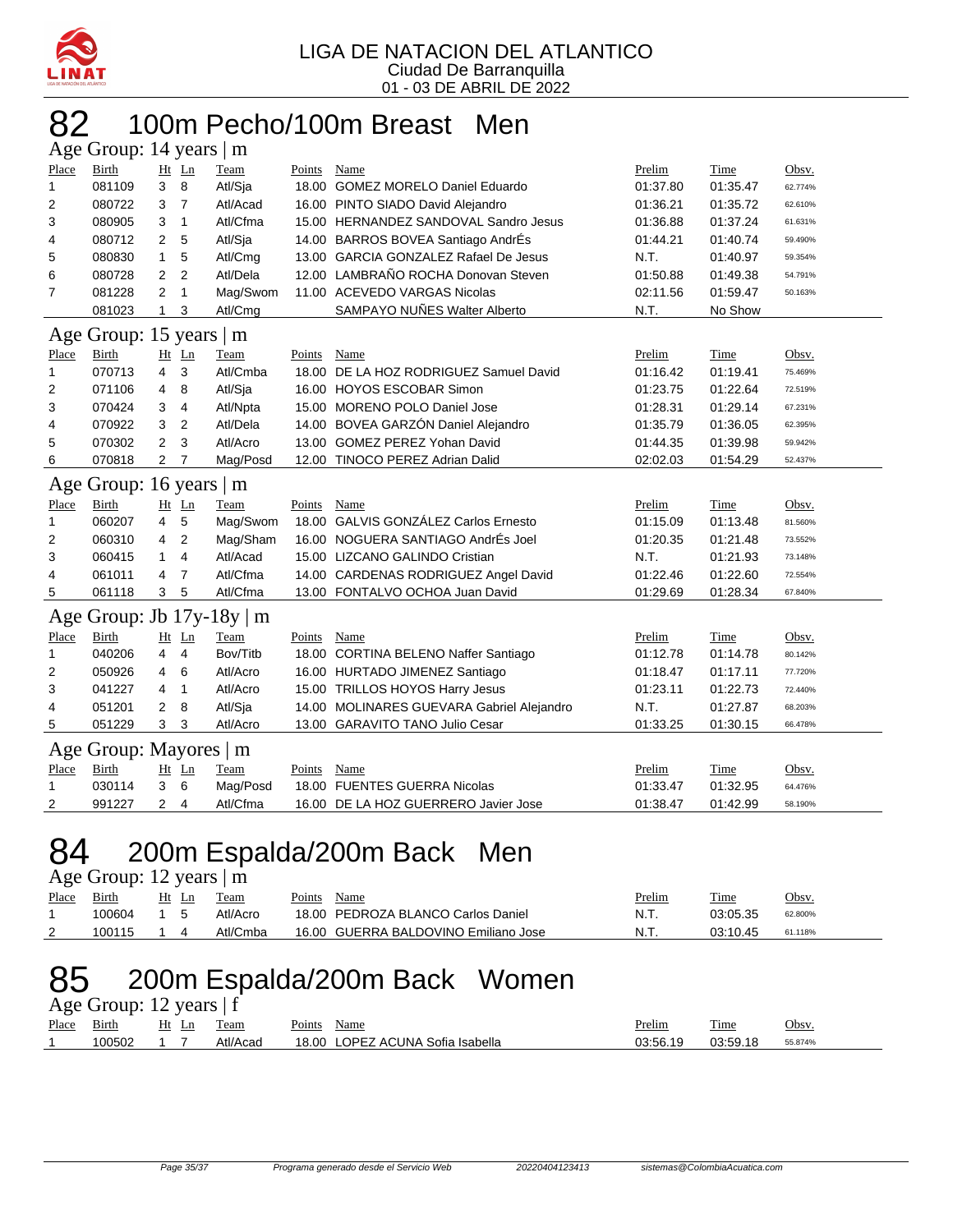

### 85 200m Espalda/200m Back Women

|       | Age Group: 14 years   f        |              |                |          |        |                                       |          |          |         |  |
|-------|--------------------------------|--------------|----------------|----------|--------|---------------------------------------|----------|----------|---------|--|
| Place | Birth                          |              | Ht Ln          | Team     | Points | Name                                  | Prelim   | Time     | Obsv.   |  |
|       | 080327                         |              | - 6            | Atl/Acro | 18.00  | ARIAS PELAEZ Jelena Sofia             | 03:04.20 | 03:06.28 | 71.741% |  |
|       | Age Group: 15 years   f        |              |                |          |        |                                       |          |          |         |  |
| Place | Birth                          |              | Ht Ln          | Team     | Points | Name                                  | Prelim   | Time     | Obsv.   |  |
|       | 070802                         |              | 3              | Atl/Cmba |        | 18.00 PELAYO BARBOSA Daniela Marla    | 03:03.11 | 03:09.56 | 70.500% |  |
|       | Age Group: Jb $16y-17y \mid f$ |              |                |          |        |                                       |          |          |         |  |
| Place | Birth                          |              | $Ht$ Ln        | Team     | Points | Name                                  | Prelim   | Time     | Obsv.   |  |
|       | 050624                         |              |                | Atl/Acro | 18.00  | MARQUEZ FORERO Camila Andrea          | N.T.     | 03:08.52 | 70.889% |  |
|       | Age Group: Mayores   f         |              |                |          |        |                                       |          |          |         |  |
| Place | Birth                          |              | Ht Ln          | Team     | Points | Name                                  | Prelim   | Time     | Obsv.   |  |
|       | 030612                         | $\mathbf{1}$ | $\overline{4}$ | Atl/Dela | 18.00  | SISO SURMAY Gabriela Nazareth         | 02:47.62 | 02:45.00 | 80.994% |  |
| 2     | 000512                         | 1            | 5              | Atl/Acad |        | 16.00 GARCÍA RIPOLL Laura Vanessa     | 02:47.99 | 02:45.30 | 80.847% |  |
| 3     | 030803                         |              | 2              | Atl/Acad |        | 15.00 MORENO BABILONIA Juliana Andrea | 03:16.33 | 03:27.65 | 64.358% |  |

### 86 200m Espalda/200m Back Men

Age Group: 13 years | m

| Place | Birth                                 |               | $Ht$ Ln        | Team     | Points        | Name                                  | Prelim   | Time     | Obsv.   |  |
|-------|---------------------------------------|---------------|----------------|----------|---------------|---------------------------------------|----------|----------|---------|--|
|       | 090901                                |               | 5              | Atl/Cfma | 18.00         | <b>ZAMORA DE LUIS Manuel Salvador</b> | 03:18.68 | 03:08.16 | 61.862% |  |
|       | Age Group: 14 years  <br>$\mathsf{m}$ |               |                |          |               |                                       |          |          |         |  |
| Place | Birth                                 |               | $Ht$ Ln        | Team     | Points        | Name                                  | Prelim   | Time     | Obsv.   |  |
|       | 080122                                | 2             | 5              | Atl/Acro | 18.00         | ALSINA YEPES Thomas Santiago          | 02:19.53 | 02:17.22 | 84.827% |  |
| 2     | 080417                                | $\mathcal{P}$ | $_{3}$         | Atl/Npta | 16.00         | BENAVIDES GRANADOS Jhese David        | 02:34.81 | 02:34.68 | 75.252% |  |
| 3     | 080430                                | 2             | -1             | Atl/Acro | 15.00         | <b>ESPINOSA ROMERO Alan Smith</b>     | 02:45.68 | 02:48.45 | 69.101% |  |
| 4     | 080908                                |               | 4              | Atl/Cmba |               | 14.00 TEJADA SARMIENTO Keyth Jesus    | 03:01.73 | 02:53.62 | 67.043% |  |
|       | Age Group: 16 years $ m$              |               |                |          |               |                                       |          |          |         |  |
| Place | Birth                                 |               | $Ht$ Ln        | Team     | Points        | Name                                  | Prelim   | Time     | Obsv.   |  |
|       | 060916                                | 2 7           |                | Atl/Cmba | 18.00         | <b>GALAN BALCAZAR Juan David</b>      | 02:40.17 | 02:42.18 | 71.772% |  |
|       | Age Group: Jb $17y-18y \mid m$        |               |                |          |               |                                       |          |          |         |  |
| Place | Birth                                 |               | $Ht$ Ln        | Team     | <b>Points</b> | Name                                  | Prelim   | Time     | Obsv.   |  |
|       | 051228                                | $\mathbf{2}$  | 4              | Bog/End  | 18.00         | CORDOBA ORDOÑEZ Wilson Steven         | 02:18.17 | 02:16.72 | 85.138% |  |
| 2     | 041215                                | $\mathcal{P}$ | - 6            | Atl/Acro | 16.00         | DIAZ MENDOZA Jose Daniel              | 02:37.14 | 02:36.80 | 74.235% |  |
| 3     | 050402                                | 2             | $\overline{2}$ | Atl/Acro |               | 15.00 ORTIZ LINAN Camilo AndrÉs       | 02:39.45 | 02:42.05 | 71.830% |  |
| 4     | 050501                                |               | 3              | Mag/Swom |               | 14.00 HERNANDEZ ROJAS Jose Angel      | N.T.     | 03:27.31 | 56.148% |  |